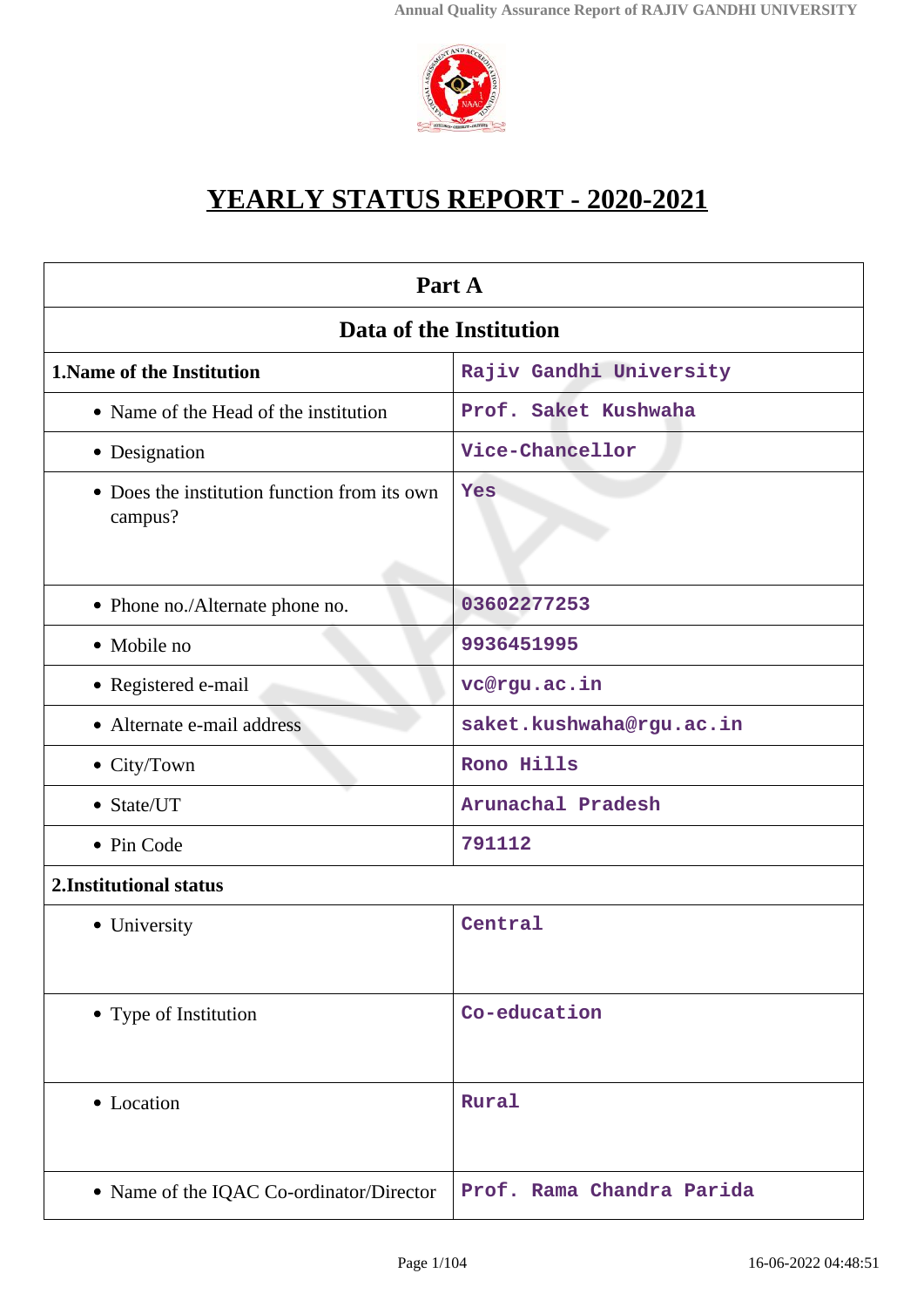| • Phone no./Alternate phone no                                               |                                                                                                           | 9436043129     |                          |               |             |
|------------------------------------------------------------------------------|-----------------------------------------------------------------------------------------------------------|----------------|--------------------------|---------------|-------------|
| • Mobile                                                                     |                                                                                                           | 9436043129     |                          |               |             |
| • IQAC e-mail address                                                        |                                                                                                           | iqac@rgu.ac.in |                          |               |             |
|                                                                              | • Alternate Email address                                                                                 |                | rama.parida@rgu.ac.in    |               |             |
|                                                                              | 3. Website address (Web link of the AQAR<br>https://rgu.ac.in/agar-2019-2020/<br>(Previous Academic Year) |                |                          |               |             |
| 4. Whether Academic Calendar prepared<br>during the year?                    |                                                                                                           |                | Yes                      |               |             |
|                                                                              | • if yes, whether it is uploaded in the<br>Institutional website Web link:                                |                |                          |               |             |
| <b>5. Accreditation Details</b>                                              |                                                                                                           |                |                          |               |             |
| Cycle                                                                        | Grade                                                                                                     | <b>CGPA</b>    | Year of<br>Accreditation | Validity from | Validity to |
| Cycle 1                                                                      | в                                                                                                         | 70.20          | 2002                     | 15/05/2002    | 14/05/2007  |
| Cycle 2                                                                      | $\mathbf B$                                                                                               | 2.40           | 2015                     | 25/06/2015    | 24/06/2020  |
| <b>6.Date of Establishment of IQAC</b>                                       |                                                                                                           | 09/04/2003     |                          |               |             |
| 7. Provide the list of Special Status conferred by Central/State Government- | UGC/CSIR/DST/DBT/ICMR/TEQIP/World Bank/CPE of UGC etc.                                                    |                |                          |               |             |
| إلامتهم ومراجع أماركه                                                        |                                                                                                           |                |                          |               |             |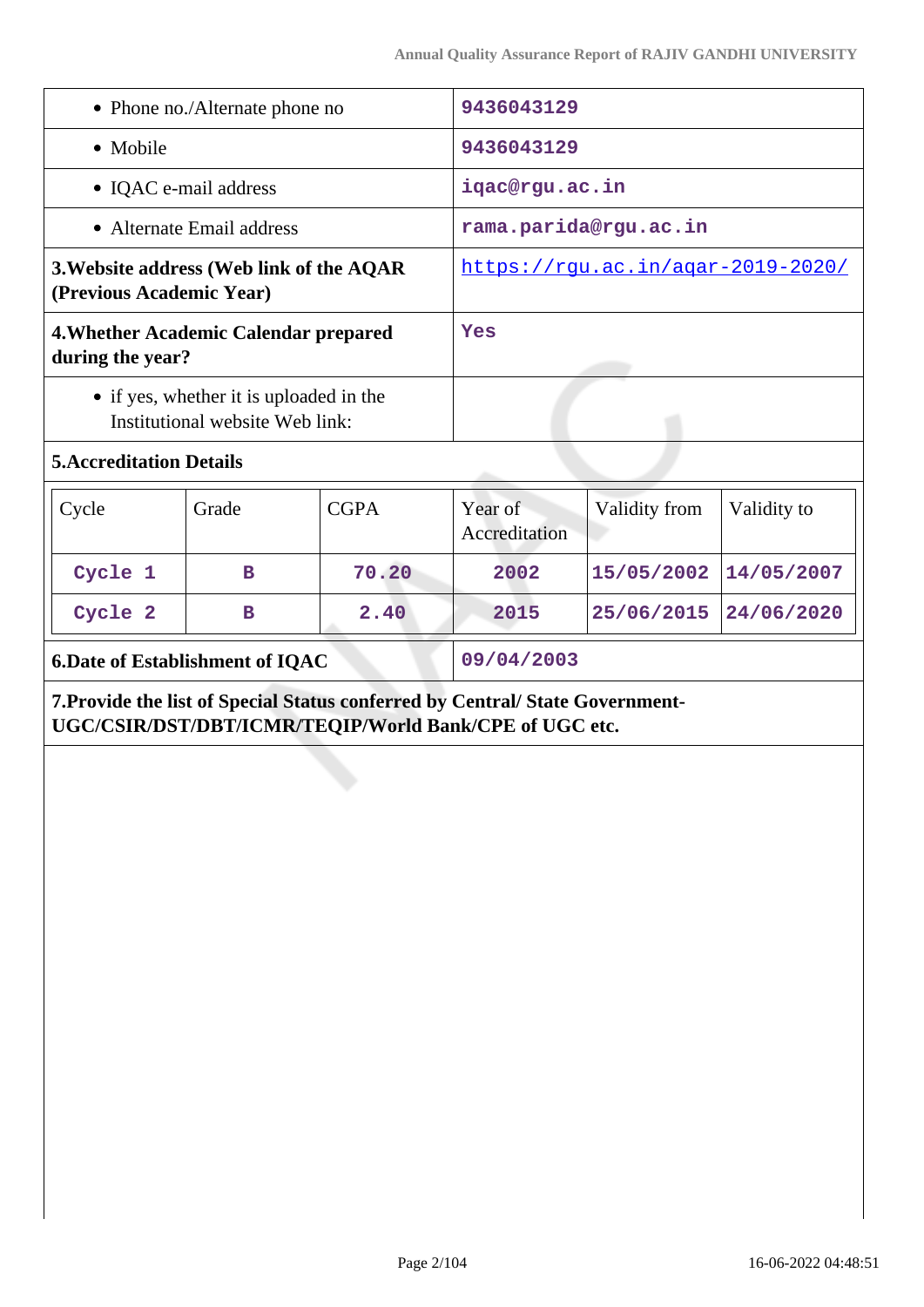| <b>Institution/Depart</b><br>ment/Faculty                       | Scheme                                                                                                                                                                                             | Funding agency | Year of award<br>with duration | Amount   |
|-----------------------------------------------------------------|----------------------------------------------------------------------------------------------------------------------------------------------------------------------------------------------------|----------------|--------------------------------|----------|
| Faculty of<br>Life<br>Sciences                                  | Centre for<br>Potential<br>for<br><b>Excellence</b><br>in<br>Particular<br>Area (Phase<br>I)                                                                                                       | <b>UGC</b>     | 2003 (7<br>Years)              | 31800000 |
| Faculty of<br>Life<br>Sciences                                  | Centre for<br>Potential<br>for<br><b>Excellence</b><br>in<br>Particular<br>Area (Phase<br>II)                                                                                                      | <b>UGC</b>     | 2012 (8<br>Years)              | 70000000 |
| Faculty of<br>Life<br>Sciences                                  | Creation of<br>Bioinformati<br>cs Infrastru<br>cture<br>Facility<br>(BIF) for<br>the<br>Promotion of<br>Biology<br>Teaching<br>Through Bioi<br>nformatics<br>(BTBI)<br>Scheme of<br><b>BTISnet</b> | <b>DBT</b>     | 2007 (14)<br>Years)            | 7868500  |
| Faculty of<br>Life<br>Sciences                                  | Institutiona<br>1 Biotech<br>Hub                                                                                                                                                                   | <b>DBT</b>     | 2013 (8)<br>Years)             | 3950000  |
| Arunachal<br>Institute of<br>Tribal<br><b>Studies</b><br>(AITS) | Establishmen<br>t of Centre<br>for<br>Endangered<br>Languages in<br>Central                                                                                                                        | <b>UGC</b>     | 2014 (5<br>Years)              | 18000000 |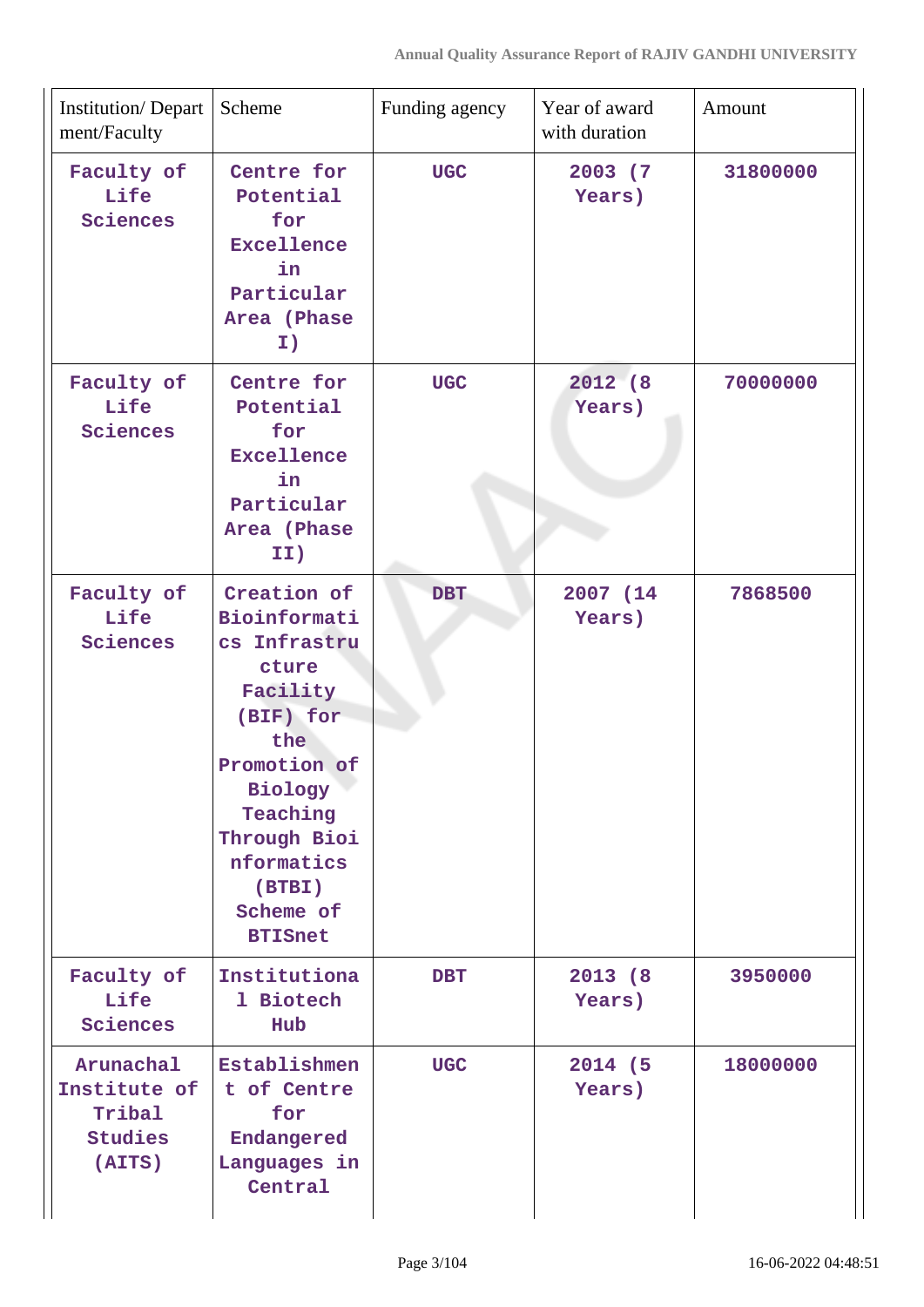|                                                                                                                                                   | Universities                                                                      |                                                                                             |                  |                    |          |
|---------------------------------------------------------------------------------------------------------------------------------------------------|-----------------------------------------------------------------------------------|---------------------------------------------------------------------------------------------|------------------|--------------------|----------|
| Botany                                                                                                                                            | DST FIST                                                                          | <b>DST</b>                                                                                  |                  | 2014 (5<br>Years)  | 5500000  |
| History                                                                                                                                           | SAP DRS III                                                                       | <b>UGC</b>                                                                                  |                  | 2015 (5<br>Years)  | 8057000  |
| Arunachal<br>Institute of<br>Tribal<br>Studies<br>(AITS)                                                                                          | Indo-U.S.<br>21st Century<br>Knowledge<br>Initiative<br>Award                     | United<br><b>States India</b><br>Education<br>Foundation<br>(USIEF), New<br>Delhi           |                  | 2016 (3)<br>Years) | 13300000 |
| Rajiv Gandhi<br>University                                                                                                                        | Atal<br>Innovation<br>Mission                                                     | NITI Ayog,<br>New Delhi                                                                     |                  | 2020 (5<br>Years)  | 25000000 |
| Documentatio<br>n of<br>Endangered<br>Languages,<br>Oral<br>Narratives &<br>Cultures of<br>the Lesser-<br>known Tribes<br>of Arunachal<br>Pradesh | Scheme of<br>North<br>Eastern<br>Council<br>(NEC) under<br>$MH-2552(31)$          | North<br>Eastern<br>Council<br>$(NEC)$ &<br>Ministry of<br>DONER,<br>Government<br>of India |                  | 2020 (1<br>Year)   | 8995000  |
| Rajiv Gandhi<br>University                                                                                                                        | <b>UGC-STRIDE</b><br>(Indian<br>Central<br>Himalayan<br>University<br>Consortium) | NITI Ayog,<br>New Delhi                                                                     |                  | 2020 (1<br>Year)   | 2300000  |
| 8. Whether composition of IQAC as per latest<br><b>NAAC</b> guidelines                                                                            |                                                                                   | Yes                                                                                         |                  |                    |          |
| IQAC                                                                                                                                              | • Upload latest notification of formation of                                      |                                                                                             | <b>View File</b> |                    |          |
| 9. No. of IQAC meetings held during the year                                                                                                      |                                                                                   | 6                                                                                           |                  |                    |          |
| • The minutes of IQAC meeting and                                                                                                                 |                                                                                   | Yes                                                                                         |                  |                    |          |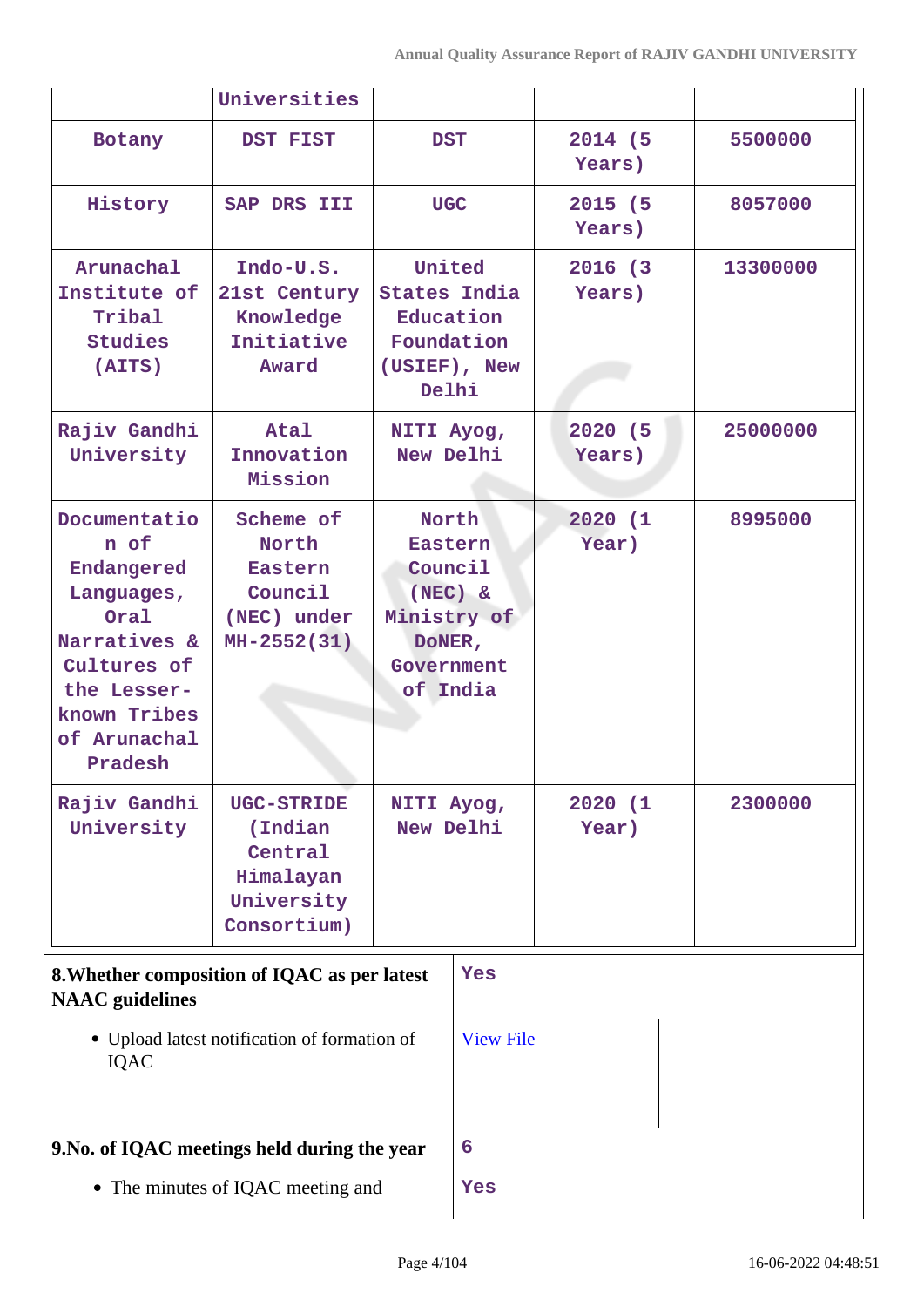| compliance to the decisions have been<br>uploaded on the institutional website.<br>(Please upload, minutes of meetings and<br>action taken report)                       |                                                                                                                                                                                                                       |  |  |
|--------------------------------------------------------------------------------------------------------------------------------------------------------------------------|-----------------------------------------------------------------------------------------------------------------------------------------------------------------------------------------------------------------------|--|--|
| • (Please upload, minutes of meetings and<br>action taken report)                                                                                                        | No File Uploaded                                                                                                                                                                                                      |  |  |
| 10. Whether IQAC received funding from any<br>of the funding agency to support its activities<br>during the year?                                                        | <b>No</b>                                                                                                                                                                                                             |  |  |
| • If yes, mention the amount                                                                                                                                             |                                                                                                                                                                                                                       |  |  |
| 11. Significant contributions made by IQAC during the current year (maximum five bullets)                                                                                |                                                                                                                                                                                                                       |  |  |
| Strengthen the collaboration with other national and international<br>Institute/Universities.                                                                            |                                                                                                                                                                                                                       |  |  |
| Revised the structured feedback mechanism as per the recent<br>guidelines of UGC/NAAC.                                                                                   |                                                                                                                                                                                                                       |  |  |
| followup actions have been taken.                                                                                                                                        | Successfully conducted the Academic and Administrative audit and its                                                                                                                                                  |  |  |
| Organizing Quality related Training programmes for teaching and non<br>teaching staffs.                                                                                  |                                                                                                                                                                                                                       |  |  |
| Setting / Updating the Benchmarks for the University under the<br>various criterion of NAAC and Tripartite agreement with UGC and<br>Ministry of Education.              |                                                                                                                                                                                                                       |  |  |
| 12. Plan of action chalked out by the IQAC in the beginning of the Academic year towards<br>Quality Enhancement and the outcome achieved by the end of the Academic year |                                                                                                                                                                                                                       |  |  |
| Plan of Action                                                                                                                                                           | Achievements/Outcomes                                                                                                                                                                                                 |  |  |
| Filling up of vacant teaching<br>posts                                                                                                                                   | Posts advertised and<br>applications scrutinised.<br>Interviews were held in April<br>2021. Sixteen (16) faculty<br>members were appointed during<br>the year [3 Associate Professors<br>and 13 Assistant Professors] |  |  |
| Promotion of teachers under the                                                                                                                                          | The CAS applications of the                                                                                                                                                                                           |  |  |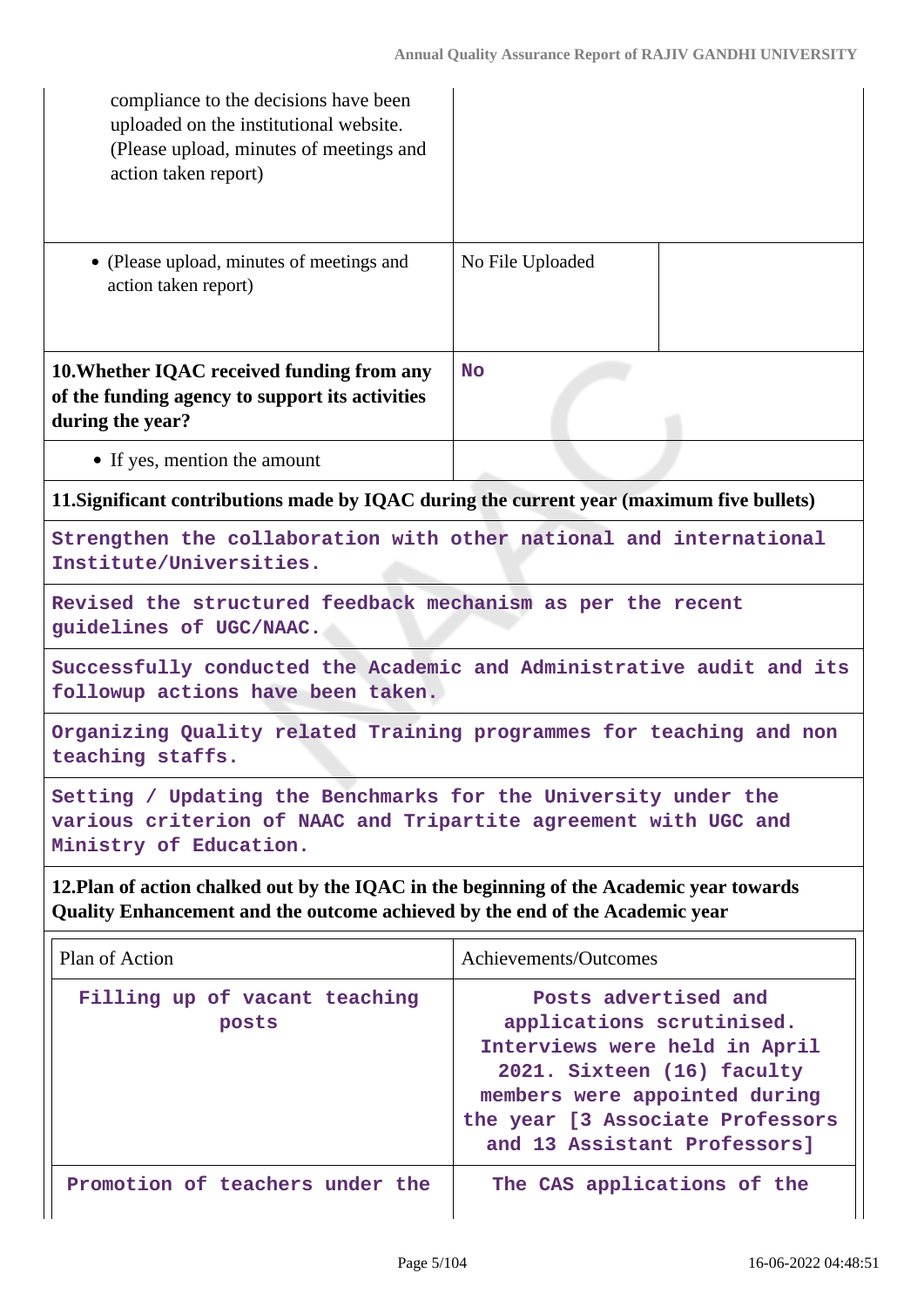| Career Advancement Scheme (CAS)                                                                                                                    | faculties were scrutinized. A<br>total of sixty-one (61) faculty<br>members were promoted during<br>April-May 2021                                                                                         |
|----------------------------------------------------------------------------------------------------------------------------------------------------|------------------------------------------------------------------------------------------------------------------------------------------------------------------------------------------------------------|
| Preparation of Rajiv Gandhi<br>University Annual Report 2020-21                                                                                    | Annual reports of the<br>Departments/Institutes, Centres,<br>various cells and administrative<br>branches were collected. The<br>reports were edited and the<br>final report was prepared and<br>submitted |
| Collection of student feedback<br>for teachers in online mode for<br>$2020 - 21$                                                                   | Online feedback was collected<br>from students and analysed, and<br>a report was submitted                                                                                                                 |
| Participation in NIRF 2021                                                                                                                         | Prepared the format for the<br>National Institutional Ranking<br>Framework (NIRF) and submitted<br>it to MoE, in February 2021                                                                             |
| Prepare, monitor and control the<br>progress and achievement of the<br>parameters of the Tri-partite<br>MoU with UGC and MHRD for<br>$2020 - 21$   | Completed the task in time                                                                                                                                                                                 |
| Strengthening the collaboration<br>with other national and<br>international organisations for<br>quality improvement in research<br>and innovation | Nine (9) MoUs have been signed<br>with different national and<br>international organizations                                                                                                               |
| Organizing quality-related<br>Conferences, Seminars, and<br>Workshops on quality enhancement                                                       | Three (03) quality enhancement<br>programs have been organized by<br>the IQAC to improve the quality<br>of research in the University                                                                      |
| Institution of cash awards for<br>research publication in high<br>impact factor journals                                                           | Successfully implemented. Eleven<br>(11) faculties received cash<br>awards for research publication<br>in high impact factor journals                                                                      |
| Monitoring of implementation of<br>the policies to enhance research<br>and innovation in the University                                            | Seed money grants were awarded<br>to the faculties                                                                                                                                                         |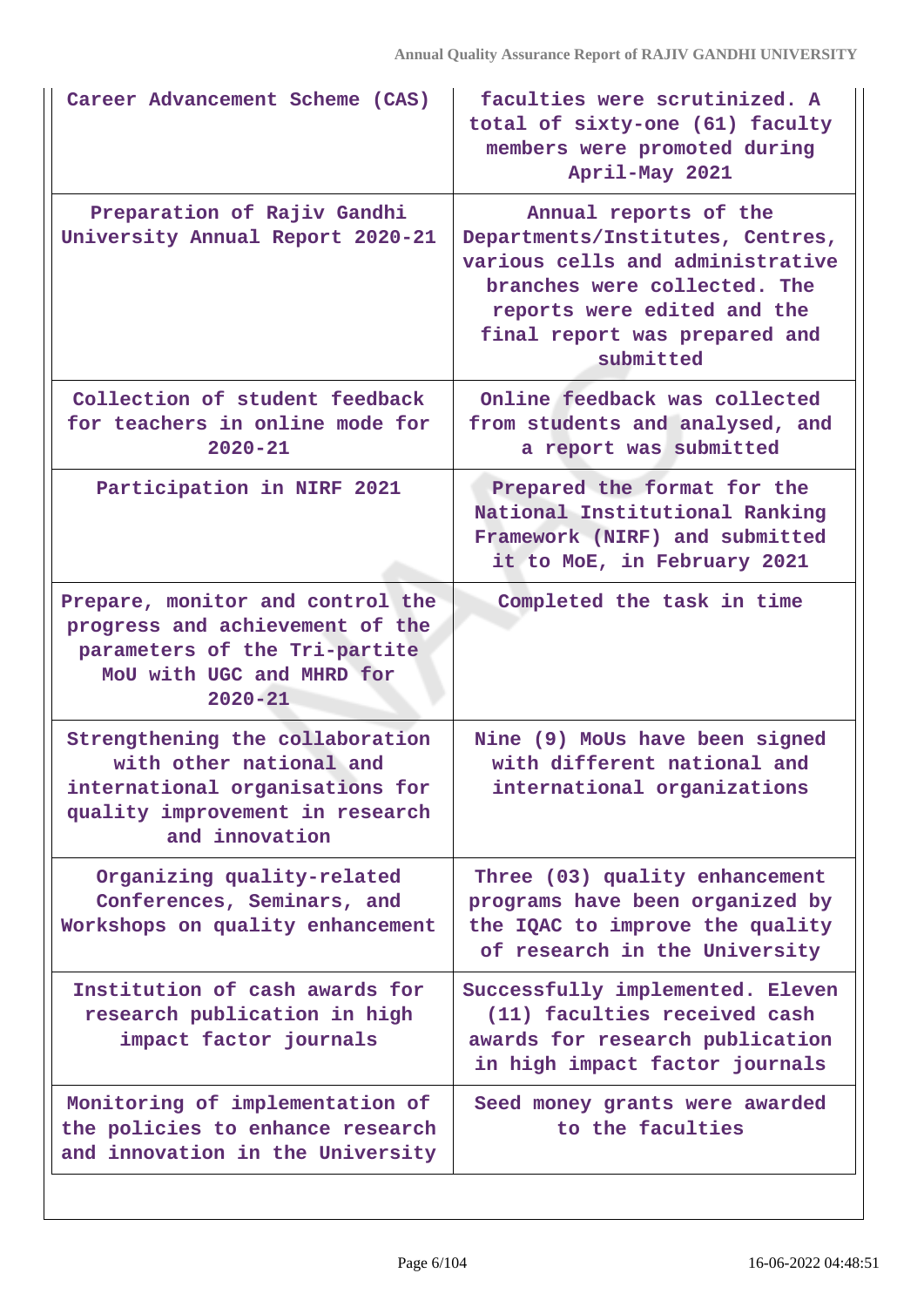| 13. Whether the AQAR was placed before<br>statutory body?                                                            | Yes                     |  |
|----------------------------------------------------------------------------------------------------------------------|-------------------------|--|
| • Name of the statutory body                                                                                         |                         |  |
|                                                                                                                      |                         |  |
| Name                                                                                                                 | Date of meeting(s)      |  |
| Academic Council                                                                                                     | 08/06/2021              |  |
| 14. Whether NAAC/or any other accredited<br>body(s) visited IQAC or interacted with it<br>to Assess the functioning? | <b>No</b>               |  |
| 15. Whether institutional data submitted to AISHE                                                                    |                         |  |
| Year                                                                                                                 | Date of Submission      |  |
| 2021                                                                                                                 | 12/05/2021              |  |
|                                                                                                                      | <b>Extended Profile</b> |  |
| 1.Programme                                                                                                          |                         |  |
| 1.1                                                                                                                  | 90                      |  |
| Number of programmes offered during the year:                                                                        |                         |  |
| 1.2                                                                                                                  | 38                      |  |
| Number of departments offering academic programmes                                                                   |                         |  |
| 2.Student                                                                                                            |                         |  |
| 2.1                                                                                                                  | 2962                    |  |
| Number of students during the year                                                                                   |                         |  |
| 2.2                                                                                                                  | 1128                    |  |
| Number of outgoing / final year students during the year:                                                            |                         |  |
| 2.3                                                                                                                  | 5682                    |  |
| Number of students appeared in the University examination during<br>the year                                         |                         |  |
| 2.4                                                                                                                  | 12                      |  |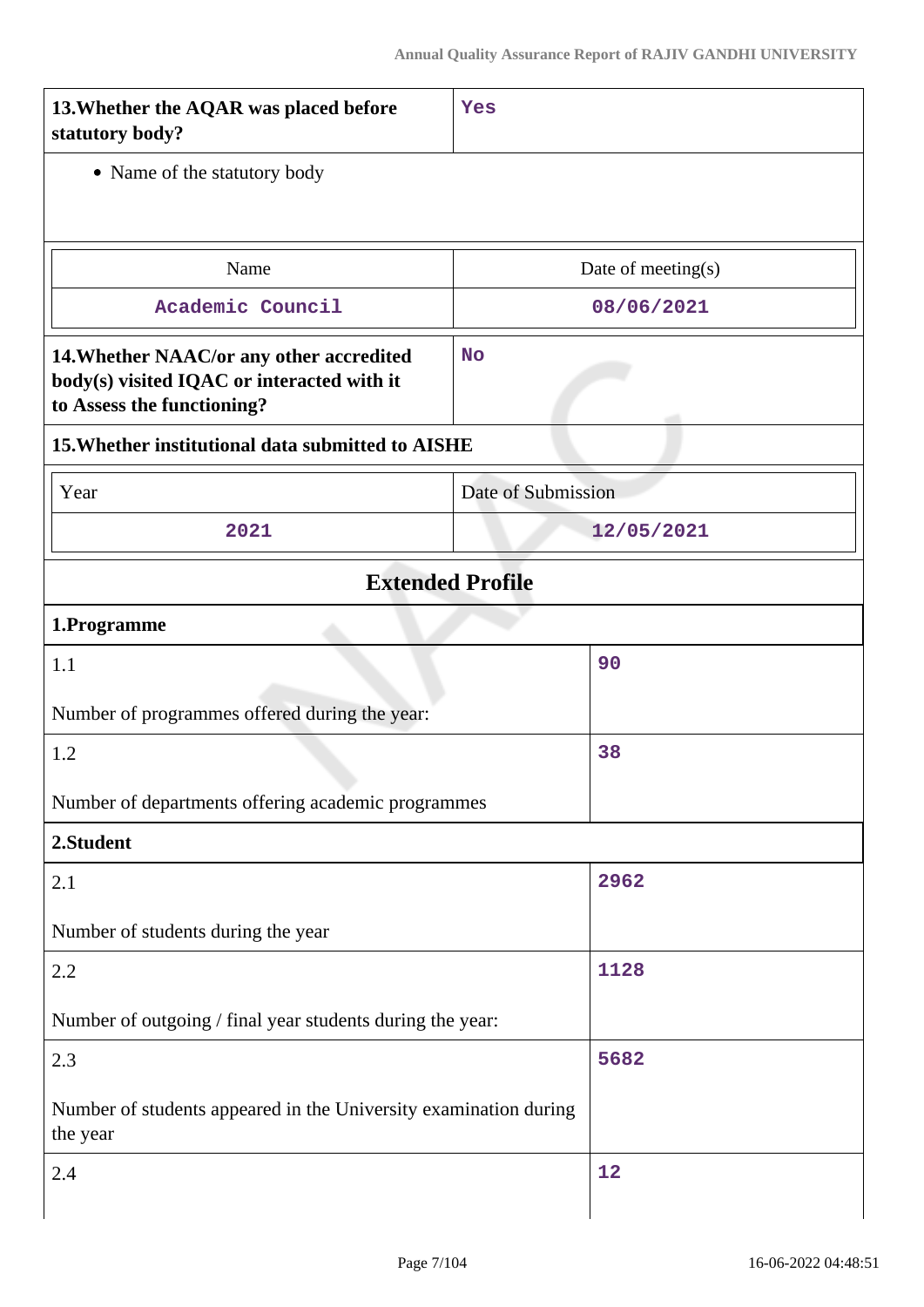| Number of revaluation applications during the year                                               |         |
|--------------------------------------------------------------------------------------------------|---------|
| 3. Academic                                                                                      |         |
| 3.1                                                                                              | 1818    |
| Number of courses in all Programmes during the year                                              |         |
| 3.2                                                                                              | 177     |
| Number of full time teachers during the year                                                     |         |
| 3.3                                                                                              | 277     |
| Number of sanctioned posts during the year                                                       |         |
| 4.Institution                                                                                    |         |
| 4.1                                                                                              | 12085   |
| Number of eligible applications received for admissions to all the<br>Programmes during the year |         |
| 4.2                                                                                              | 1385    |
| Number of seats earmarked for reserved category as per GOI/ State<br>Govt. rule during the year  |         |
| 4.3                                                                                              | 92      |
| Total number of classrooms and seminar halls                                                     |         |
| 4.4                                                                                              | 674     |
| Total number of computers in the campus for academic purpose                                     |         |
| 4.5                                                                                              | 3175.85 |
| Total expenditure excluding salary during the year (INR in lakhs)                                |         |

# **Part B**

## **CURRICULAR ASPECTS**

# **1.1 - Curriculum Design and Development**

1.1.1 - Curricula developed and implemented have relevance to the local, national, regional and global developmental needs which is reflected in Programme outcomes (POs), Programme Specific Outcomes(PSOs) and Course Outcomes(COs) of the Programmes offered by the University

**The curriculum is the foundation for identifying and generating**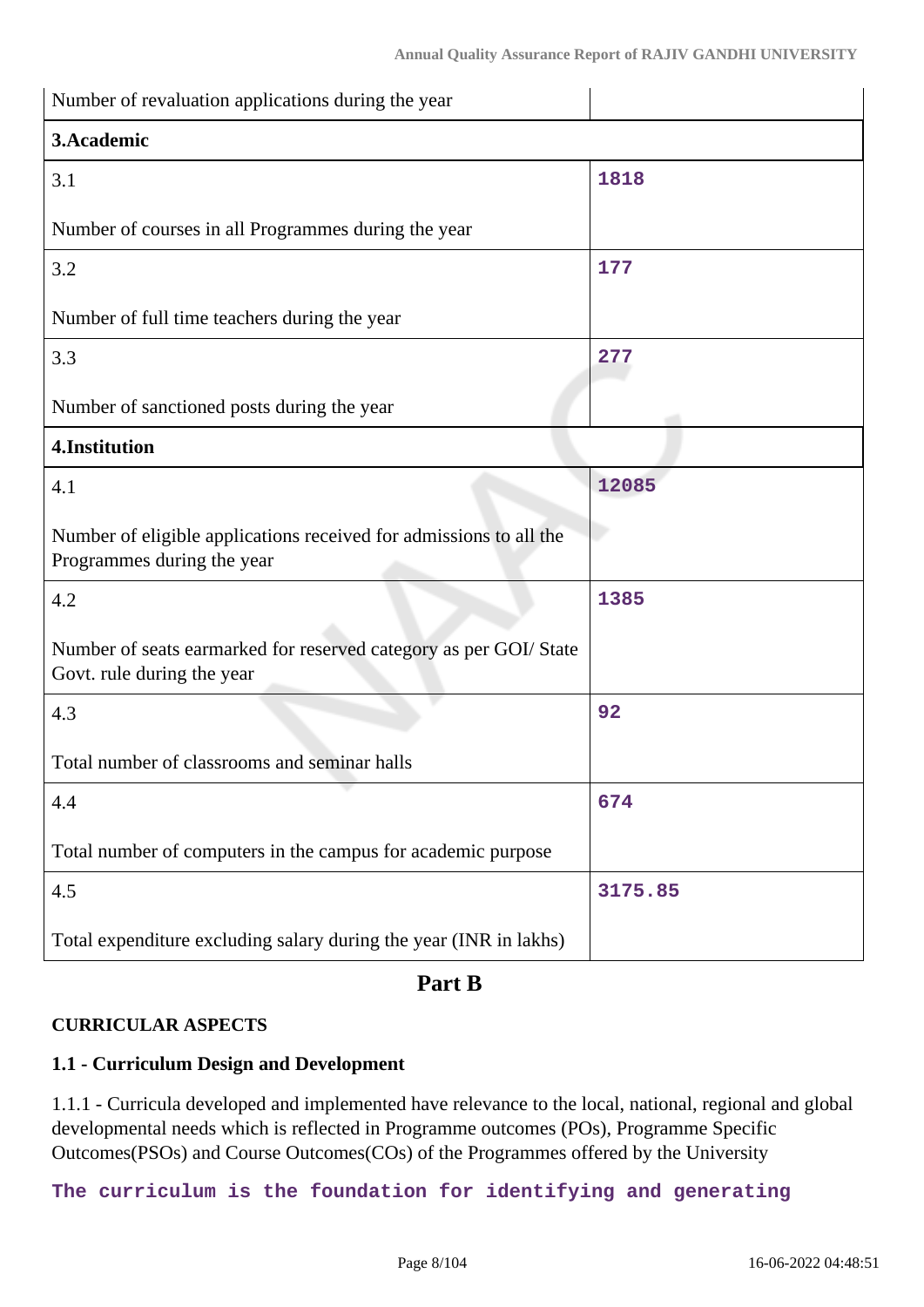**academic content that is required for a particular course of study. Academia indeed has to incubate the dynamic thought processes driven by spatial changes in the frontiers of Research and Development (R&D) in the diversified field with a special focus on sustainable development. The university primarily develops human resources to form a knowledge society through the assimilation of information and expertise across various departments or subjects of study, including specialization and super specializations. The ultimate takers of the products of universities are essentially the government, corporate, and NGOs. In the period of Liberalization, Privatization, and Globalization (LPG), the professionals should ideally meet the dynamic expectations of their workplace, society, region, and the country as a whole, even if, they are expected to perform at par with international standards. As a result, the quality of the curriculum of the university may necessarily depend on the following indicative dimensions.**

- **1. The ease to which it may be continuously modified to incorporate the most recent advancement/dynamics of the particular field of study.**
- **2. The synergy of experts representing all the possible knowledge of domains that can superintendent, guide or mentor the curriculum of the studies (BPGS comprises experts from the academia (within and outside university) research institutions and industry members).**
- **3. The frequency of modification of syllabus on a regular interval.**
- **4. The modifications of curricula/syllabi are implemented as per the plan which may be reflected through the Academic Progress Report.**

| <b>File Description</b>                | Documents |
|----------------------------------------|-----------|
| Upload relevant supporting<br>document | View File |

### **1.1.2 - Number of Programmes where syllabus revision was carried out during the year**

**61**

| <b>File Description</b>                | Documents |
|----------------------------------------|-----------|
| Upload the data template               | View File |
| Upload relevant supporting<br>document | View File |

## **1.1.3 - Total number of courses having focus on employability/ entrepreneurship/**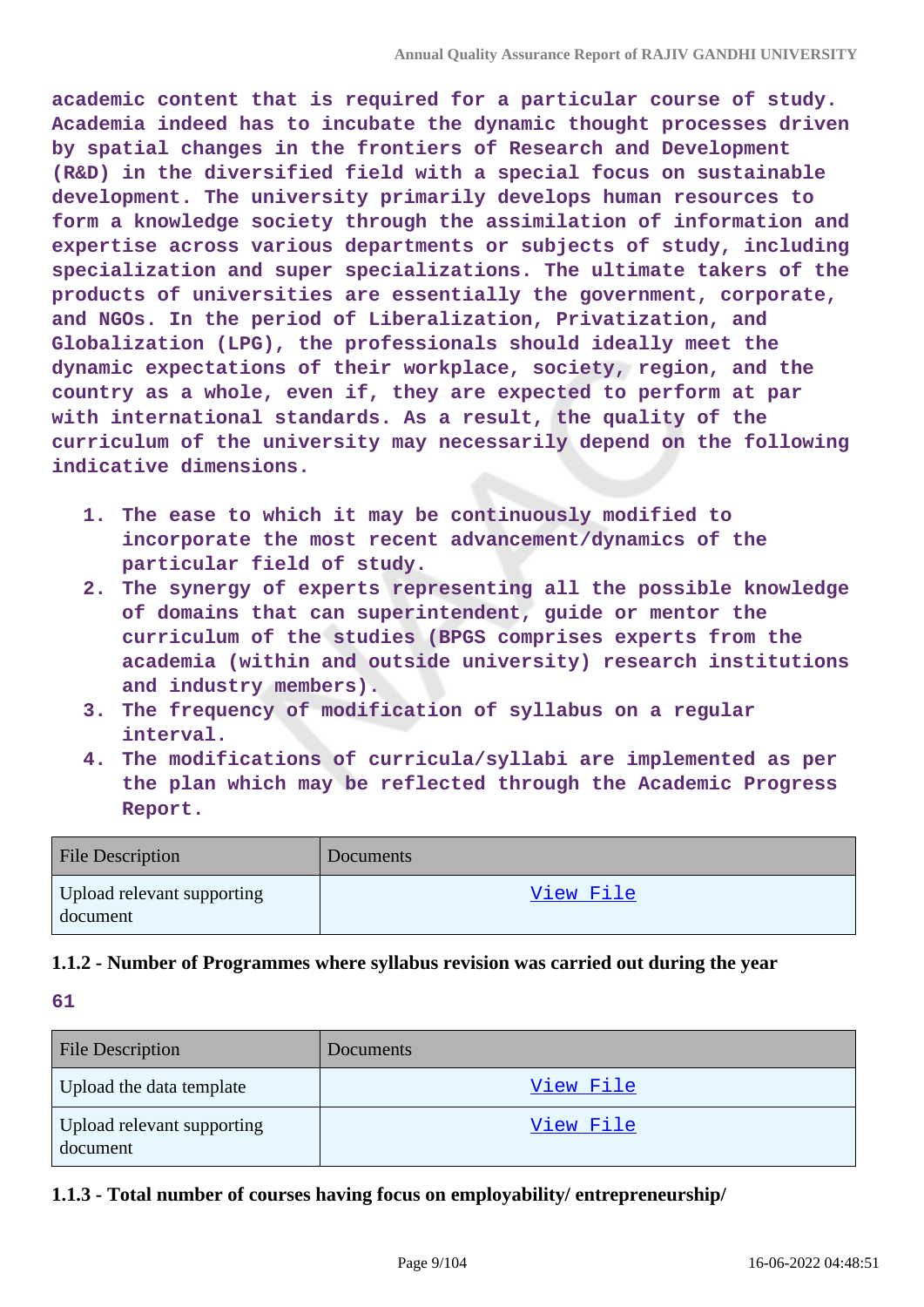### **skill development offered by the University during the year**

# **1.1.3.1 - Number of courses having focus on employability/ entrepreneurship/ skill development during the year**

#### **818**

| <b>File Description</b>                | <b>Documents</b> |
|----------------------------------------|------------------|
| Upload the data template               | View File        |
| Upload relevant supporting<br>document | View File        |

#### **1.2 - Academic Flexibility**

**1.2.1 - Number of new courses introduced of the total number of courses across all programs offered during the year**

#### **276**

| <b>File Description</b>                | Documents        |
|----------------------------------------|------------------|
| Upload the data template               | <u>View File</u> |
| Upload relevant supporting<br>document | <u>View File</u> |

## **1.2.2 - Number of Programmes in which Choice Based Credit System (CBCS)/elective course system has been implemented during the year**

#### **61**

| <b>File Description</b>                | Documents |
|----------------------------------------|-----------|
| Upload the data template               | View File |
| Upload relevant supporting<br>document | View File |

### **1.3 - Curriculum Enrichment**

1.3.1 - Institution integrates crosscutting issues relevant to Professional Ethics, Gender, Human Values, Environment and Sustainability into the Curriculum

**Following the University's vision and mission statement, all departments and institutes have prioritised the integration of Professional Ethics, Gender, Human Values, Environment, and Sustainability within their curriculum. Many of these interdisciplinary topics are covered in standalone or multidisciplinary courses in the physical and natural sciences, social sciences, and humanities.**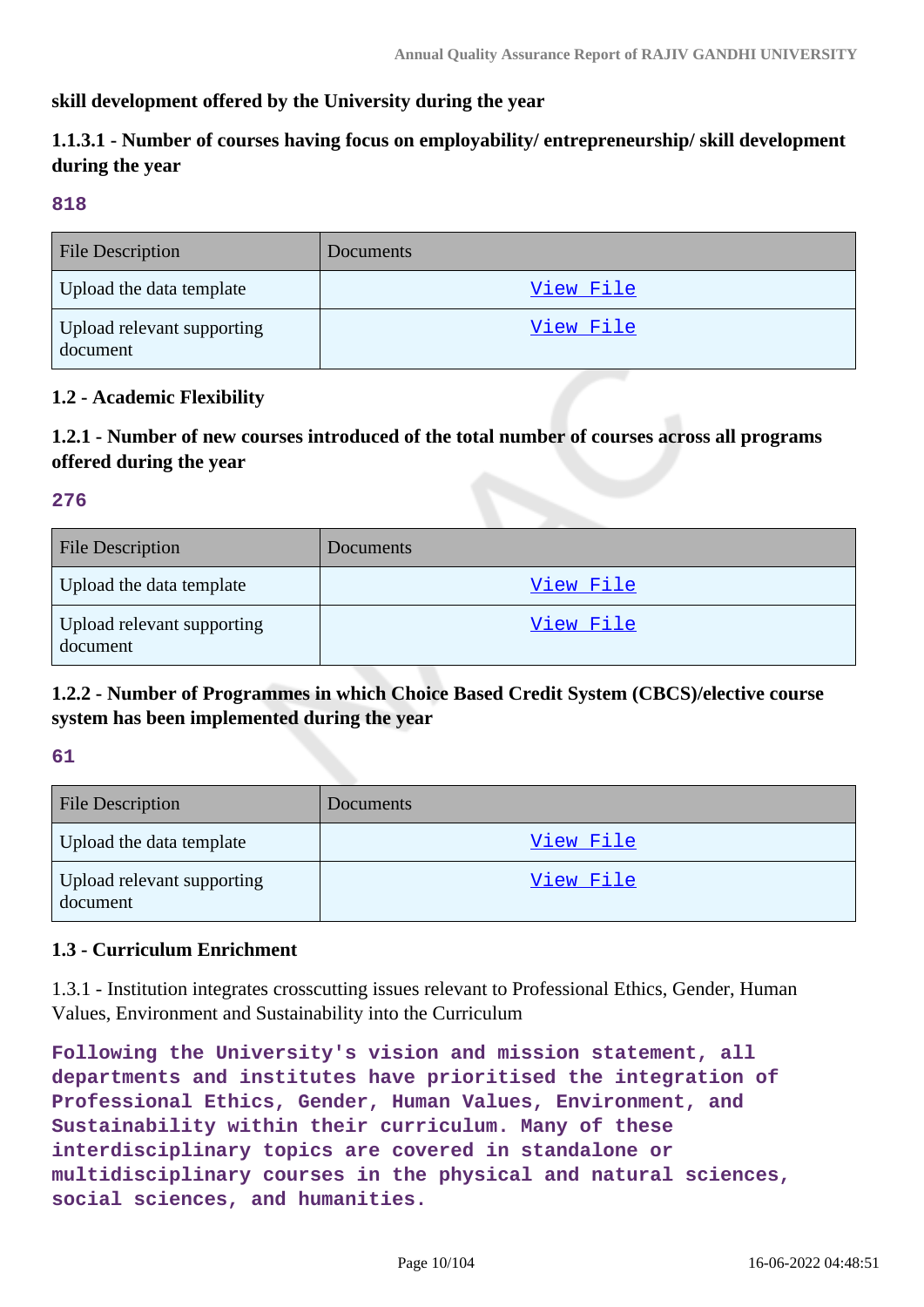**The University's basic value of gender sensitivity is represented in the way courses use historical, sociological, anthropological, and economic approaches to investigate and educate on gender issues. The importance of gender, racism, class, and sexuality in comprehending violence, the environment, and development challenges is also highlighted in the courses.**

**Several departments within the university provide courses on environmental and tribal culture, as well as environmental and sustainability.**

**Studies on development, behaviour change, social transformation, peace, equality, and human rights highlight human values such as respect for others, compassion, and empathy. Multilingualism and its function in society, as well as the issues and promises of rural development, are all discussed.**

**Professional ethics are also taught in several courses in education, corporate management, law, media, and communication. Across all fields, the Research Methodology paper of the M.Phil. and Ph.D. course programme provides a foundation in research ethics.**

| <b>File Description</b>                | Documents        |
|----------------------------------------|------------------|
| Upload relevant supporting<br>document | No File Uploaded |

# **1.3.2 - Number of value-added courses for imparting transferable and life skills offered during the year**

#### **76**

| <b>File Description</b>                | <b>Documents</b> |
|----------------------------------------|------------------|
| Upload the data template               | View File        |
| Upload relevant supporting<br>document | View File        |

### **1.3.3 - Total number of students enrolled in the courses under 1.3.2 above**

## **1.3.3.1 - Number of students enrolled in value-added courses imparting transferable and life skills offered during the year**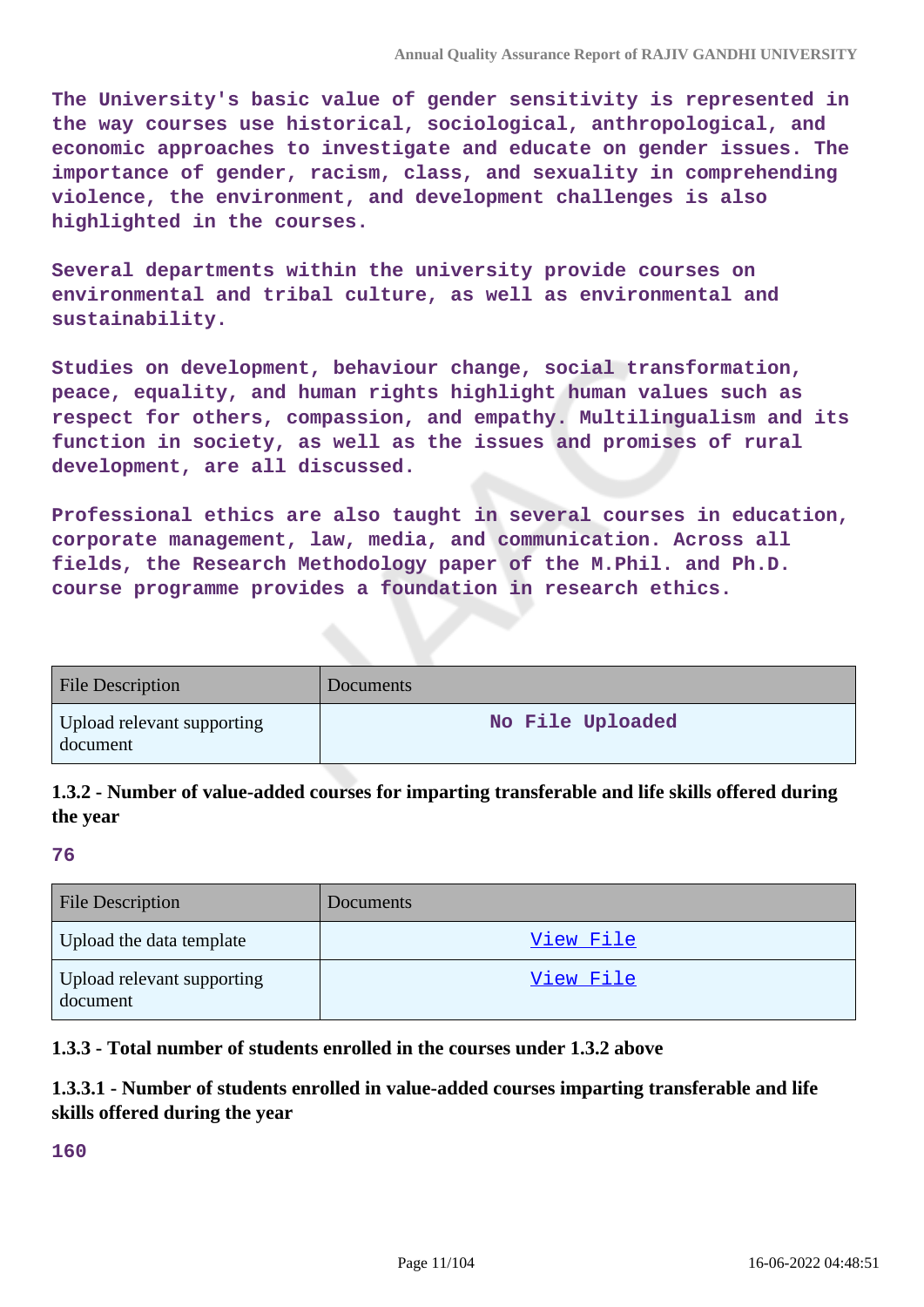| <b>File Description</b>                | Documents |
|----------------------------------------|-----------|
| Upload the data template               | View File |
| Upload relevant supporting<br>document | View File |

# **1.3.4 - Number of students undertaking field projects / research projects / internships during the year**

#### **457**

| <b>File Description</b>                | Documents        |
|----------------------------------------|------------------|
| Upload the data template               | View File        |
| Upload relevant supporting<br>document | No File Uploaded |

### **1.4 - Feedback System**

**1.4.1 - Structured feedback for design and review of syllabus – semester wise / is received from Students Teachers Employers Alumni • All 4 of the above**

| <b>File Description</b>                | Documents |
|----------------------------------------|-----------|
| Upload relevant supporting<br>document | View File |

### **1.4.2 - Feedback processes of the institution may be classified as follows**

**• Feedback collected, analysed and action taken and feedback available on website**

| <b>File Description</b>                | <b>Documents</b> |
|----------------------------------------|------------------|
| Upload relevant supporting<br>document | View File        |

### **TEACHING-LEARNING AND EVALUATION**

# **2.1 - Student Enrollment and Profile**

## **2.1.1 - Demand Ratio**

## **2.1.1.1 - Number of seats available during the year**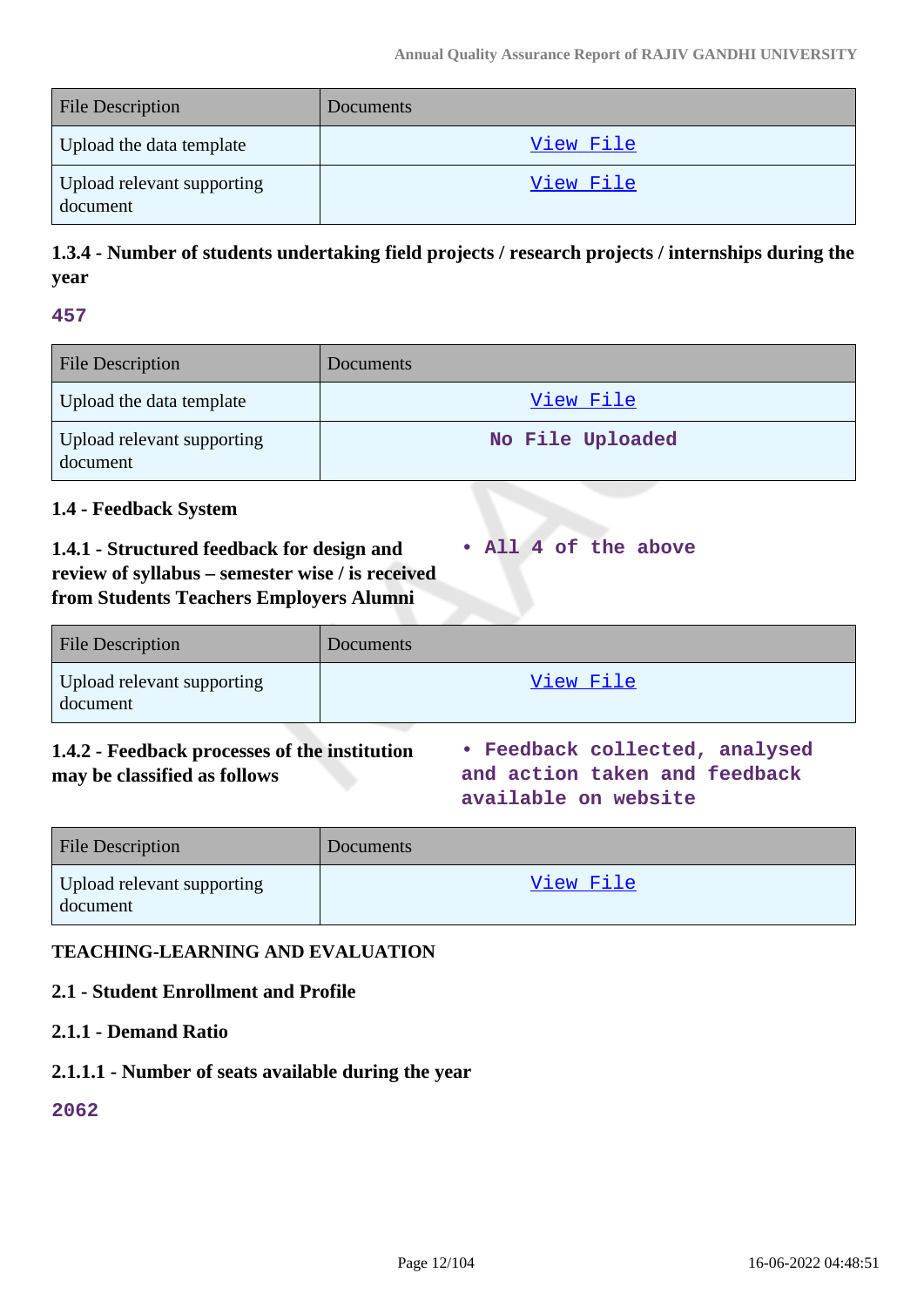| <b>File Description</b>                | Documents |
|----------------------------------------|-----------|
| Upload the data template               | View File |
| Upload relevant supporting<br>document | View File |

**2.1.2 - Total number of seats filled against reserved categories (SC, ST, OBC, Divyangjan, etc.) as per applicable reservation policy during the year (Excluding Supernumerary Seats)** 

### **2.1.2.1 - Number of actual students admitted from the reserved categories during the year**

### **1366**

| <b>File Description</b>                | Documents |
|----------------------------------------|-----------|
| Upload the data template               | View File |
| Upload relevant supporting<br>document | View File |

### **2.2 - Catering to Student Diversity**

2.2.1 - The institution assesses the learning levels of the studentsand organises special Programmes for advanced learners and slow learners

**After the admission process is over, the various departments of the university conduct an orientation programme for the newly enrolled students on the course content, laboratory safety protocols, etc. Departments identify slow and advanced learners through performance in internal assessment examinations, home assignments and oral presentations on various topics of the course**

**The difficulties of slow learners are addressed through mechanisms like mentoring, remedial classes to sort out existing problems of understanding and expression, extra classes to enable slow learners to catch up with their classmates, and easy-to-read books and study materials as supplements. In addition, teachers provide personal counselling to address specific difficulties of individual students.**

**Advanced learners are motivated to go beyond the prescribed syllabus and are encouraged to present and participate in seminars, conferences and symposiums; undertake summer research fellowships, orientation programmes, etc.; engage in conversation with visiting experts and resource persons. Departments ensure the availability of ample learning materials; exposure to sophisticated instruments and laboratories; special classes for competitive examinations. Many departments organize visits to other institutions to motivate them to pursue their career aspirations. Teachers provide personal**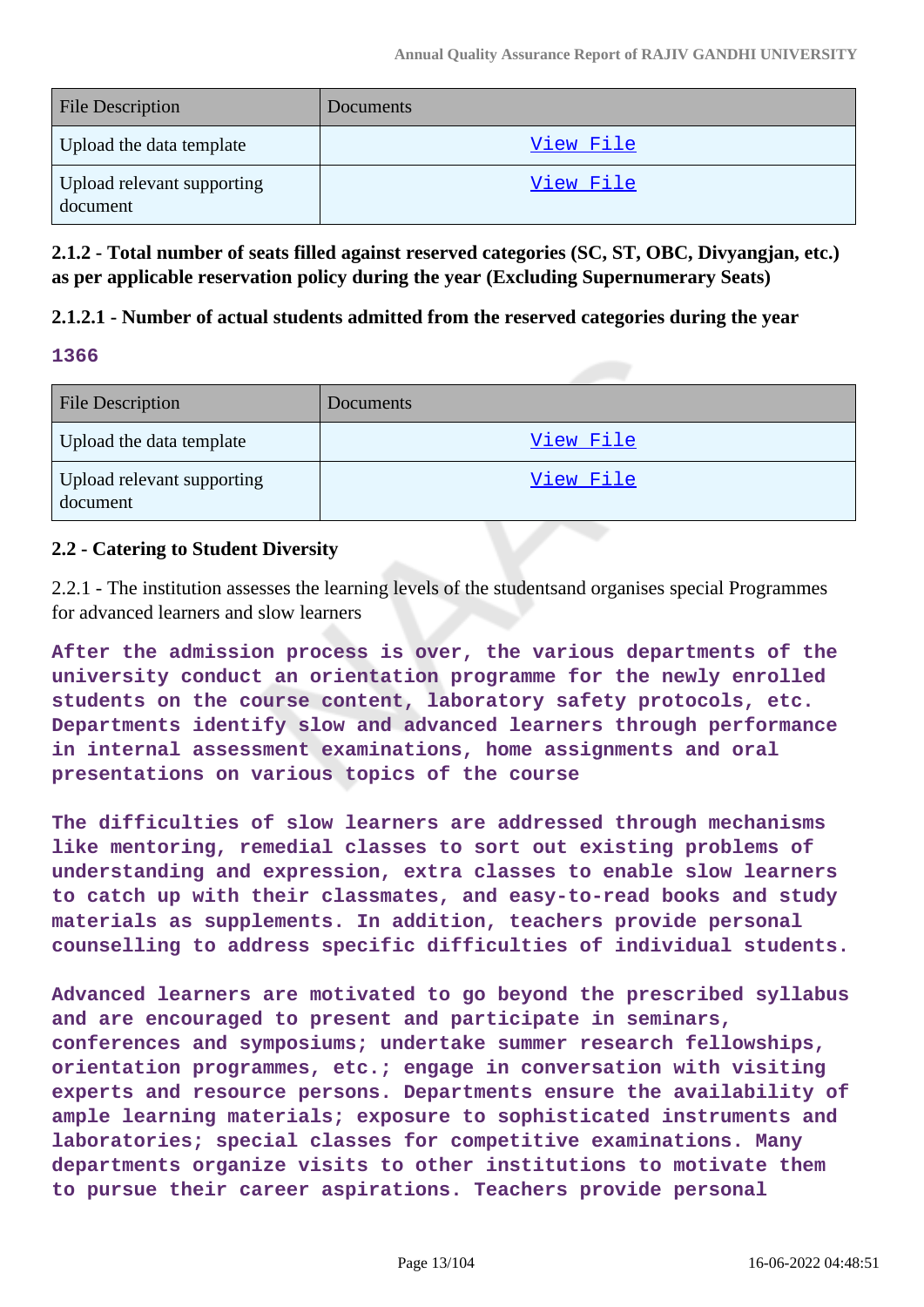**counselling to individual students to acquaint them with the recent developments in theory and practice in their disciplines.**

| File Description                       | Documents        |
|----------------------------------------|------------------|
| Upload relevant supporting<br>document | No File Uploaded |
| <b>Link For Additional Information</b> | Nil              |

#### **2.2.2 - Student - Full time teacher ratio during the year**

| Number of Students                     |           | <b>Number of Teachers</b> |
|----------------------------------------|-----------|---------------------------|
| 1638                                   |           | 173                       |
| <b>File Description</b>                | Documents |                           |
| Upload relevant supporting<br>document |           | View File                 |

#### **2.3 - Teaching- Learning Process**

2.3.1 - Student centric methods, such as experiential learning, participative learning and problemsolving methodologies are used for enhancing learning experiences

**Teaching-learning methods adopted by the faculty members of the university include Lecture Method, Interactive Method, PowerPoint presentations, Project-based Learning, Computer-assisted Learning and Experiential Learning, etc. The Teaching-learning activities are made effective through illustration and special lectures. To acquire first-hand knowledge on the subjects and current practices students are engaged in filed study.**

**The courses include active learning elements and student-centric methods to impact learning. Participatory and collaborative learning techniques are a core part of the pedagogic practices. Students participate actively in cooperative learning strategies such as pair and group activities, discussions, and group projects. All these learner-centred practices also help develop learner autonomy.**

**1. Experiential learning opportunities: Most programmes incorporate experiential learning techniques in pedagogy through hands-on training opportunities. Students in many departments participate in excursions to institutions of national and international repute and summer training.**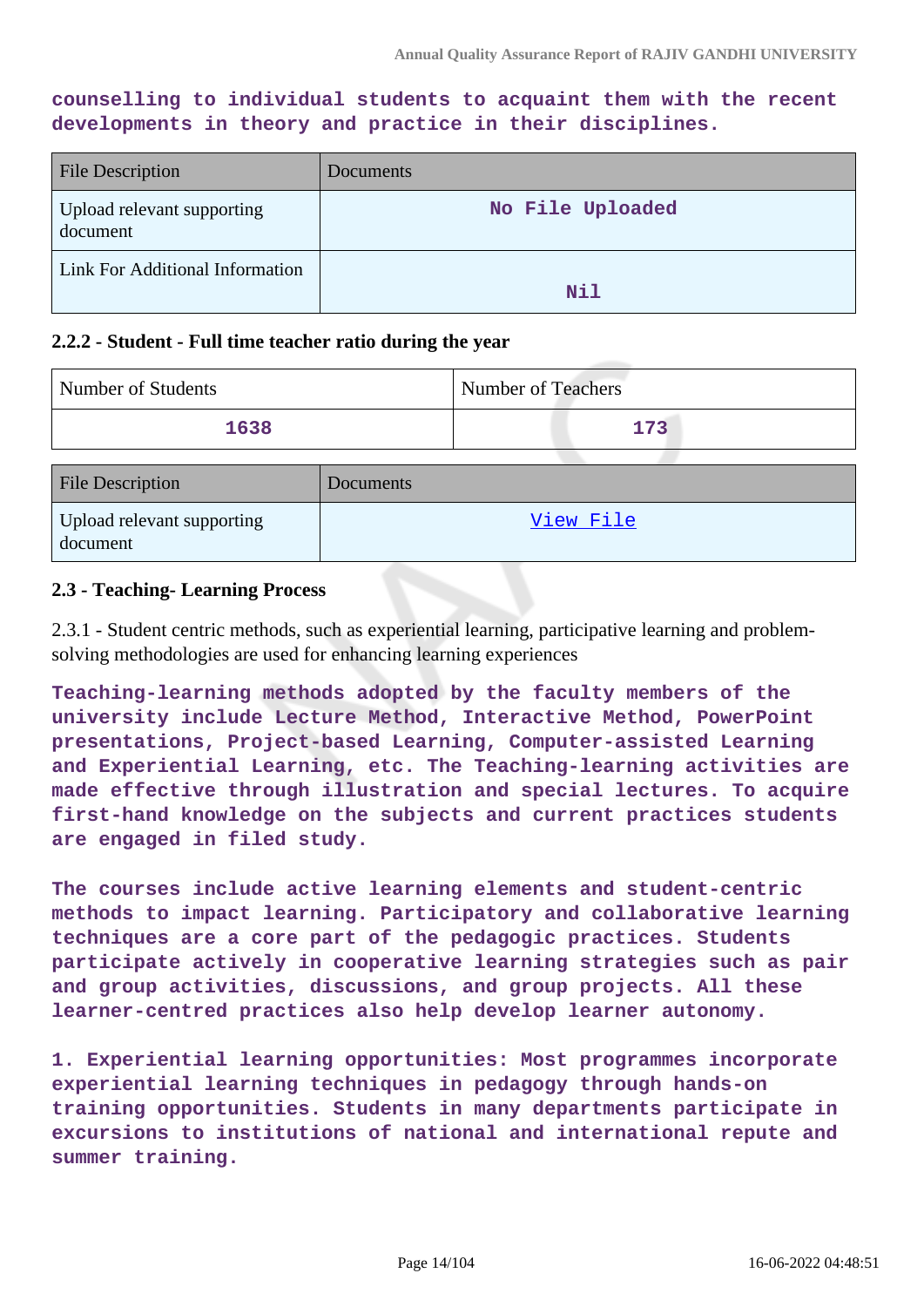**2. Technology-enhanced learning: Departments are provided with computers with internet connections. Departments use a variety of technology-based teaching resources such as technology animations, simulated lab experiments, simulations using specific software, statistical analysis, etc.**

**3. Soft skills and critical thinking skills development: Participation in seminars and group discussions are some ways in which soft skills and critical thinking skills are enhanced.**

**4. Research orientation: The teaching-learning processes also equip students with skills to undertake the research after postgraduation. Summer training programmes in various advanced laboratories, and projects on frontier areas of chemistry are some ways in which students' research skills are developed.**

| <b>File Description</b>                | Documents        |
|----------------------------------------|------------------|
| Upload relevant supporting<br>document | No File Uploaded |

2.3.2 - Teachers use ICT enabled tools including online resources for effective teaching and learning processes during the year

**The teachers and students were motivated to adapt MOOC courses through SWAYAM platform and to read various curriculum-based econtents through Consortium for Educational Communications (CEC) and National Digital Library (NDL) of India. Several Departments/Institutes of the University have incorporated the SWAYAM MOOC courses as part of their syllabi. Interactive White Boards were fixed in all departments for online teaching. Teachers also use electronic mails, podcasts, Google forms, Google sites, and Hangouts for increasing pedagogical repertoire, interactive and individualized learning environment.**

**Further, various online video conferencing platforms such as ZOOM, Cisco WebEx, Google Meet, Microsoft Teams, Google Classroom etc., were adapted to teach the curriculum of various courses offered by the University. Further, the Varsity has been encouraging students of Science, Technology, Engineering and Mathematics (STEM) to focus on Disruptive Technology signifying Mobile Leaning, 3D Learning, Machine Learning, Computer Assisted Instruction, Voice based virtual assistants, etc., with a view to develop independent and critical thinking among learners in online education.**

**Students were encouraged to study e-contents using various online platforms like e-pg Pathshala, Inflibnet, National Repository of**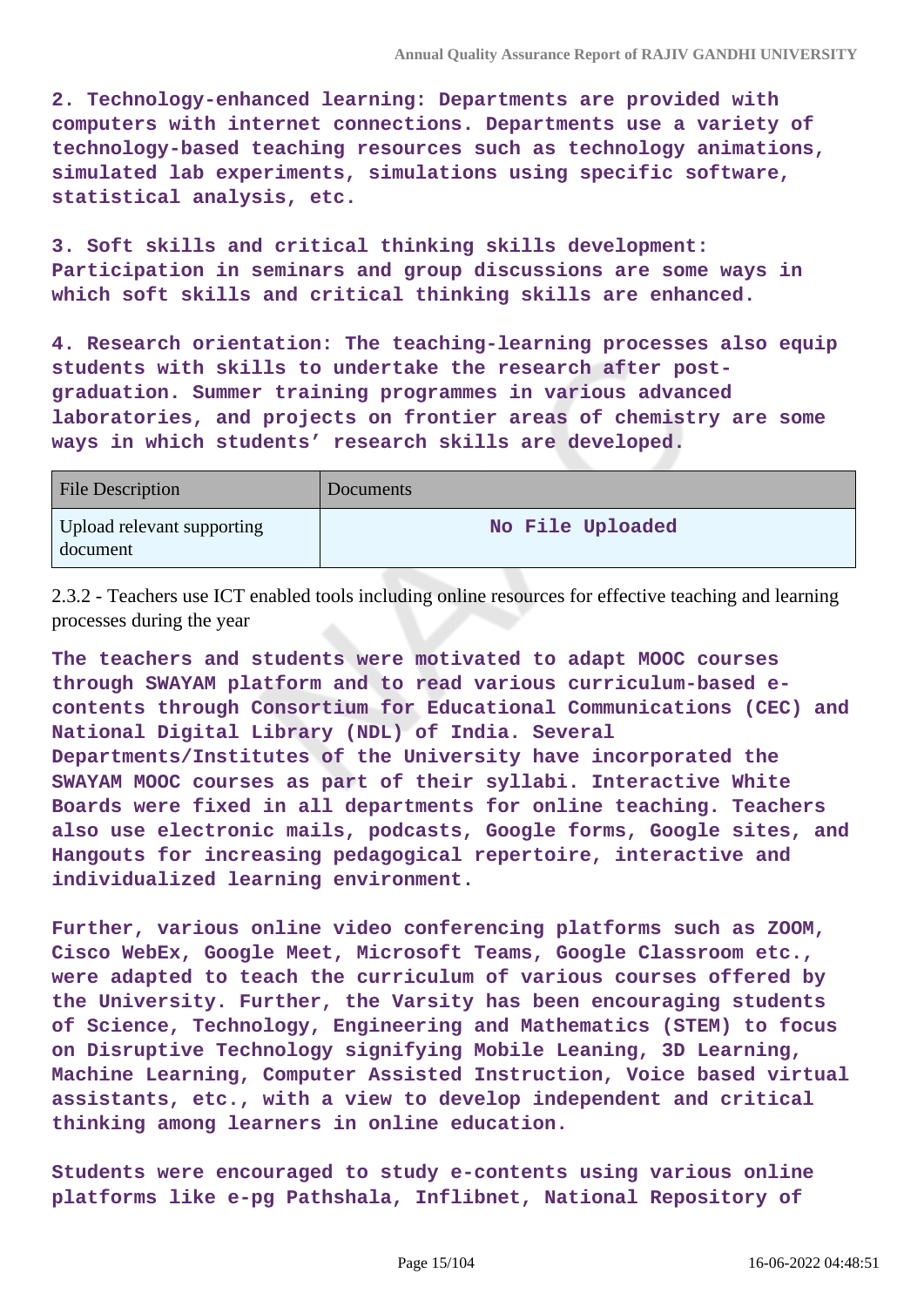**Open Educational Resources (NROER) etc. Furthermore, teachers also recorded their lectures and the videos were uploaded on YouTube for students who are dwelling in remote areas. e-FDPs, e-workshops, etraining courses, and e-conferences were conducted to provide orientation for learners, enhance capacity building of the faculty, cultivate skills among students and teachers, and promote competencies.**

| <b>File Description</b>                | <b>Documents</b> |
|----------------------------------------|------------------|
| Upload relevant supporting<br>document | View File        |

### **2.3.3 - Ratio of students to mentor for academic and other related issues during the year**

### **2.3.3.1 - Number of mentors**

#### **173**

| <b>File Description</b>                | Documents |
|----------------------------------------|-----------|
| Upload relevant supporting<br>document | View File |

### **2.4 - Teacher Profile and Quality**

# **2.4.1 - Total Number of full time teachers against sanctioned posts during the year**

### **177**

| <b>File Description</b>                | <b>Documents</b> |
|----------------------------------------|------------------|
| Upload the data template               | View File        |
| Upload relevant supporting<br>document | View File        |

# **2.4.2 - Total Number of full time teachers withPh.D./D.M/M.Ch./D.N.B Superspeciality/D.Sc./D'Lit. during the year**

#### **130**

| <b>File Description</b>                | Documents        |
|----------------------------------------|------------------|
| Upload the data template               | <u>View File</u> |
| Upload relevant supporting<br>document | View File        |

### **2.4.3 - Total teaching experience of full time teachers in the same institution during the year**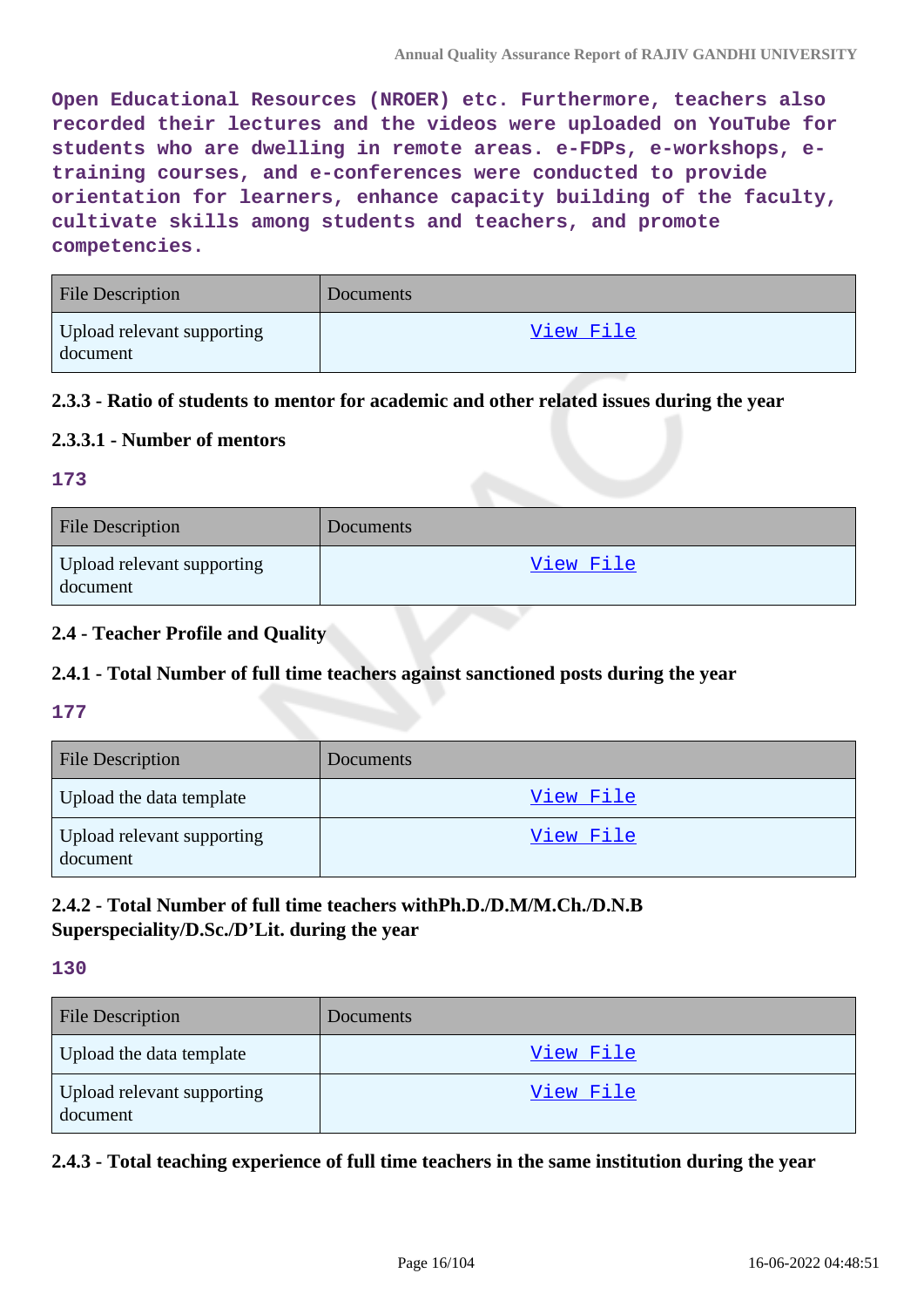### **2.4.3.1 - Total experience of full-time teachers**

#### **10**

| <b>File Description</b>                | <b>Documents</b> |
|----------------------------------------|------------------|
| Upload the data template               | View File        |
| Upload relevant supporting<br>document | No File Uploaded |

**2.4.4 - Total number of full time teachers who received awards, recognition, fellowships at State, National, International level from Government/Govt. recognised bodies during the year**

**3**

| <b>File Description</b>                | <b>Documents</b> |
|----------------------------------------|------------------|
| Upload the data template               | <u>View File</u> |
| Upload relevant supporting<br>document | No File Uploaded |

### **2.5 - Evaluation Process and Reforms**

**2.5.1 - Number of days from the date of last semester-end/ year- end examination till the declaration of results during the year**

**43**

**2.5.1.1 - Number of days from the date of last semester-end/ year- end examination till the declaration of results year wise during the year**

| <b>File Description</b>                | Documents |
|----------------------------------------|-----------|
| Upload the data template               | View File |
| Upload relevant supporting<br>document | View File |

# **2.5.2 - Total number of student complaints/grievances about evaluation against total number appeared in the examinations during the year**

| <b>File Description</b>                | Documents |
|----------------------------------------|-----------|
| Upload relevant supporting<br>document | View File |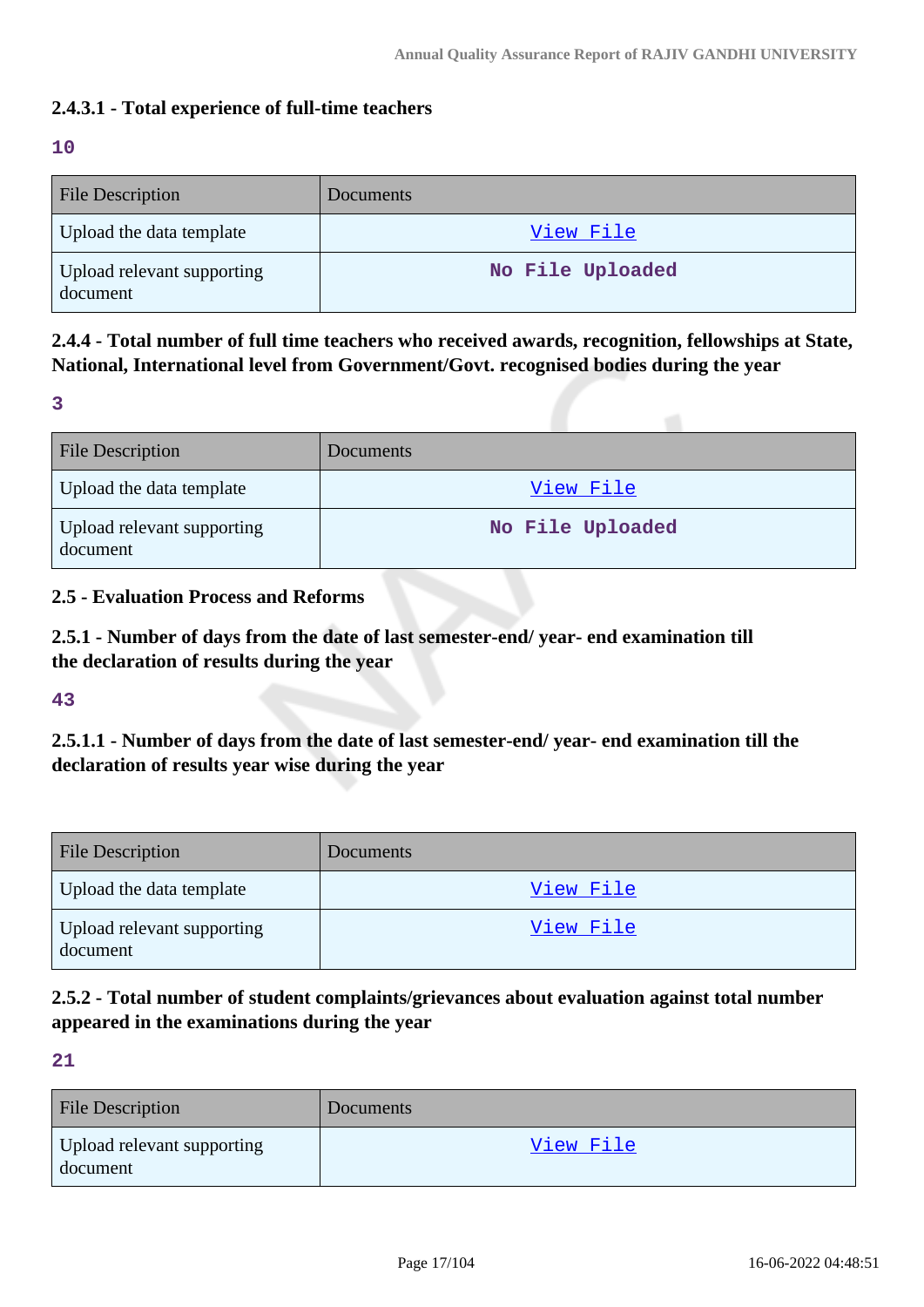2.5.3 - IT integration and reforms in the examination procedures and processes (continuous internal assessment and end-semester assessment) have brought in considerable improvement in examination management system of the institution

**The undergraduate and postgraduate examination ordinances of the university provide full autonomy to the academic departments to conduct continuous internal evaluation (CIE). Moderation of the question paper is carried out to ensure the quality of the Question paper. After completing the internal examination, the concerned faculty evaluates the answer scripts and the evaluated answer copies are shown to the students to ensure transparency in the evaluation process. The marks are displayed on the notice board. Result review meetings are conducted with result analysis and the remedial actions for further improvements are taken after discussion with faculty, HoD and Mentor of the concerned student. There is a well-established mechanism to address the grievance in the internal evaluation process. During the semester, a continuous evaluation is conducted at three points of time through three assessments of 20 marks each. The students are assessed on the basis of the best two internal assessments out of three.**

**With an increasing number of students, programmes, and new course structures like CBCS, IT automation is essential to handling new challenges in the examination system. The university examination system has integrated IT to enhance its efficiency. The process includes online examination form filling, fees deposition, generation of admit cards and signature sheets, result processing and declaration.**

| <b>File Description</b>                | Documents        |
|----------------------------------------|------------------|
| Upload relevant supporting<br>document | No File Uploaded |

## **2.5.4 - Status of automation of Examination division along with approved Examination Manual**

**B. Only student registration, Hall ticket issue & Result Processing**

| <b>File Description</b>                | <b>Documents</b> |
|----------------------------------------|------------------|
| Upload the data template               | <u>View File</u> |
| Upload relevant supporting<br>document | No File Uploaded |

### **2.6 - Student Performance and Learning Outcomes**

2.6.1 - The institution has stated learning outcomes (generic and programme specific)/graduate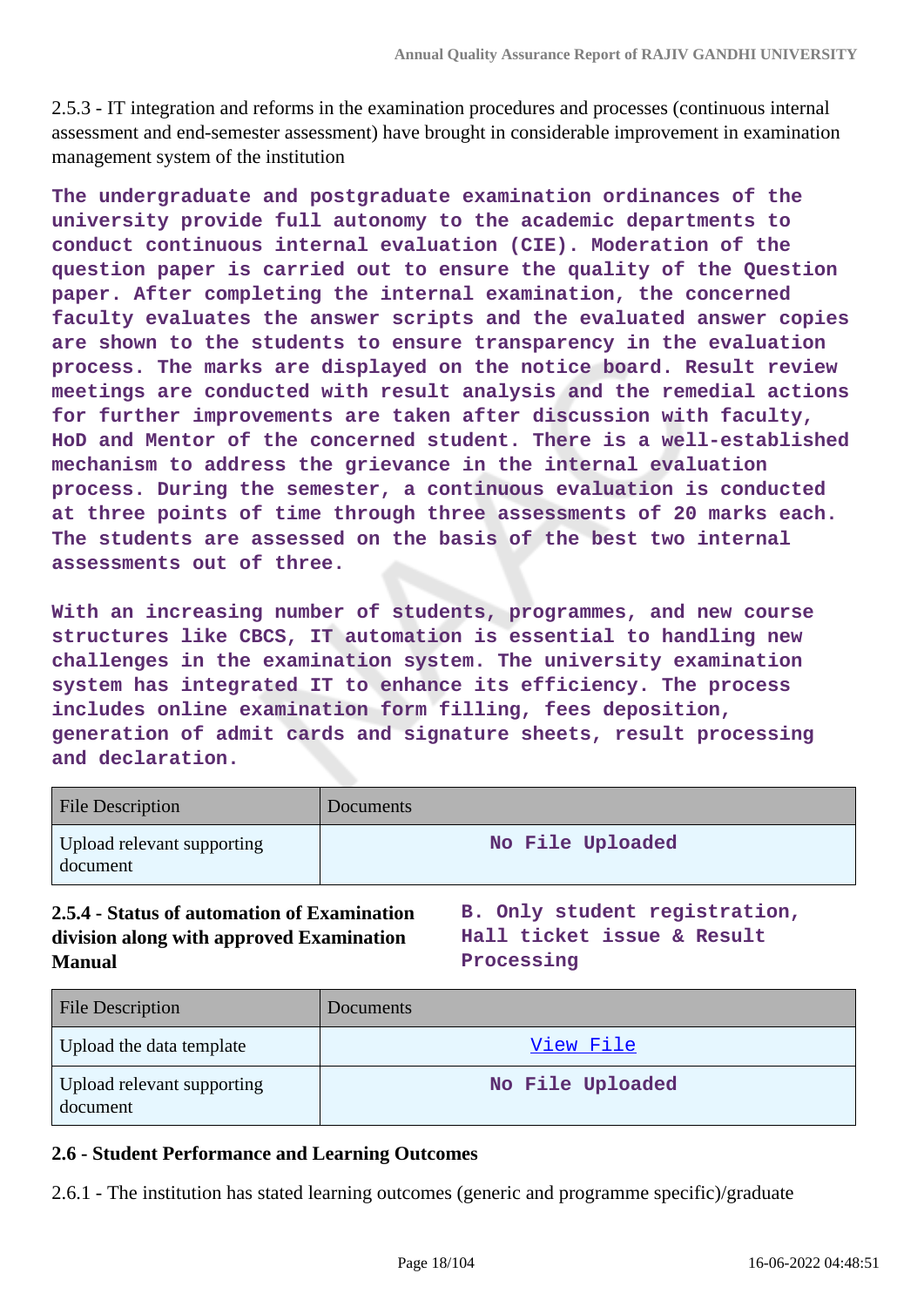attributes which are integrated into the assessment process and widely publicized through the website and other documents

**All the departments of the university have specifically defined Program Outcomes (POs) Programme Specific Outcomes (PSOs) and Course Outcomes (COs).**

**All departments conduct orientation programmes for the newly admitted students on various aspects of the course content. The faculty members explain explicitly to the newly inducted students the program outcomes and the course outcomes. The outcomes both course-specific and program-specific are also defined in the syllabus.**

**Departments conduct regular internal assessment tests in all the courses for the students which enable the faculty members to understand the progress of the students in attaining the specific course outcome. The end semester examination, however, enables the departments to understand the progress of the students in attaining the overall program outcome.**

**The students who are lagging behind in attaining the course outcome/program outcome are identified as slow learners, and special attention is given to them. The progress of the students in the attainment of the program outcome is monitored through activities such as home assignments, field projects, preparation of term papers, seminar presentation, group discussion, etc. Constant feedback from faculty both within and outside the classroom ensures the dissemination of valuable input in terms of learning and progress of students.**

| <b>File Description</b>                | Documents |
|----------------------------------------|-----------|
| Upload relevant supporting<br>document | View File |

2.6.2 - Attainment of Programme outcomes, Programme specific outcomes and course outcomes are evaluated by the institution during the year

**Department employs both direct and indirect methods of measuring attainment of the programme outcomes, the programme specific outcomes, and the course outcomes under each programme. The PG courses of the University departments are following the Choice Based Credit System (CBCS) since 2015. Under these systems, students' attainment of learning outcomes is constantly measured through Internal assessment procedures such as class tests, home assignments, seminar presentations, project work, laboratory work,**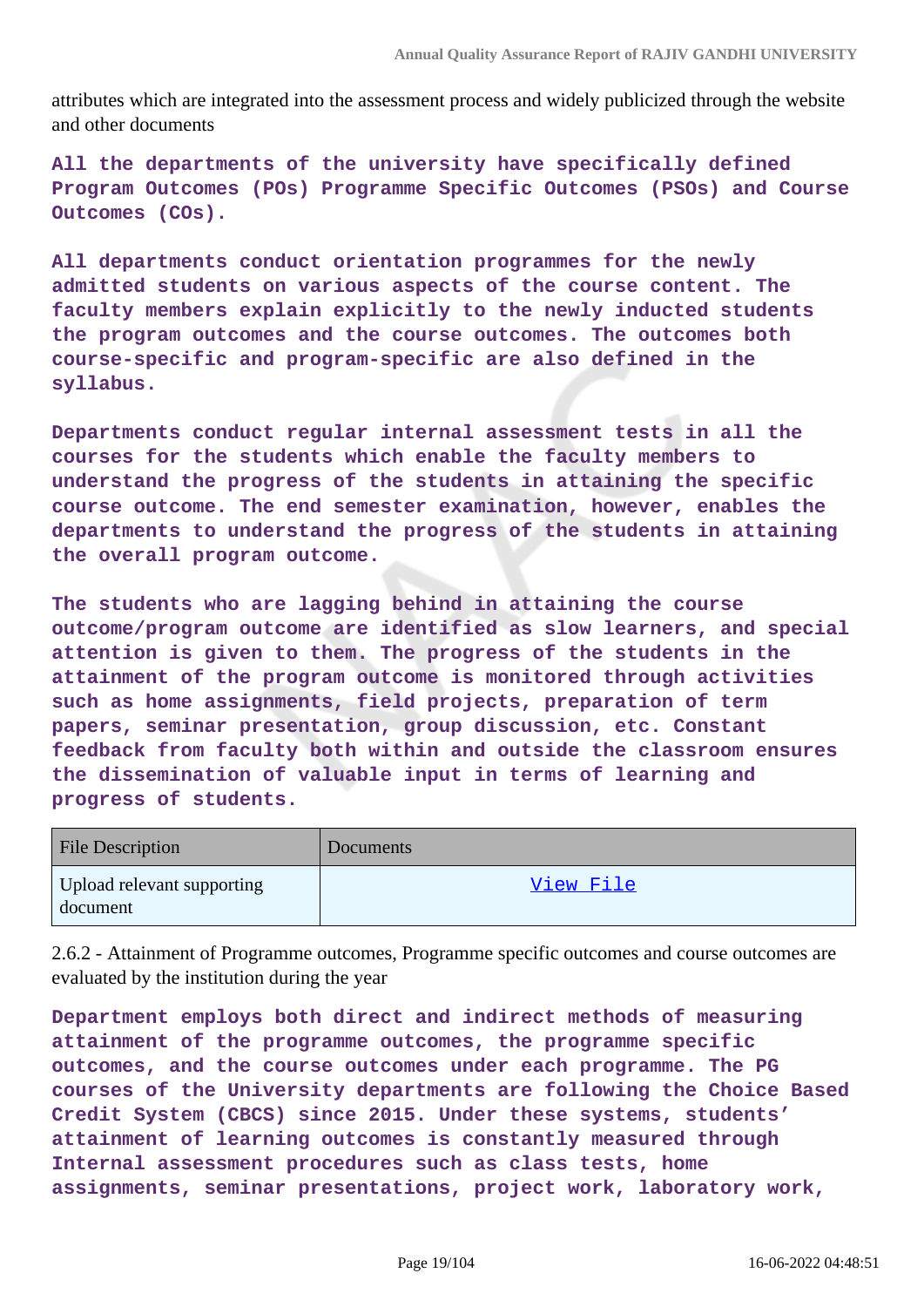**computational assignments, and workshops, and through External assessment procedures such as end semester examinations, and viva voce. The final grades are computed using a cumulative grading formula based on the credits earned by students in each course, and the total scores of their internal and external assessments. The ratio of Internal and End Semester assessment marks is 80:20 for the programme. Internal and External assessment comprises direct measurement of attainment of learning outcomes employed by the university and indirect methods of measurement such as student satisfaction surveys conducted by the University.**

| <b>File Description</b>                | Documents |
|----------------------------------------|-----------|
| Upload relevant supporting<br>document | View File |

### **2.6.3 - Number of students passed during the year**

**2.6.3.1 - Total number of final year students who passed the university examination during the year**

#### **1081**

| <b>File Description</b>                | Documents |
|----------------------------------------|-----------|
| Upload the data template               | View File |
| Upload relevant supporting<br>document | View File |

### **2.7 - Student Satisfaction Survey**

**2.7.1 - Student Satisfaction Survey (SSS) on overall institutional performance (Institution may design its own questionnaire) (results and details need to be provided as a web link)**

https://rqu.ac.in/

### **RESEARCH, INNOVATIONS AND EXTENSION**

#### **3.1 - Promotion of Research and Facilities**

3.1.1 - The institution Research facilities are frequently updated and there is well defined policy for promotion of research which is uploaded on the institutional website and implemented

#### **Yes**

| <b>File Description</b>                | Documents |
|----------------------------------------|-----------|
| Upload relevant supporting<br>document | View File |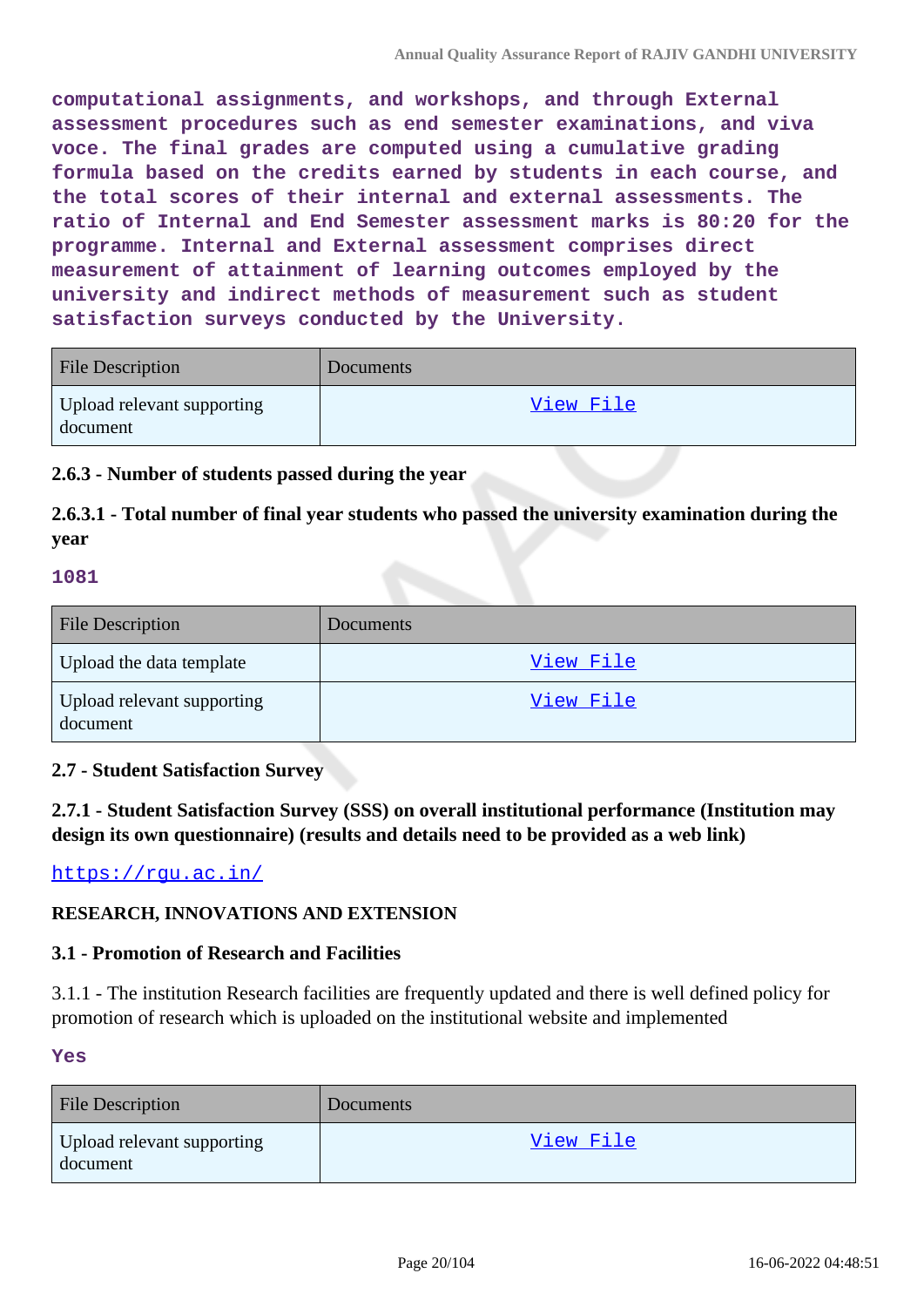# **3.1.2 - The institution provides seed money to its teachers for research (amount INR in Lakhs)**

### **3,00,000**

| <b>File Description</b>                | <b>Documents</b> |
|----------------------------------------|------------------|
| Upload the data template               | View File        |
| Upload relevant supporting<br>document | View File        |

# **3.1.3 - Number of teachers receiving national/ international fellowship/financial support by various agencies for advanced studies/ research during the year**

**<sup>1</sup>**

| <b>File Description</b>                | <b>Documents</b> |
|----------------------------------------|------------------|
| Upload the data template               | <u>View File</u> |
| Upload relevant supporting<br>document | View File        |

# **3.1.4 - Number of JRFs, SRFs, Post-Doctoral Fellows, Research Associates and other research fellows enrolled in the institution during the year**

#### **135**

| <b>File Description</b>                | Documents |
|----------------------------------------|-----------|
| Upload the data template               | View File |
| Upload relevant supporting<br>document | View File |

**3.1.5 - Institution has the following facilities to support research Central Instrumentation Centre Animal House/Green House Museum Media laboratory/Studios Business Lab Research/Statistical Databases Moot court Theatre Art Gallery A. Any 4 or more of the above**

| <b>File Description</b>                | Documents |
|----------------------------------------|-----------|
| Upload relevant supporting<br>document | View File |

**3.1.6 - Number of departments with UGC-SAP, CAS, DST-FIST, DBT, ICSSR and other recognitions by national and international agencies during the year**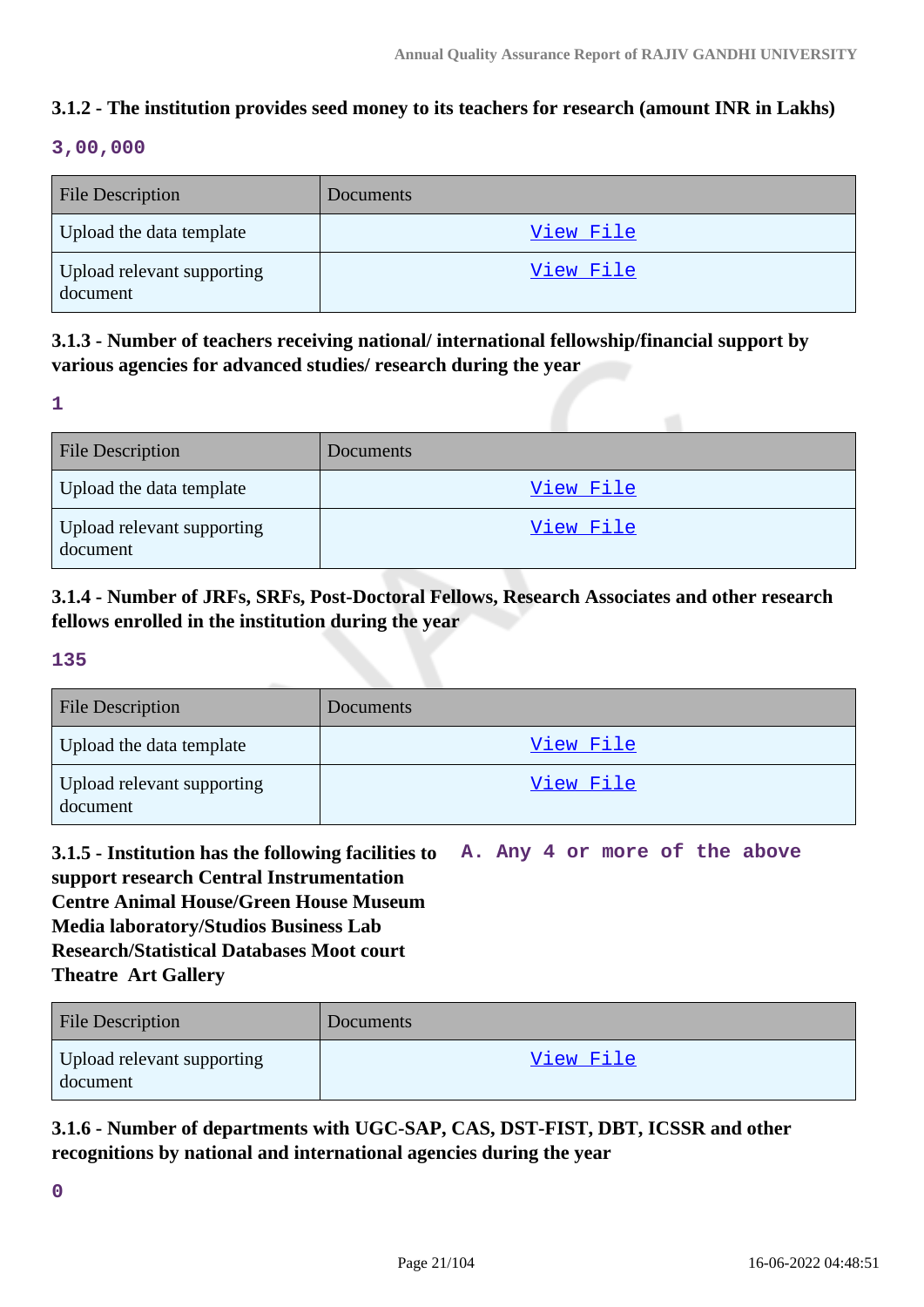| <b>File Description</b>                | Documents        |
|----------------------------------------|------------------|
| Upload the data template               | View File        |
| Upload relevant supporting<br>document | No File Uploaded |

#### **3.2 - Resource Mobilization for Research**

**3.2.1 - Extramural funding for Research (Grants sponsored by the non-government sources such as industry, corporate houses, international bodies for research projects) endowments, Chairs in the University during the year (INR in Lakhs)**

**0**

| <b>File Description</b>                | Documents        |
|----------------------------------------|------------------|
| Upload the data template               | View File        |
| Upload relevant supporting<br>document | No File Uploaded |

# **3.2.2 - Grants for research projects sponsored by the government agencies during the year (INR in Lakhs)**

#### **280.95**

| <b>File Description</b>                | Documents |
|----------------------------------------|-----------|
| Upload the data template               | View File |
| Upload relevant supporting<br>document | View File |

# **3.2.3 - Number of research projects per teacher funded by government and non-government agencies during the year**

**22**

| <b>File Description</b>                | Documents        |
|----------------------------------------|------------------|
| Upload the data template               | View File        |
| Upload relevant supporting<br>document | <u>View File</u> |

#### **3.3 - Innovation Ecosystem**

3.3.1 - Institution has created an eco-system for innovations including Incubation centre and other initiatives for creation and transfer of knowledge

**To promote research and innovation at the departmental level,**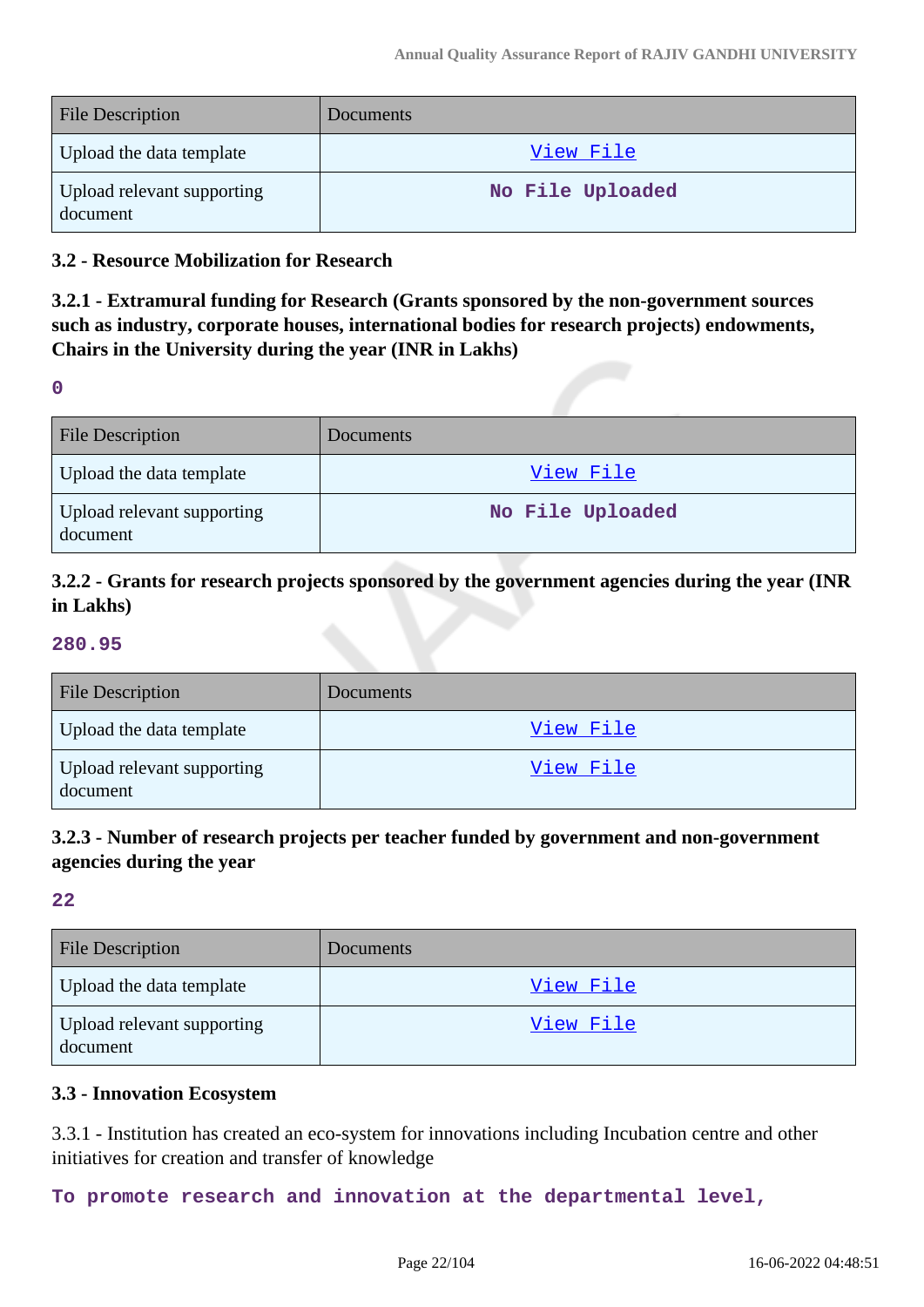**adequate facilities are provided as per the requirement to create an environment conducive to research and innovation. The University has signed several MoUs specifically for research & development with national and international institutes/universities to encourage faculty members to submit collaborative research and innovation proposals. RGU is one of the few universities in India which started interdisciplinary research on tribal studies had has received significant grants from Indo-U.S. 21st Century Knowledge Initiative Awards in Collaboration with the University of South Florida, North East Council, Shillong and Department of Social Justice & Empowerment and Tribal Affairs, Govt. of Arunachal Pradesh. University executed 2 (two) phases of UGC funded project on Biodiversity under the scheme of Centre with Potential for Excellence (CPE). The First Human Development Report of Arunachal Pradesh, 2005 for Govt. of India was prepared by the University.**

**The University has an innovation club that promotes grassroot level innovation amongst all the stakeholders. The University received a grant of Rs. 2.5 Crore from NITI Aayog to set up Atal Community Incubation Centre (ACIC) to augment entrepreneurial acumen and building capacity of the unemployed youths. The university also has developed well structured 'Consultancy Policy' which focuses on promoting institutional sponsored impactful policy research. All the departments and faculty members are guided by this policy. The University strictly adheres to intellectual property rights through its IPR Cell.**

| <b>File Description</b>                | <b>Documents</b> |
|----------------------------------------|------------------|
| Upload relevant supporting<br>document | No File Uploaded |

**3.3.2 - Number of workshops/seminars conducted on Research Methodology, Intellectual Property Rights (IPR), Entrepreneurship and Skill Development during the year**

**50**

**3.3.2.1 - Total number of workshops/seminars conducted on Research methodology, Intellectual Property Rights (IPR), entrepreneurship, skill development year wise during the year**

| <b>File Description</b>                | Documents |
|----------------------------------------|-----------|
| Upload the data template               | View File |
| Upload relevant supporting<br>document | View File |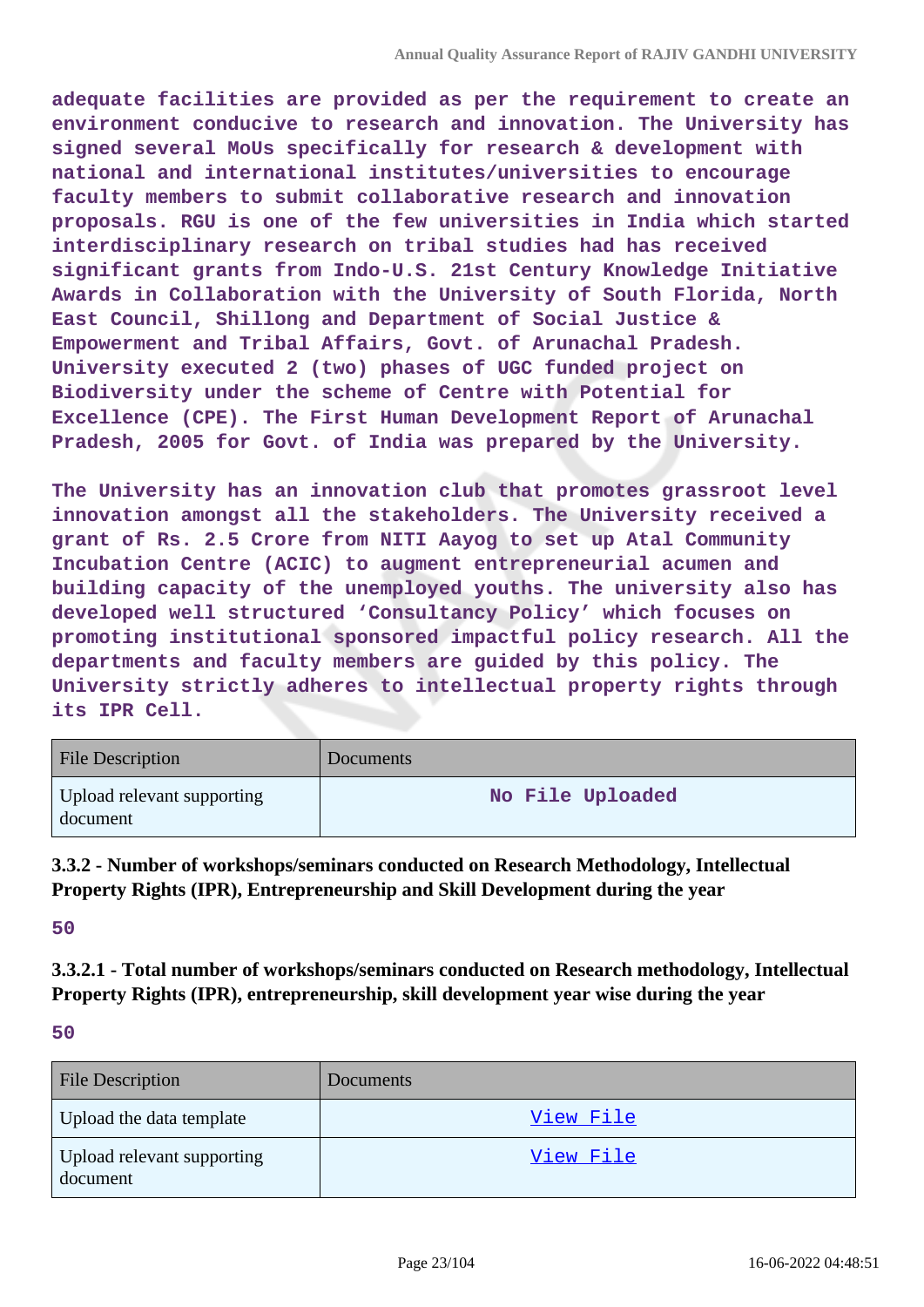# **3.3.3 - Number of awards / recognitions received for research/innovations by the institution/teachers/research scholars/students during the year**

# **3.3.3.1 - Total number of awards / recognitions received for research/innovations won by institution/teachers/research scholars/students year wise during the year**

**3**

| <b>File Description</b>                | <b>Documents</b> |
|----------------------------------------|------------------|
| Upload the data template               | View File        |
| Upload relevant supporting<br>document | <u>View File</u> |

### **3.4 - Research Publications and Awards**

### **3.4.1 - The institution ensures implementation of its stated Code of Ethics for research**

| 3.4.1.1 - The institution has a stated Code of |  |  | A. All of the above |
|------------------------------------------------|--|--|---------------------|
| Ethics for research and the implementation of  |  |  |                     |
| which is ensured through the following         |  |  |                     |

- **1.Inclusion of research ethics in the research methodology course work**
- **2.Presence of institutional Ethics committees (Animal, chemical, bioethics etc)**
- **3.Plagiarism check**
- **4.Research Advisory Committee**

| <b>File Description</b>                | Documents |
|----------------------------------------|-----------|
| Upload relevant supporting<br>document | View File |

**3.4.2 - The institution provides incentives to teachers who receive state, national and international recognitions/awards Commendation and monetary incentive at a University function Commendation and medal at a University function Certificate of honor Announcement in the Newsletter / website D. Any 1 of the above**

| <b>File Description</b>                | <b>Documents</b> |
|----------------------------------------|------------------|
| Upload the data template               | <u>View File</u> |
| Upload relevant supporting<br>document | View File        |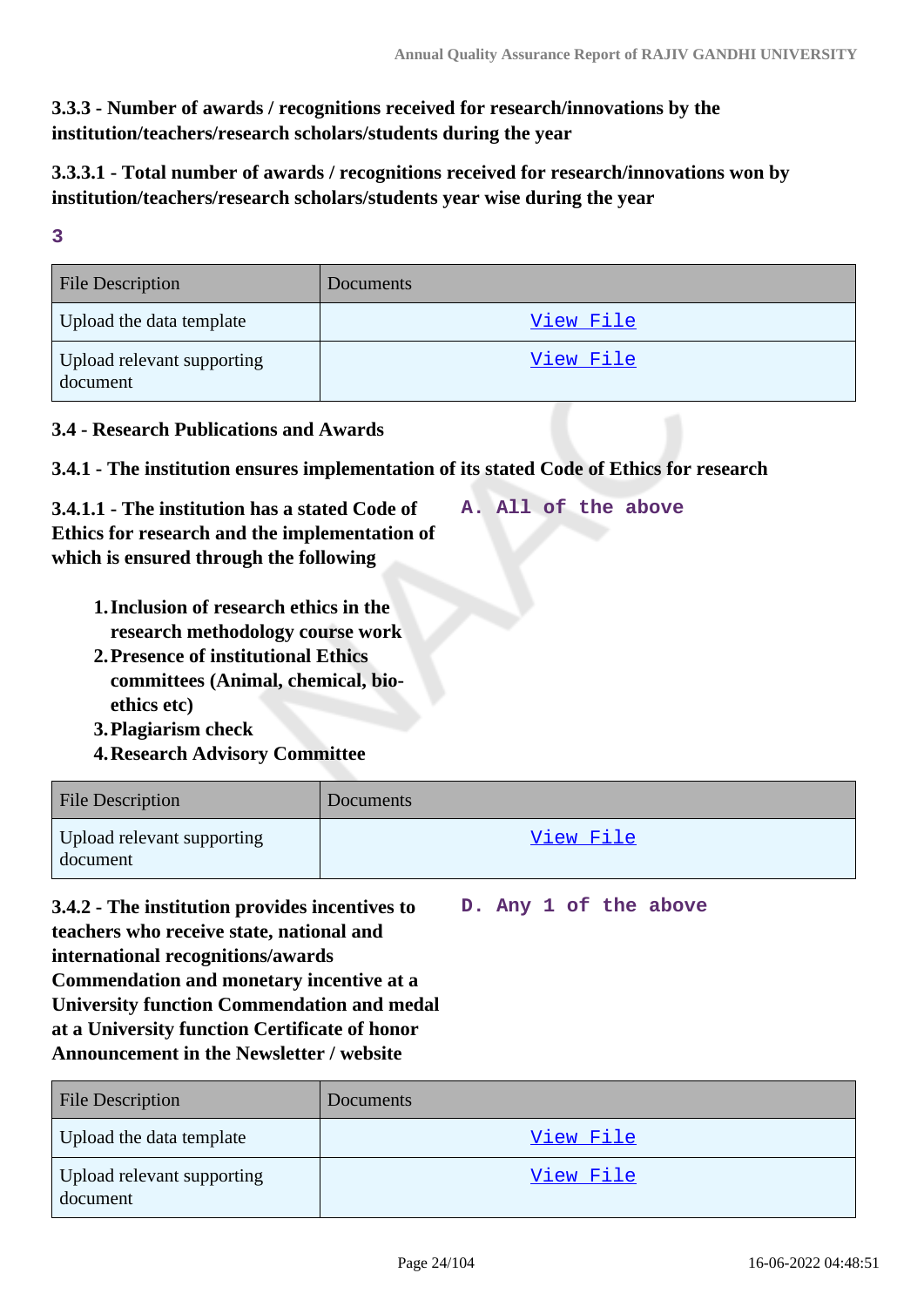### **3.4.3 - Number of Patents published/awarded during the year**

### **3.4.3.1 - Total number of Patents published/awarded year wise during the year**

**7**

| <b>File Description</b>                | Documents |
|----------------------------------------|-----------|
| Upload the data template               | View File |
| Upload relevant supporting<br>document | View File |

### **3.4.4 - Number of Ph.D's awarded per teacher during the year**

### **3.4.4.1 - How many Ph.D's are awarded during the year**

#### **39**

| <b>File Description</b>                | Documents |
|----------------------------------------|-----------|
| Upload the data template               | View File |
| Upload relevant supporting<br>document | View File |

# **3.4.5 - Number of research papers per teacher in the Journals notified on UGC website during the year**

**1**

| <b>File Description</b>                | Documents        |
|----------------------------------------|------------------|
| Upload the data template               | View File        |
| Upload relevant supporting<br>document | No File Uploaded |

**3.4.6 - Number of books and chapters in edited volumes published per teacher during the year**

**3.4.6.1 - Total number of books and chapters in edited volumes / books published, and papers in national/international conference-proceedings during the year**

| <b>File Description</b>                | <b>Documents</b> |
|----------------------------------------|------------------|
| Upload the data template               | View File        |
| Upload relevant supporting<br>document | View File        |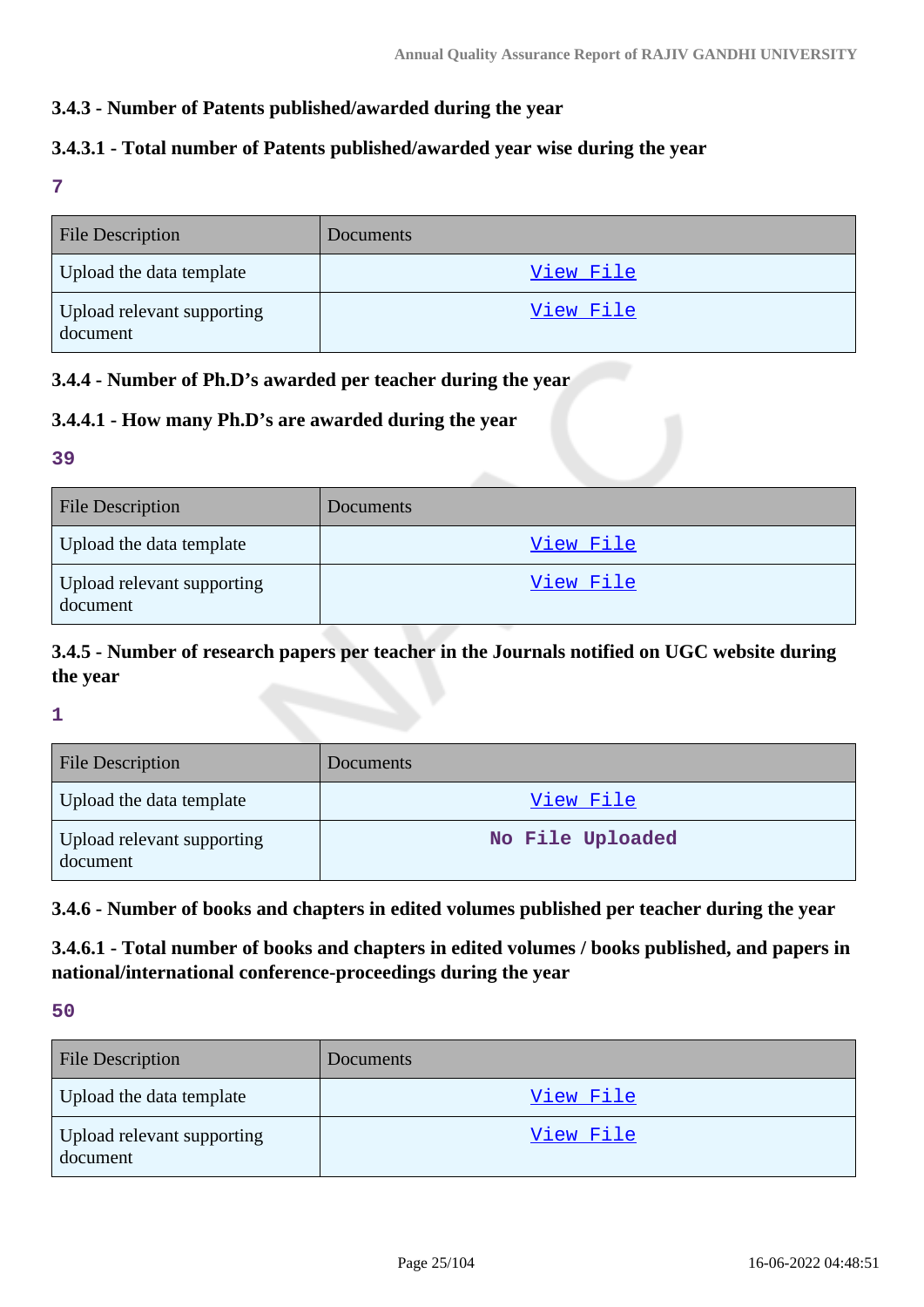# **3.4.7 - E-content is developed by teachers For e-C. Any 3 of the above PG-Pathshala For CEC (Under Graduate) For SWAYAM For other MOOCs platform For NPTEL/NMEICT/any other Government Initiatives For Institutional LMS**

| <b>File Description</b>                | <b>Documents</b> |
|----------------------------------------|------------------|
| Upload the data template               | View File        |
| Upload relevant supporting<br>document | No File Uploaded |

## **3.4.8 - Bibliometrics of the publications during the year based on average Citation Index in Scopus/ Web of Science/PubMed**

| Scopus                                               |           | Web of Science |
|------------------------------------------------------|-----------|----------------|
| 214                                                  |           | 48             |
|                                                      |           |                |
| <b>File Description</b>                              | Documents |                |
| Any additional information                           |           | View File      |
| Bibliometrics of the publications<br>during the year |           | View File      |

# **3.4.9 - Bibliometrics of the publications during the year based on Scopus/ Web of Science – h-Index of the University**

| Scopus | <b>Web of Science</b> |
|--------|-----------------------|
|        |                       |

| <b>File Description</b>                                                                         | Documents |
|-------------------------------------------------------------------------------------------------|-----------|
| Bibliometrics of publications<br>based on Scopus/Web of Science<br>- h-index of the Institution | View File |
| Any additional information                                                                      | View File |

### **3.5 - Consultancy**

3.5.1 - Institution has a policy on consultancy including revenue sharing between the institution and the individual and encourages its faculty to undertake consultancy

**Yes**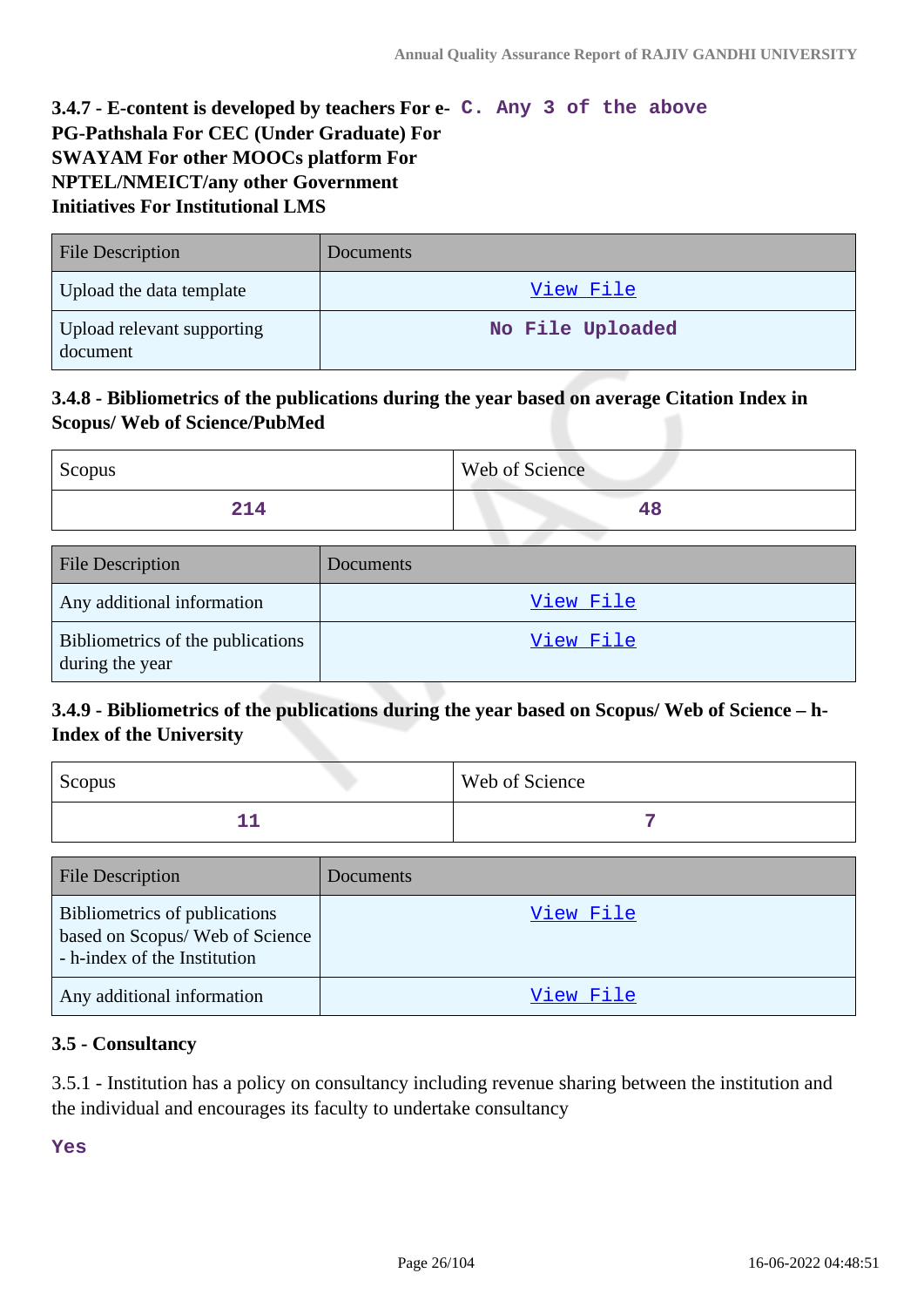| <b>File Description</b>                | Documents |
|----------------------------------------|-----------|
| Upload relevant supporting<br>document | View File |

**3.5.2 - Revenue generated from consultancy and corporate training during the year (INR in Lakhs)**

**3.5.2.1 - Total amount generated from consultancy and corporate training during the year (INR in lakhs)**

#### **46.34**

| <b>File Description</b>                | <b>Documents</b> |
|----------------------------------------|------------------|
| Upload the data template               | View File        |
| Upload relevant supporting<br>document | <u>View File</u> |

#### **3.6 - Extension Activities**

3.6.1 - Extension activities in the neighbourhood community in terms of impact and sensitising students to social issues and holistic development during the year

**Rajiv Gandhi University (formerly Arunachal University) being the oldest and sole publicly funded premier institution for higher education in the state of Arunachal Pradesh, has an ethical obligation to serve the neighbouring community as well as the society at large. The University actively conducts extension and outreach activities on regular basis through various awareness and capacity building programmes in tribal communities with welldeveloped participation and feedback systems to foster social responsibility and community engagement.**

**University also organizes awareness programmes on health & hygiene, education, and environmental conservation under various national flagship programmes - Beti Bachao Beti Padhao, Vittiya Saksharta Abhiyan, Fit India, Skill India, Swachch Bharat, Digital India etc. for the benefit of the community. Outreach activities such as HIV/AIDS, child labour and child marriage, legal sensitisation, child abuse, drug abuse prevention, sanitation, disaster management and mitigation etc. are regularly organized by different departments of the university. Rajiv Gandhi University has adopted six villages under Unnat Bharat Abhiyan and other Govt. Flagship Programmes. Extension activities through the Ek Bharat Shreshta Bharat (EBSB) program have been organized during the last year in collaboration with Banaras Hindu University and Aligarh Muslim University.**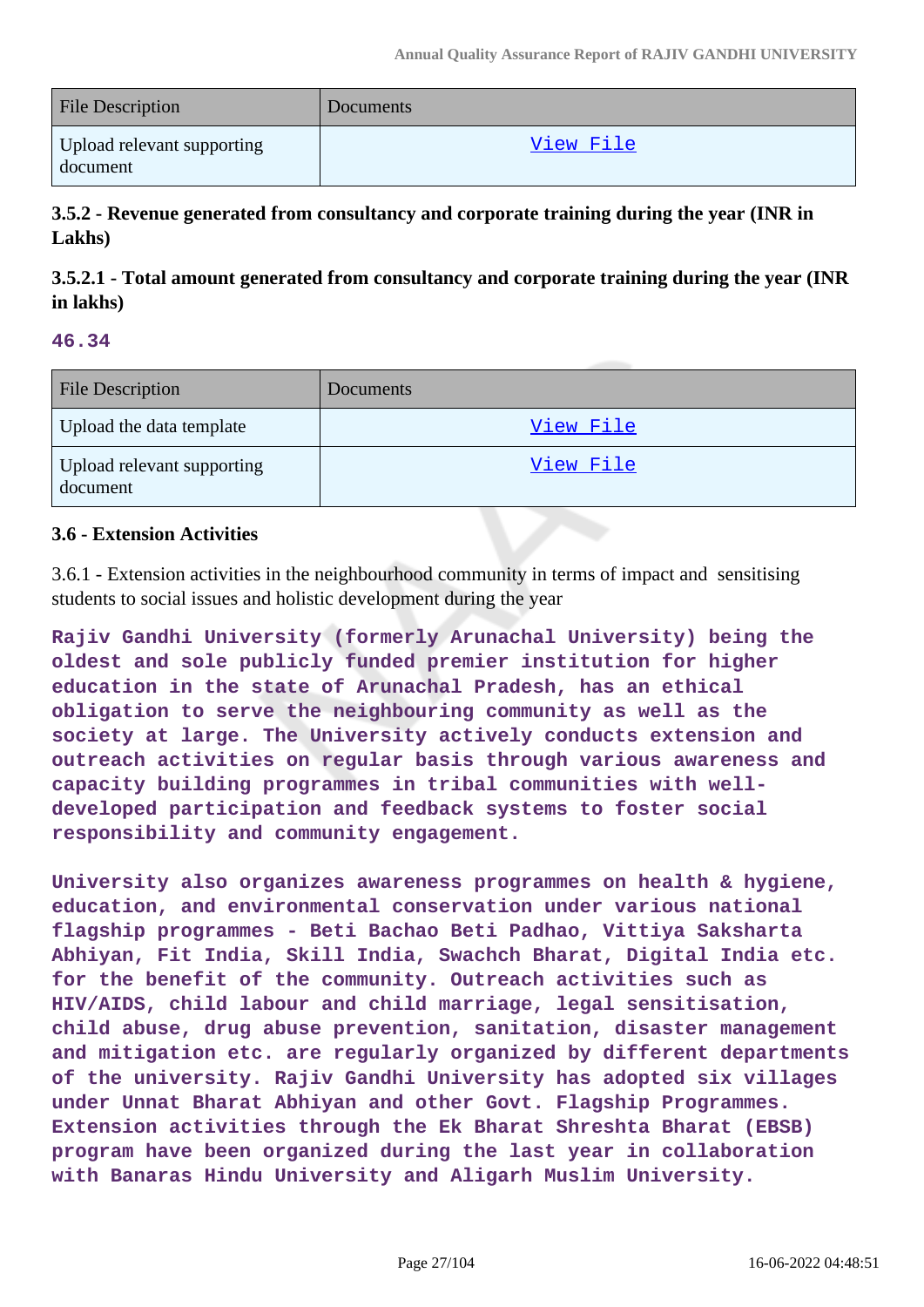**The University has vibrant games and sports ecosystem where students actively participate. Since 2017, University is organising summer and winter camps for football and boxing for the children of the neighbouring communities.**

| <b>File Description</b>                | <b>Documents</b> |
|----------------------------------------|------------------|
| Upload relevant supporting<br>document | No File Uploaded |

**3.6.2 - Number of awards received by the Institution, its teachers and students from Government /Government recognised bodies in recognition of the extension activities carried out during the year**

# **3.6.2.1 - Total number of awards and recognition received for extension activities from Government / Government recognised bodies during the year**

**1**

| <b>File Description</b>                | <b>Documents</b> |
|----------------------------------------|------------------|
| Upload the data template               | View File        |
| Upload relevant supporting<br>document | <u>View File</u> |

**3.6.3 - Number of extension and outreach programs conducted by the institution including those through NSS/NCC/Red cross/YRC during the year(including Government initiated programs such as Swachh Bharat, Aids Awareness, Gender Issue, etc. and those organised in collaboration with industry, community and NGOs)**

**7**

| <b>File Description</b>                | <b>Documents</b> |
|----------------------------------------|------------------|
| Upload the data template               | View File        |
| Upload relevant supporting<br>document | View File        |

# **3.6.4 - Total number of students participating in extension activities listed at 3.6.3 above during the year**

| <b>File Description</b>                | Documents |
|----------------------------------------|-----------|
| Upload the data template               | View File |
| Upload relevant supporting<br>document | View File |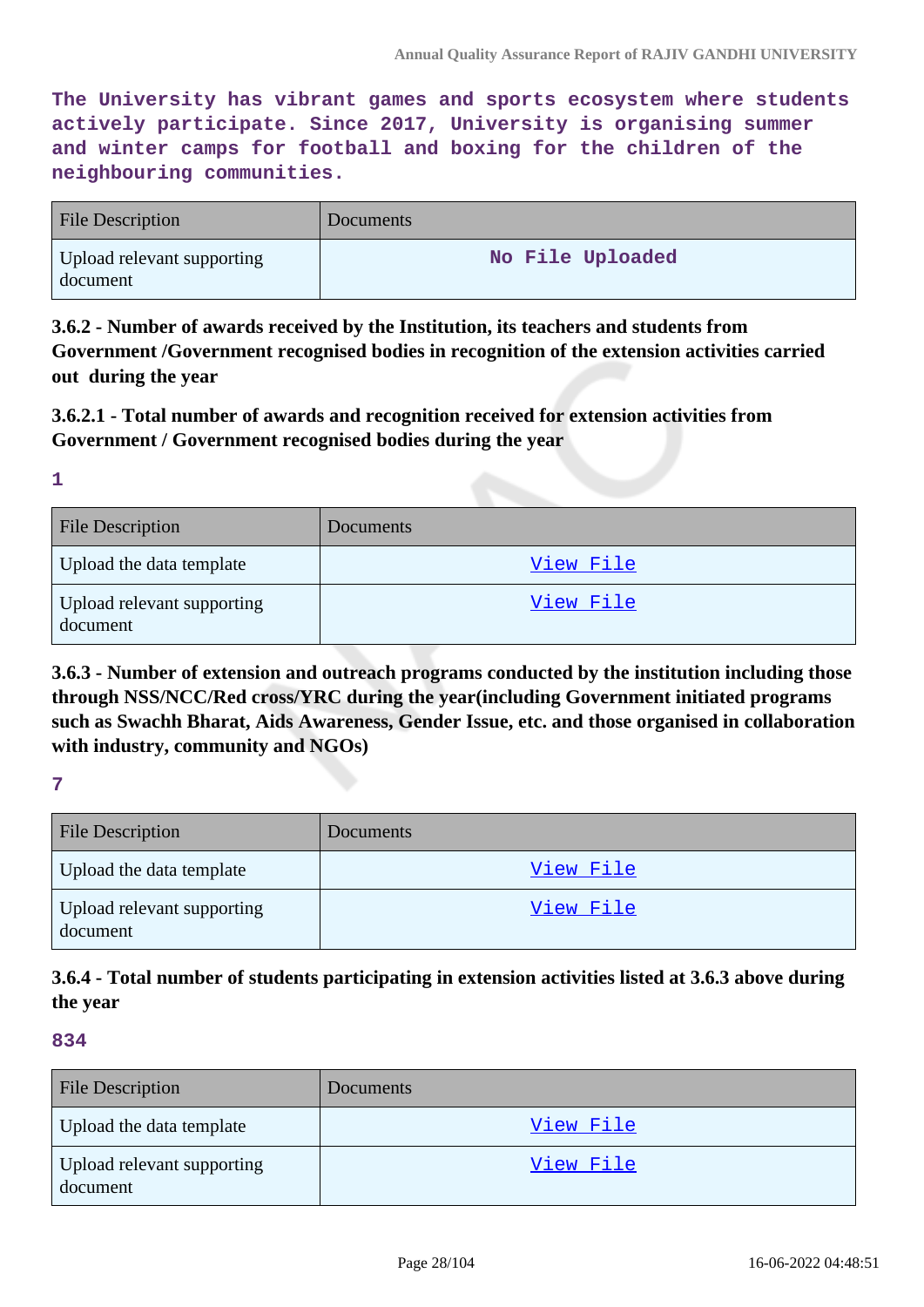### **3.7 - Collaboration**

**3.7.1 - Number of collaborative activities with other institutions/ research establishment/industry for research and academic development of faculty and students during the year**

**3.7.1.1 - Total number of Collaborative activities with other institutions/ research establishment/industry for research and academic development of faculty and students during the year**

**6**

| <b>File Description</b>                | <b>Documents</b> |
|----------------------------------------|------------------|
| Upload the data template               | View File        |
| Upload relevant supporting<br>document | View File        |

**3.7.2 - Number of functional MoUs with institutions/ industries in India and abroad for internship, on-the-job training, project work, student / faculty exchange and collaborative research during the year**

#### **12**

| <b>File Description</b>                | <b>Documents</b> |
|----------------------------------------|------------------|
| Upload the data template               | View File        |
| Upload relevant supporting<br>document | View File        |

### **INFRASTRUCTURE AND LEARNING RESOURCES**

#### **4.1 - Physical Facilities**

4.1.1 - The institution has adequate facilities for teaching - learning. viz., classrooms, laboratories, computing equipment, etc.

**Rajiv Gandhi University has adequate facilities for teachinglearning. viz. smart classrooms, laboratories, computing equipment, etc. Each department of the university is equipped with a smart classroom facility with an interactive smartboard. Departments are also provided with separate rooms for scholars. Disciplines with practical components viz. Basic Sciences, Life Sciences, Applied Social Sciences, etc. have fully equipped Laboratory facilities with trained staff to look after and maintain the same. The university has a Lecture recording system (under renovation), audio-video recording cum media centre and IT-enabled smart theatres for live sessions and conferences.**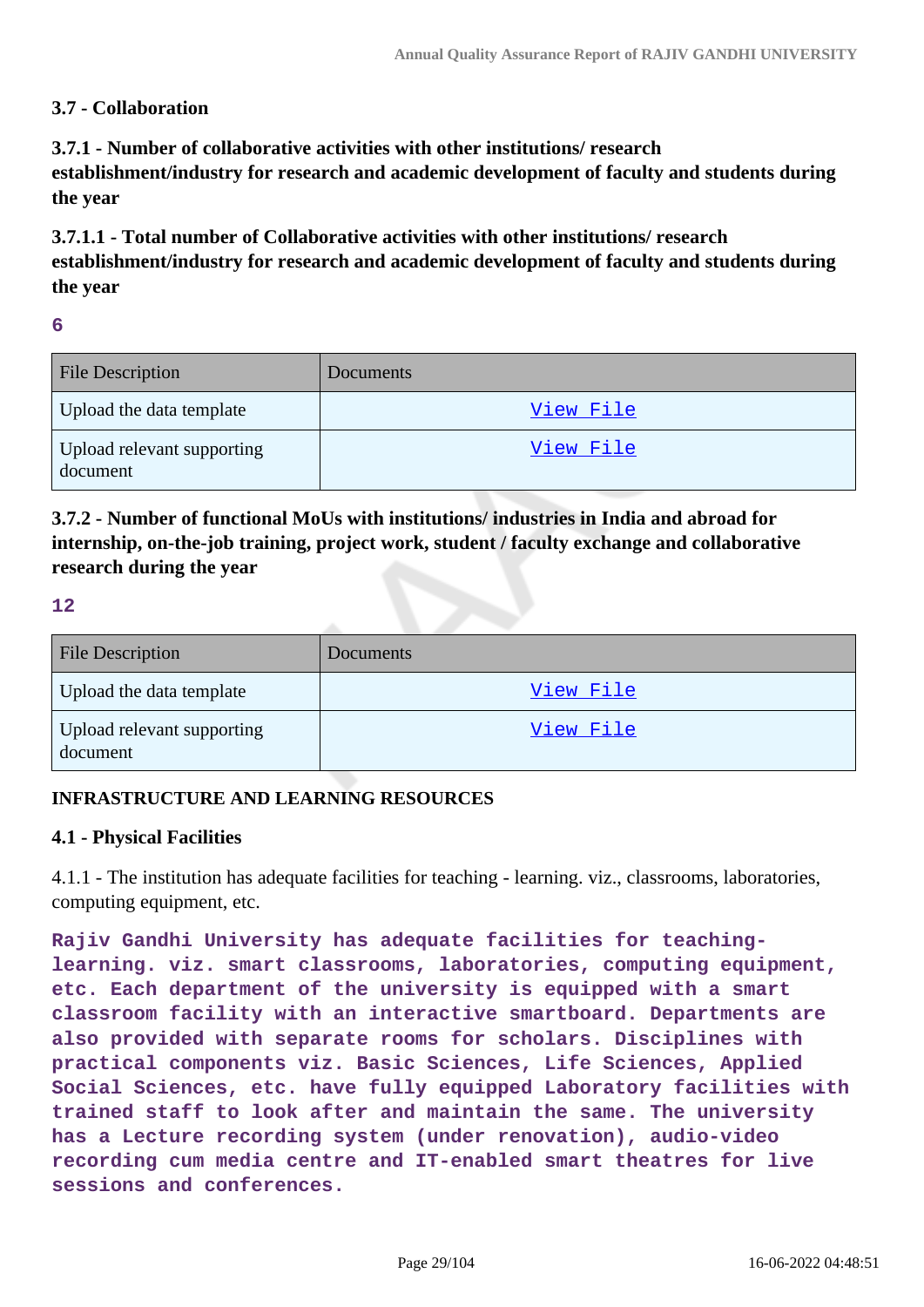**Every teaching faculty and technical support staffs have been provided with a fully updated personal computer set for office usage. Additionally, for mobility and professional development, MacBook Air has been provided to every teaching faculty and administrative staff of the University. Monetary support has been provided for ease of access to the internet and other IT enabled services for teaching faculty. The entire campus is Wi-Fi enabled with separate login credentials for each and every stakeholder including students, research scholars, teaching faculty and administrative staff.**

**The other supportive facilities on the campus are developed to contribute to the effective ambience for curricular, extracurricular and administrative activities. A provision of expenditure in the budget is made annually for maintenance and replenishment of physical facilities which will ensure their availability on a perpetual basis.**

| <b>File Description</b>                | <b>Documents</b> |
|----------------------------------------|------------------|
| Upload relevant supporting<br>document | View File        |

4.1.2 - The institution has adequate facilities for cultural activities, yoga, games (indoor, outdoor) and sports. (gymnasium, yoga centre, auditorium, etc.)

**The Rajiv Gandhi University is committed to offering resourceful infrastructure for the holistic growth of students. It provides adequate facilities for cultural activities, indoor and outdoor sports as well as other student and faculty support amenities. A spacious Amphitheatre, fully equipped Auditorium, Common Room, Student Activity Centre, Yoga Centre and Multi-Purpose Hall are available for the students as well as staff to organize and participate in co-curricular, recreational and cultural activities.**

**The auditorium has been provided with a screen and a projector. There is a full stage system of lights. There is a generator for power backup and the firefighting system is in place. We also have an area for indoor games like Judo, Boxing, Badminton and Table Tennis.**

**The indoor stadium has been an active space used for cultural activities like music, theatre in particular street plays, talks, poetry reading sessions, and art and photography competitions.**

**Youth events and cultural activities viz. Arunachal Panorama and other indigenous festivals add colour and highlights to campus life**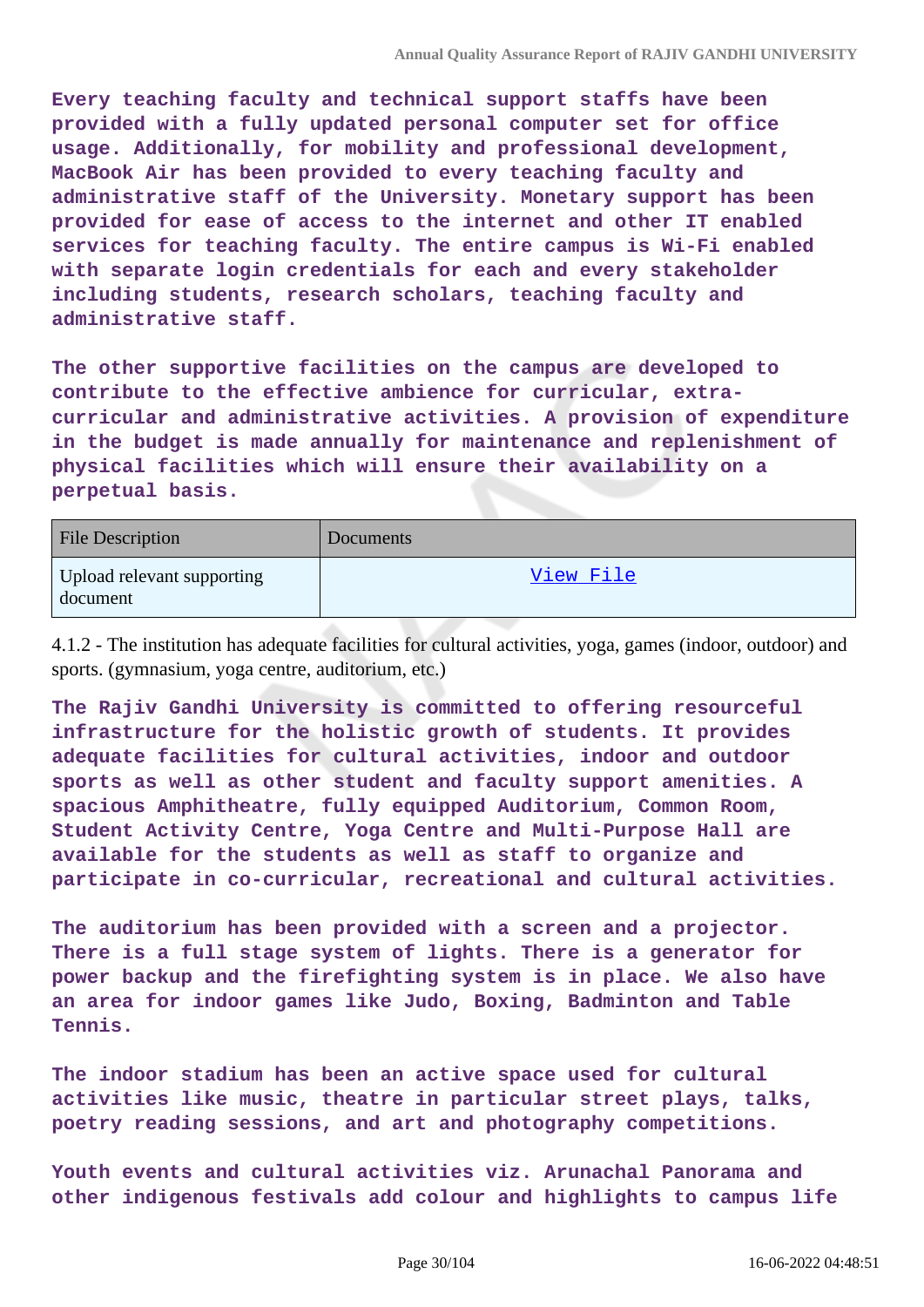#### **at RGU.**

| <b>File Description</b>                | Documents |
|----------------------------------------|-----------|
| Upload relevant supporting<br>document | View File |

4.1.3 - Availability of general campus facilities and overall ambience

**The University is located atop Rono Hills on a picturesque tableland of 302 acres overlookingtheriver Dikrong. The clean air, greenery, water facilities, women's technology park, NSS Park, and Solar Power Infrastructure add to the overall ambience of the green campus. It is 6.5 km away from the National Highway 52-A and 25 km away from Itanagar, the State capital. The campus is linked with the National Highway bytheDikrong bridge. The teaching and research programmes of the University are designed with a view to playing a positive role in the socio-economic and cultural development of the State.**

**Common Wi-Fi, 24x7 electricity, clean drinking water, public transport facility run by the university, health centre, playground, children's park, centralised library, canteen, and commercial complex are few of the prominent resources of an evolving campus at RGU. Additionally, the Day Care Centre facility is also available on the campus to facilitate work ambience and enable an empowering ecosystem for the working women. For emergency response, there is a 24x7 ambulance facility under the supervision of a senior Medical Officer and support staff is available in the campus.**

| <b>File Description</b>                | Documents |
|----------------------------------------|-----------|
| Upload relevant supporting<br>document | View File |

## **4.1.4 - Total expenditure excluding salary for infrastructure augmentation during the year (INR in Lakhs)**

#### **3175.85**

| <b>File Description</b>                | Documents        |
|----------------------------------------|------------------|
| Upload the data template               | View File        |
| Upload relevant supporting<br>document | <u>View File</u> |

### **4.2 - Library as a Learning Resource**

4.2.1 - Library is automated using Integrated Library Management System (ILMS) and has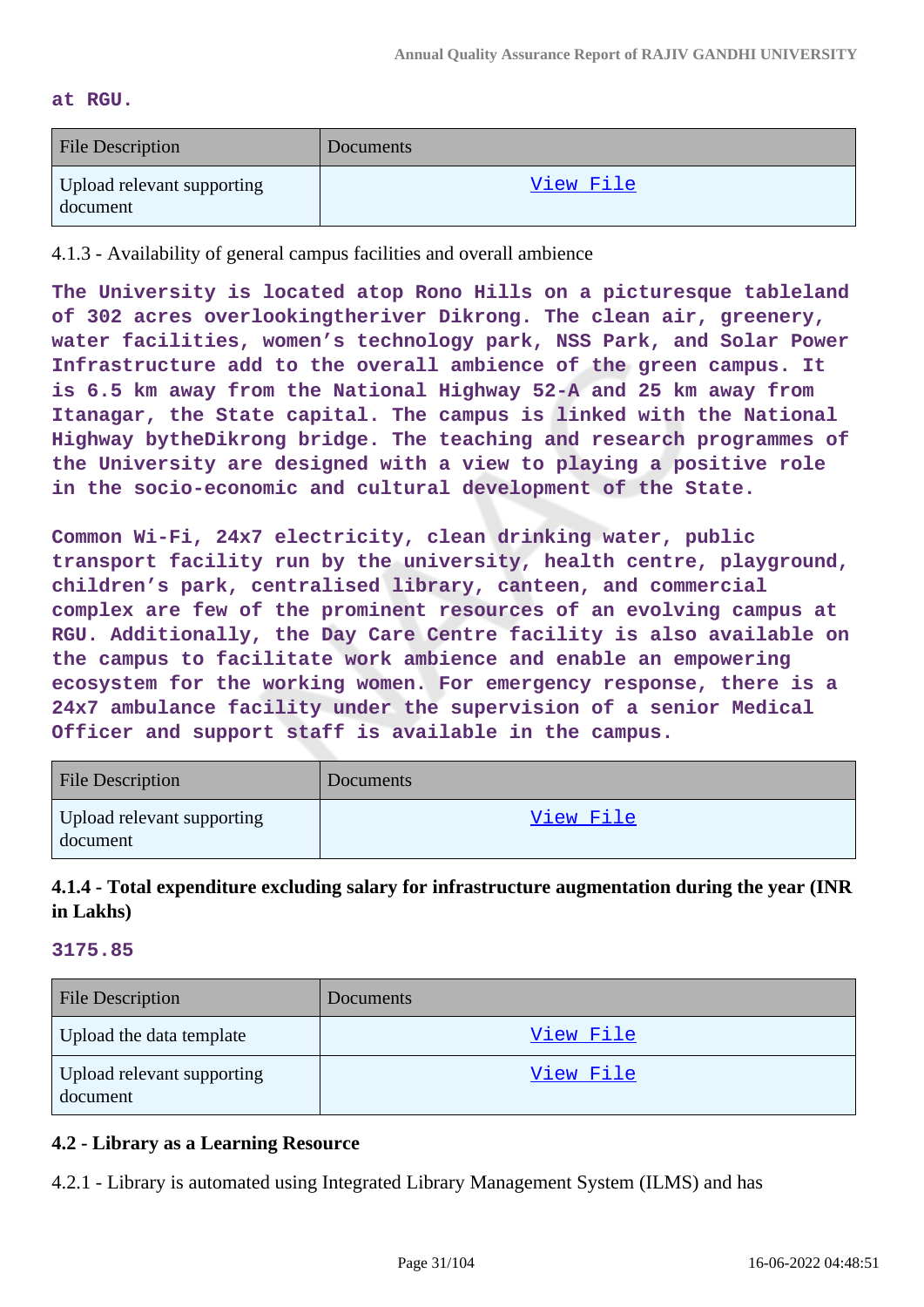digitisation facility

**Integrated Library Management System (ILMS)** 

**RGU Library got automated in the year 1997 with the LybSys software. Koha version 18.05.11.000 has been adopted in 2014; it supports various fields in the library management system. The library management software that we are using has most of the features that would be expected including, a simple clear interface for librarians and members (patrons), a catalogue facility, customizable search, circulation and borrower management, serials system, etc.**

#### **Integrated RFID with KOHA**

**The Central library is the hub of all academic activities providing access to knowledge and information to the University community. Its two-storage building has spacious reading halls and a compact stack area. Presently the Library holds 64,400 numbers of books and subscribes to various national and international journals. The library also provides access to the different online journals under various consortiums from which more than 10,000 e-journals; fulltext articles may be browsed and downloaded. The Library also subscribes 17 daily newspapers and 10 reputed magazines. There are more than 350 Ph.D. thesis and 300 dissertations displayed in the separate sections for consultation. The Library is using open source library management software KOHA and implemented RIFD technology for its smooth functioning of circulation operations and theft detection. It is also integrated with the KIOSK facility for ease of access to Library services. The Central Library serves its users from 9.00 A.M. to 7.00 P.M. on all working days.**

| <b>File Description</b>                | <b>Documents</b> |
|----------------------------------------|------------------|
| Upload relevant supporting<br>document | No File Uploaded |

**4.2.2 - Institution has subscription for e-Library resources Library has regular subscription for the following: e – journals ebooks e-ShodhSindhu Shodhganga Databases A. Any 4 or all of the above**

| <b>File Description</b>                | Documents |
|----------------------------------------|-----------|
| Upload relevant supporting<br>document | View File |

# **4.2.3 - Annual expenditure for purchase of books/ e-books and subscription to journals/ejournals during the year (INR in Lakhs)**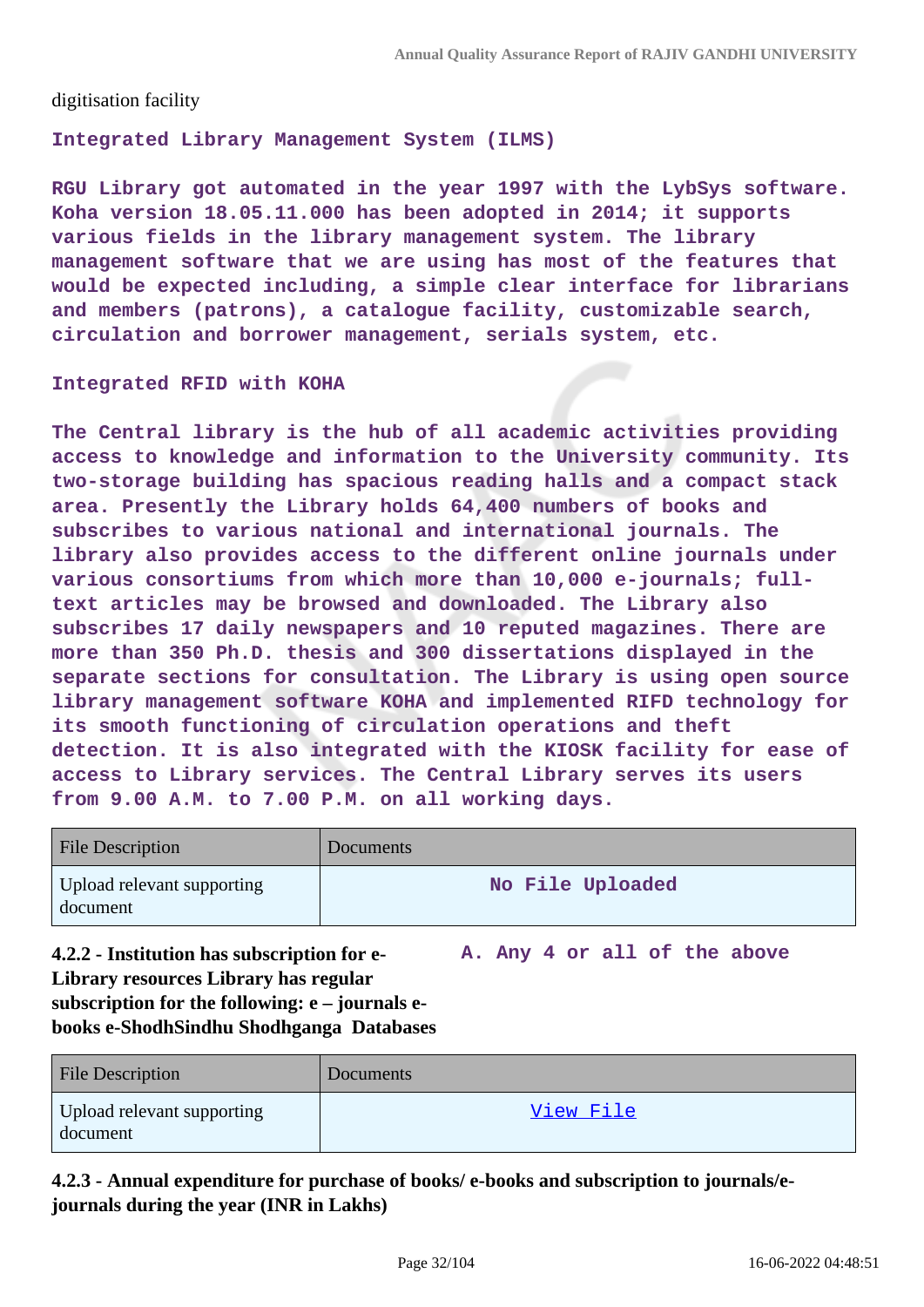#### **776.13**

| <b>File Description</b>                | Documents        |
|----------------------------------------|------------------|
| Upload the data template               | <u>View File</u> |
| Upload relevant supporting<br>document | View File        |

**4.2.4 - Number of usage of library by teachers and students per day (foot falls and login data for online access)**

#### **5008**

| <b>File Description</b>                | Documents |
|----------------------------------------|-----------|
| Upload relevant supporting<br>document | View File |

#### **4.3 - IT Infrastructure**

**4.3.1 - Number of classrooms and seminar halls with ICT - enabled facilities such as LCD, smart board, Wi-Fi/LAN, audio video recording facilities during the year**

#### **92**

| <b>File Description</b>                | <b>Documents</b> |
|----------------------------------------|------------------|
| Upload the data template               | View File        |
| Upload relevant supporting<br>document | View File        |

4.3.2 - Institution has an IT policy, makes appropriate budgetary provision and updates its IT facilities including Wi-Fi facility

**Rajiv Gandhi University has a transparent IT policy in place for every stakeholder to see and provide their inputs. The budgetary provisions in place are audited and in consonance with Rajiv Gandhi University Act, 2007. University keeps updating its Wi-Fi and ITenabled services for all the stakeholders from time to time. The latest incorporation of smart classrooms and studios are our highlights in this regard. Rajiv Gandhi University (RGU) provides IT resources to support the educational, instructional, research, and administrative activities of the University and to enhance the efficiency and productivity of the employees. These resources are meant as tools to access and process information related to their areas of work. These resources help them to remain well informed and carry out their functions in an efficient and effective manner. The university is bound by its End User License Agreement (EULA),**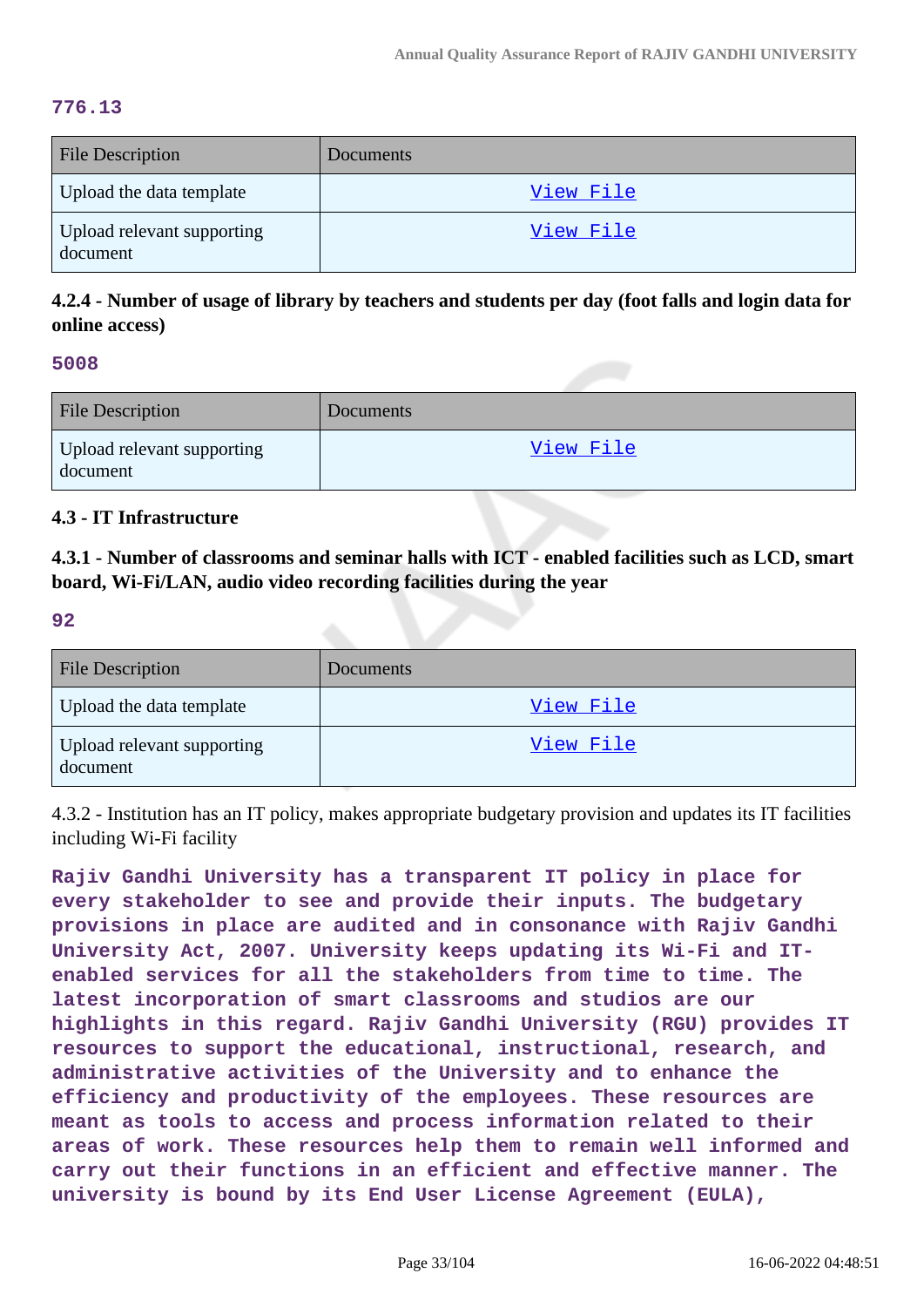**respecting certain third party resources; a user is expected to comply with all such agreements when using such resources. RGU maintains two independent networks, i.e. Internet and Intranet. Both the networks do not have any physical connection/devices between them. End point compliance is implemented on both the networks to prevent unauthorized access to data.**

| <b>File Description</b>                | <b>Documents</b> |
|----------------------------------------|------------------|
| Upload relevant supporting<br>document | View File        |

#### **4.3.3 - Student - Computer ratio during the year**

| Number of students | Number of Computers available to students for<br>academic purposes |
|--------------------|--------------------------------------------------------------------|
| 2962               | 674                                                                |

**• 500 MBPS - 1 GBPS**

### **4.3.4 - Available bandwidth of internet connection in the Institution (Leased line)**

| <b>File Description</b>                | <b>Documents</b> |
|----------------------------------------|------------------|
| Upload relevant supporting<br>document | View File        |

**4.3.5 - Institution has the following Facilities for e-content development Media centre Audio visual centre Lecture Capturing System(LCS) Mixing equipment's and softwares for editing A. All of the above**

| <b>File Description</b>                | <b>Documents</b> |
|----------------------------------------|------------------|
| Upload relevant supporting<br>document | View File        |
| Upload the data template               | View File        |

### **4.4 - Maintenance of Campus Infrastructure**

**4.4.1 - Total expenditure incurred on maintenance of physical facilities and academic support facilities excluding salary component during the year**

**1190.29**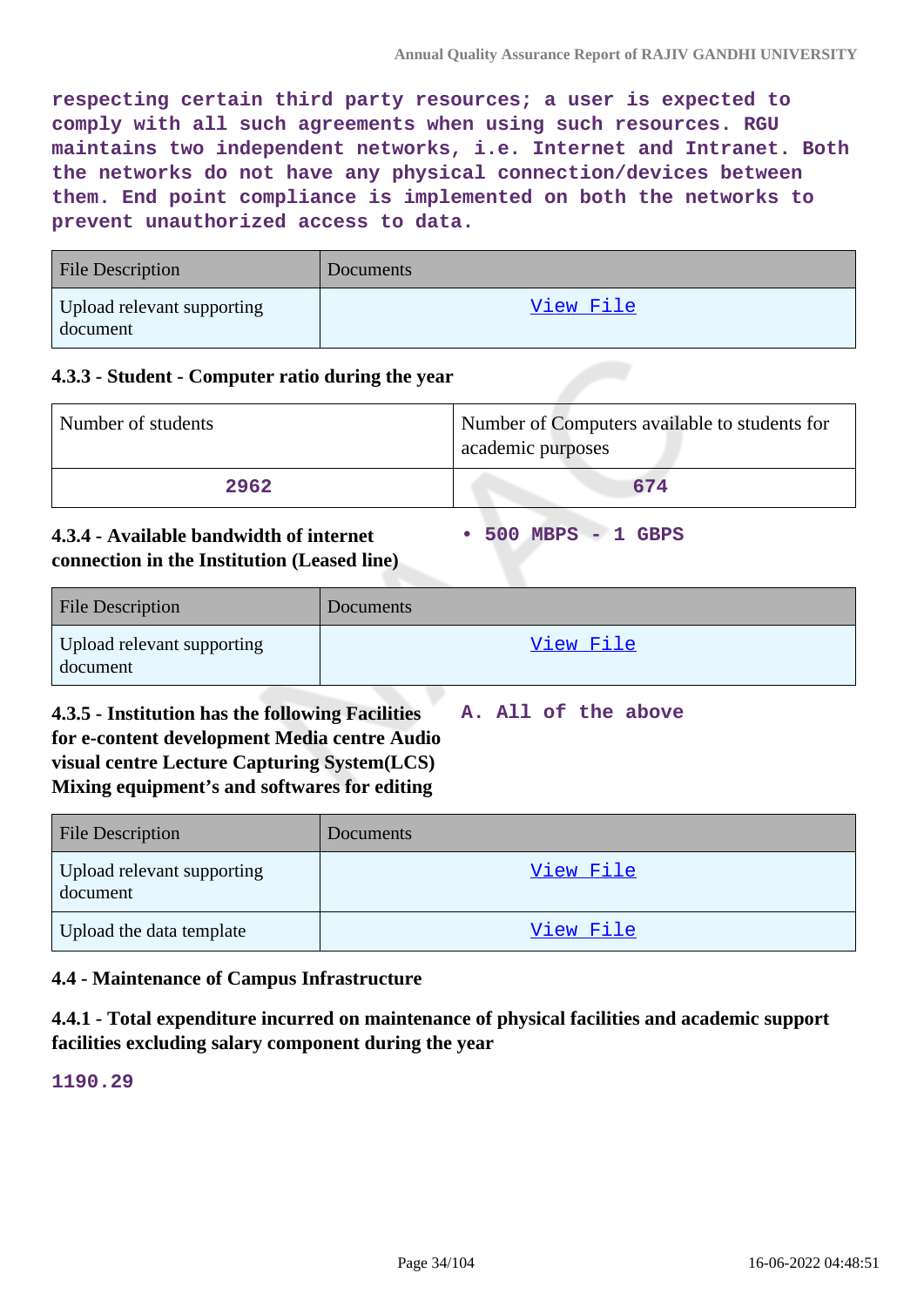| <b>File Description</b>                | <b>Documents</b> |
|----------------------------------------|------------------|
| Upload the data template               | View File        |
| Upload relevant supporting<br>document | View File        |

4.4.2 - There are established systems and procedures for maintaining and utilizing physical, academic and support facilities - laboratory, library, sports complex, computers, classrooms etc.

**RGU ensures regular maintenance and upkeep of all infrastructural facilities. IT machines and software are continuously upgraded. RGU has a separate Teaching Block with ICT enabled, well-functioning and maintained classrooms and tutorial rooms. Servicing of Class Projectors' Lenses and Filters is conducted periodically. A team of workers is responsible for keeping the university premises clean. RGU has a Psychology Lab with Psychometric tools, maintained by a Lab Attendant. The precision of the Lab instruments is frequently checked internally with external help taken whenever required. All inventory kept in the Lab is maintained at the department level. A Library Committee meets periodically to discuss improvement/update of facilities provided by the library. The Gymnasium and Open Gymnasium, both established in 2017, have a Fitness Trainer and a Gymnasium Attendant who ensure that the equipment is in perfect working condition. The Football Ground in RGU is maintained by a team of dedicated gardeners and a groundsman. The canteen promotes consumption of steamed food over fried food and less usage of spices. Adequate steps like substitution of plastic plates with stainless steel plates, selling items packed in non-plastic material, discouraging single-use plastic, etc. are being taken with the aim of making the Canteen plastic-free. RGU has a power generator, serviced annually by Vidyut Engineers. To conserve water, a rainwater harvesting system has been developed on the campus.**

| <b>File Description</b>                | Documents        |
|----------------------------------------|------------------|
| Upload relevant supporting<br>document | No File Uploaded |

### **STUDENT SUPPORT AND PROGRESSION**

#### **5.1 - Student Support**

**5.1.1 - Total number of students benefited by scholarships and free ships provided by the institution, Government and non-government agencies (NGOs) during the year (other than the students receiving scholarships under the government schemes for reserved categories)**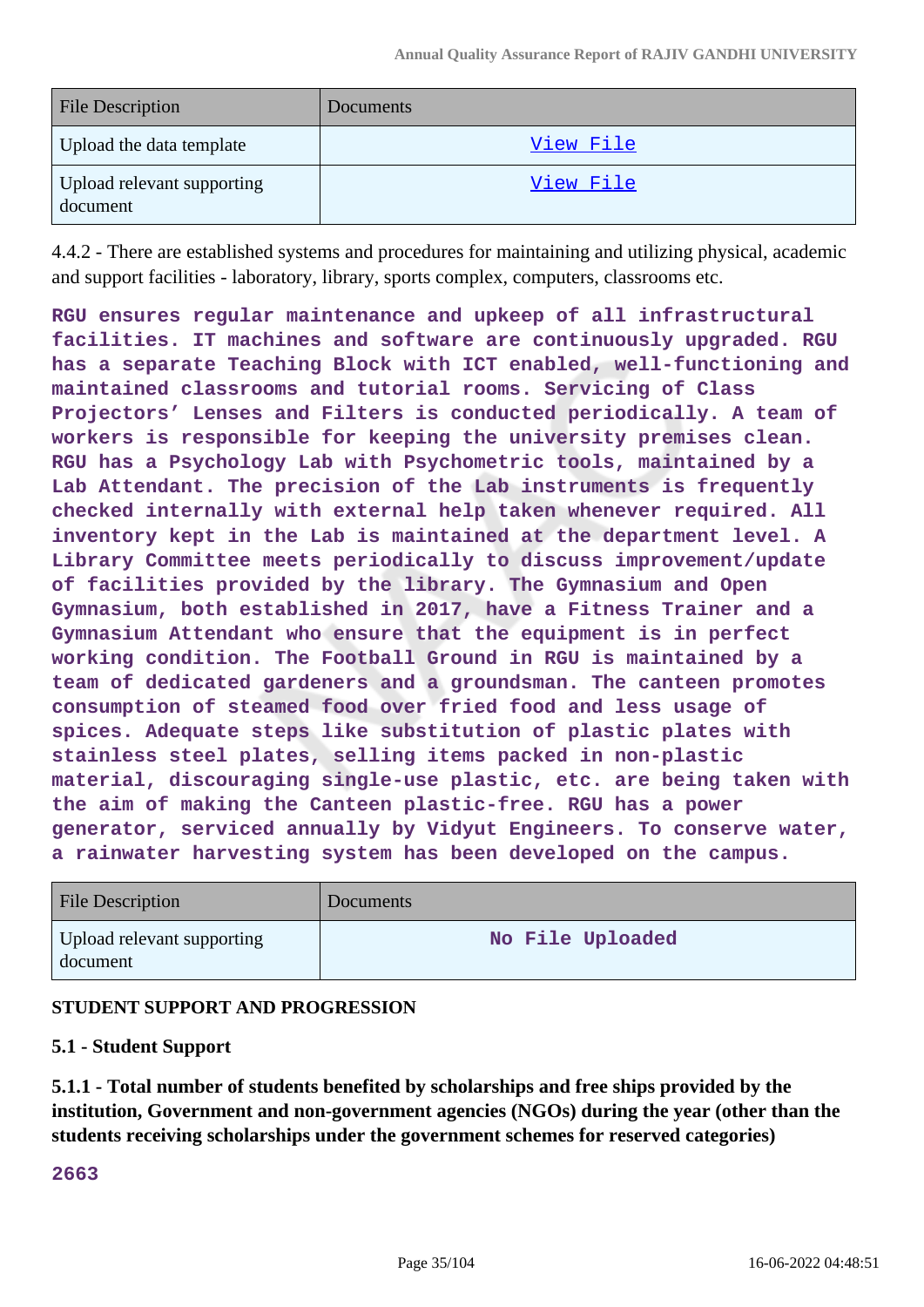| <b>File Description</b>                | <b>Documents</b> |
|----------------------------------------|------------------|
| Upload the data template               | View File        |
| Upload relevant supporting<br>document | No File Uploaded |

# **5.1.2 - Total number of students benefited by career counselling and guidance for competitive examinations offered by the Institution during the year**

**1254**

| <b>File Description</b>                | Documents        |
|----------------------------------------|------------------|
| Upload the data template               | View File        |
| Upload relevant supporting<br>document | No File Uploaded |

**5.1.3 - Following Capacity development and skills enhancement initiatives are taken by the institution Soft skills Language and communication skills Life skills (Yoga, physical fitness, health and hygiene) Awareness of trends in technology A. All of the above**

| <b>File Description</b>                | <b>Documents</b> |
|----------------------------------------|------------------|
| Upload the data template               | View File        |
| Upload relevant supporting<br>document | <u>View File</u> |

**5.1.4 - The Institution adopts the following for redressal of student grievances including sexual harassment and ragging cases Implementation of guidelines of statutory/regulatory bodies Organisation wide awareness and undertakings on policies with zero tolerance Mechanisms for submission of online/offline students' grievances Timely redressal of the grievances through appropriate committees • All of the above**

| <b>File Description</b>                | Documents |
|----------------------------------------|-----------|
| Upload relevant supporting<br>document | View File |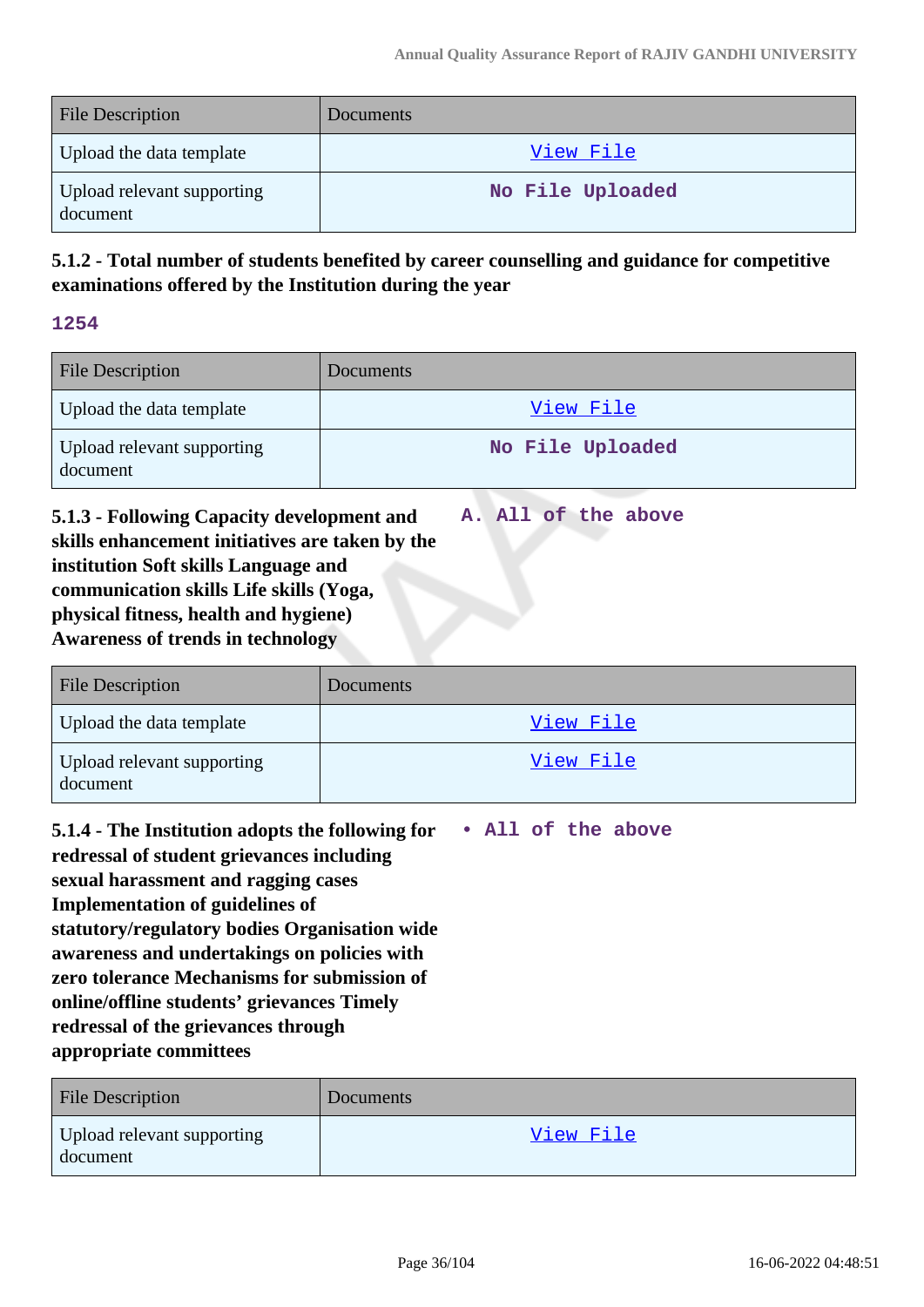## **5.2 - Student Progression**

**5.2.1 - Number of students qualifying in state/ national/ international level examinations during the year (eg:NET/SLET/GATE/GMAT/CAT/ GRE/TOEFL/Civil Services/State government examinations)**

**5.2.1.1 - Number of students who qualified in state/ national/ international examinations (e.g.: IIT-JAM/NET/SET/JRF/ GATE /GMAT /CAT/ GRE/ TOEFL/Civil Services/State government examinations) during the year**

#### **35**

| <b>File Description</b>                | Documents |
|----------------------------------------|-----------|
| Upload the data template               | View File |
| Upload relevant supporting<br>document | View File |

## **5.2.2 - Total number of placement of outgoing students during the year**

#### **256**

| <b>File Description</b>                | Documents |
|----------------------------------------|-----------|
| Upload the data template               | View File |
| Upload relevant supporting<br>document | View File |

## **5.2.3 - Number of recently graduated students who have progressed to higher education (previous graduating batch) during the year**

#### **106**

| <b>File Description</b>                | <b>Documents</b> |
|----------------------------------------|------------------|
| Upload the data template               | <u>View File</u> |
| Upload relevant supporting<br>document | View File        |

#### **5.3 - Student Participation and Activities**

**5.3.1 - Number of awards/medals won by students for outstanding performance in sports/cultural activities at inter -university/state/national/international events (award for a team event should be counted as one) during the year**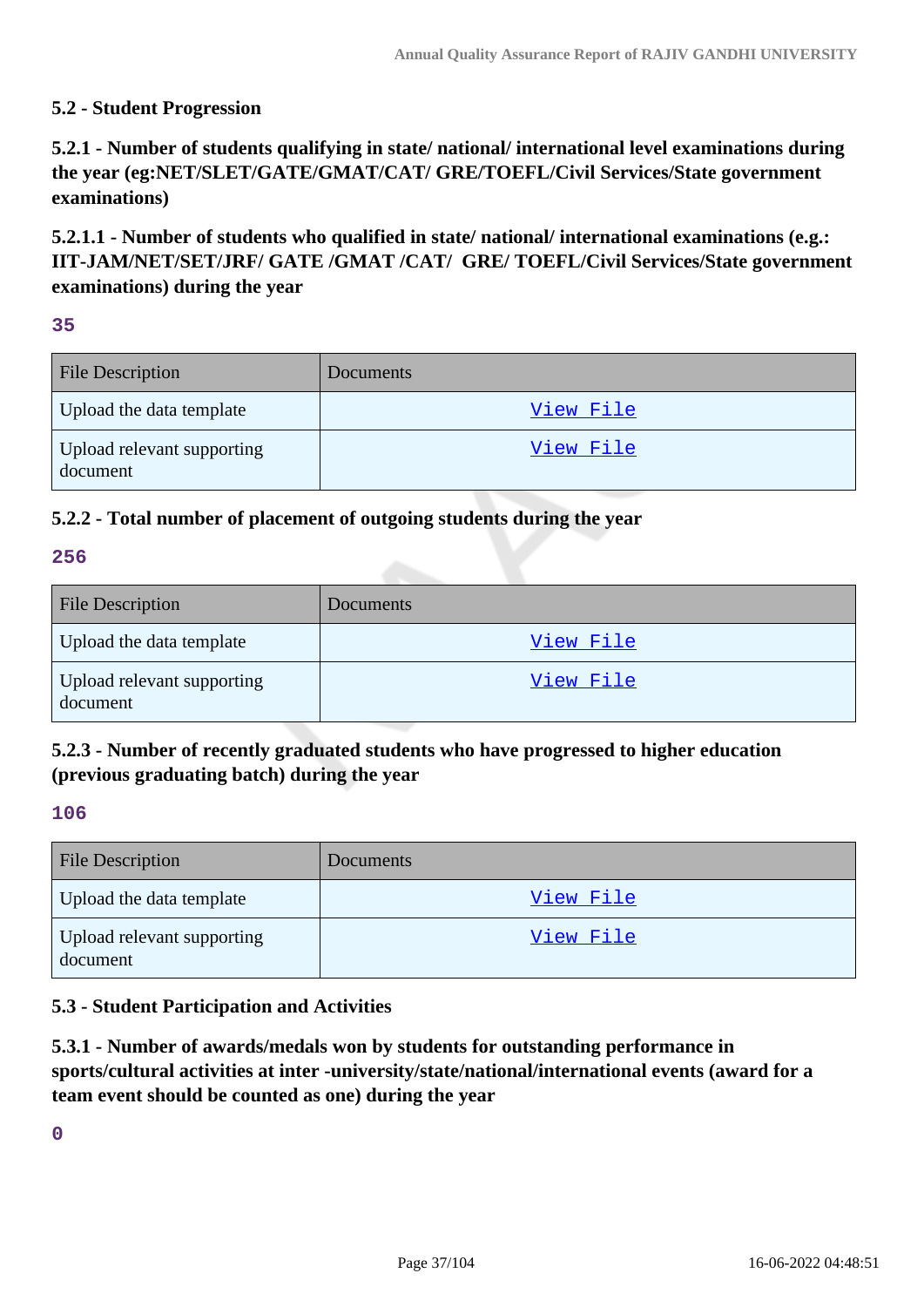| <b>File Description</b>                | <b>Documents</b> |
|----------------------------------------|------------------|
| Upload the data template               | View File        |
| Upload relevant supporting<br>document | No File Uploaded |

5.3.2 - Presence of Student Council and its activities for institutional development and student welfare

**The University has an active Student Union that plays an integral and important role in the institutional development and student welfare. It provides a representative structure that brings a unique perspective and opinions on ways to bridge the gap between the administration and the students. The University Students' Union, comprises students from all the departments and serves as a representative organization for the University's student community. The students elect the officials of the students' union-President, Vice-President, Secretary, Joint Secretary, and Treasurer-through a well-established electoral procedure. The Students' Union actively plans, conducts, and supports numerous extra-curricular activities. The Student Union contribute significantly to the hostel review committee, anti-ragging cell, gender sensitization programmes, and disciplinary committees. The University often hosts various annual events, such as UNIFEST, Youth Festival and Arunachal Panorama, in whichtheStudent Union have a significant role in organizing the events.The students are active participants in various academic and administrative committees. The university hostels have committees consisting of student members who are either elected or nominated by the resident students of the respective hostel. In consultation with the warden, the committee actively participates in the routine functioning/organization of all activities of the hostel.**

| <b>File Description</b>                | Documents        |
|----------------------------------------|------------------|
| Upload relevant supporting<br>document | No File Uploaded |

**5.3.3 - Number of sports and cultural events / competitions organised by the institution during the year**

| <b>File Description</b>                | Documents |
|----------------------------------------|-----------|
| Upload the data template               | View File |
| Upload relevant supporting<br>document | View File |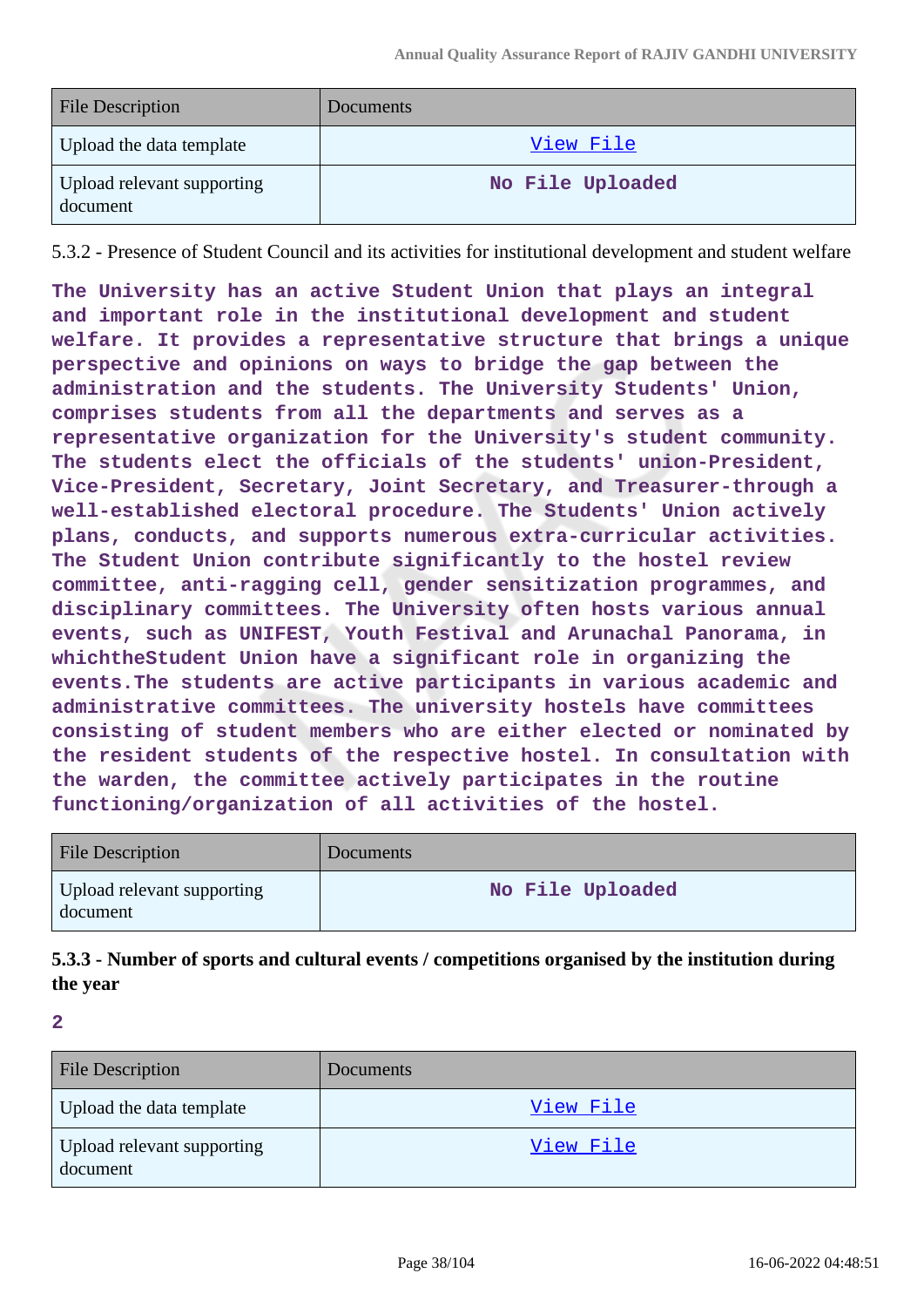## **5.4 - Alumni Engagement**

5.4.1 - The Alumni Association/Chapters (registered and functional)contributes significantly to the development of the institution through financial and other support services during the year

**Alumni Association, the single point of contact between Alumni and the University, offers our alumni a host of services that helps them keep in touch with their batch mates and also keep them updated on campus happenings. It strives to bridge the gap between Rajiv Gandhi University and its esteemed alumni community. The Rajiv Gandhi University Alumni Association (RGUAA) is a dedicated department formed to create a strong network of University Alumni by steering activities throughout the year, through continuous engagement with the various governing bodies and encouraging Alumni to share knowledge on areas which are shaping or will shape the University in future. The University also formally conducts Alumni meets year on year. The cell maintains an extensive database of alumni which helps in addressing and organising reunions. At present RGUAA has 500 registered members. However, the alumni association is working to prepare the database of its all alumni, department-wise, with their contact details. After that, the associations will initiate a drive for fundraising from its alumni. During the last year, several meetings of the RGUAA Executive Body were held. RGUAA invites its successful alumni to deliver lectures and share their success stories on a regular basis. In the recent past, three webinars have been arranged in this direction.**

| <b>File Description</b>                | Documents |
|----------------------------------------|-----------|
| Upload relevant supporting<br>document | View File |

## **5.4.2 - Alumni contribution during the year E. <1Lakhs (INR in Lakhs)**

| <b>File Description</b>                | <b>Documents</b> |
|----------------------------------------|------------------|
| Upload relevant supporting<br>document | View File        |

## **GOVERNANCE, LEADERSHIP AND MANAGEMENT**

## **6.1 - Institutional Vision and Leadership**

6.1.1 - The institution has a clearly stated vision and mission which are reflected in its academic and administrative governance

**The foundation stone of the Rajiv Gandhi University (Erstwhile Arunachal University) was laid on 4th February 1984 at Rono Hills,**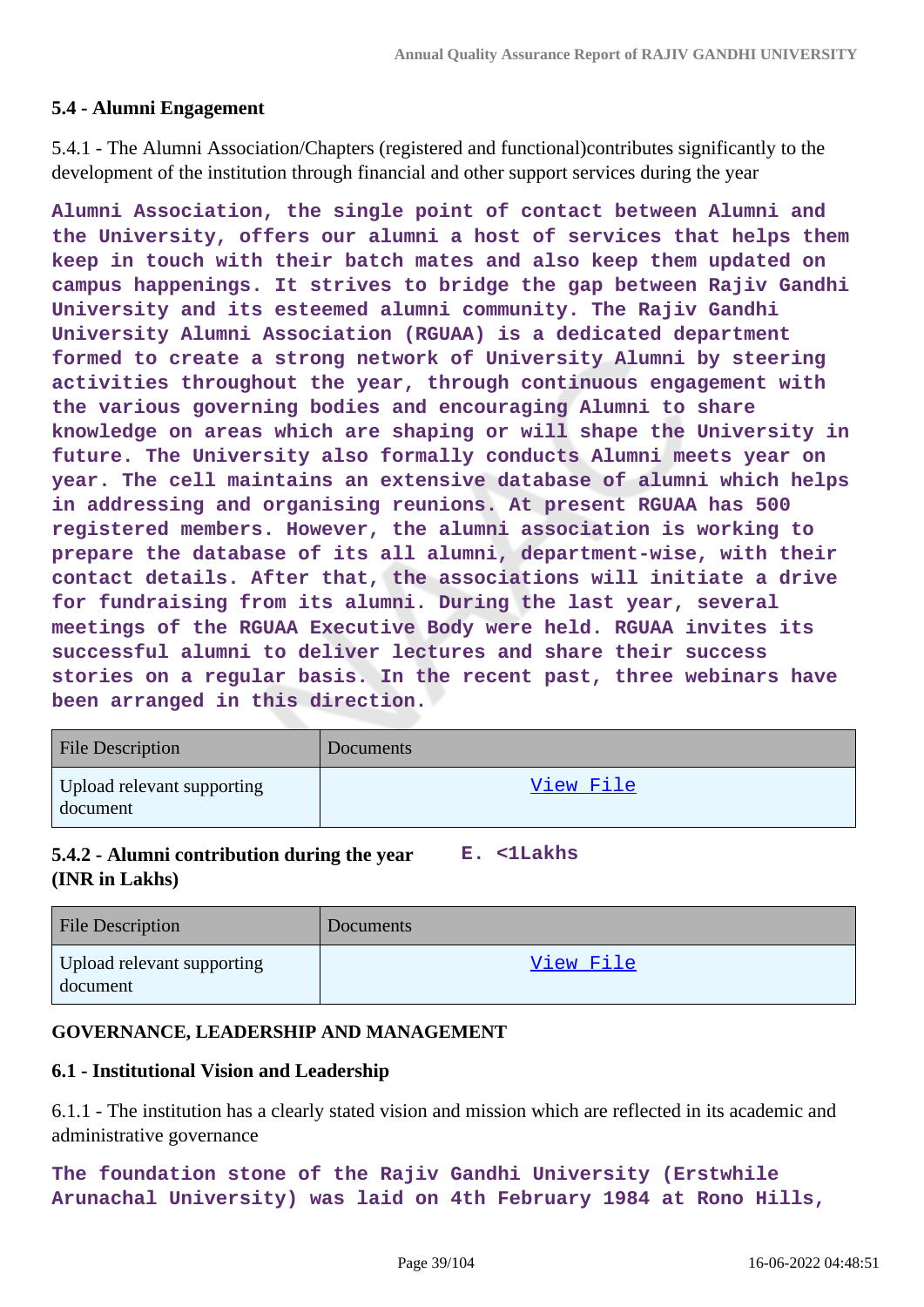**where the present campus is located. The University got academic recognition under section 2(f) from the University Grants Commission on 28th March, 1985 and started functioning from 1st April, 1985. It got financial recognition under section 12- B of the UGC on 25th March, 1994. The University was converted into a Central University with effect from 9th April 2007 as per notification of Ministry of Education (erstwhile Human Resource Development), Government of India. The University offers diploma, Under Graduate, Post-Graduate, M.Phil. and Ph.D. programmes. Rajiv Gandhi University is currently offering 90 academic programmes through 38 Departments and Institutes under 12 Deans of Faculties. We also have 45 affiliated colleges. The University also offers 13 programmes (7 MA, 2 BA, 2 Diploma and 2 Certificate) through its Institute of Open and Distance learning mode.**

#### **VISION**

**Rajiv Gandhi University is driven by the vision to become an institute of excellence in teaching and research at the global level.**

#### **MISSION**

**We strive towards the creation of quality human capital through the dissemination of knowledge and networking with national and international institutions so that the University becomes a preferred academic destination for scholars and researchers.**

**The University strives to realize its vision and mission by:**

- **1. Learner Centric Ecosystem**
- **2. Skills Oriented Education**
- **3. Promoting Research and Innovation**
- **4. Documentation and validation of indigenous knowledge in sync with its rich biodiversity**
- **5. Locating avenues for bioprospecting**

| <b>File Description</b>                | Documents |
|----------------------------------------|-----------|
| Upload relevant supporting<br>document | View File |

6.1.2 - The effective leadership is reflected in various institutional practices such as decentralization and participative management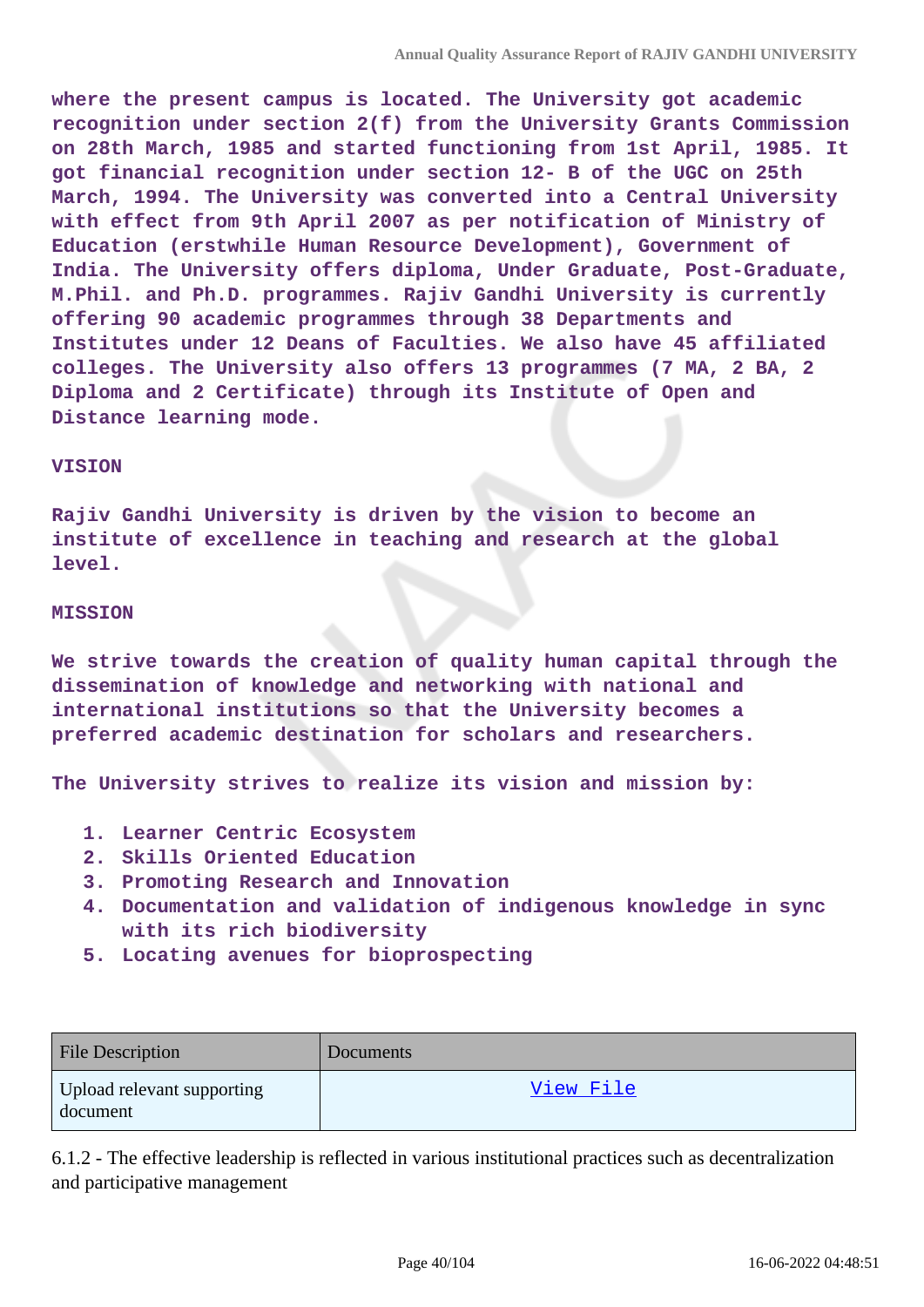**The university practices decentralization and participative management not only in its execution processes but also in policy matters, as feasible. At the execution level, autonomy is practised at two levels, i.e., in academic activities, and in administrative activities. For academic activities, the university teaching departments are given sufficient autonomy to make important decisions at the departmental level, thereby smoothening the functioning of departments. Even for the affiliated colleges and institutions, decentralization and participative management are practised as key decisions are taken at the Board of Studies constituted for different faculties.**

**The functioning of various teaching departments is also based on decentralization and participative management, as the majority of the operational decision making is delegated to various programmes in-charges and important decisions are taken through various cells, committees and bodies. At the administrative level also, the university practices decentralization and participative management, be it financial administration or otherwise. The heads of teaching departments and Assistant/Deputy Registrars of various sections have been given financial powers up to prescribed limits so as to smoothen the day-to-day working of the university.**

**Further, beyond those levels, the financial decisions are taken at the university registrar and Vice-Chancellor level on the recommendations of central level committees viz: Central Purchase Committee. Extending it further, the financial proposals are taken to the Executive Council of the university for exceptional permissions, thereby creating a pyramid reflecting a true picture of decentralization and participative management in the university.**

| <b>File Description</b>                | Documents |
|----------------------------------------|-----------|
| Upload relevant supporting<br>document | View File |

#### **6.2 - Strategy Development and Deployment**

6.2.1 - The institutional Strategic plan is effectively deployed

**The Strategic Plan of the university has been drafted keeping in view the comprehensive approach to the long term development. It encompasses in itself various dimensions of growth including Academic Excellence, Research and Innovation. Collaborations with local people, Capacity Building, Self-Reliance, Governance and Integration of each and every stakeholder, Infrastructure, Overall Development, Sustainability, etc. as envisioned in the mission and**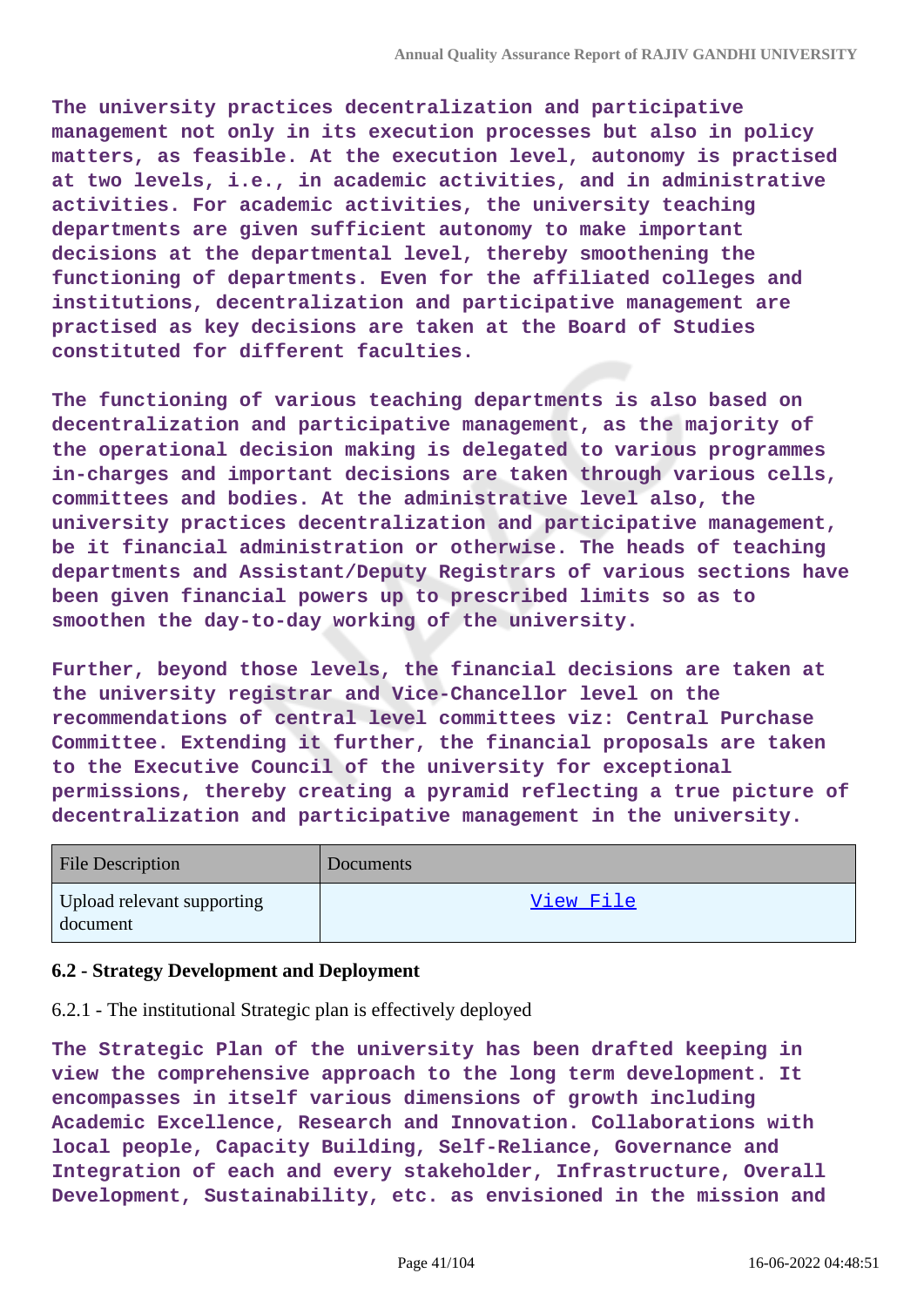**vision statements of the university. University has well-defined policies and guidelines towards key areas of operation viz. consultancy, e-waste management, IT policy, extension and outreach, research and students' progression, etc.**

**University in its continuous pursuit of excellence has a strategic plan in place to help it develop in a systematic, well-thought-out and phased manner. Specific highlights in this regard include the following:**

**1. Application for grants from government and non-government sources.**

**2. Extension of the available area through vertical expansion to accommodate more classrooms, laboratories, auditoria, staff-rooms etc.**

**3. Renovations to revive infrastructure.**

**4. Improvement of the Scope and Profile of the Teaching-Learning Experience through greater use of ICT and innovative means.**

**5. Introduction of new subjects at the under-graduate and postgraduate levels.**

**6. Achievement of national and international recognition in the form of grants and awards.**

**7. Partnering with Research institutes and industries.**

**8. Mobilization of funds and projects through the alumnae and other stakeholders.**

| <b>File Description</b>                | Documents |
|----------------------------------------|-----------|
| Upload relevant supporting<br>document | View File |

6.2.2 - The functioning of the institutional bodies is effective and efficient as visible from policies, administrative setup, appointment and service rules, procedures, etc.

**The Hon'ble Governor of the State is the Chief Rector of the University. The Vice-Chancellor is Chief Administrative and Academic Officer of the University. The Registrar, Controller of Examination and Finance Officer of the University assist the Vice-Chancellor in administrative, examination and financial matters. The University functions as per Act, Statutes, Ordinances and Regulations drafted**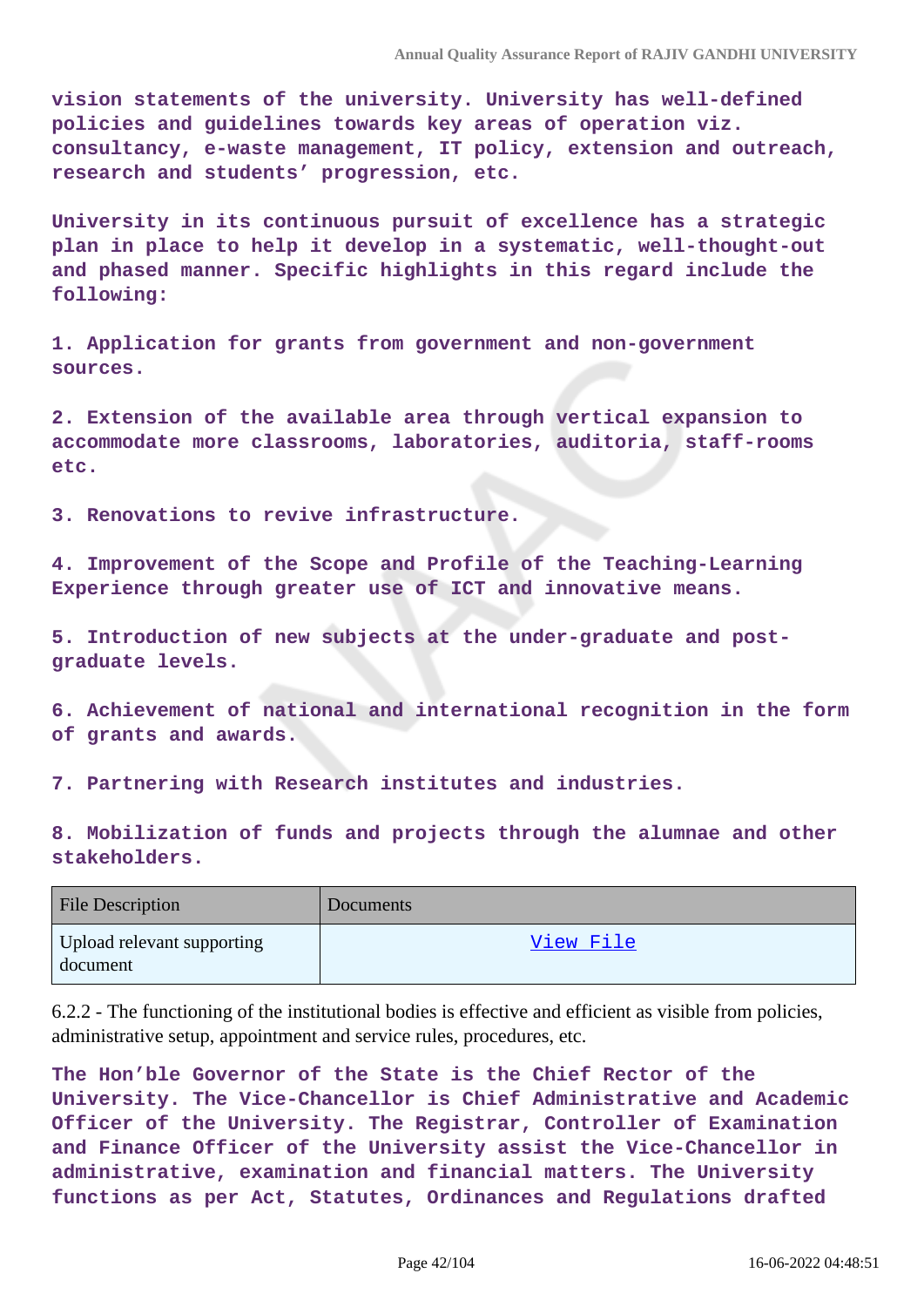**and updated from time to time. The University has duly constituted bodies - Executive Council, Academic Council, Boards of Studies, Finance and other committees for decisions on major academic, administrative and financial matters.**

**Meetings of the Executive Council, Academic Council, Finance Committee and other committees are held regularly. Heads of the Departments chair the Departmental Committee meetings and all major decisions are taken there. The Boards of Studies of the subjects are responsible for the revision of the syllabi and course curricula. The departments enjoy academic autonomy to develop their own curriculum, and teaching schedule and conduct examinations as per Rajiv Gandhi University Act 2006 and its ordinance 2020. All the expenditures incurred by the University are duly audited. The University has set up several Task Groups and numerous Cells on various aspects concerning all the stakeholders. The University has taken initiative in formulating various policies to guide development in specific areas. It has formulated Green University Policy and Green Calendar, Values and Professional Ethics Policy, Research Policy and IT policy etc.**

| <b>File Description</b>                | Documents |
|----------------------------------------|-----------|
| Upload relevant supporting<br>document | View File |

#### **6.2.3 - Institution Implements e-governance in its areas of operations**

**6.2.3.1 - e-governance is implemented covering A. All of the above following areas of operation**

- **1.Administration**
- **2.Finance and Accounts**
- **3.Student Admission and Support**
- **4.Examination**

| <b>File Description</b>                | Documents |
|----------------------------------------|-----------|
| Upload the data template               | View File |
| Upload relevant supporting<br>document | View File |

#### **6.3 - Faculty Empowerment Strategies**

6.3.1 - The institution has a performance appraisal system, promotional avenues and effective welfare measures for teaching and non-teaching staff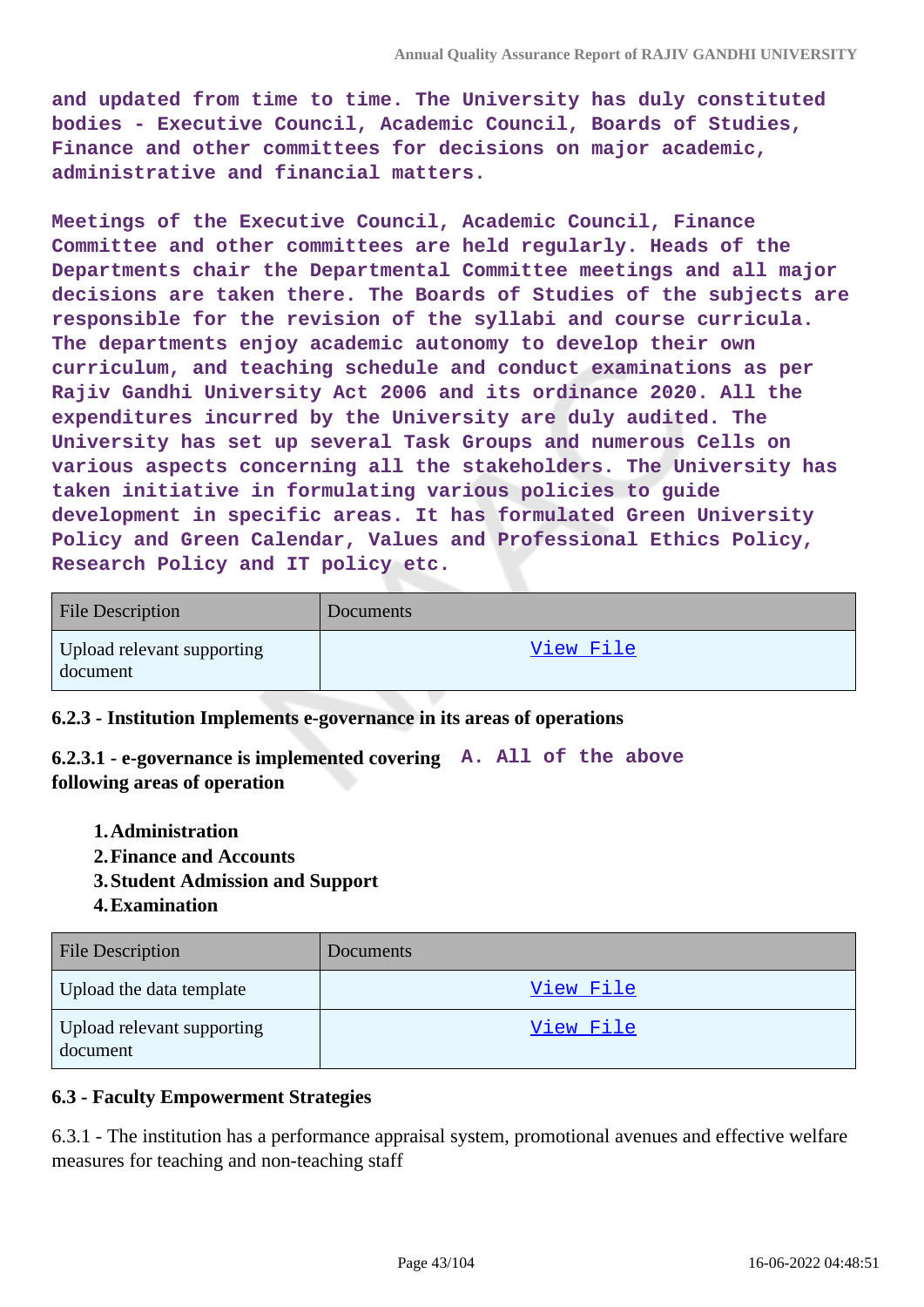#### **Performance Appraisal System**

**Rajiv Gandhi University has a robust feedback system which incorporates the regular feedback of key stakeholders and beneficiaries including students and also the multi-faceted feedback is analysed and shared with respective departments for the betterment of the teaching-learning process and other services. Apart from students' feedback, the Annual Performance Appraisal Report of every employee with all the supporting documents and also duly endorsed by the controlling officer/Head of Department is kept in the personal file of every employee and is referred to for every official purpose related to the concerned teaching or non-teaching staff.**

**Promotional Avenues and Welfare Measures for Teaching and Non-Teaching Staff**

**Rajiv Gandhi University has an undeterred commitment to employees' promotions and welfare measures. University regularly invites applications under Career Advancement Scheme (CAS) for timely promotions and career advancements. Also, the university has an institutional policy toward the welfare of employees both teaching and non-teaching. There is a pro-active minority Cell, and also Anti Sexual Harassment Committee together with a Gender Champion Club among other bodies to protect and promote the rights and well-being of socially vulnerable sections. These cells regularly organise awareness-building programmes for key stakeholders apart from taking up remedial measures for issues reported. Health Centre, Pension, Gratuity, Medical and Educational reimbursements for the employees, as well as their dependents, are a few of the other existing welfare measures.**

| <b>File Description</b>                | Documents |
|----------------------------------------|-----------|
| Upload relevant supporting<br>document | View File |

**6.3.2 - Total number of teachers provided with financial support to attend conferences / workshops and towards membership fee of professional bodies during the year**

| <b>File Description</b>                | Documents |
|----------------------------------------|-----------|
| Upload the data template               | View File |
| Upload relevant supporting<br>document | View File |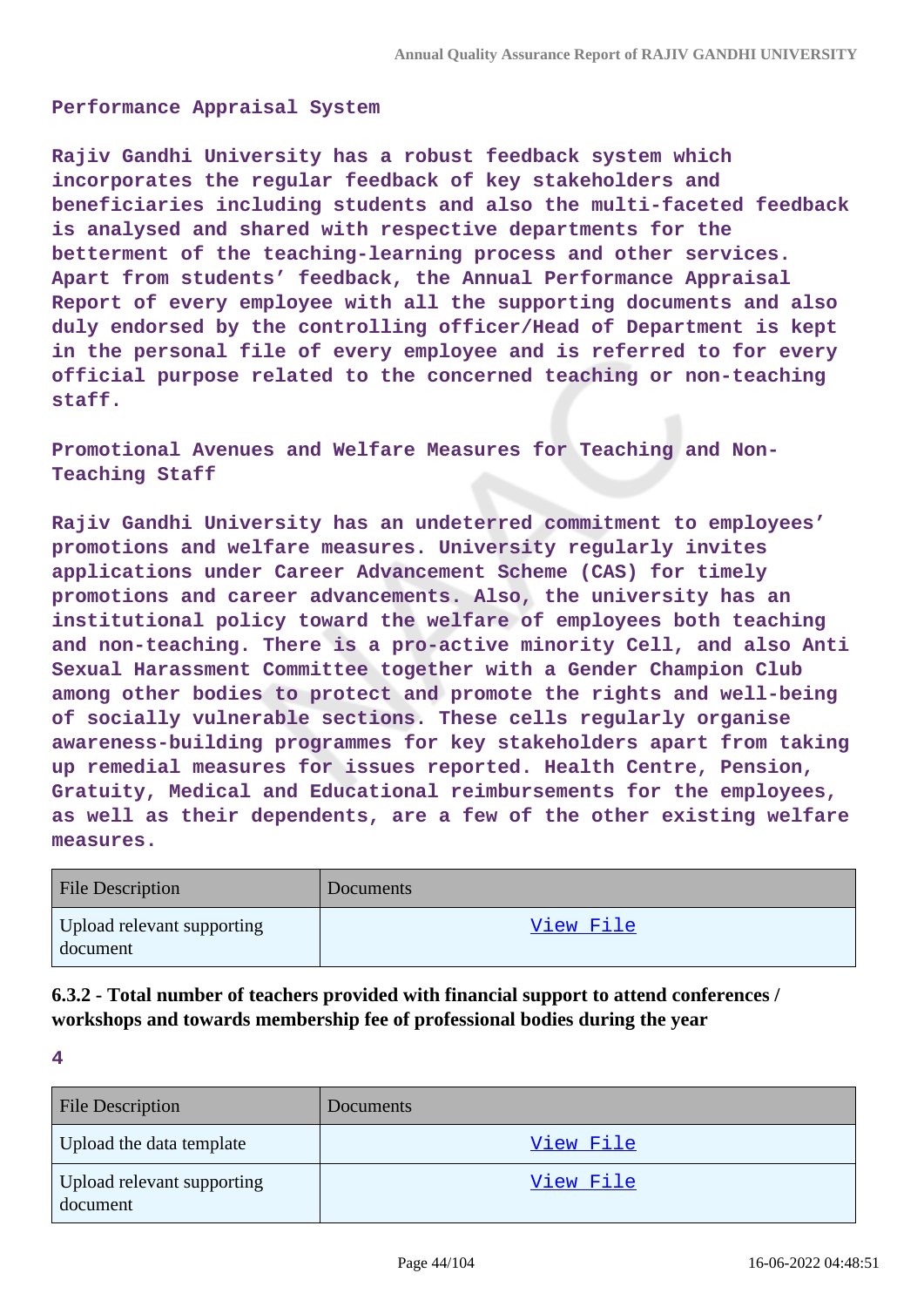## **6.3.3 - Number of professional development / administrative training Programmes organized by the institution for teaching and non-teaching staff during the year**

#### **18**

| <b>File Description</b>                | Documents |
|----------------------------------------|-----------|
| Upload the data template               | View File |
| Upload relevant supporting<br>document | View File |

## **6.3.4 - Total number of teachers undergoing online/ face-to-face Faculty Development Programmes (FDP)during the year(Professional Development Programmes, Orientation / Induction Programmes Refresher Course, Short Term Course)**

#### **90**

| <b>File Description</b>                | <b>Documents</b> |
|----------------------------------------|------------------|
| Upload the data template               | View File        |
| Upload relevant supporting<br>document | View File        |

### **6.4 - Financial Management and Resource Mobilization**

6.4.1 - Institutional strategies for mobilisation of funds and the optimal utilisation of resources

**Rajiv Gandhi University being a central institution receives the majority of its fund and resources from Union Government channelled through UGC and the Ministry of Education (erstwhile MHRD). Funds have been received under General Development Assistance (GDA), Sports and Infrastructure Development. Also, apart from Union assistance, the state government of Arunachal Pradesh has also been supporting Rajiv Gandhi University in infrastructure development funded by DoNER under NLCPR scheme. Additionally, the Ministry of Social Justice and Empowerment, the Government of India has also been financially supporting Rajiv Gandhi University in the construction of Hostels and Infrastructure Development under Central Assistance. RGU observes complete transparency in its financial matters as our annual accounts are continuously updated on our website for public information. Additionally, the Comptroller and Auditor General of Office, Itanagar conducts the financial audits after which the financial statements are submitted to both the houses of Parliament of India for observation.**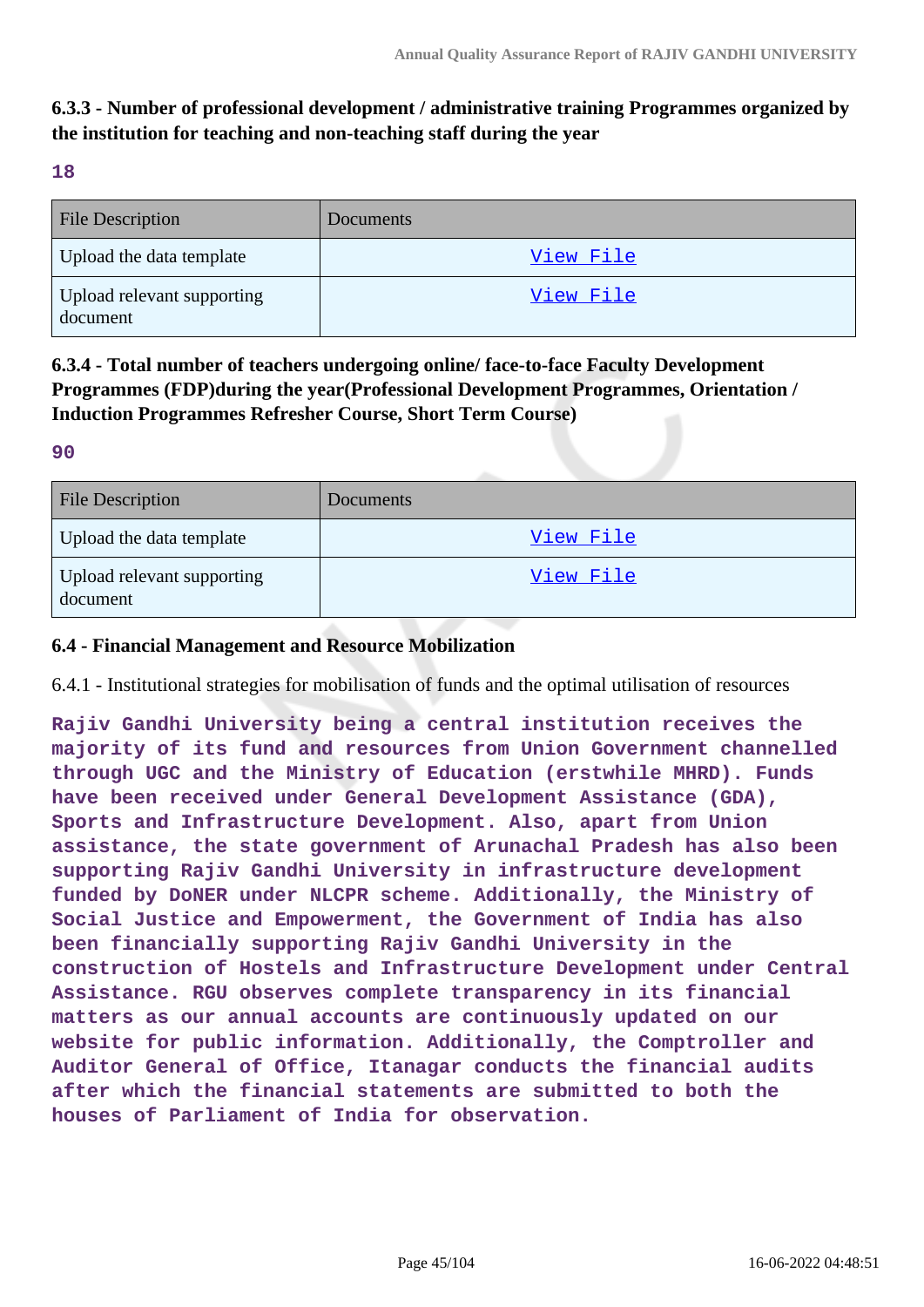| <b>File Description</b>                | Documents |
|----------------------------------------|-----------|
| Upload relevant supporting<br>document | View File |

**6.4.2 - Funds / Grants received from government bodies during the year for development and maintenance of infrastructure (not covered under Criteria III and V) (INR in Lakhs)**

### **1925**

| <b>File Description</b>                | Documents |
|----------------------------------------|-----------|
| Upload the data template               | View File |
| Upload relevant supporting<br>document | View File |

**6.4.3 - Funds / Grants received from non-government bodies, individuals,philanthropists during the year for development and maintenance of infrastructure (not covered under Criteria III and V)(INR in Lakhs)**

**0**

| <b>File Description</b>                | <b>Documents</b> |
|----------------------------------------|------------------|
| Upload the data template               | No File Uploaded |
| Upload relevant supporting<br>document | No File Uploaded |

6.4.4 - Institution conducts internal and external financial audits regularly

**The financial affairs of the University are being audited by the Comptroller and Auditor General of India annually. The Balance Sheet, Income Expenditure Account and Receipts Payments Account of every year are audited by CAG under Sec 19(2) of the Comptroller and Auditor General's (Duties, Powers and Conditions of Service) Act, 1971 and provisions of the Rajiv Gandhi University Act, 2006. The Internal Audit of the University is carried out by the Internal Audit Officer of the University. The Audit Statement as issued by CAG every year is placed before both houses of Parliament of India. The Separate Audit Report contains, the comments of the Comptroller and Auditor General of India (CAG) on the accounting treatment with regard to their classification, conformity with the best accounting practices, accounting standards and disclosure norms, etc. Audit observations on financial transactions with regard to compliance with the Law, Rules and Regulations (Propriety and Regularity) and efficiency-cum-performance aspects, etc., if any, are reported through Inspection Reports/CAG's Audit Reports separately.**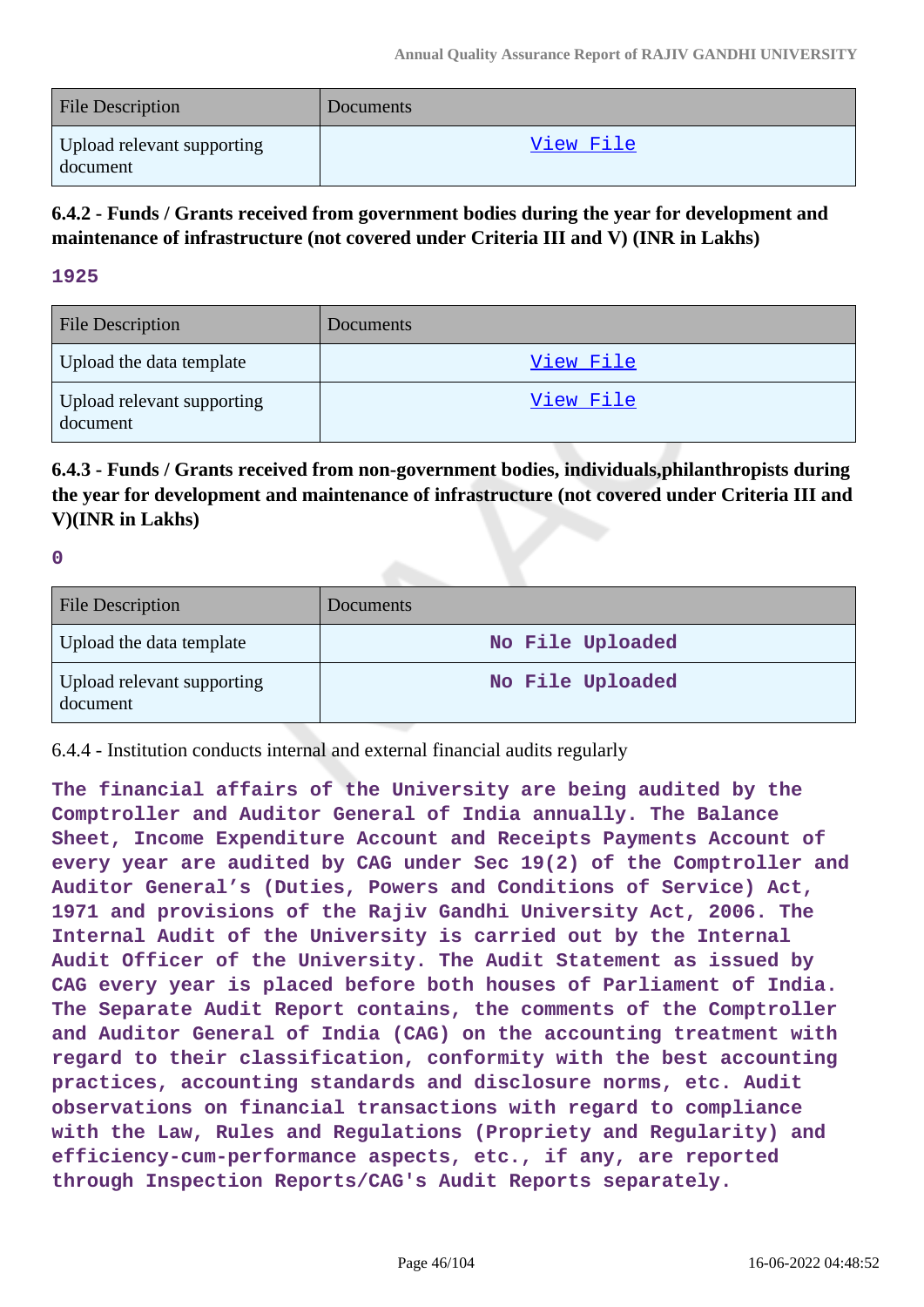| <b>File Description</b>                | <b>Documents</b> |
|----------------------------------------|------------------|
| Upload relevant supporting<br>document | View File        |

### **6.5 - Internal Quality Assurance System**

6.5.1 - Internal Quality Assurance Cell (IQAC) has contributed significantly for institutionalizing the quality assurance strategies and processes by constantly reviewing the teaching learning process, structures & methodologies of operations and learning outcomes at periodic intervals

**The IQAC at Rajiv Gandhi University is functional with Vice-Chancellor as the Chairman, eight senior faculty members, one administrative officer and three external experts. Since its inception, IQAC at RGU has been pro-actively engaged in the quality enhancement and capacity building of key stakeholders.**

**Two practices institutionalized as a result of IQAC initiatives include the following:**

- **1. Online Students Feedback and Action Taken Report after brainstorming from respective Departments as to how to improve efficiency and capacity of teachers towards better performance,**
- **2. Faculty recruitment is an issue which the IQAC had been taking up in right earnest. It had evolved suitable formats and mechanisms to implement the provisions of the UGC 2010 Regulations for the recruitment and promotion of teachers (CAS). It also facilitates the pre-screening of applications under CAS and Direct Recruitment prior to the Selection Committee stage. In view of a large number of applicants for entry-level Assistant Professor (Stage 1) in various departments, the IQAC has introduced quality assurance measures for shortlisting candidates on the basis of weightage and written tests (based on the Master's Syllabus of the concerned subject).**

| <b>File Description</b>                | Documents |
|----------------------------------------|-----------|
| Upload relevant supporting<br>document | View File |

**6.5.2 - Institution has adopted the following for A. Any 5 or all of the above Quality assurance Academic Administrative Audit (AAA) and follow up action taken Confernces, Seminars, Workshops on quality conducted Collaborative quality**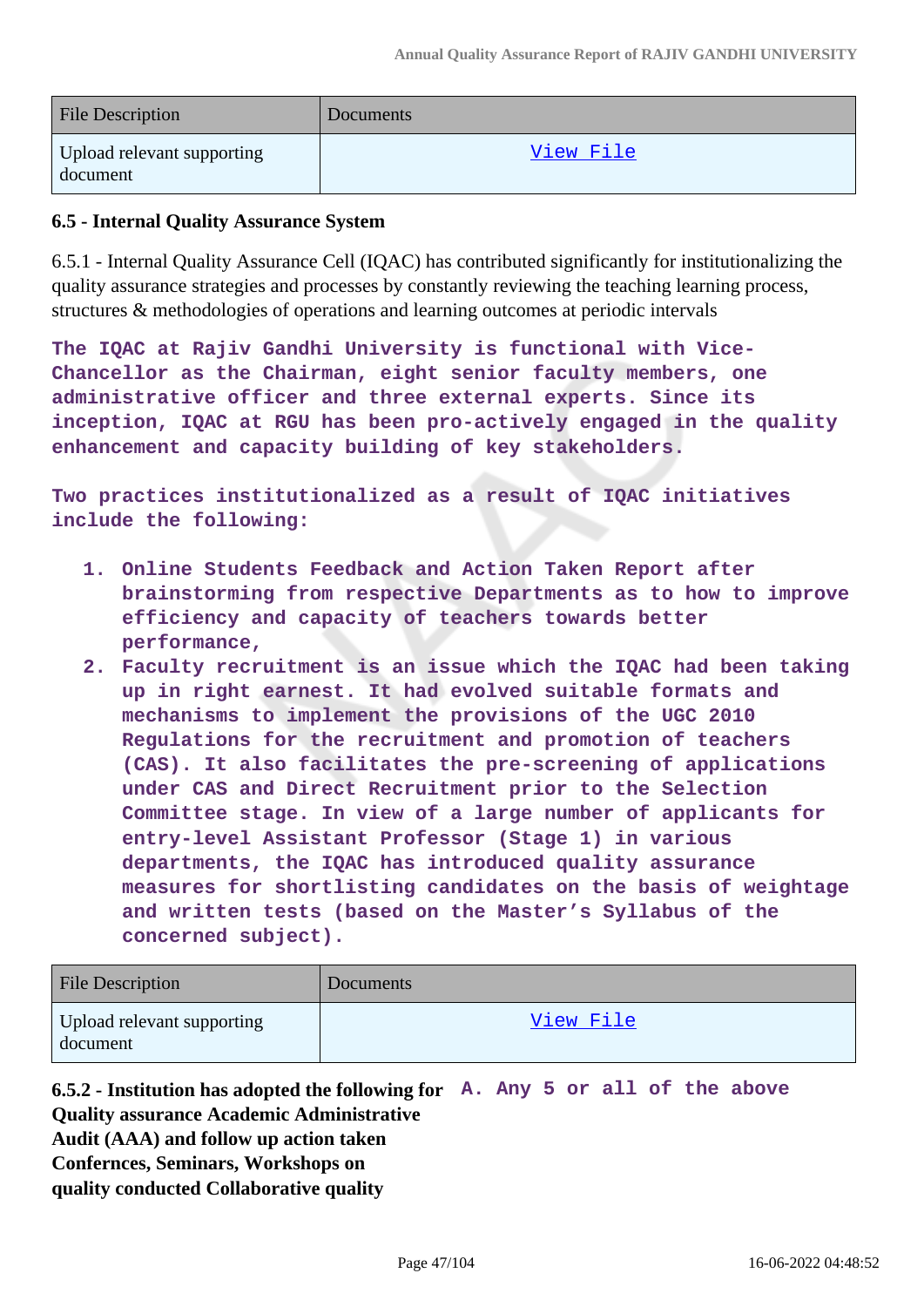**initiatives with other institution(s) Orientation programme on quality issues for teachers and studens Participation in NIRF Any other quality audit recognized by state, national or international agencies (ISO Certification, NBA)**

| <b>File Description</b>                 | <b>Documents</b> |
|-----------------------------------------|------------------|
| Upload the data template                | View File        |
| Upload relevant supporting<br>documnent | View File        |

6.5.3 - Incremental improvements made for the preceding during the year with regard to quality (in case of first cycle) Post accreditation quality initiatives(second and subsequent cycles)

**Rajiv Gandhi University has been consistently taking quality enhancement initiatives in the academic and administrative domains, a few of which include:**

- **1. Post the 2nd cycle of accreditation the number of new departments has increased from 19 to 38.**
- **2. Creating a Research Environment for better growth of the university.**
- **3. Regular updating of syllabi in sync with Choice Based Credit System, learner-centric ecosystem through pro-active Board of Post Graduate/Under Graduate Studies.**
- **4. Promotion and Institutionalization of Mentor-Mentee System.**
- **5. Participation in flagship schemes of the union viz. Unnat Bharat Abhiyan, Swachh Bharat Mission etc. together with traditional initiatives of bridging the gap between campus & community development viz. NSS, NCC etc.**
- **6. Region-specific initiatives viz. Centre for Bio-Diversity, Centre for Youth Development and Leadership Studies as well as a due emphasis on Tribal Studies through Arunachal Institute of Tribal Studies have been a testimony of RGU's dedication towards thinking globally and acting locally.**
- **7. Infrastructural development is another aspect to which the IQAC has been paying attention. To make the RGU campus friendly for the specially-abled, access ramps have been constructed in select buildings.**
- **8. Initiatives have been taken by IQAC for introducing skillbased courses in colleges and the University for enhancing the employability of students. Towards this end, Memorandums of Understanding (MoUs) have been signed with the National Council of Rural Institutes, Hyderabad, Sulabh International,**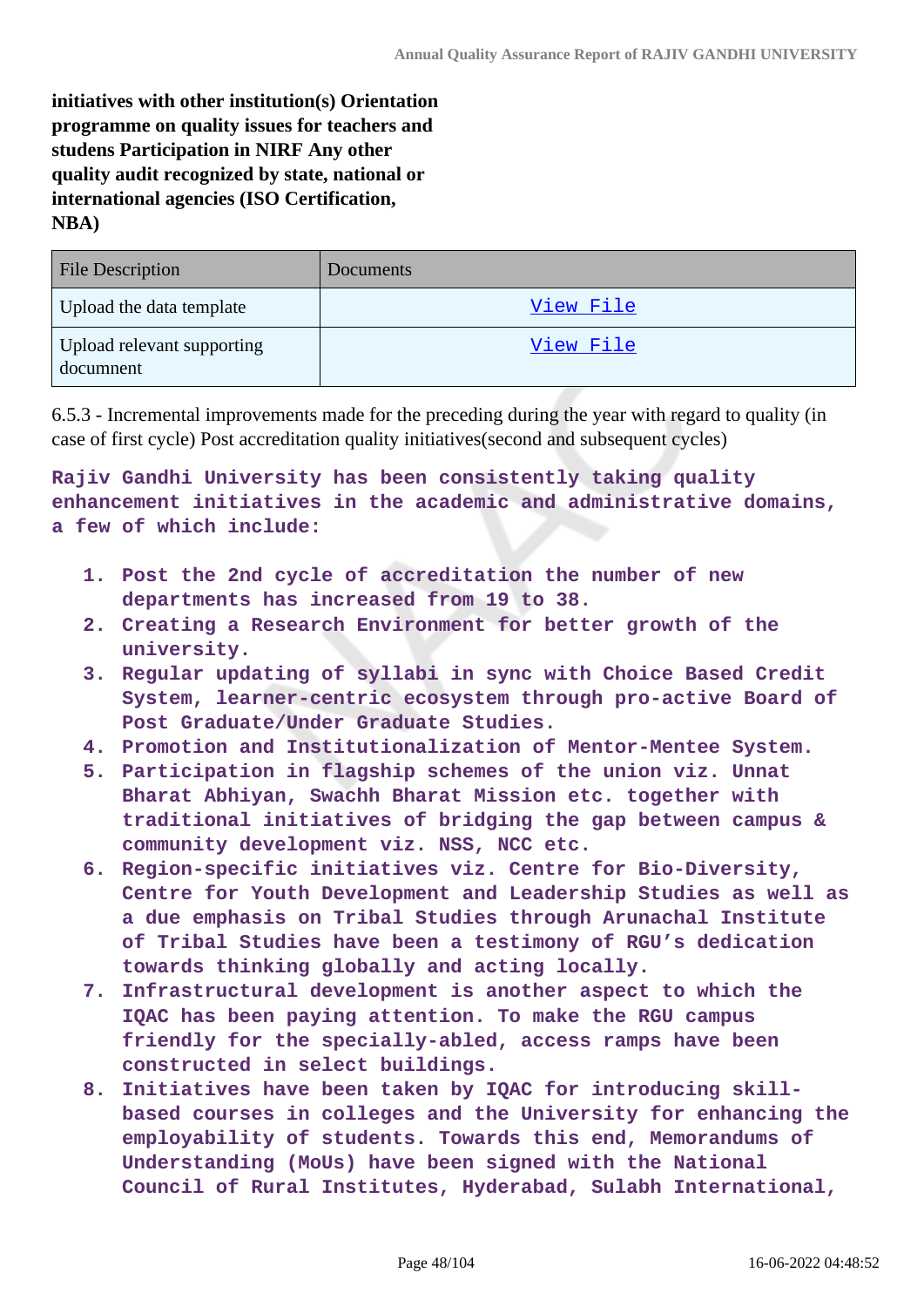#### **New Delhi and other organizations/institutions of repute.**

| <b>File Description</b>                | <b>Documents</b> |
|----------------------------------------|------------------|
| Upload relevant supporting<br>document | No File Uploaded |

#### **INSTITUTIONAL VALUES AND BEST PRACTICES**

#### **7.1 - Institutional Values and Social Responsibilities**

7.1.1 - Measures initiated by the Institution for the promotion of gender equity during the year

**The Rajiv Gandhi University has an inbuilt ecosystem of gender equity both at administrative and academic levels. Students at the university strive to achieve their full potential, regardless of gender. Women Technological Park of the university provides and extends support to female students developing soft skills and communication. Women Technological Park acts as a foundation for promoting and popularizing improved technologies in some of the activities where women are engaged to earn their livelihood. It is also a platform for technological information pool, documentation, and highlighting issues related to women's technical needs. In this park, the campus dwellers are trained in landscaping, vegetable gardening, beekeeping etc. Women's Studies & Research Centre, Anti Sexual Harassment Committee, Gender Champion Club etc. of the university conduct research, workshops and training programmes regularly for the growth and development of Women. The Rajiv Gandhi University's Day Care Centre is an effort to help working women. To ensure the safety of the female students and employees, both male and female security personnel are on duty around the clock at various locations on the campus. There are separate common rooms for female students in the academic departments. Sanitary napkin dispensers and incinerators are available for girls in some departments and hostels. The university always has a very good strength of girl students. Nearly 50 % of the students admitted in the last year are girls.**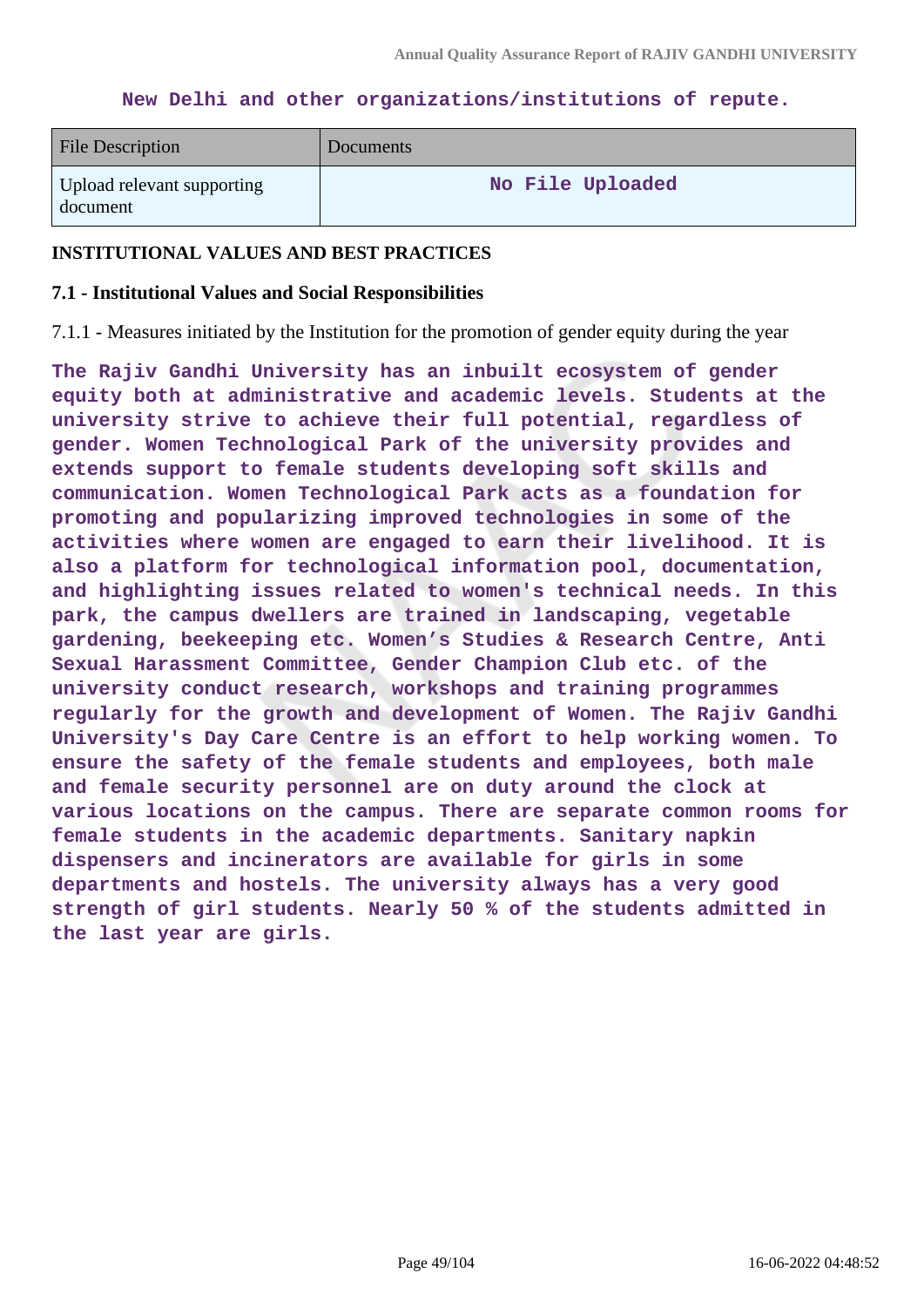**C. Any 2 of the above**

| <b>File Description</b>                                                                                                                                                     | Documents |
|-----------------------------------------------------------------------------------------------------------------------------------------------------------------------------|-----------|
| Upload relevant supporting<br>document                                                                                                                                      | View File |
| Annual gender sensitization<br>action plan(s)                                                                                                                               | Nil       |
| Specific facilities provided for<br>women in terms of: a. Safety and<br>security b. Counseling c.<br>Common rooms d. Daycare<br>Centre e. Any other relevant<br>information | Nil       |

**7.1.2 - The Institution has facilities for alternate sources of energy and energy conservation Solar energy Biogas plant Wheeling to the Grid Sensor-based energy conservation Use of LED bulbs/ powerefficient equipment** 

| <b>File Description</b>                | Documents |
|----------------------------------------|-----------|
| Upload relevant supporting<br>document | View File |

7.1.3 - Describe the facilities in the Institution for the management of the following types of degradable and non-degradable waste (within 200 words) Solid waste management Liquid waste management Biomedical waste management E-waste management Waste recycling system Hazardous chemicals and radioactive waste management

**Rajiv University is putting sincere and conscious efforts for maintaining and preserving a green campus with a low carbon footprint. The University takes strict measures to implement a plastic-free campus, including educating students about the dangers of using plastic bottles, cups, and glasses. Canteens are advised to avoid single use plastics, if there are any plastic wastes, they are disposed of in non-biodegradable waste bins. The garbage generated in the University is collected through the garbage collection bins, installed at different locations of the University. Garbage collection vehicle from third-party collects the garbage and deposits the same in the garbage disposal at Itanagar capital complex garbage disposal system. Cleanliness drives are organised as part of Swachhta campaigns to educate students about waste management and the difference between biodegradable and nonbiodegradable wastes. In order to promote a digital campus, the University tries to minimise the usage of paper at all levels. The**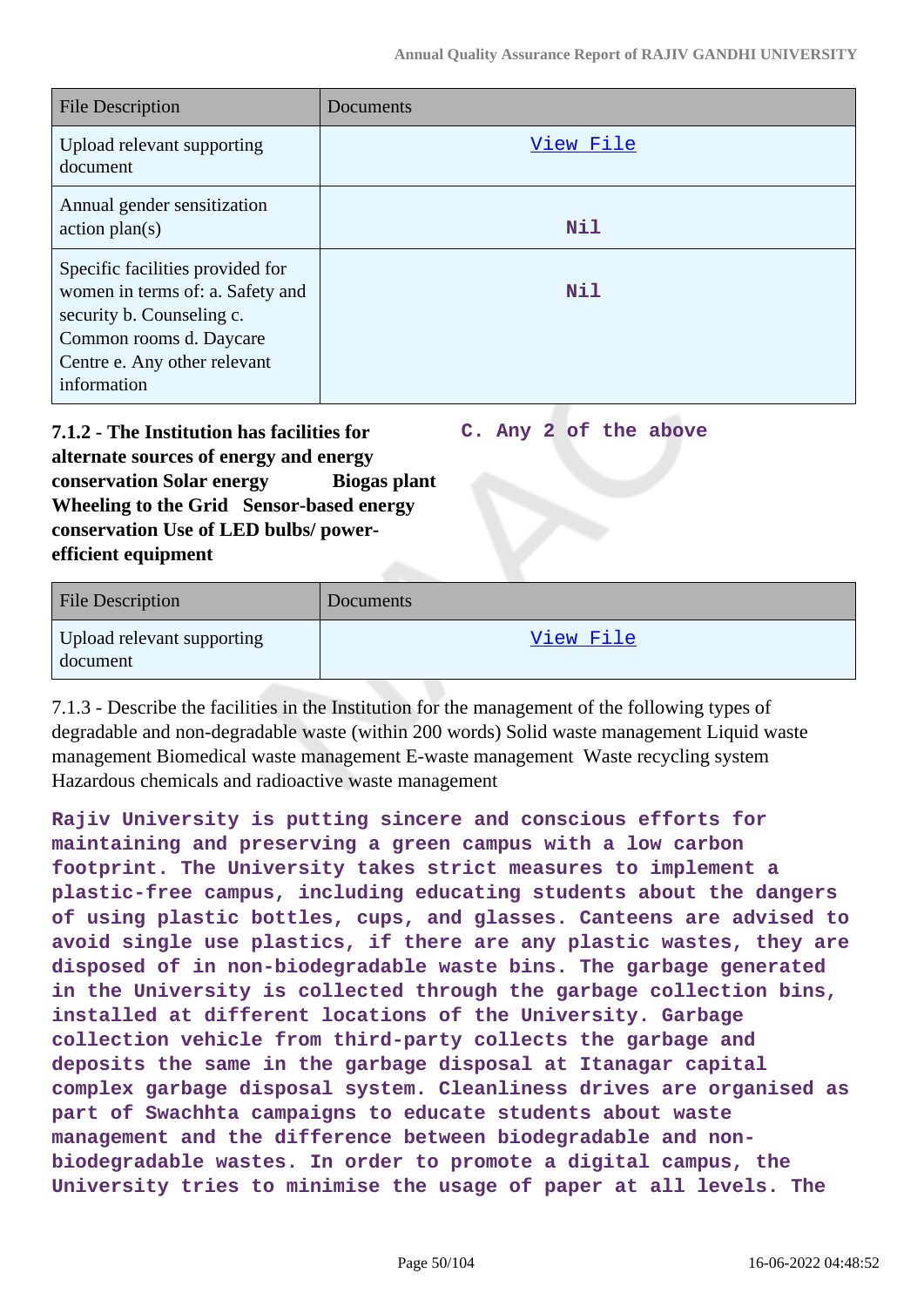**A. Any 4 or all of the above**

**University believes in standard liquid and e-waste management practices since it generates a very less quantity of liquid waste and e-waste. RGU has an E-Waste management policy. Wastewater from the kitchens of hostels, canteens, and guest houses is used to water gardens and vegetation on the university campus.**

| <b>File Description</b>                | Documents |
|----------------------------------------|-----------|
| Upload relevant supporting<br>document | View File |

**7.1.4 - Water conservation facilities available in the Institution: Rain water harvesting Bore well /Open well recharge Construction of tanks and bunds Waste water recycling Maintenance of water bodies and distribution system in the campus**

| <b>File Description</b>                | Documents |
|----------------------------------------|-----------|
| Upload relevant supporting<br>document | View File |

## **7.1.5 - Green campus initiatives include**

**7.1.5.1 - The institutional initiatives for greening the campus are as follows: A. Any 4 or All of the above**

- **1.Restricted entry of automobiles**
- **2.Use of bicycles/ Battery-powered vehicles**
- **3.Pedestrian-friendly pathways**
- **4.Ban on use of plastic**
- **5.Landscaping**

| <b>File Description</b>                | <b>Documents</b> |
|----------------------------------------|------------------|
| Upload relevant supporting<br>document | View File        |

**7.1.6 - Quality audits on environment and energy are regularly undertaken by the institution**

**7.1.6.1 - The institution's initiatives to preserve and improve the environment and harness energy are confirmed through the following: C. Any 2 of the above**

- **1. Green audit**
- **2. Energy audit**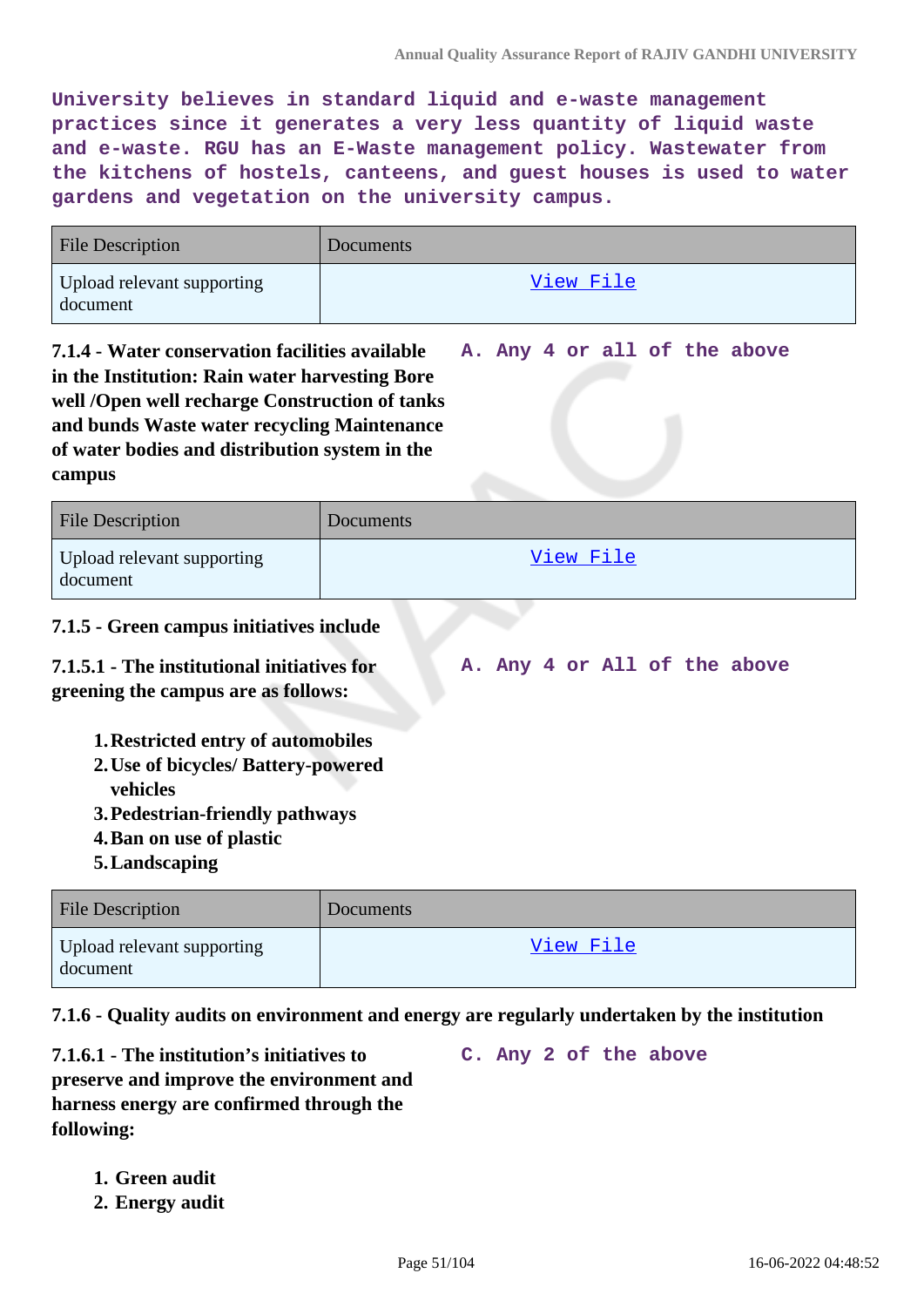### **3.Environment audit**

- **4.Clean and green campus recognitions/awards**
- **5.Beyond the campus environmental promotional activities**

| <b>File Description</b>                | Documents |
|----------------------------------------|-----------|
| Upload relevant supporting<br>document | View File |

**7.1.7 - The Institution has a disabled-friendly and barrier-free environment Ramps/lifts for easy access to classrooms and centres. Disabledfriendly washrooms Signage including tactile path lights, display boards and signposts Assistive technology and facilities for persons with disabilities: accessible website, screenreading software,mechanized equipment, etc. Provision for enquiry and information: Human assistance, reader, scribe, soft copies of reading materials, screen reading, etc. A. Any 4 or all of the above**

| <b>File Description</b>                | Documents |
|----------------------------------------|-----------|
| Upload relevant supporting<br>document | View File |

7.1.8 - Describe the Institutional efforts/initiatives in providing an inclusive environment i.e. tolerance and harmony towards cultural, regional, linguistic, communal, socio-economic and other diversities (within a maximum of 200 words)

**As a part of our efforts in providing an inclusive environment, the University is actively participating in various activities pertaining to social, environmental, health and other relevant issues. The Community Development Cell has adopted five villages under Unnat Bharat Abhiyan where it is undertaking various measures for improving the livelihood status of the community of the adopted villages. Under the green initiative program, a nursery has been set up at Disi village wherein fruit saplings are being grown and distributed among the rural folks. The NSS unit has also adopted Tomru village and University Workers' Colony. The village school libraries are also being strengthened and established for minimizing the expenditure on books by the poor parents. Awareness programs on health & hygiene, Beti Bachao Beti Padoa (girl education), Vittiya Shaksharta Abhiyan (financial literacy) etc. are also organized. The students of RGU have been undertaking relief activities for the victims of natural calamities in the nearby areas. Drug awareness**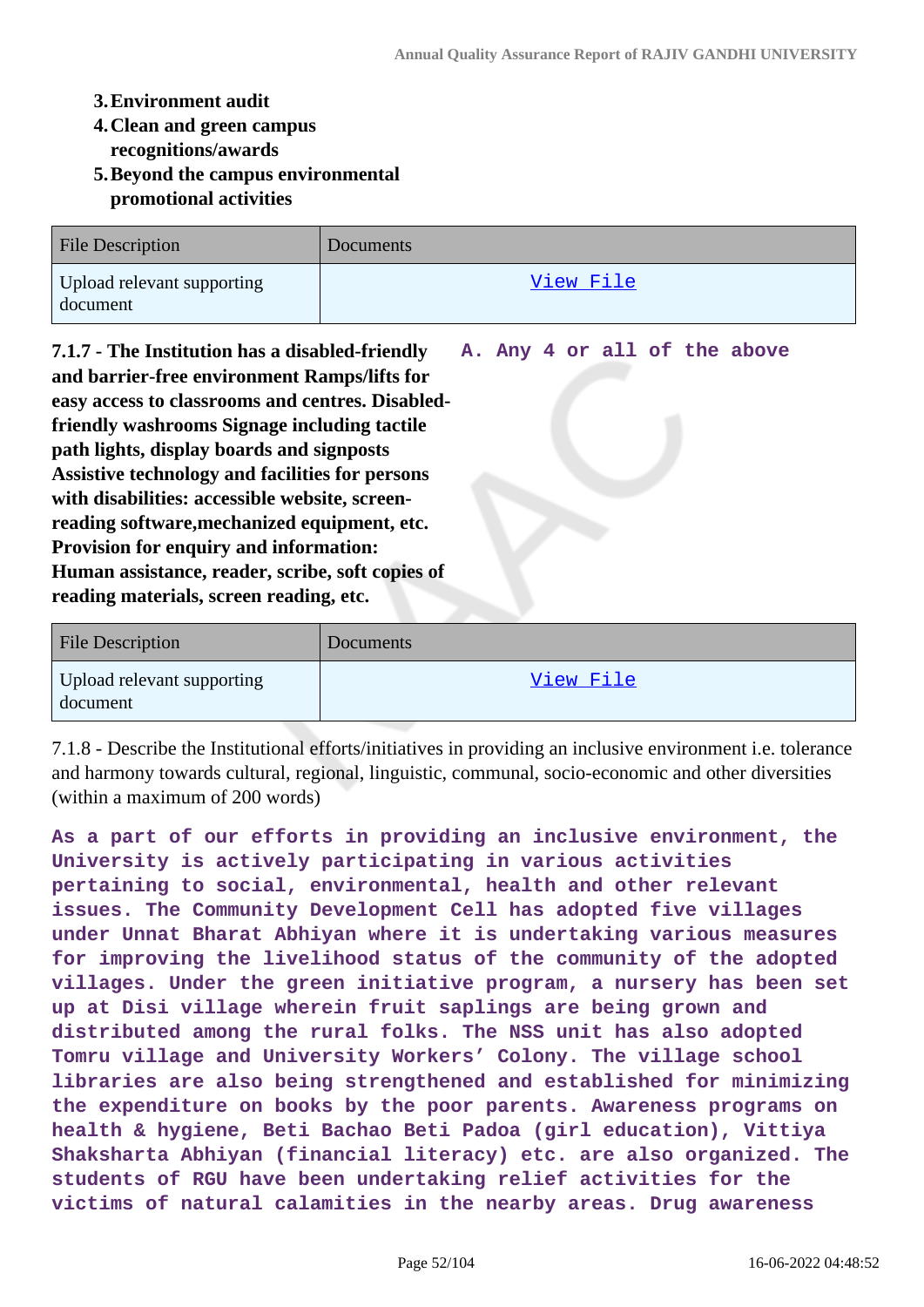**programmes are conducted in three districts of Arunachal Pradesh namely; Namsai, Lower Dibang Valley and Lohit among youth and school children. The university has also undertaken many programmes like webinars, awareness camps, mock drills etc. under 'Disaster Management' in collaboration with NDRF and NDMA. RGU hosts a biannual cultural programme called 'Arunachal Panoroma' among others to promote the state's indigenous culture. The university students and faculty members also take part in national events aimed at harmony, integrity and social fabric.**

| <b>File Description</b>                | <b>Documents</b> |
|----------------------------------------|------------------|
| Upload relevant supporting<br>document | View File        |

7.1.9 - Sensitization of students and employees of the institution to constitutional obligations: values, rights, duties and responsibilities of citizens:

**To promote the concept and awareness of fundamental duties, the duty towards society and concern for the environment from early life, the nation needs a workforce that can train the young minds about these values. Rajiv Gandhi University is fulfilling this national obligation by preparing the trainers for these young minds through various value-added courses in its curriculum. University observes Constitution Day to inculcate an appreciative and critical understanding among key stakeholders especially younger generations about core values and guiding principles of the Indian Constitution. Various Departments viz. Social Work, National Security Studies, Political Science etc. organize lecture series and capacity building programmes on constitution day to create awareness among the students towards the Constitution of India, Values of Freedom Movement and their underlying philosophies. The University also provides job-oriented certificate and diploma programmes on the campus to provide quality employability enhancement education to the unemployed youth at a lower cost. National Festivals and celebrations viz. Republic Day, Independence Day, Gandhi Jayanti, National Integration Day, Valor Day etc. are observed consistently to augment a sense of Pride and awareness towards our National Identity, Unity and Integrity. Additionally, Wall of Heroes is a celebrated venue in our campus which adds to the awareness and pride towards our soldiers who have made supreme sacrifices for the cause of nation.**

**7.1.10 - The Institution has a prescribed code All of the above of conduct for students, teachers, administrators and other staff and conducts periodic programmes in this regard. The Code**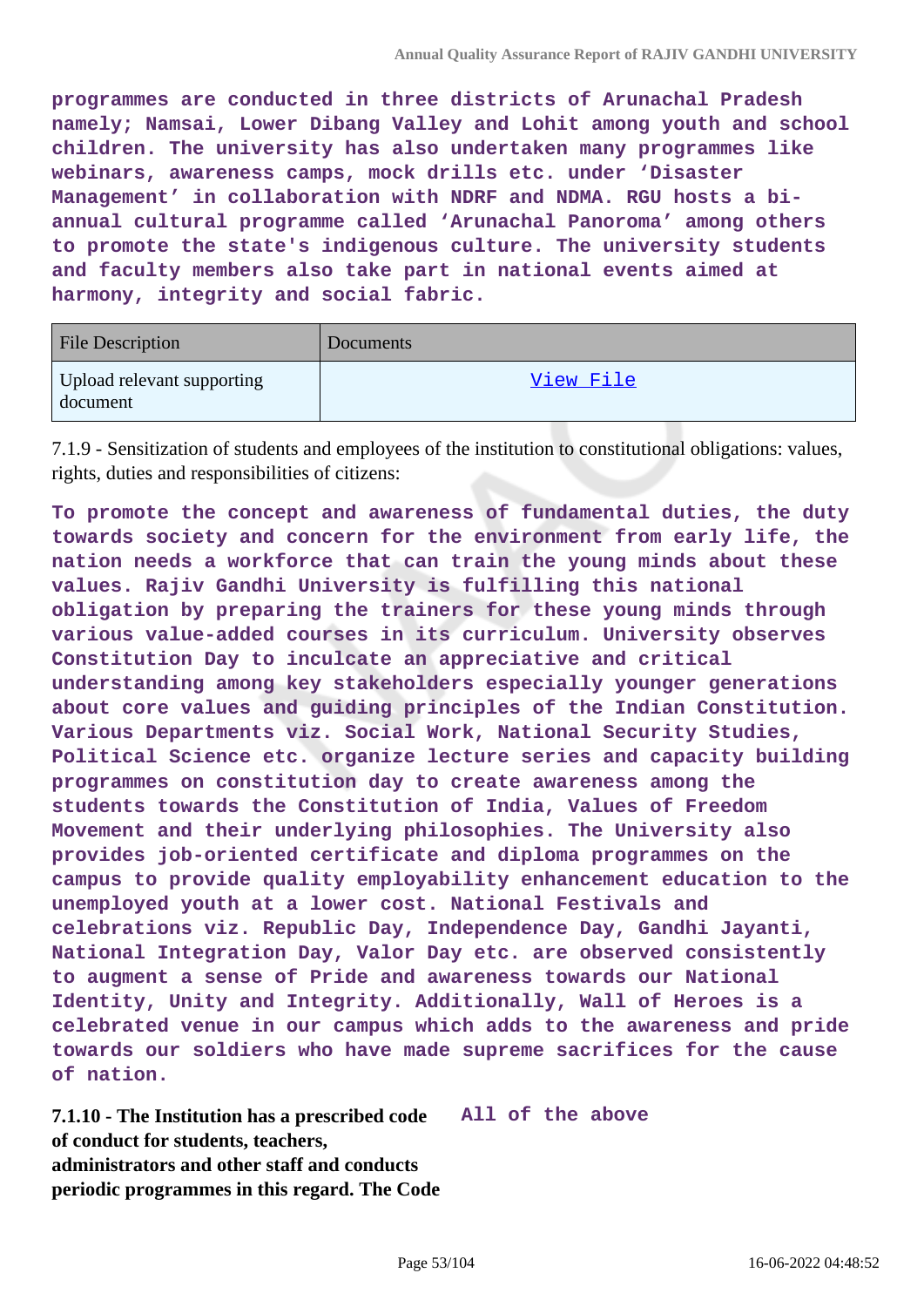**of Conduct is displayed on the website There is a committee to monitor adherence to the Code of Conduct Institution organizes professional ethics programmes for students, teachers, administrators and other staff Annual awareness programmes on Code of Conduct are organized**

| <b>File Description</b>                | Documents        |
|----------------------------------------|------------------|
| Upload relevant supporting<br>document | No File Uploaded |

7.1.11 - Institution celebrates / organizes national and international commemorative days, events and festivals

**The University organize all national festivals, including Independence Day, Republic Day, and the birth dates of Mahatma Gandhi, Sardar Vallabhbhai Patel, Dr. B. R. Ambedkar, Swami Vivekananda and Subhash Chandra Bose, among others. All faculty, staff, and students of the university attend these celebrations and participate in numerous events planned to commemorate the anniversary. Participatory activities, competitions and awareness programmes are organised for the same. Eminent speakers are invited to address these events to educate young minds about our forefathers' selfless sacrifices during the struggle for independence. Following these celebrations, many cultural programmes and community services such as Swatchc Bharat, blood donation, tree planting etc. are held under the auspices of the NSS, NCC, and other organisations, in which a sizable number of students participate. Students and faculty members of the institution also participate in a range of cultural activities. Students from various disciplines attend in large numbers and contribute significantly to the event's success. To foster civic responsibilities and promote social awareness among the students of the nearby schools, cultural and technical competitions are also organized. The university also commemorates International Yoga Day, World Environment Day, World Water Day, International Women's Day, and other international days to raise awareness to sensitize key stakeholders and raise awareness by inculcating an appreciative understanding among future generations.**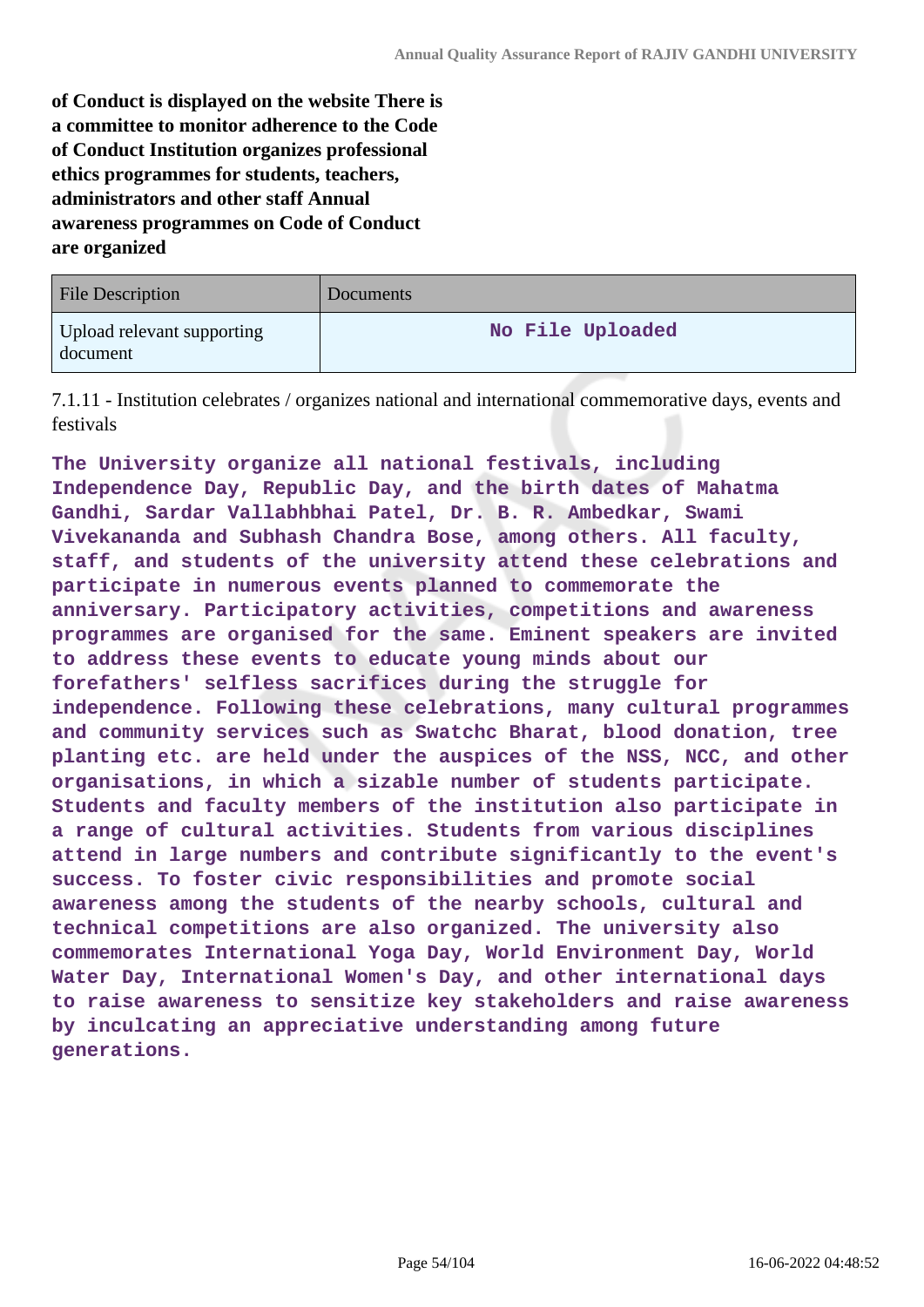## **Part B**

## **CURRICULAR ASPECTS**

## **1.1 - Curriculum Design and Development**

1.1.1 - Curricula developed and implemented have relevance to the local, national, regional and global developmental needs which is reflected in Programme outcomes (POs), Programme Specific Outcomes(PSOs) and Course Outcomes(COs) of the Programmes offered by the University

**The curriculum is the foundation for identifying and generating academic content that is required for a particular course of study. Academia indeed has to incubate the dynamic thought processes driven by spatial changes in the frontiers of Research and Development (R&D) in the diversified field with a special focus on sustainable development. The university primarily develops human resources to form a knowledge society through the assimilation of information and expertise across various departments or subjects of study, including specialization and super specializations. The ultimate takers of the products of universities are essentially the government, corporate, and NGOs. In the period of Liberalization, Privatization, and Globalization (LPG), the professionals should ideally meet the dynamic expectations of their workplace, society, region, and the country as a whole, even if, they are expected to perform at par with international standards. As a result, the quality of the curriculum of the university may necessarily depend on the following indicative dimensions.**

- **1. The ease to which it may be continuously modified to incorporate the most recent advancement/dynamics of the particular field of study.**
- **2. The synergy of experts representing all the possible knowledge of domains that can superintendent, guide or mentor the curriculum of the studies (BPGS comprises experts from the academia (within and outside university) research institutions and industry members).**
- **3. The frequency of modification of syllabus on a regular interval.**
- **4. The modifications of curricula/syllabi are implemented as per the plan which may be reflected through the Academic Progress Report.**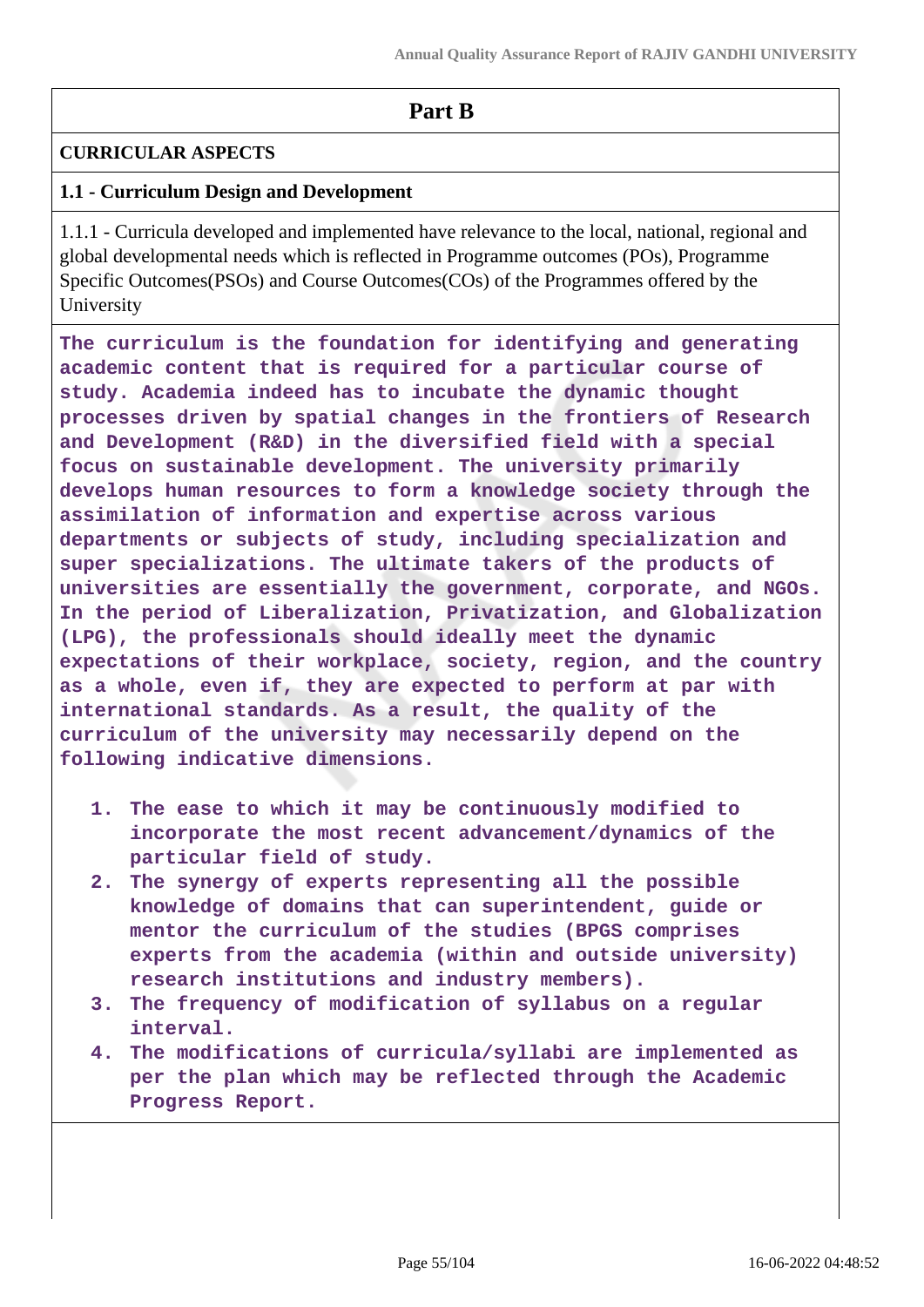| <b>File Description</b>                                                                                                                        | Documents        |  |
|------------------------------------------------------------------------------------------------------------------------------------------------|------------------|--|
| Upload relevant supporting<br>document                                                                                                         | <u>View File</u> |  |
| 1.1.2 - Number of Programmes where syllabus revision was carried out during the year                                                           |                  |  |
| 61                                                                                                                                             |                  |  |
| <b>File Description</b>                                                                                                                        | Documents        |  |
| Upload the data template                                                                                                                       | View File        |  |
| Upload relevant supporting<br>document                                                                                                         | View File        |  |
| 1.1.3 - Total number of courses having focus on employability/entrepreneurship/<br>skill development offered by the University during the year |                  |  |
| 1.1.3.1 - Number of courses having focus on employability/entrepreneurship/skill<br>development during the year                                |                  |  |
| 818                                                                                                                                            |                  |  |
| <b>File Description</b>                                                                                                                        | Documents        |  |
| Upload the data template                                                                                                                       | View File        |  |
| Upload relevant supporting<br>document                                                                                                         | View File        |  |
| 1.2 - Academic Flexibility                                                                                                                     |                  |  |
| 1.2.1 - Number of new courses introduced of the total number of courses across all programs<br>offered during the year                         |                  |  |
| 276                                                                                                                                            |                  |  |
| <b>File Description</b>                                                                                                                        | Documents        |  |
| Upload the data template                                                                                                                       | <u>View File</u> |  |
| Upload relevant supporting<br>document                                                                                                         | <u>View File</u> |  |
| 1.2.2 - Number of Programmes in which Choice Based Credit System (CBCS)/elective<br>course system has been implemented during the year         |                  |  |
|                                                                                                                                                |                  |  |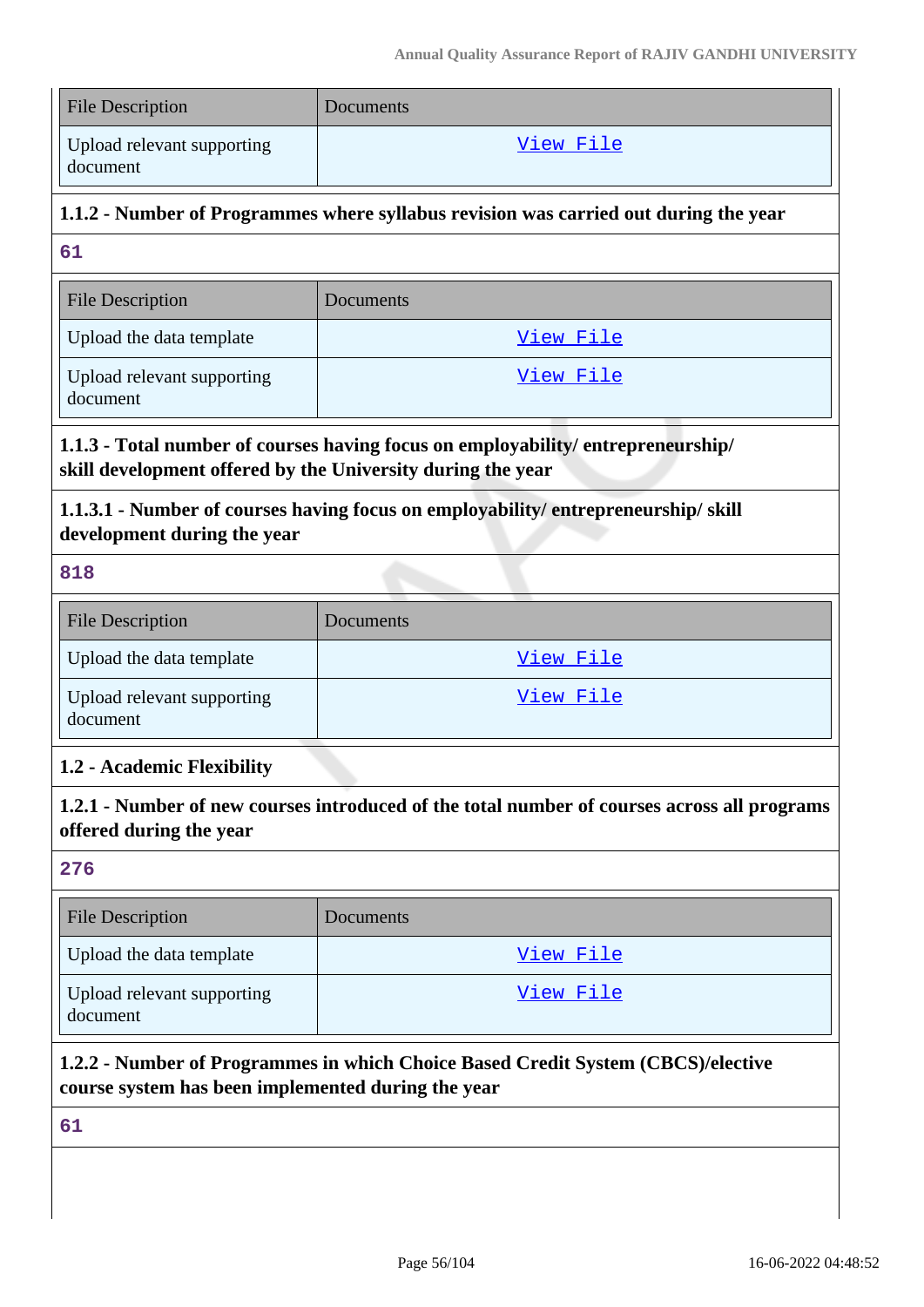| <b>File Description</b>                | Documents |
|----------------------------------------|-----------|
| Upload the data template               | View File |
| Upload relevant supporting<br>document | View File |

### **1.3 - Curriculum Enrichment**

1.3.1 - Institution integrates crosscutting issues relevant to Professional Ethics, Gender, Human Values, Environment and Sustainability into the Curriculum

**Following the University's vision and mission statement, all departments and institutes have prioritised the integration of Professional Ethics, Gender, Human Values, Environment, and Sustainability within their curriculum. Many of these interdisciplinary topics are covered in standalone or multidisciplinary courses in the physical and natural sciences, social sciences, and humanities.**

**The University's basic value of gender sensitivity is represented in the way courses use historical, sociological, anthropological, and economic approaches to investigate and educate on gender issues. The importance of gender, racism, class, and sexuality in comprehending violence, the environment, and development challenges is also highlighted in the courses.**

**Several departments within the university provide courses on environmental and tribal culture, as well as environmental and sustainability.**

**Studies on development, behaviour change, social transformation, peace, equality, and human rights highlight human values such as respect for others, compassion, and empathy. Multilingualism and its function in society, as well as the issues and promises of rural development, are all discussed.**

**Professional ethics are also taught in several courses in education, corporate management, law, media, and communication. Across all fields, the Research Methodology paper of the M.Phil. and Ph.D. course programme provides a foundation in research ethics.**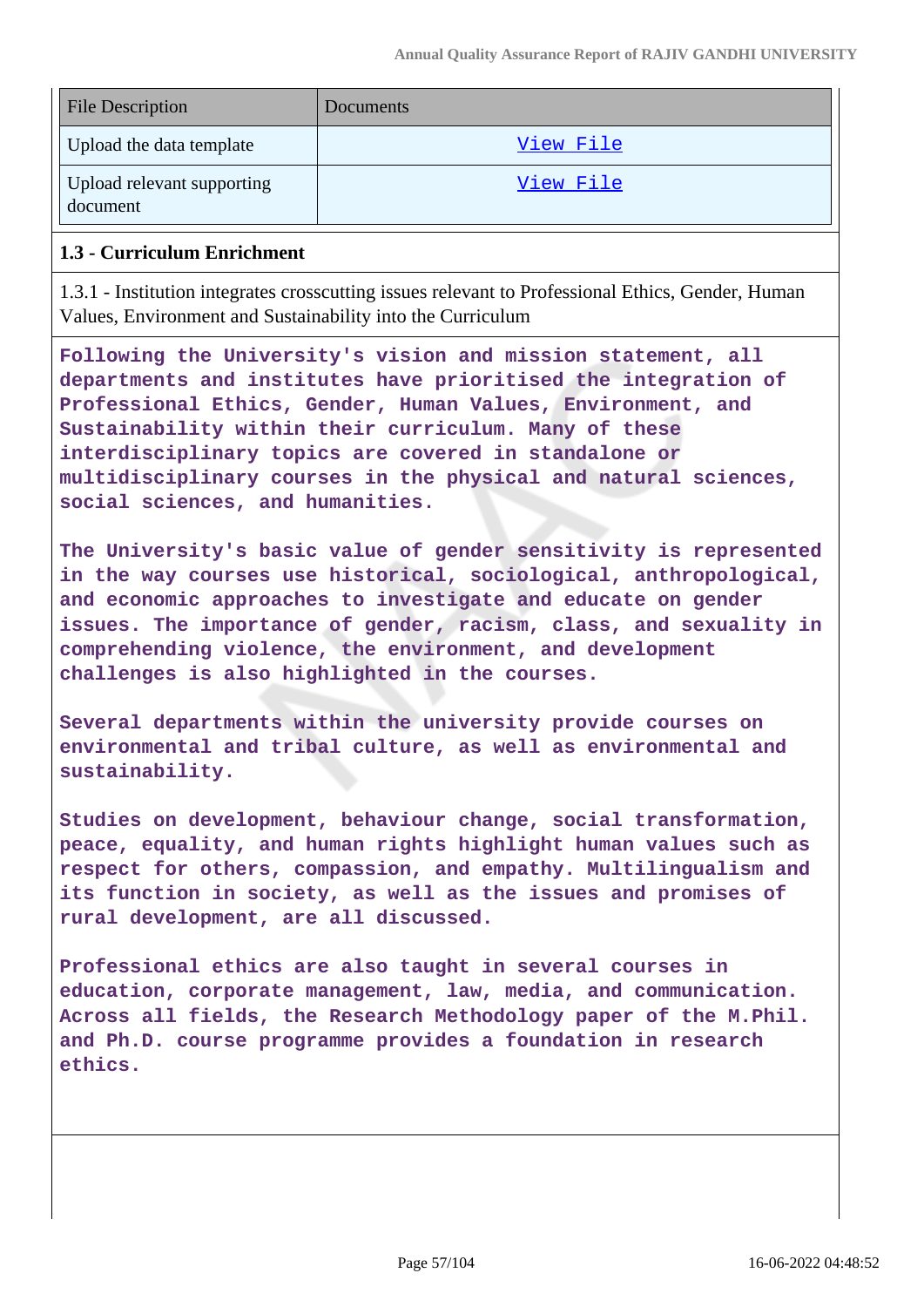| <b>File Description</b>                | Documents        |
|----------------------------------------|------------------|
| Upload relevant supporting<br>document | No File Uploaded |

## **1.3.2 - Number of value-added courses for imparting transferable and life skills offered during the year**

**76**

| File Description                       | Documents |
|----------------------------------------|-----------|
| Upload the data template               | View File |
| Upload relevant supporting<br>document | View File |

## **1.3.3 - Total number of students enrolled in the courses under 1.3.2 above**

**1.3.3.1 - Number of students enrolled in value-added courses imparting transferable and life skills offered during the year**

## **160**

| <b>File Description</b>                | Documents |
|----------------------------------------|-----------|
| Upload the data template               | View File |
| Upload relevant supporting<br>document | View File |

## **1.3.4 - Number of students undertaking field projects / research projects / internships during the year**

#### **457**

| <b>File Description</b>                | Documents        |
|----------------------------------------|------------------|
| Upload the data template               | View File        |
| Upload relevant supporting<br>document | No File Uploaded |

## **1.4 - Feedback System**

| 1.4.1 - Structured feedback for design and | • All 4 of the above |
|--------------------------------------------|----------------------|
| review of syllabus – semester wise / is    |                      |
| received from Students Teachers Employers  |                      |
| <b>Alumni</b>                              |                      |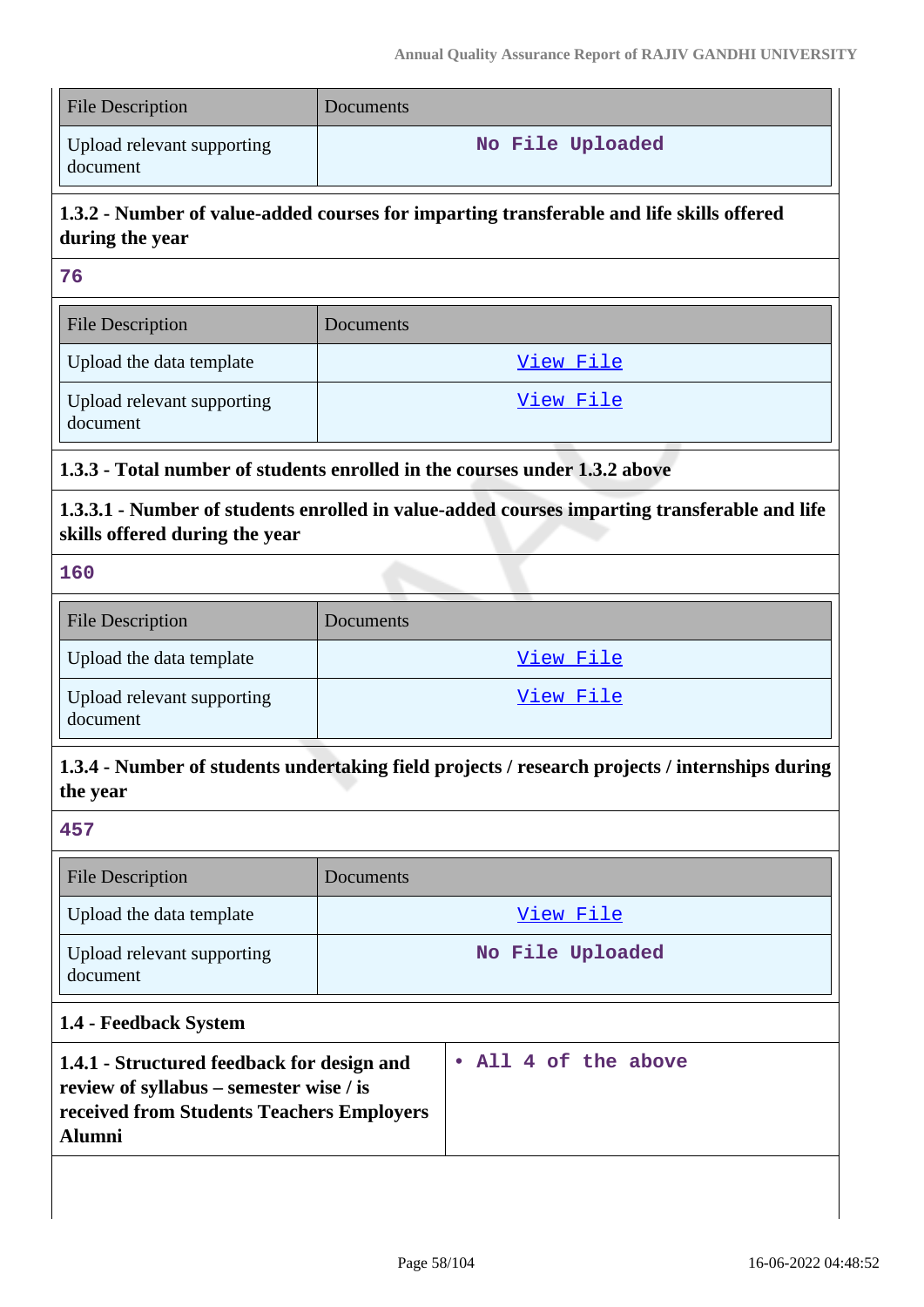| <b>File Description</b>                                                                                                                                                                                                                                                                  | Documents                                                                               |                  |
|------------------------------------------------------------------------------------------------------------------------------------------------------------------------------------------------------------------------------------------------------------------------------------------|-----------------------------------------------------------------------------------------|------------------|
| Upload relevant supporting<br>document                                                                                                                                                                                                                                                   |                                                                                         | View File        |
| 1.4.2 - Feedback processes of the institution<br>may be classified as follows                                                                                                                                                                                                            | • Feedback collected, analysed<br>and action taken and feedback<br>available on website |                  |
| <b>File Description</b>                                                                                                                                                                                                                                                                  | Documents                                                                               |                  |
| Upload relevant supporting<br>document                                                                                                                                                                                                                                                   | <u>View File</u>                                                                        |                  |
| <b>TEACHING-LEARNING AND EVALUATION</b>                                                                                                                                                                                                                                                  |                                                                                         |                  |
| 2.1 - Student Enrollment and Profile                                                                                                                                                                                                                                                     |                                                                                         |                  |
| 2.1.1 - Demand Ratio                                                                                                                                                                                                                                                                     |                                                                                         |                  |
| 2.1.1.1 - Number of seats available during the year                                                                                                                                                                                                                                      |                                                                                         |                  |
| 2062                                                                                                                                                                                                                                                                                     |                                                                                         |                  |
| <b>File Description</b>                                                                                                                                                                                                                                                                  | Documents                                                                               |                  |
| Upload the data template                                                                                                                                                                                                                                                                 | View File                                                                               |                  |
| Upload relevant supporting<br>document                                                                                                                                                                                                                                                   |                                                                                         | <u>View File</u> |
| 2.1.2 - Total number of seats filled against reserved categories (SC, ST, OBC, Divyangjan,<br>etc.) as per applicable reservation policy during the year (Excluding Supernumerary<br>Seats)<br>2.1.2.1 - Number of actual students admitted from the reserved categories during the year |                                                                                         |                  |
| 1366                                                                                                                                                                                                                                                                                     |                                                                                         |                  |
| <b>File Description</b>                                                                                                                                                                                                                                                                  | Documents                                                                               |                  |
| Upload the data template                                                                                                                                                                                                                                                                 |                                                                                         | View File        |
| Upload relevant supporting<br>document                                                                                                                                                                                                                                                   |                                                                                         | <u>View File</u> |
| 2.2 - Catering to Student Diversity                                                                                                                                                                                                                                                      |                                                                                         |                  |
| 2.2.1 - The institution assesses the learning levels of the students and organises special<br>Programmes for advanced learners and slow learners                                                                                                                                         |                                                                                         |                  |

**After the admission process is over, the various departments of**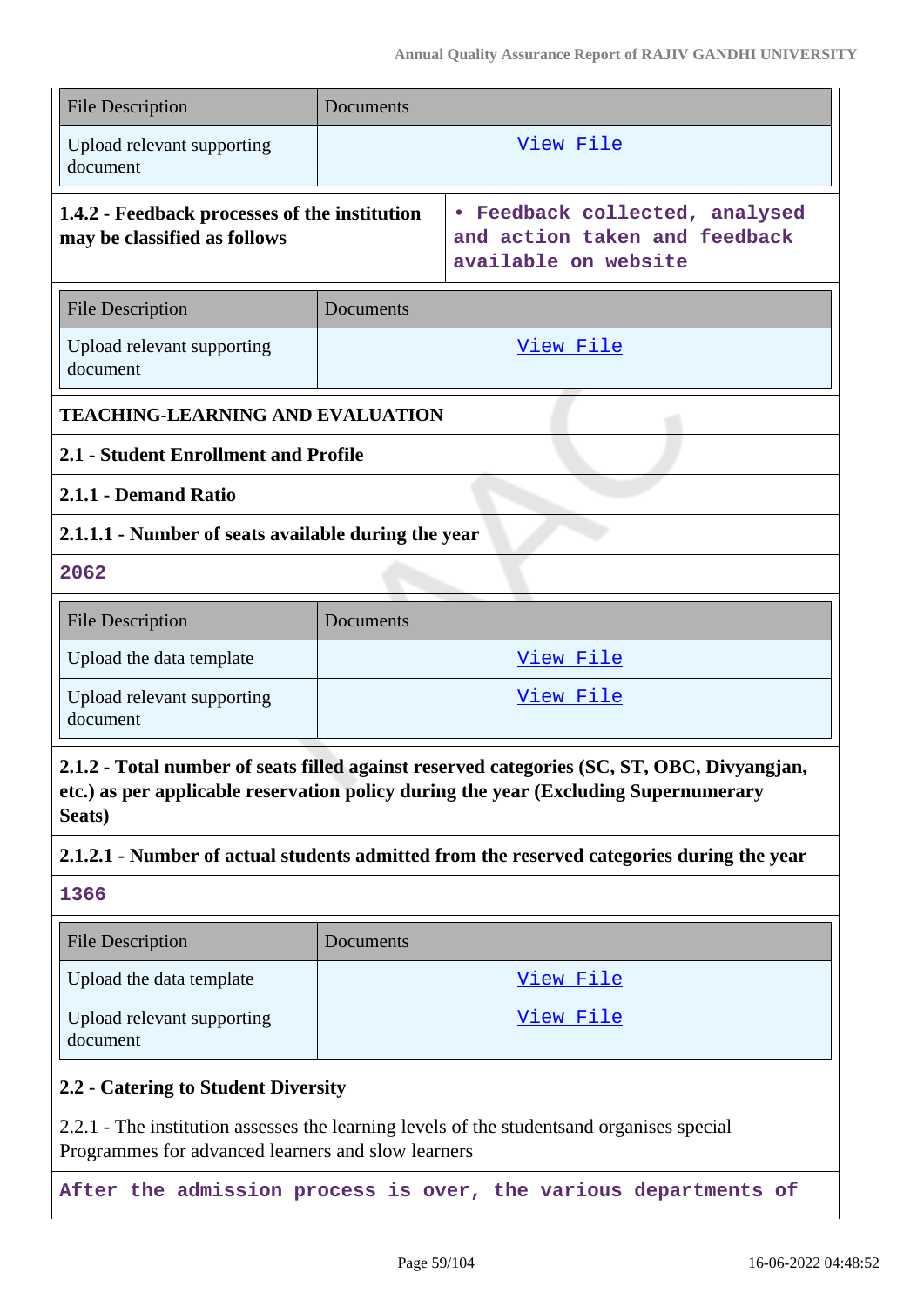**the university conduct an orientation programme for the newly enrolled students on the course content, laboratory safety protocols, etc. Departments identify slow and advanced learners through performance in internal assessment examinations, home assignments and oral presentations on various topics of the course**

**The difficulties of slow learners are addressed through mechanisms like mentoring, remedial classes to sort out existing problems of understanding and expression, extra classes to enable slow learners to catch up with their classmates, and easy-to-read books and study materials as supplements. In addition, teachers provide personal counselling to address specific difficulties of individual students.**

**Advanced learners are motivated to go beyond the prescribed syllabus and are encouraged to present and participate in seminars, conferences and symposiums; undertake summer research fellowships, orientation programmes, etc.; engage in conversation with visiting experts and resource persons. Departments ensure the availability of ample learning materials; exposure to sophisticated instruments and laboratories; special classes for competitive examinations. Many departments organize visits to other institutions to motivate them to pursue their career aspirations. Teachers provide personal counselling to individual students to acquaint them with the recent developments in theory and practice in their disciplines.**

| <b>File Description</b>                   | Documents        |
|-------------------------------------------|------------------|
| Upload relevant supporting<br>document    | No File Uploaded |
| <b>Link For Additional</b><br>Information | Nil              |

## **2.2.2 - Student - Full time teacher ratio during the year**

| Number of Students | Number of Teachers |
|--------------------|--------------------|
| 1638               | 173                |

| <b>File Description</b>                | Documents |
|----------------------------------------|-----------|
| Upload relevant supporting<br>document | View File |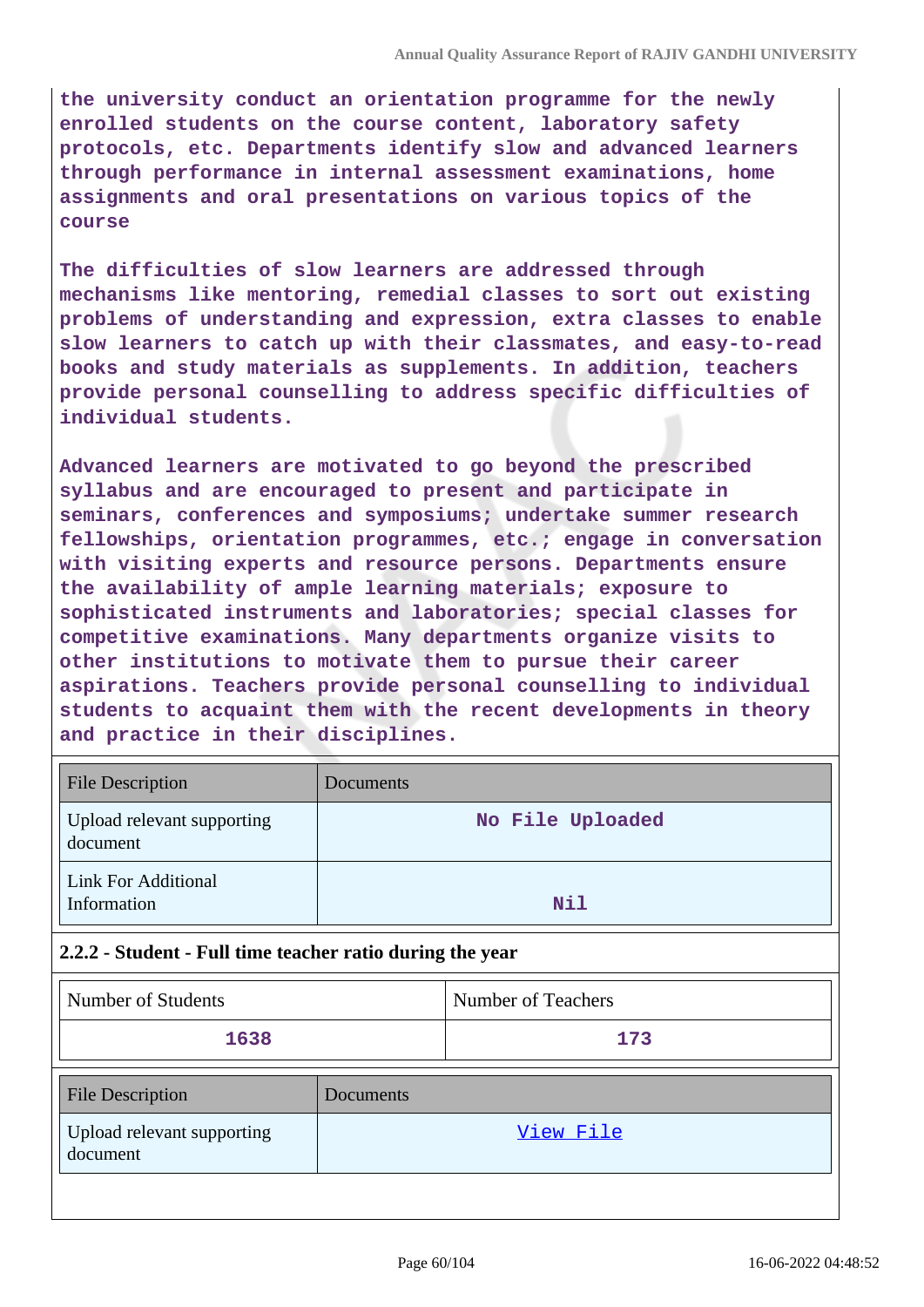### **2.3 - Teaching- Learning Process**

2.3.1 - Student centric methods, such as experiential learning, participative learning and problemsolving methodologies are used for enhancing learning experiences

**Teaching-learning methods adopted by the faculty members of the university include Lecture Method, Interactive Method, PowerPoint presentations, Project-based Learning, Computer-assisted Learning and Experiential Learning, etc. The Teaching-learning activities are made effective through illustration and special lectures. To acquire first-hand knowledge on the subjects and current practices students are engaged in filed study.**

**The courses include active learning elements and student-centric methods to impact learning. Participatory and collaborative learning techniques are a core part of the pedagogic practices. Students participate actively in cooperative learning strategies such as pair and group activities, discussions, and group projects. All these learner-centred practices also help develop learner autonomy.**

**1. Experiential learning opportunities: Most programmes incorporate experiential learning techniques in pedagogy through hands-on training opportunities. Students in many departments participate in excursions to institutions of national and international repute and summer training.**

**2. Technology-enhanced learning: Departments are provided with computers with internet connections. Departments use a variety of technology-based teaching resources such as technology animations, simulated lab experiments, simulations using specific software, statistical analysis, etc.**

**3. Soft skills and critical thinking skills development: Participation in seminars and group discussions are some ways in which soft skills and critical thinking skills are enhanced.**

**4. Research orientation: The teaching-learning processes also equip students with skills to undertake the research after postgraduation. Summer training programmes in various advanced laboratories, and projects on frontier areas of chemistry are some ways in which students' research skills are developed.**

| File Description                       | Documents        |
|----------------------------------------|------------------|
| Upload relevant supporting<br>document | No File Uploaded |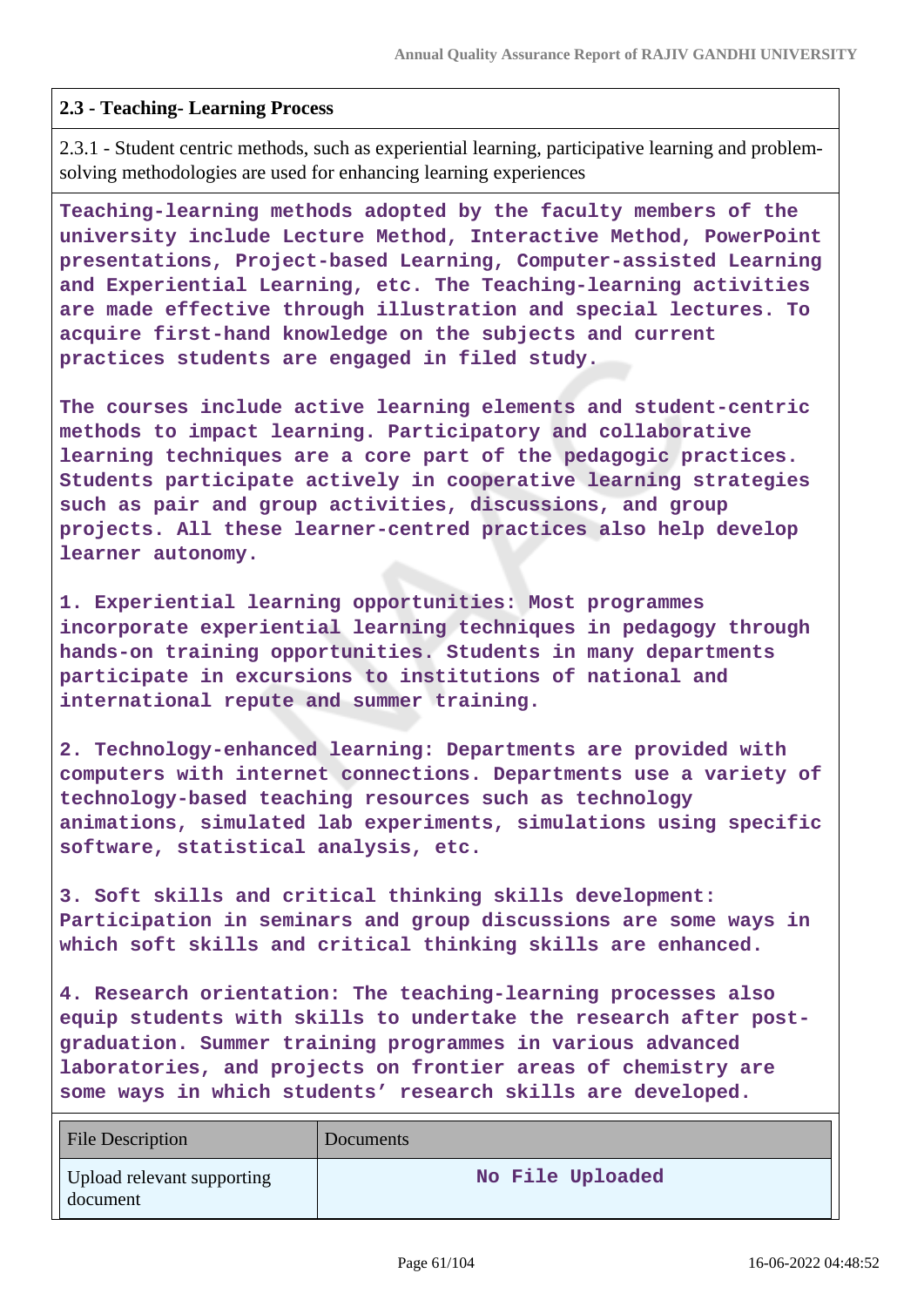2.3.2 - Teachers use ICT enabled tools including online resources for effective teaching and learning processes during the year

**The teachers and students were motivated to adapt MOOC courses through SWAYAM platform and to read various curriculum-based econtents through Consortium for Educational Communications (CEC) and National Digital Library (NDL) of India. Several Departments/Institutes of the University have incorporated the SWAYAM MOOC courses as part of their syllabi. Interactive White Boards were fixed in all departments for online teaching. Teachers also use electronic mails, podcasts, Google forms, Google sites, and Hangouts for increasing pedagogical repertoire, interactive and individualized learning environment.**

**Further, various online video conferencing platforms such as ZOOM, Cisco WebEx, Google Meet, Microsoft Teams, Google Classroom etc., were adapted to teach the curriculum of various courses offered by the University. Further, the Varsity has been encouraging students of Science, Technology, Engineering and Mathematics (STEM) to focus on Disruptive Technology signifying Mobile Leaning, 3D Learning, Machine Learning, Computer Assisted Instruction, Voice based virtual assistants, etc., with a view to develop independent and critical thinking among learners in online education.**

**Students were encouraged to study e-contents using various online platforms like e-pg Pathshala, Inflibnet, National Repository of Open Educational Resources (NROER) etc. Furthermore, teachers also recorded their lectures and the videos were uploaded on YouTube for students who are dwelling in remote areas. e-FDPs, eworkshops, e-training courses, and e-conferences were conducted to provide orientation for learners, enhance capacity building of the faculty, cultivate skills among students and teachers, and promote competencies.**

| File Description                       | Documents |
|----------------------------------------|-----------|
| Upload relevant supporting<br>document | View File |

#### **2.3.3 - Ratio of students to mentor for academic and other related issues during the year**

## **2.3.3.1 - Number of mentors**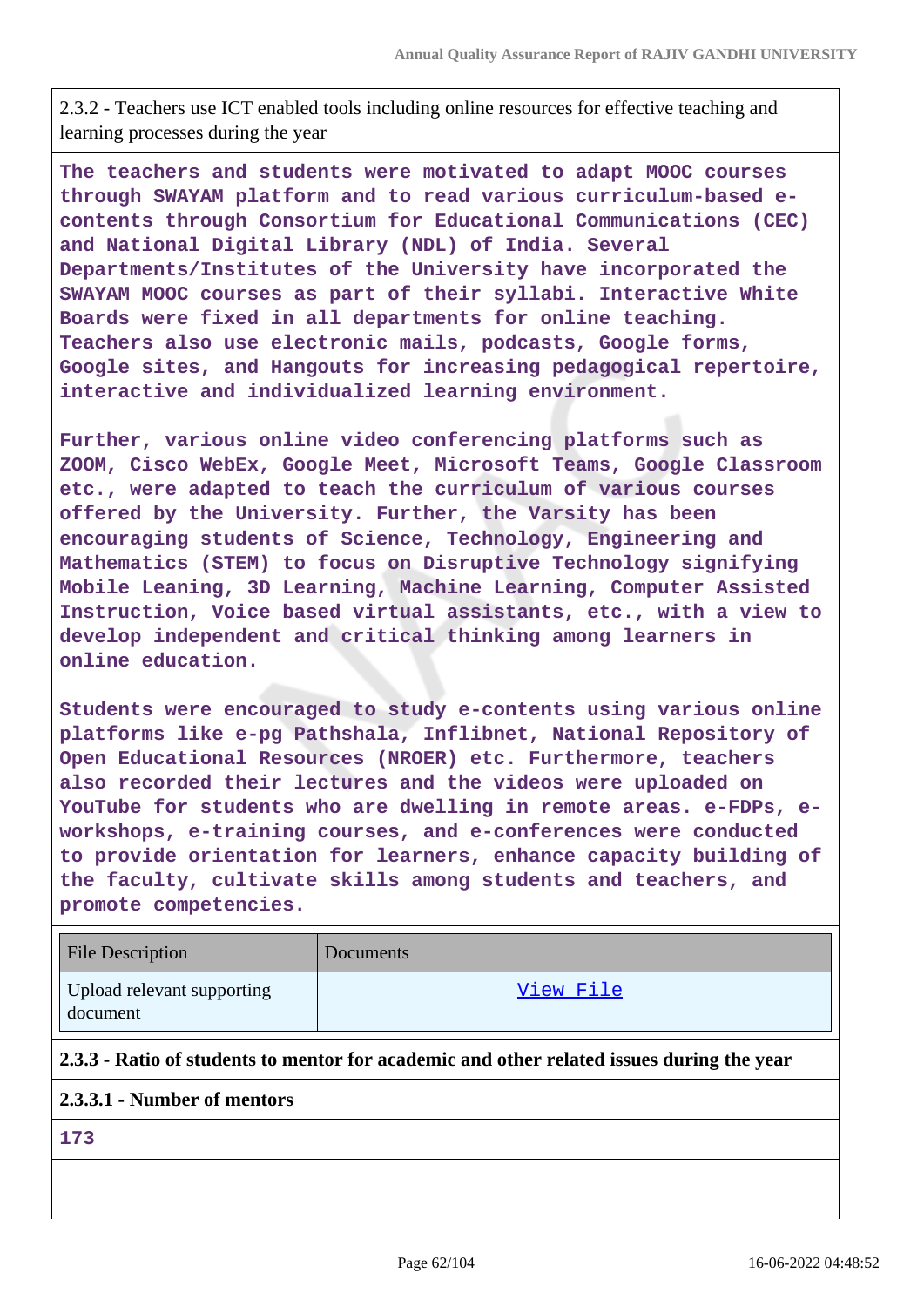| <b>File Description</b>                                                                                                                                                                        | Documents        |  |
|------------------------------------------------------------------------------------------------------------------------------------------------------------------------------------------------|------------------|--|
| Upload relevant supporting<br>document                                                                                                                                                         | View File        |  |
| 2.4 - Teacher Profile and Quality                                                                                                                                                              |                  |  |
| 2.4.1 - Total Number of full time teachers against sanctioned posts during the year                                                                                                            |                  |  |
| 177                                                                                                                                                                                            |                  |  |
| <b>File Description</b>                                                                                                                                                                        | Documents        |  |
| Upload the data template                                                                                                                                                                       | View File        |  |
| Upload relevant supporting<br>document                                                                                                                                                         | View File        |  |
| 2.4.2 - Total Number of full time teachers with Ph.D./D.M/M.Ch./D.N.B<br>Superspeciality/D.Sc./D'Lit. during the year                                                                          |                  |  |
| 130                                                                                                                                                                                            |                  |  |
| <b>File Description</b>                                                                                                                                                                        | Documents        |  |
| Upload the data template                                                                                                                                                                       | View File        |  |
| Upload relevant supporting<br>document                                                                                                                                                         | <u>View File</u> |  |
| 2.4.3 - Total teaching experience of full time teachers in the same institution during the year                                                                                                |                  |  |
| 2.4.3.1 - Total experience of full-time teachers                                                                                                                                               |                  |  |
| 10                                                                                                                                                                                             |                  |  |
| <b>File Description</b>                                                                                                                                                                        | Documents        |  |
| Upload the data template                                                                                                                                                                       | View File        |  |
| Upload relevant supporting<br>document                                                                                                                                                         | No File Uploaded |  |
| 2.4.4 - Total number of full time teachers who received awards, recognition, fellowships at<br>State, National, International level from Government/Govt. recognised bodies during the<br>year |                  |  |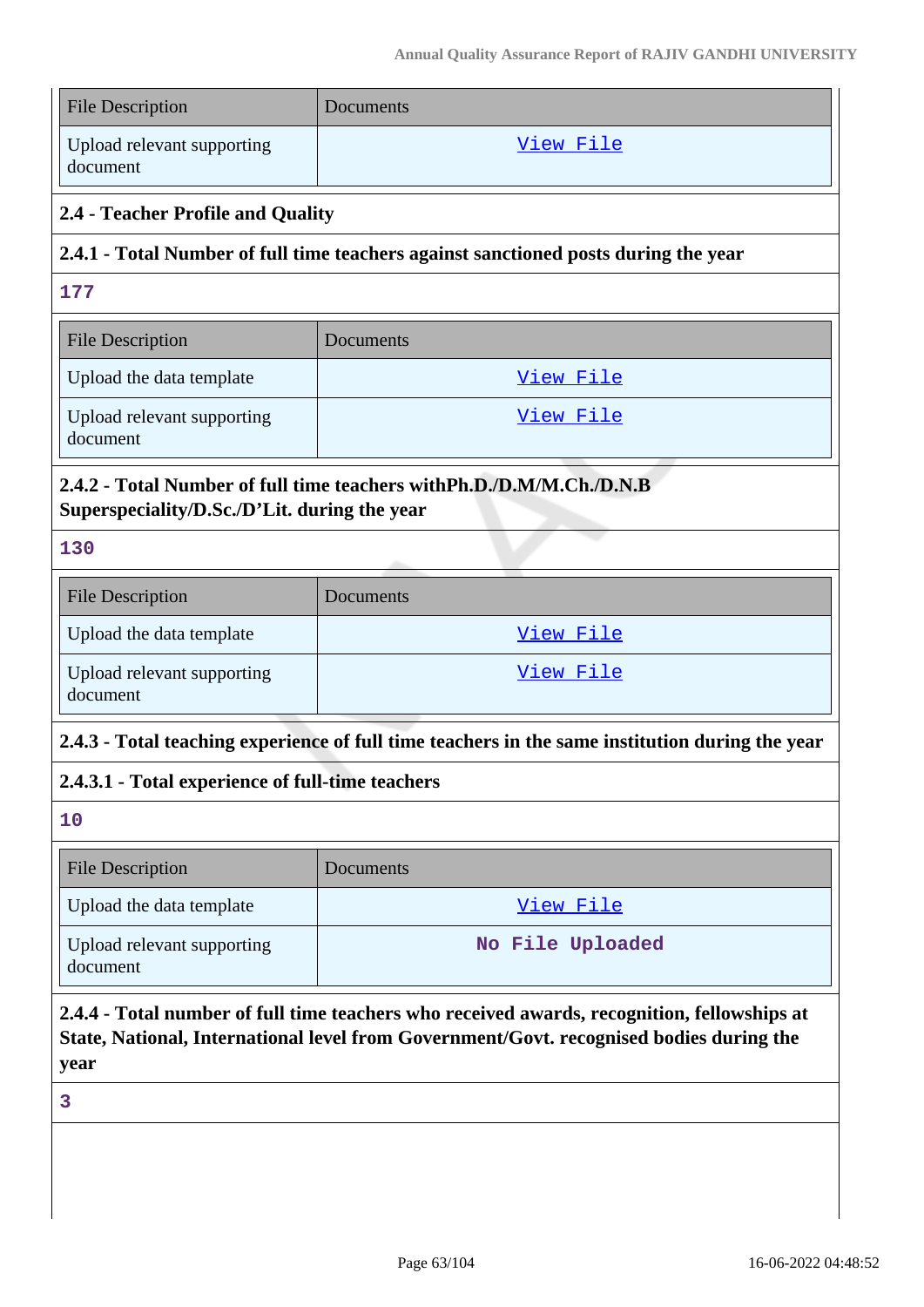| File Description                       | Documents        |
|----------------------------------------|------------------|
| Upload the data template               | View File        |
| Upload relevant supporting<br>document | No File Uploaded |

## **2.5 - Evaluation Process and Reforms**

**2.5.1 - Number of days from the date of last semester-end/ year- end examination till the declaration of results during the year**

**43**

**2.5.1.1 - Number of days from the date of last semester-end/ year- end examination till the declaration of results year wise during the year**

| <b>File Description</b>                | Documents |
|----------------------------------------|-----------|
| Upload the data template               | View File |
| Upload relevant supporting<br>document | View File |

**2.5.2 - Total number of student complaints/grievances about evaluation against total number appeared in the examinations during the year**

**21**

| <b>File Description</b>                | <b>Documents</b> |
|----------------------------------------|------------------|
| Upload relevant supporting<br>document | View File        |

2.5.3 - IT integration and reforms in the examination procedures and processes (continuous internal assessment and end-semester assessment) have brought in considerable improvement in examination management system of the institution

**The undergraduate and postgraduate examination ordinances of the university provide full autonomy to the academic departments to conduct continuous internal evaluation (CIE). Moderation of the question paper is carried out to ensure the quality of the Question paper. After completing the internal examination, the concerned faculty evaluates the answer scripts and the evaluated answer copies are shown to the students to ensure transparency in the evaluation process. The marks are displayed on the notice board. Result review meetings are conducted with result analysis and the remedial actions for further improvements are taken after discussion with faculty, HoD and Mentor of the concerned student.**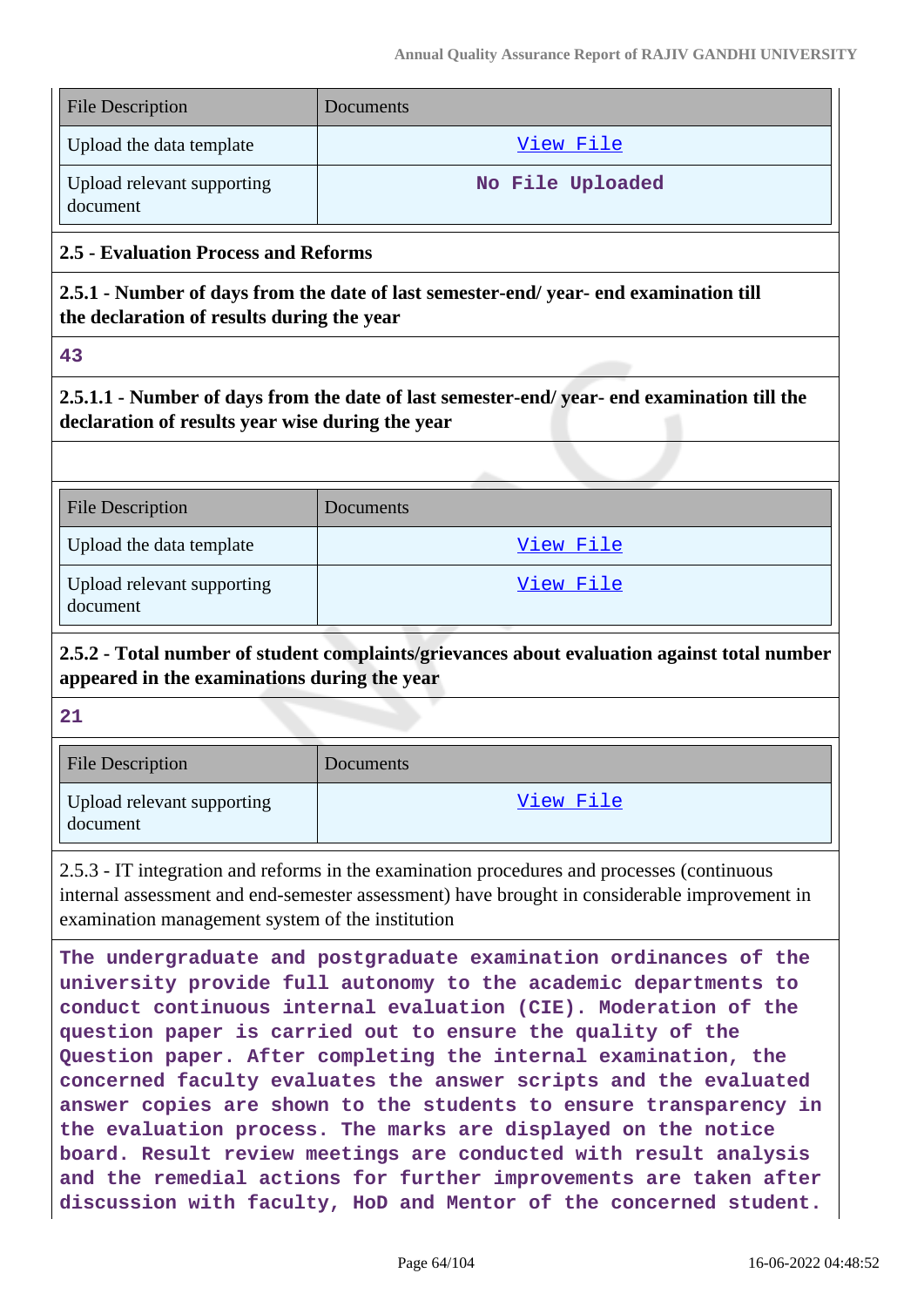**There is a well-established mechanism to address the grievance in the internal evaluation process. During the semester, a continuous evaluation is conducted at three points of time through three assessments of 20 marks each. The students are assessed on the basis of the best two internal assessments out of three.**

**With an increasing number of students, programmes, and new course structures like CBCS, IT automation is essential to handling new challenges in the examination system. The university examination system has integrated IT to enhance its efficiency. The process includes online examination form filling, fees deposition, generation of admit cards and signature sheets, result processing and declaration.**

| <b>File Description</b>                                                                                                                                                                                                                                                                                                                                                                | Documents        |  |
|----------------------------------------------------------------------------------------------------------------------------------------------------------------------------------------------------------------------------------------------------------------------------------------------------------------------------------------------------------------------------------------|------------------|--|
| Upload relevant supporting<br>document                                                                                                                                                                                                                                                                                                                                                 | No File Uploaded |  |
| $\bigcap_{i=1}^n A_i$ and $\bigcap_{i=1}^n A_i$ and $\bigcap_{i=1}^n A_i$ and $\bigcap_{i=1}^n A_i$ and $\bigcap_{i=1}^n A_i$ and $\bigcap_{i=1}^n A_i$ and $\bigcap_{i=1}^n A_i$ and $\bigcap_{i=1}^n A_i$ and $\bigcap_{i=1}^n A_i$ and $\bigcap_{i=1}^n A_i$ and $\bigcap_{i=1}^n A_i$ and $\bigcap_{i=1}^n A$<br>On The material and the computational discovery<br>$\blacksquare$ |                  |  |

| 2.5.4 - Status of automation of Examination   B. Only student registration, |            |
|-----------------------------------------------------------------------------|------------|
| division along with approved Examination   Hall ticket issue & Result       |            |
| <b>Manual</b>                                                               | Processing |

| <b>File Description</b>                | Documents        |
|----------------------------------------|------------------|
| Upload the data template               | View File        |
| Upload relevant supporting<br>document | No File Uploaded |

#### **2.6 - Student Performance and Learning Outcomes**

2.6.1 - The institution has stated learning outcomes (generic and programme specific)/graduate attributes which are integrated into the assessment process and widely publicized through the website and other documents

**All the departments of the university have specifically defined Program Outcomes (POs) Programme Specific Outcomes (PSOs) and Course Outcomes (COs).**

**All departments conduct orientation programmes for the newly admitted students on various aspects of the course content. The faculty members explain explicitly to the newly inducted students the program outcomes and the course outcomes. The outcomes both course-specific and program-specific are also defined in the syllabus.**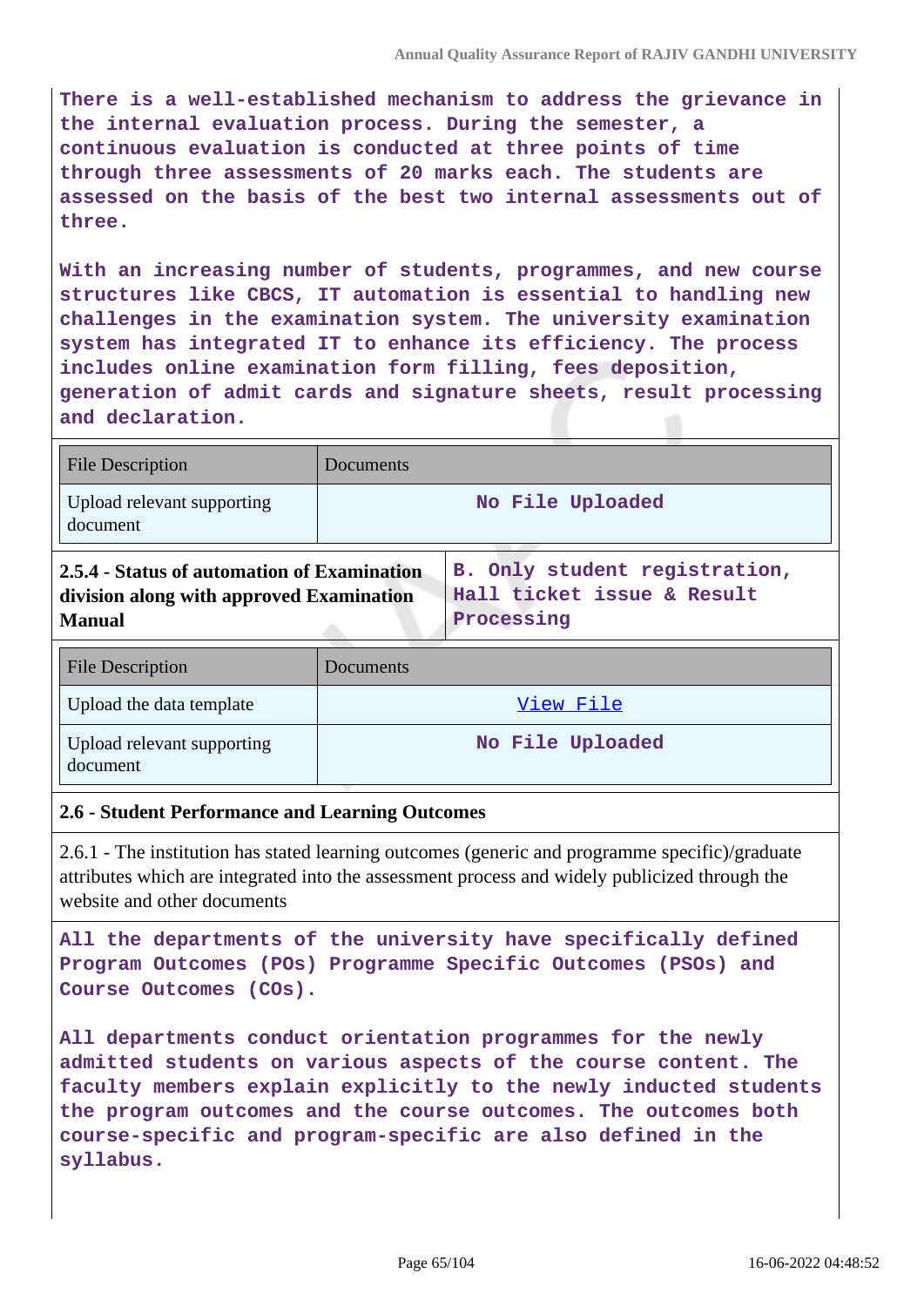**Departments conduct regular internal assessment tests in all the courses for the students which enable the faculty members to understand the progress of the students in attaining the specific course outcome. The end semester examination, however, enables the departments to understand the progress of the students in attaining the overall program outcome.**

**The students who are lagging behind in attaining the course outcome/program outcome are identified as slow learners, and special attention is given to them. The progress of the students in the attainment of the program outcome is monitored through activities such as home assignments, field projects, preparation of term papers, seminar presentation, group discussion, etc. Constant feedback from faculty both within and outside the classroom ensures the dissemination of valuable input in terms of learning and progress of students.**

| File Description                       | Documents |
|----------------------------------------|-----------|
| Upload relevant supporting<br>document | View File |

2.6.2 - Attainment of Programme outcomes, Programme specific outcomes and course outcomes are evaluated by the institution during the year

**Department employs both direct and indirect methods of measuring attainment of the programme outcomes, the programme specific outcomes, and the course outcomes under each programme. The PG courses of the University departments are following the Choice Based Credit System (CBCS) since 2015. Under these systems, students' attainment of learning outcomes is constantly measured through Internal assessment procedures such as class tests, home assignments, seminar presentations, project work, laboratory work, computational assignments, and workshops, and through External assessment procedures such as end semester examinations, and viva voce. The final grades are computed using a cumulative grading formula based on the credits earned by students in each course, and the total scores of their internal and external assessments. The ratio of Internal and End Semester assessment marks is 80:20 for the programme. Internal and External assessment comprises direct measurement of attainment of learning outcomes employed by the university and indirect methods of measurement such as student satisfaction surveys conducted by the University.**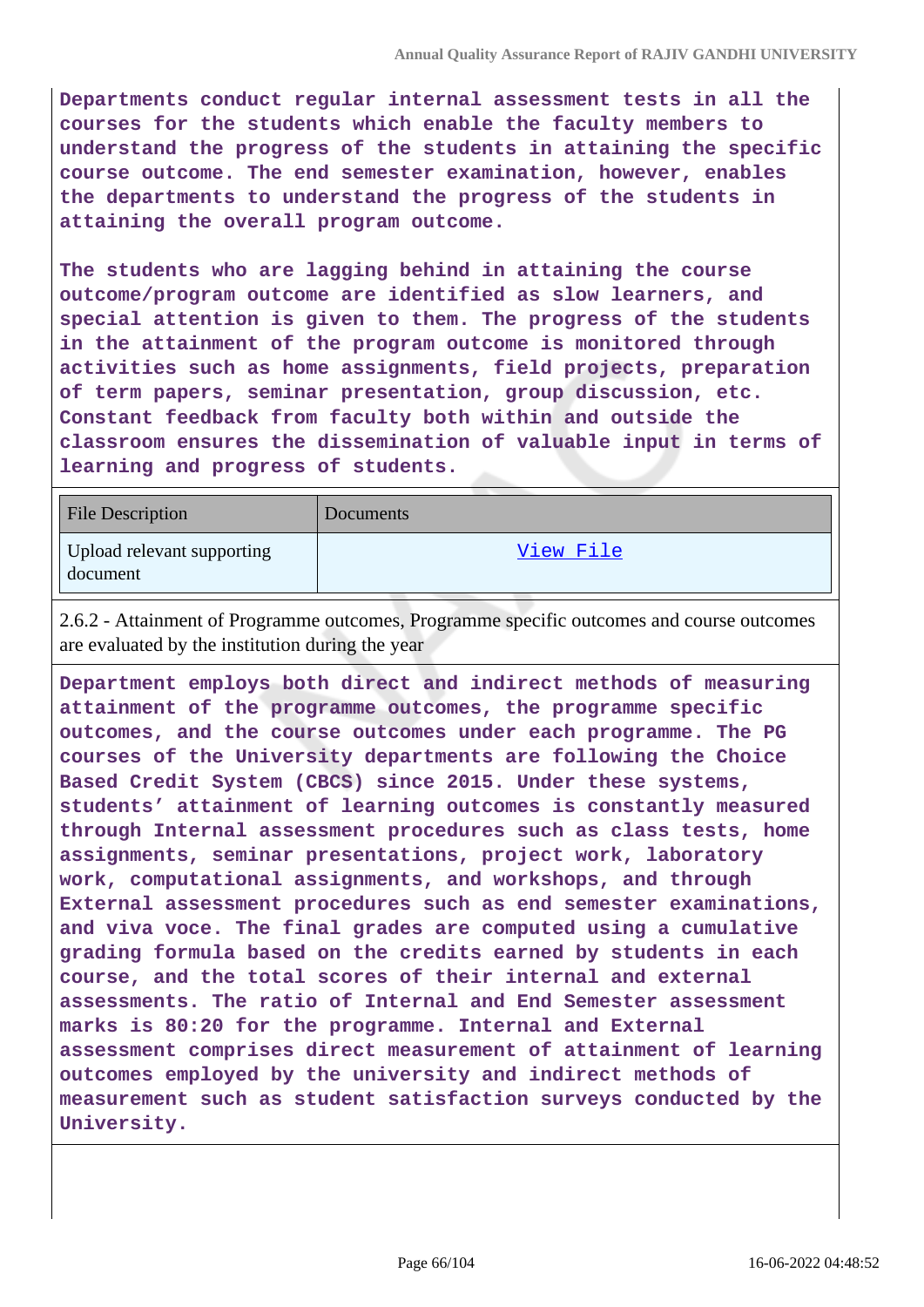| <b>File Description</b>                | Documents |
|----------------------------------------|-----------|
| Upload relevant supporting<br>document | View File |

### **2.6.3 - Number of students passed during the year**

## **2.6.3.1 - Total number of final year students who passed the university examination during the year**

| ×. |         |         |  |
|----|---------|---------|--|
|    | ľ<br>۰, | ۰.<br>w |  |

| <b>File Description</b>                | <b>Documents</b> |
|----------------------------------------|------------------|
| Upload the data template               | View File        |
| Upload relevant supporting<br>document | <u>View File</u> |

## **2.7 - Student Satisfaction Survey**

**2.7.1 - Student Satisfaction Survey (SSS) on overall institutional performance (Institution may design its own questionnaire) (results and details need to be provided as a web link)**

<https://rgu.ac.in/>

## **RESEARCH, INNOVATIONS AND EXTENSION**

## **3.1 - Promotion of Research and Facilities**

3.1.1 - The institution Research facilities are frequently updated and there is well defined policy for promotion of research which is uploaded on the institutional website and implemented

**Yes**

| <b>File Description</b>                | Documents |
|----------------------------------------|-----------|
| Upload relevant supporting<br>document | View File |

## **3.1.2 - The institution provides seed money to its teachers for research (amount INR in Lakhs)**

**3,00,000**

| <b>File Description</b>                | Documents |
|----------------------------------------|-----------|
| Upload the data template               | View File |
| Upload relevant supporting<br>document | View File |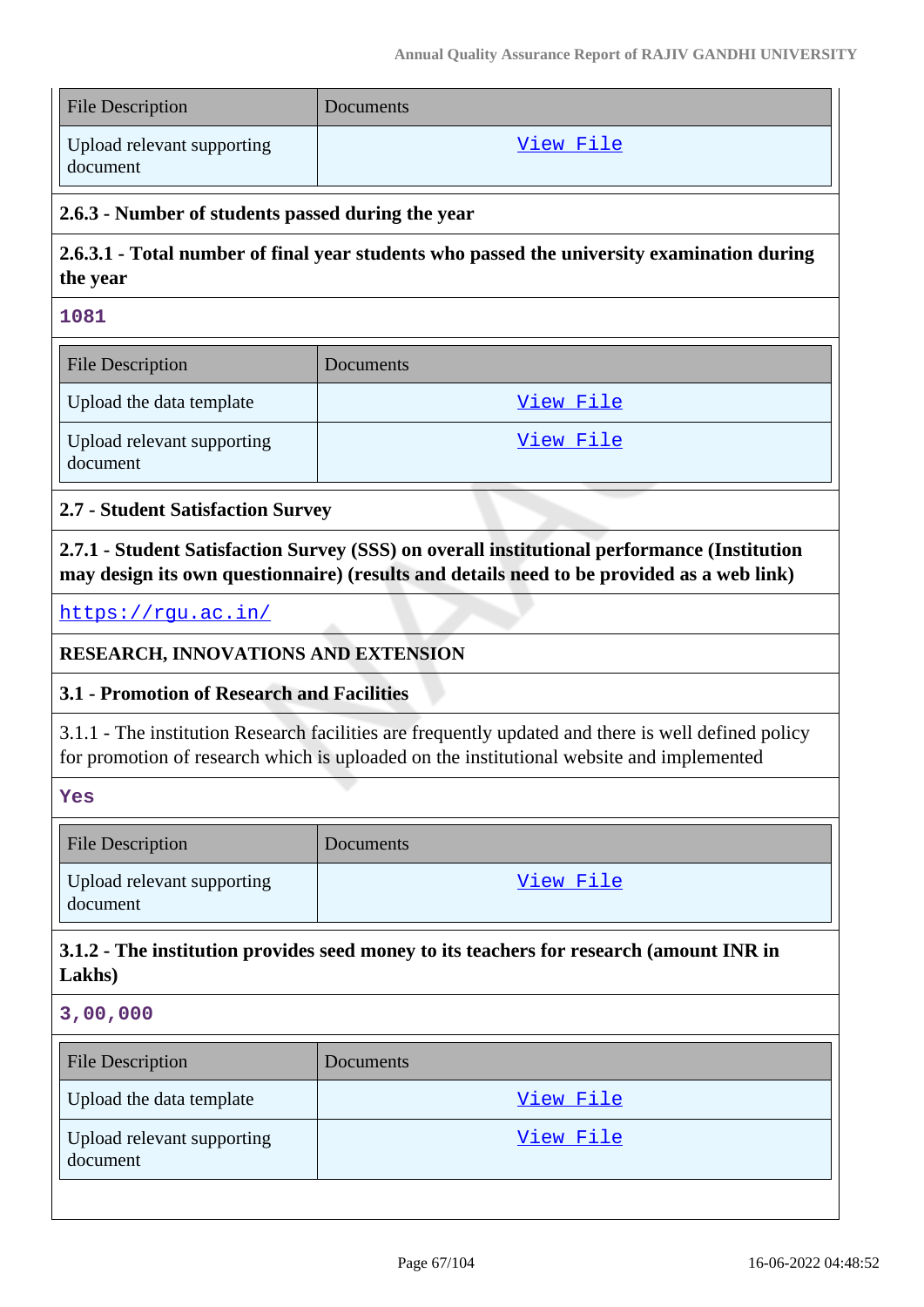# **3.1.3 - Number of teachers receiving national/ international fellowship/financial support by various agencies for advanced studies/ research during the year**

| various agencies for advanced studies/ research during the year                                                                                                                                                                                                                    |                                                                                                                                                        |  |
|------------------------------------------------------------------------------------------------------------------------------------------------------------------------------------------------------------------------------------------------------------------------------------|--------------------------------------------------------------------------------------------------------------------------------------------------------|--|
| 1                                                                                                                                                                                                                                                                                  |                                                                                                                                                        |  |
| <b>File Description</b>                                                                                                                                                                                                                                                            | Documents                                                                                                                                              |  |
| Upload the data template                                                                                                                                                                                                                                                           | View File                                                                                                                                              |  |
| Upload relevant supporting<br>document                                                                                                                                                                                                                                             | <u>View File</u>                                                                                                                                       |  |
| research fellows enrolled in the institution during the year                                                                                                                                                                                                                       | 3.1.4 - Number of JRFs, SRFs, Post-Doctoral Fellows, Research Associates and other                                                                     |  |
| 135                                                                                                                                                                                                                                                                                |                                                                                                                                                        |  |
| <b>File Description</b>                                                                                                                                                                                                                                                            | Documents                                                                                                                                              |  |
| Upload the data template                                                                                                                                                                                                                                                           | <u>View File</u>                                                                                                                                       |  |
| Upload relevant supporting<br>document                                                                                                                                                                                                                                             | <u>View File</u>                                                                                                                                       |  |
| 3.1.5 - Institution has the following facilities<br>to support research Central Instrumentation<br><b>Centre Animal House/Green House Museum</b><br><b>Media laboratory/Studios Business Lab</b><br><b>Research/Statistical Databases Moot court</b><br><b>Theatre Art Gallery</b> | A. Any 4 or more of the above                                                                                                                          |  |
| <b>File Description</b>                                                                                                                                                                                                                                                            | Documents                                                                                                                                              |  |
| Upload relevant supporting<br>document                                                                                                                                                                                                                                             | View File                                                                                                                                              |  |
|                                                                                                                                                                                                                                                                                    | 3.1.6 - Number of departments with UGC-SAP, CAS, DST-FIST, DBT, ICSSR and other<br>recognitions by national and international agencies during the year |  |
| $\boldsymbol{0}$                                                                                                                                                                                                                                                                   |                                                                                                                                                        |  |
| <b>File Description</b>                                                                                                                                                                                                                                                            | Documents                                                                                                                                              |  |
| Upload the data template                                                                                                                                                                                                                                                           | <u>View File</u>                                                                                                                                       |  |

| $\Box$ Upioau the uata template        | VICW FILE        |
|----------------------------------------|------------------|
| Upload relevant supporting<br>document | No File Uploaded |
|                                        |                  |

**3.2 - Resource Mobilization for Research**

**3.2.1 - Extramural funding for Research (Grants sponsored by the non-government sources**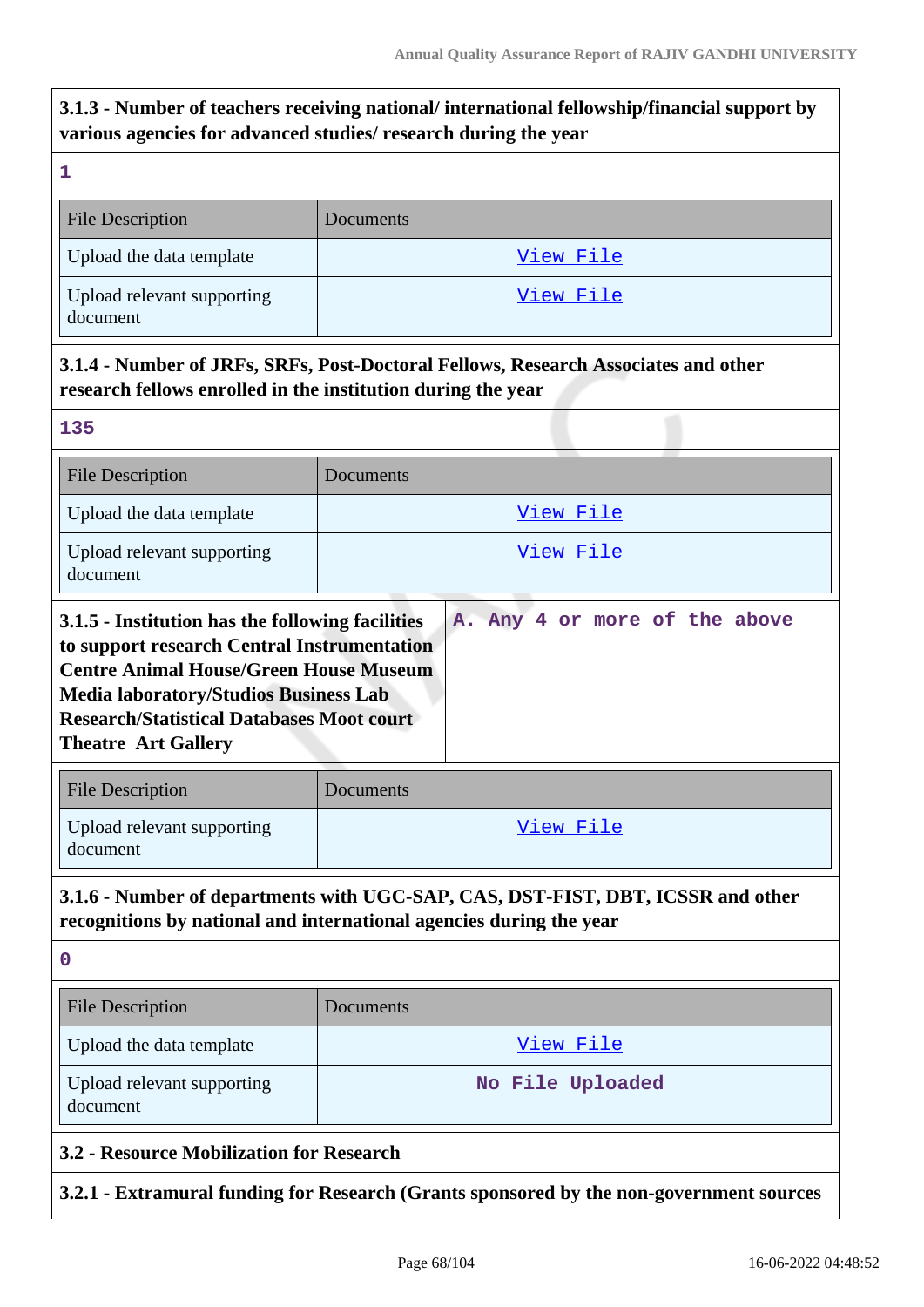## **such as industry, corporate houses, international bodies for research projects) endowments, Chairs in the University during the year (INR in Lakhs)**

|          | w |        |   |
|----------|---|--------|---|
|          |   |        |   |
| Ŷ.<br>M. |   | I<br>٧ | I |

| <b>File Description</b>                | Documents        |
|----------------------------------------|------------------|
| Upload the data template               | View File        |
| Upload relevant supporting<br>document | No File Uploaded |

## **3.2.2 - Grants for research projects sponsored by the government agencies during the year (INR in Lakhs)**

### **280.95**

| <b>File Description</b>                | Documents |
|----------------------------------------|-----------|
| Upload the data template               | View File |
| Upload relevant supporting<br>document | View File |

## **3.2.3 - Number of research projects per teacher funded by government and non-government agencies during the year**

**22**

| <b>File Description</b>                | <b>Documents</b> |
|----------------------------------------|------------------|
| Upload the data template               | View File        |
| Upload relevant supporting<br>document | View File        |

## **3.3 - Innovation Ecosystem**

3.3.1 - Institution has created an eco-system for innovations including Incubation centre and other initiatives for creation and transfer of knowledge

**To promote research and innovation at the departmental level, adequate facilities are provided as per the requirement to create an environment conducive to research and innovation. The University has signed several MoUs specifically for research & development with national and international institutes/universities to encourage faculty members to submit collaborative research and innovation proposals. RGU is one of the few universities in India which started interdisciplinary research on tribal studies had has received significant grants from Indo-U.S. 21st Century Knowledge Initiative Awards in**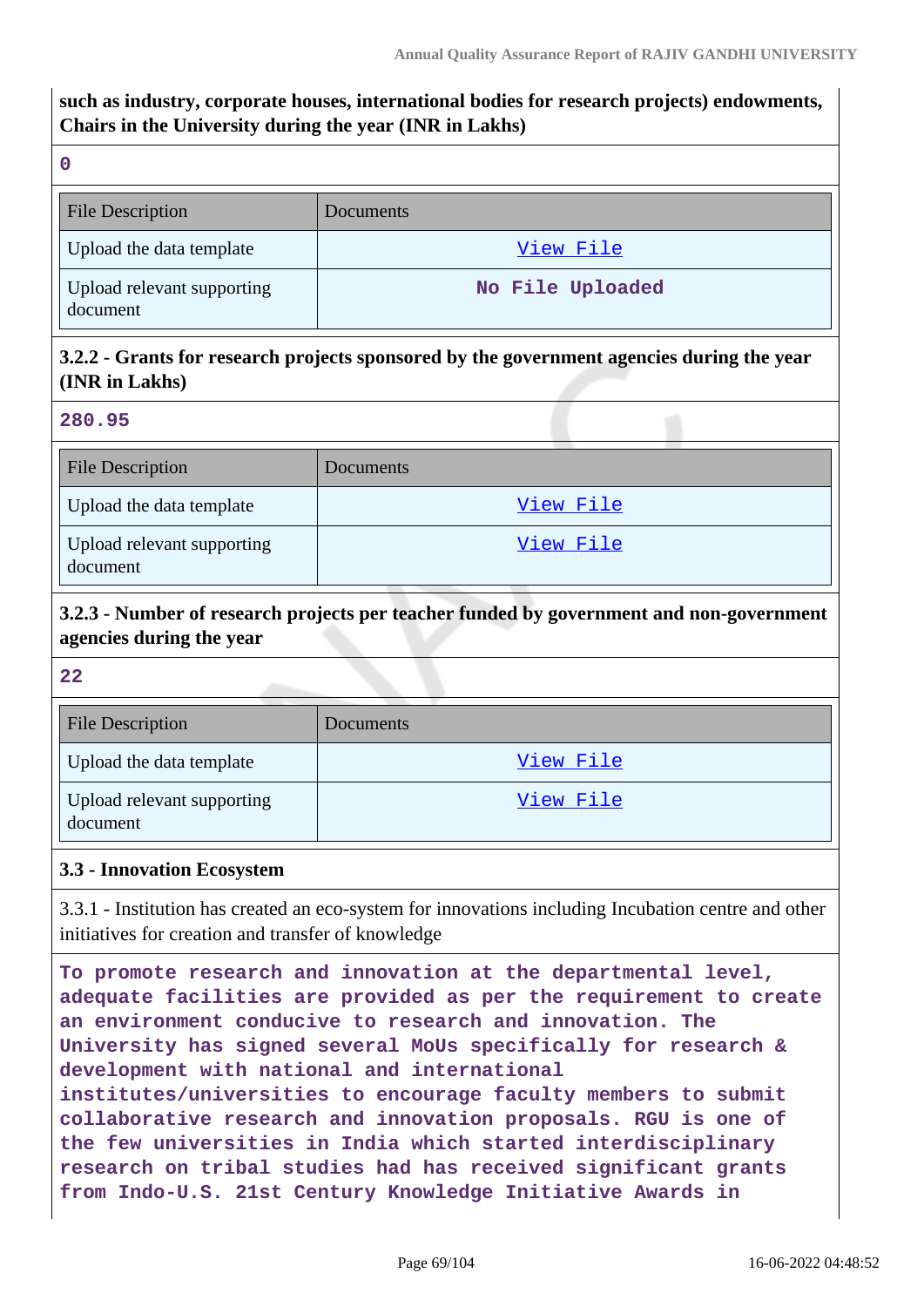**Collaboration with the University of South Florida, North East Council, Shillong and Department of Social Justice & Empowerment and Tribal Affairs, Govt. of Arunachal Pradesh. University executed 2 (two) phases of UGC funded project on Biodiversity under the scheme of Centre with Potential for Excellence (CPE). The First Human Development Report of Arunachal Pradesh, 2005 for Govt. of India was prepared by the University.**

**The University has an innovation club that promotes grassroot level innovation amongst all the stakeholders. The University received a grant of Rs. 2.5 Crore from NITI Aayog to set up Atal Community Incubation Centre (ACIC) to augment entrepreneurial acumen and building capacity of the unemployed youths. The university also has developed well structured 'Consultancy Policy' which focuses on promoting institutional sponsored impactful policy research. All the departments and faculty members are guided by this policy. The University strictly adheres to intellectual property rights through its IPR Cell.**

| <b>File Description</b>                | Documents        |
|----------------------------------------|------------------|
| Upload relevant supporting<br>document | No File Uploaded |

**3.3.2 - Number of workshops/seminars conducted on Research Methodology, Intellectual Property Rights (IPR), Entrepreneurship and Skill Development during the year**

## **50**

**3.3.2.1 - Total number of workshops/seminars conducted on Research methodology, Intellectual Property Rights (IPR), entrepreneurship, skill development year wise during the year**

**50**

| <b>File Description</b>                | <b>Documents</b> |
|----------------------------------------|------------------|
| Upload the data template               | View File        |
| Upload relevant supporting<br>document | View File        |

**3.3.3 - Number of awards / recognitions received for research/innovations by the institution/teachers/research scholars/students during the year**

**3.3.3.1 - Total number of awards / recognitions received for research/innovations won by institution/teachers/research scholars/students year wise during the year**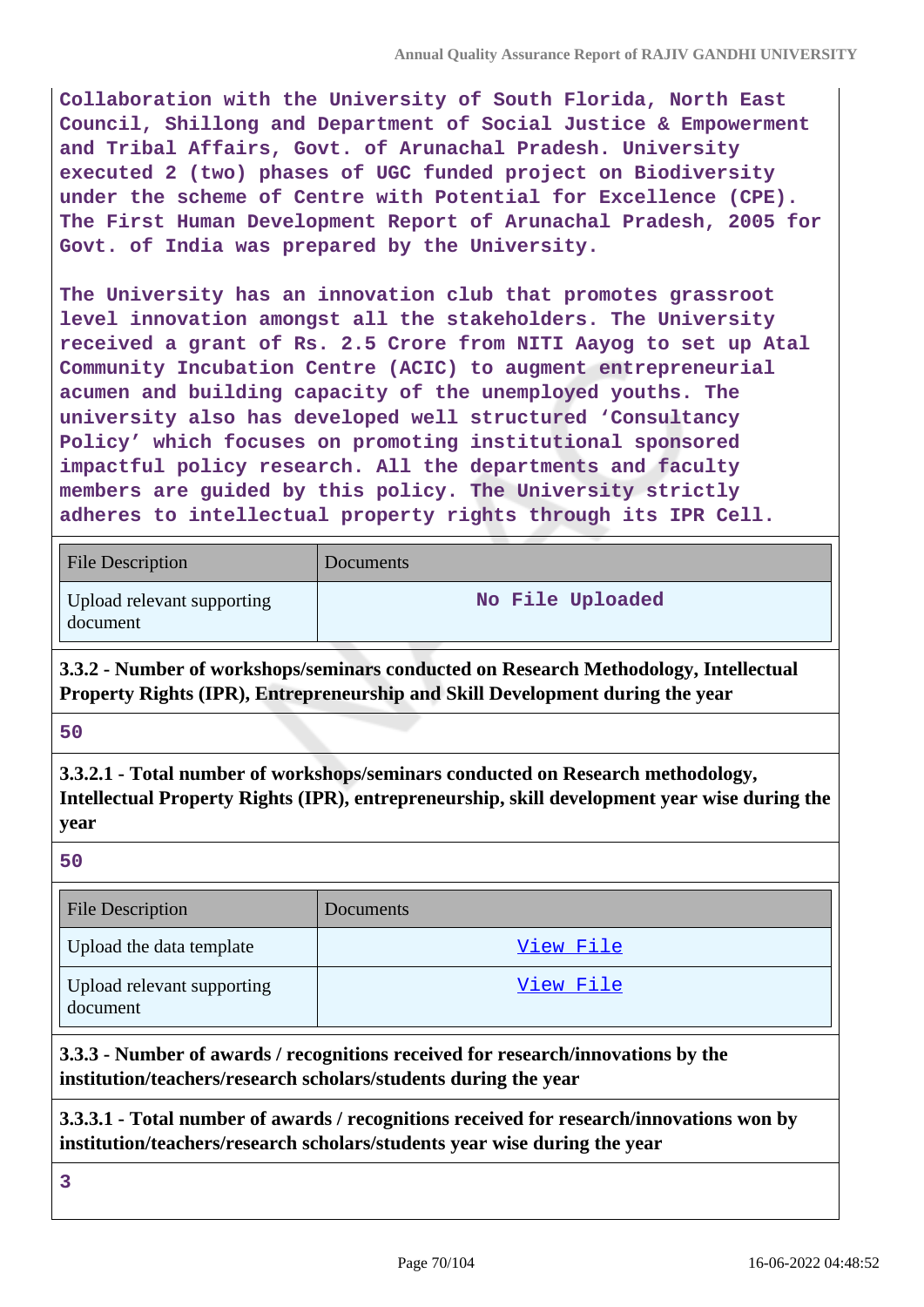| <b>File Description</b>                                                                                                                                                                                                                                                                                                                                                             | Documents                                                                                |
|-------------------------------------------------------------------------------------------------------------------------------------------------------------------------------------------------------------------------------------------------------------------------------------------------------------------------------------------------------------------------------------|------------------------------------------------------------------------------------------|
| Upload the data template                                                                                                                                                                                                                                                                                                                                                            | View File                                                                                |
| Upload relevant supporting<br>document                                                                                                                                                                                                                                                                                                                                              | View File                                                                                |
| <b>3.4 - Research Publications and Awards</b>                                                                                                                                                                                                                                                                                                                                       |                                                                                          |
|                                                                                                                                                                                                                                                                                                                                                                                     | 3.4.1 - The institution ensures implementation of its stated Code of Ethics for research |
| 3.4.1.1 - The institution has a stated Code of<br>Ethics for research and the implementation<br>of which is ensured through the following<br>1. Inclusion of research ethics in the<br>research methodology course work<br>2. Presence of institutional Ethics<br>committees (Animal, chemical, bio-<br>ethics etc)<br>3. Plagiarism check<br><b>4. Research Advisory Committee</b> | A. All of the above                                                                      |
| <b>File Description</b>                                                                                                                                                                                                                                                                                                                                                             | Documents                                                                                |
| Upload relevant supporting<br>document                                                                                                                                                                                                                                                                                                                                              | <u>View File</u>                                                                         |
| 3.4.2 - The institution provides incentives to<br>teachers who receive state, national and<br>international recognitions/awards<br>Commendation and monetary incentive at a<br><b>University function Commendation and</b><br>medal at a University function Certificate of<br>honor Announcement in the Newsletter /<br>website                                                    | D. Any 1 of the above                                                                    |
| <b>File Description</b>                                                                                                                                                                                                                                                                                                                                                             | Documents                                                                                |
| Upload the data template                                                                                                                                                                                                                                                                                                                                                            | View File                                                                                |
| Upload relevant supporting<br>document                                                                                                                                                                                                                                                                                                                                              | <u>View File</u>                                                                         |
| 3.4.3 - Number of Patents published/awarded during the year                                                                                                                                                                                                                                                                                                                         |                                                                                          |

**3.4.3.1 - Total number of Patents published/awarded year wise during the year**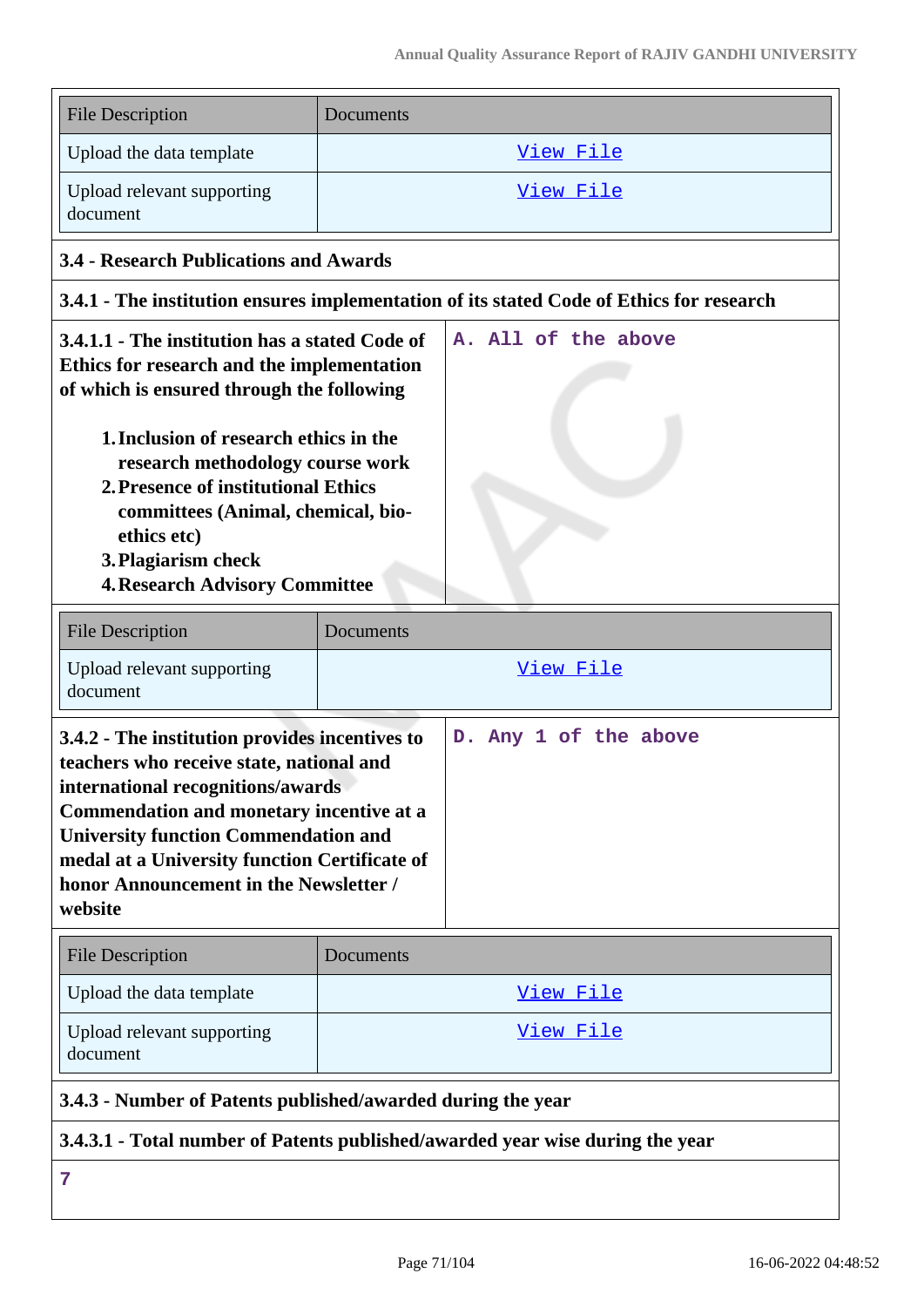| <b>File Description</b>                                                                                                                                                                                    | Documents                                                                                                                                                        |
|------------------------------------------------------------------------------------------------------------------------------------------------------------------------------------------------------------|------------------------------------------------------------------------------------------------------------------------------------------------------------------|
| Upload the data template                                                                                                                                                                                   | View File                                                                                                                                                        |
| Upload relevant supporting                                                                                                                                                                                 | <u>View File</u>                                                                                                                                                 |
| document                                                                                                                                                                                                   |                                                                                                                                                                  |
|                                                                                                                                                                                                            | 3.4.4 - Number of Ph.D's awarded per teacher during the year                                                                                                     |
| 3.4.4.1 - How many Ph.D's are awarded during the year                                                                                                                                                      |                                                                                                                                                                  |
| 39                                                                                                                                                                                                         |                                                                                                                                                                  |
| <b>File Description</b>                                                                                                                                                                                    | Documents                                                                                                                                                        |
| Upload the data template                                                                                                                                                                                   | View File                                                                                                                                                        |
| Upload relevant supporting<br>document                                                                                                                                                                     | <u>View File</u>                                                                                                                                                 |
| during the year                                                                                                                                                                                            | 3.4.5 - Number of research papers per teacher in the Journals notified on UGC website                                                                            |
| 1                                                                                                                                                                                                          |                                                                                                                                                                  |
| <b>File Description</b>                                                                                                                                                                                    | Documents                                                                                                                                                        |
| Upload the data template                                                                                                                                                                                   | <u>View File</u>                                                                                                                                                 |
| Upload relevant supporting<br>document                                                                                                                                                                     | No File Uploaded                                                                                                                                                 |
| year                                                                                                                                                                                                       | 3.4.6 - Number of books and chapters in edited volumes published per teacher during the                                                                          |
|                                                                                                                                                                                                            | 3.4.6.1 - Total number of books and chapters in edited volumes / books published, and<br>papers in national/international conference-proceedings during the year |
| 50                                                                                                                                                                                                         |                                                                                                                                                                  |
| <b>File Description</b>                                                                                                                                                                                    | Documents                                                                                                                                                        |
| Upload the data template                                                                                                                                                                                   | <u>View File</u>                                                                                                                                                 |
| Upload relevant supporting<br>document                                                                                                                                                                     | <u>View File</u>                                                                                                                                                 |
| 3.4.7 - E-content is developed by teachers<br>For e-PG-Pathshala For CEC (Under<br><b>Graduate) For SWAYAM For other</b><br><b>MOOCs platform For NPTEL/NMEICT/any</b><br>other Government Initiatives For | C. Any 3 of the above                                                                                                                                            |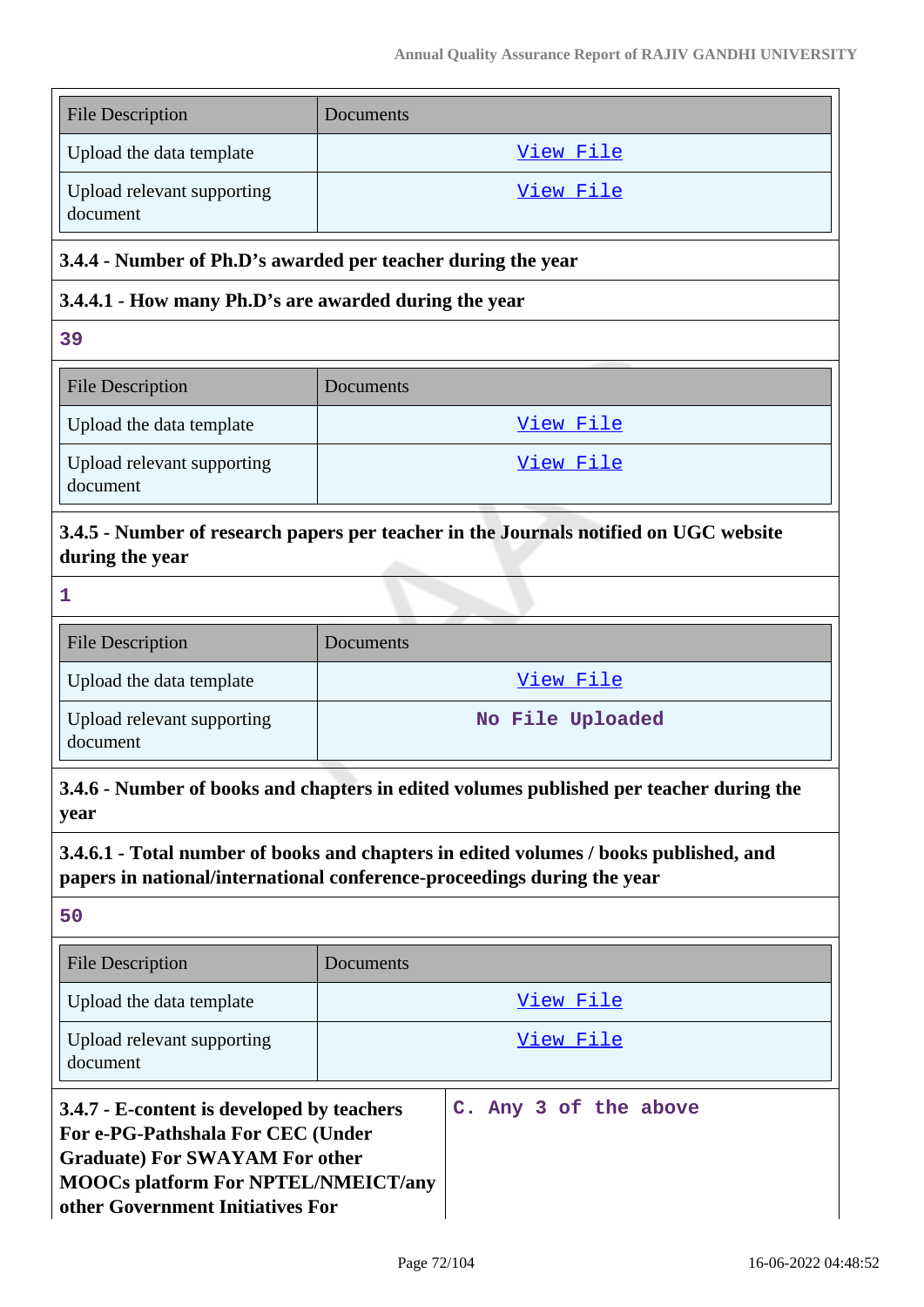## **Institutional LMS**

| <b>File Description</b>                | Documents        |
|----------------------------------------|------------------|
| Upload the data template               | View File        |
| Upload relevant supporting<br>document | No File Uploaded |

# **3.4.8 - Bibliometrics of the publications during the year based on average Citation Index in Scopus/ Web of Science/PubMed**

| Scopus                                               |           | Web of Science |
|------------------------------------------------------|-----------|----------------|
| 214                                                  |           | 48             |
| <b>File Description</b>                              | Documents |                |
| Any additional information                           |           | View File      |
| Bibliometrics of the<br>publications during the year |           | View File      |

## **3.4.9 - Bibliometrics of the publications during the year based on Scopus/ Web of Science – h-Index of the University**

| Scopus | <b>Web of Science</b> |
|--------|-----------------------|
|        |                       |

| <b>File Description</b>                                                                            | Documents |
|----------------------------------------------------------------------------------------------------|-----------|
| Bibliometrics of publications<br>based on Scopus/Web of<br>Science - h-index of the<br>Institution | View File |
| Any additional information                                                                         | View File |

## **3.5 - Consultancy**

3.5.1 - Institution has a policy on consultancy including revenue sharing between the institution and the individual and encourages its faculty to undertake consultancy

| ۰.<br>×<br>. .<br>۰.<br>-<br>., |  |
|---------------------------------|--|
|---------------------------------|--|

| <b>File Description</b>                | Documents |
|----------------------------------------|-----------|
| Upload relevant supporting<br>document | View File |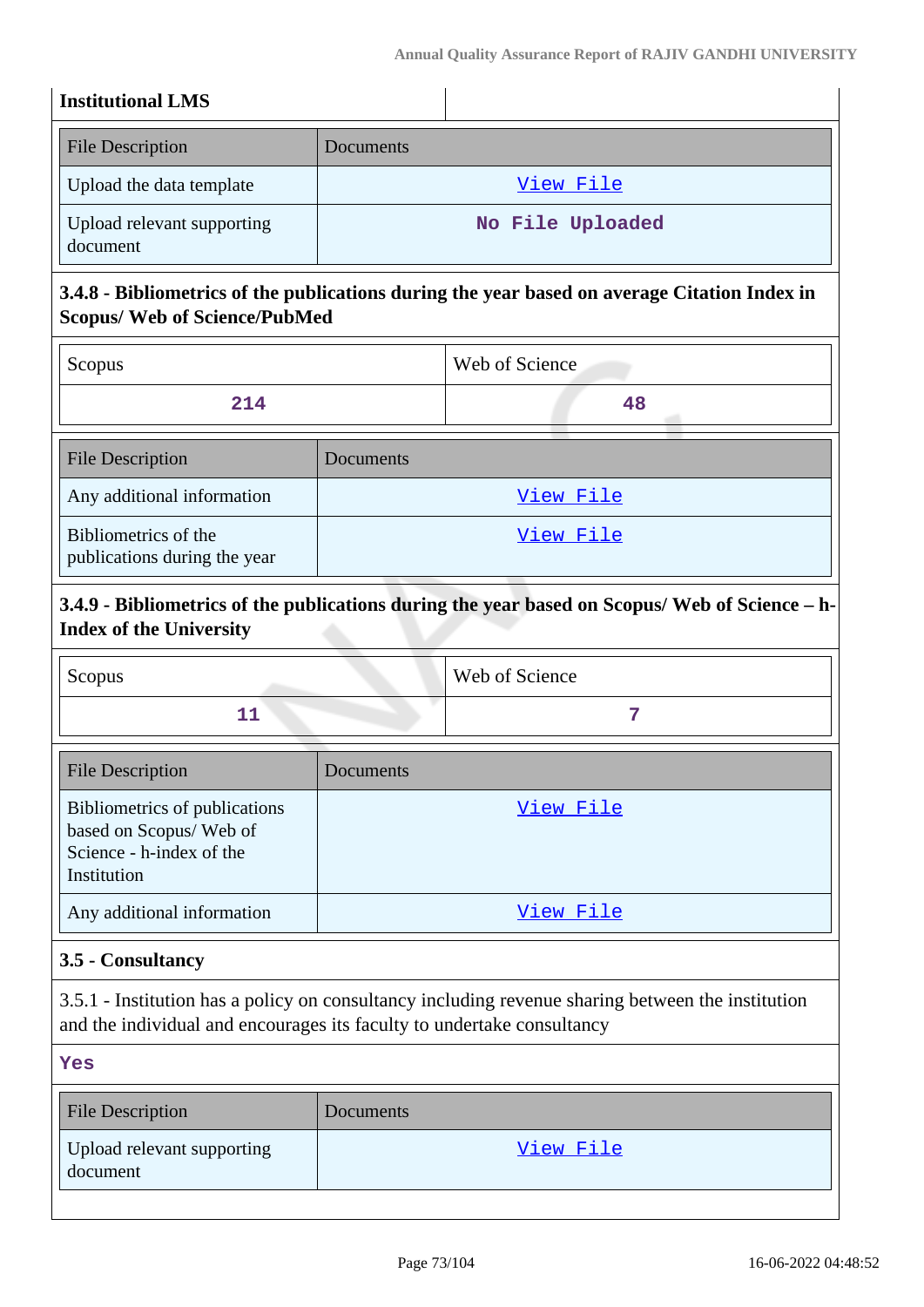**3.5.2 - Revenue generated from consultancy and corporate training during the year (INR in Lakhs)**

**3.5.2.1 - Total amount generated from consultancy and corporate training during the year (INR in lakhs)**

#### **46.34**

| <b>File Description</b>                | Documents        |
|----------------------------------------|------------------|
| Upload the data template               | View File        |
| Upload relevant supporting<br>document | <u>View File</u> |

### **3.6 - Extension Activities**

3.6.1 - Extension activities in the neighbourhood community in terms of impact and sensitising students to social issues and holistic development during the year

**Rajiv Gandhi University (formerly Arunachal University) being the oldest and sole publicly funded premier institution for higher education in the state of Arunachal Pradesh, has an ethical obligation to serve the neighbouring community as well as the society at large. The University actively conducts extension and outreach activities on regular basis through various awareness and capacity building programmes in tribal communities with welldeveloped participation and feedback systems to foster social responsibility and community engagement.**

**University also organizes awareness programmes on health & hygiene, education, and environmental conservation under various national flagship programmes - Beti Bachao Beti Padhao, Vittiya Saksharta Abhiyan, Fit India, Skill India, Swachch Bharat, Digital India etc. for the benefit of the community. Outreach activities such as HIV/AIDS, child labour and child marriage, legal sensitisation, child abuse, drug abuse prevention, sanitation, disaster management and mitigation etc. are regularly organized by different departments of the university. Rajiv Gandhi University has adopted six villages under Unnat Bharat Abhiyan and other Govt. Flagship Programmes. Extension activities through the Ek Bharat Shreshta Bharat (EBSB) program have been organized during the last year in collaboration with Banaras Hindu University and Aligarh Muslim University.**

**The University has vibrant games and sports ecosystem where students actively participate. Since 2017, University is organising summer and winter camps for football and boxing for**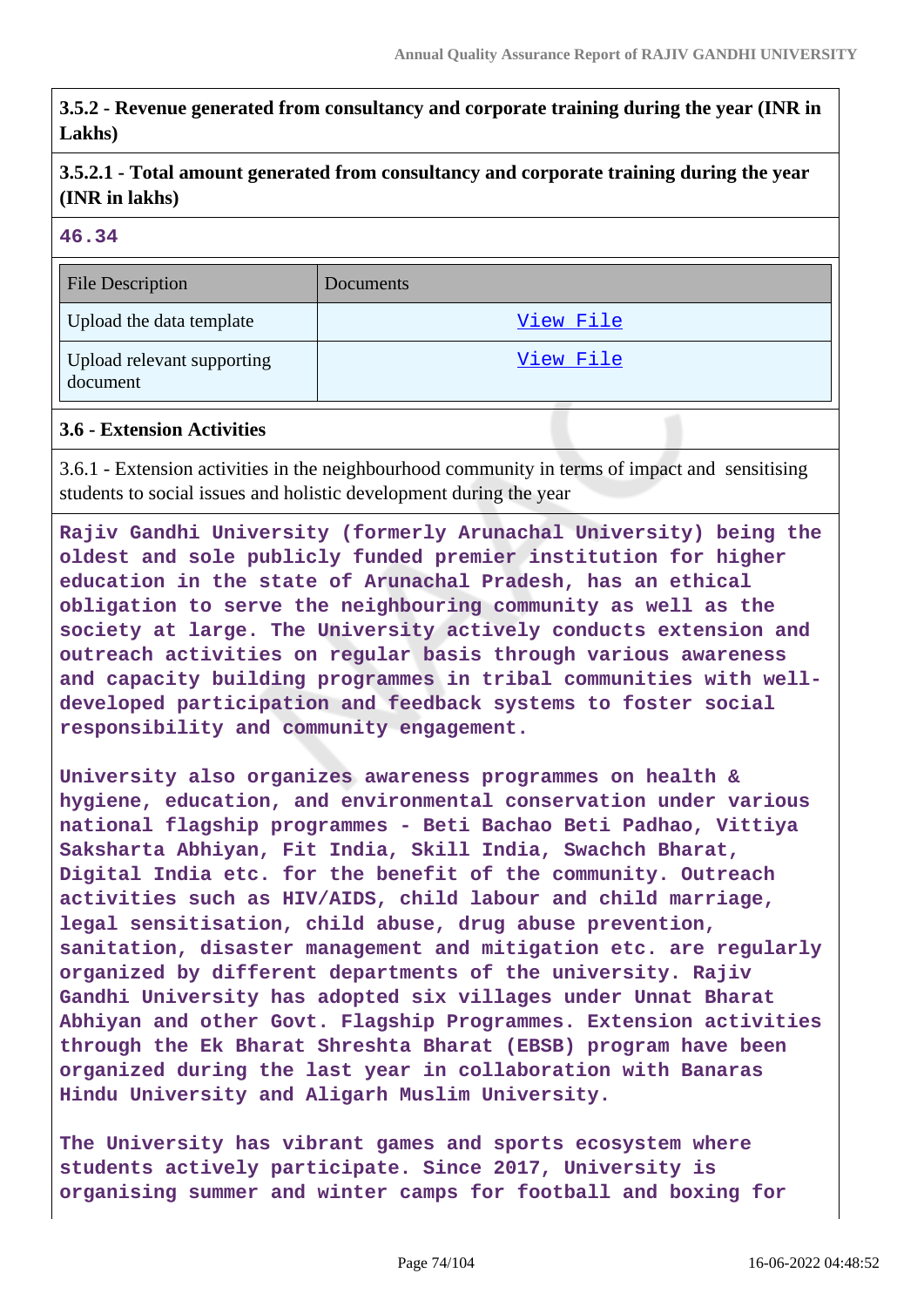### **the children of the neighbouring communities.**

| <b>File Description</b>                | Documents        |
|----------------------------------------|------------------|
| Upload relevant supporting<br>document | No File Uploaded |

**3.6.2 - Number of awards received by the Institution, its teachers and students from Government /Government recognised bodies in recognition of the extension activities carried out during the year**

**3.6.2.1 - Total number of awards and recognition received for extension activities from Government / Government recognised bodies during the year**

| <b>File Description</b>                | Documents |
|----------------------------------------|-----------|
| Upload the data template               | View File |
| Upload relevant supporting<br>document | View File |

**3.6.3 - Number of extension and outreach programs conducted by the institution including those through NSS/NCC/Red cross/YRC during the year(including Government initiated programs such as Swachh Bharat, Aids Awareness, Gender Issue, etc. and those organised in collaboration with industry, community and NGOs)**

**7**

**1**

| <b>File Description</b>                | <b>Documents</b> |
|----------------------------------------|------------------|
| Upload the data template               | View File        |
| Upload relevant supporting<br>document | View File        |

# **3.6.4 - Total number of students participating in extension activities listed at 3.6.3 above during the year**

| ×<br>×<br>۰.<br>×<br>۰.<br>- 3<br>v |  |
|-------------------------------------|--|
|-------------------------------------|--|

| <b>File Description</b>                | Documents |
|----------------------------------------|-----------|
| Upload the data template               | View File |
| Upload relevant supporting<br>document | View File |

- **3.7 Collaboration**
- **3.7.1 Number of collaborative activities with other institutions/ research**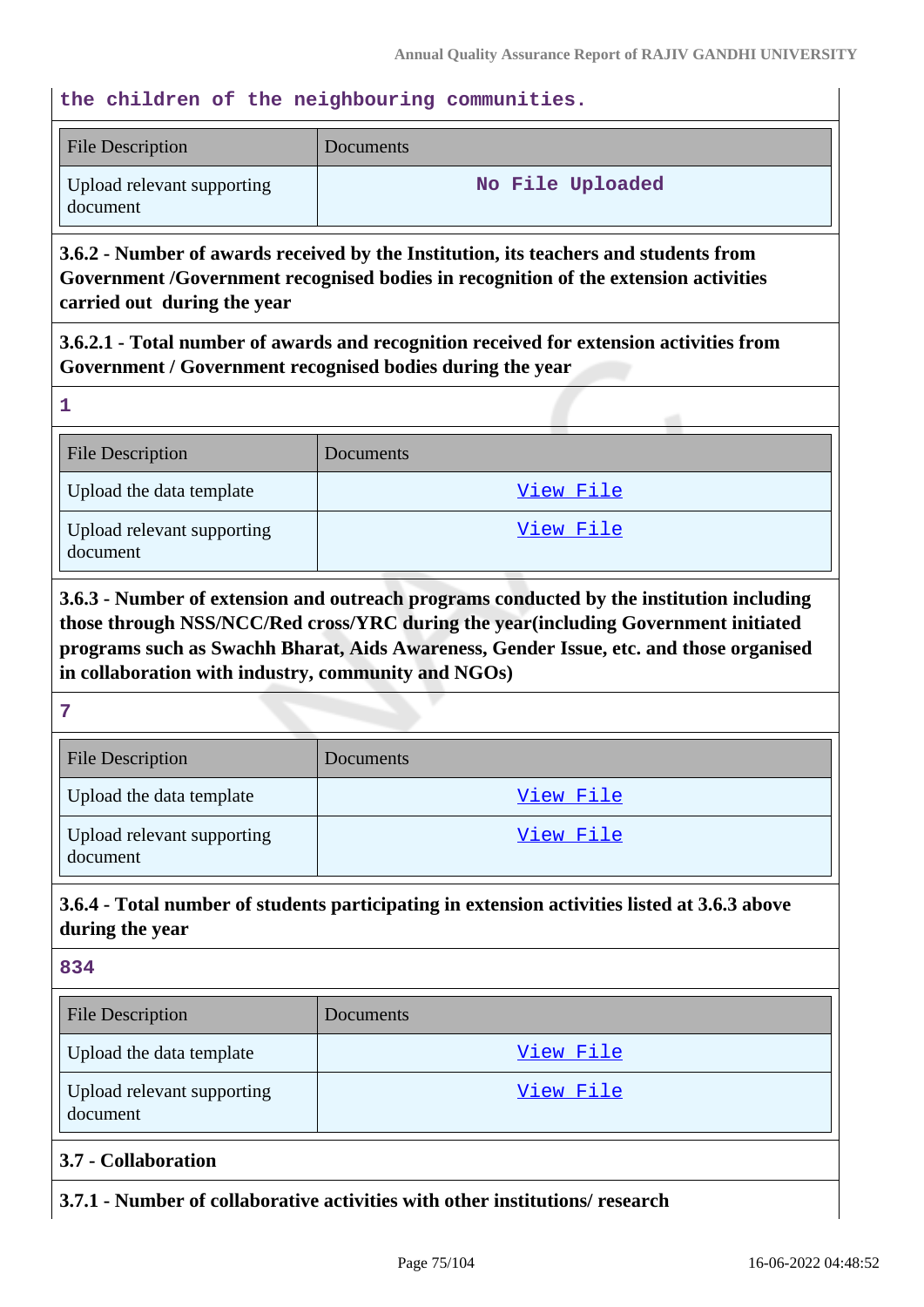**establishment/industry for research and academic development of faculty and students during the year**

# **3.7.1.1 - Total number of Collaborative activities with other institutions/ research establishment/industry for research and academic development of faculty and students during the year**

#### **6**

| <b>File Description</b>                | <b>Documents</b> |
|----------------------------------------|------------------|
| Upload the data template               | View File        |
| Upload relevant supporting<br>document | View File        |

# **3.7.2 - Number of functional MoUs with institutions/ industries in India and abroad for internship, on-the-job training, project work, student / faculty exchange and collaborative research during the year**

**12**

| <b>File Description</b>                | Documents |
|----------------------------------------|-----------|
| Upload the data template               | View File |
| Upload relevant supporting<br>document | View File |

### **INFRASTRUCTURE AND LEARNING RESOURCES**

### **4.1 - Physical Facilities**

4.1.1 - The institution has adequate facilities for teaching - learning. viz., classrooms, laboratories, computing equipment, etc.

**Rajiv Gandhi University has adequate facilities for teachinglearning. viz. smart classrooms, laboratories, computing equipment, etc. Each department of the university is equipped with a smart classroom facility with an interactive smartboard. Departments are also provided with separate rooms for scholars. Disciplines with practical components viz. Basic Sciences, Life Sciences, Applied Social Sciences, etc. have fully equipped Laboratory facilities with trained staff to look after and maintain the same. The university has a Lecture recording system (under renovation), audio-video recording cum media centre and ITenabled smart theatres for live sessions and conferences.**

**Every teaching faculty and technical support staffs have been provided with a fully updated personal computer set for office**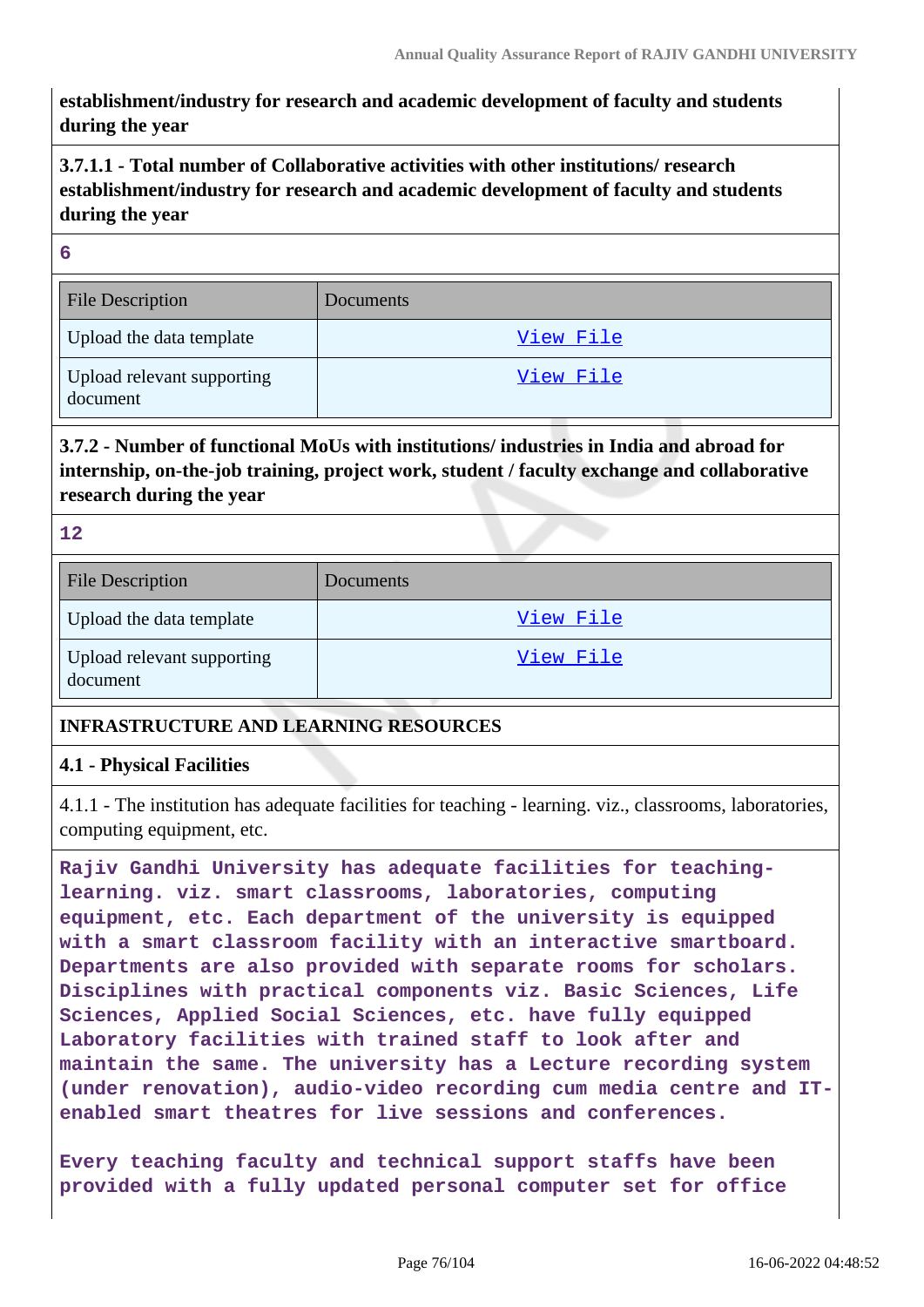**usage. Additionally, for mobility and professional development, MacBook Air has been provided to every teaching faculty and administrative staff of the University. Monetary support has been provided for ease of access to the internet and other IT enabled services for teaching faculty. The entire campus is Wi-Fi enabled with separate login credentials for each and every stakeholder including students, research scholars, teaching faculty and administrative staff.**

**The other supportive facilities on the campus are developed to contribute to the effective ambience for curricular, extracurricular and administrative activities. A provision of expenditure in the budget is made annually for maintenance and replenishment of physical facilities which will ensure their availability on a perpetual basis.**

| <b>File Description</b>                | Documents |
|----------------------------------------|-----------|
| Upload relevant supporting<br>document | View File |

4.1.2 - The institution has adequate facilities for cultural activities, yoga, games (indoor, outdoor) and sports. (gymnasium, yoga centre, auditorium, etc.)

**The Rajiv Gandhi University is committed to offering resourceful infrastructure for the holistic growth of students. It provides adequate facilities for cultural activities, indoor and outdoor sports as well as other student and faculty support amenities. A spacious Amphitheatre, fully equipped Auditorium, Common Room, Student Activity Centre, Yoga Centre and Multi-Purpose Hall are available for the students as well as staff to organize and participate in co-curricular, recreational and cultural activities.**

**The auditorium has been provided with a screen and a projector. There is a full stage system of lights. There is a generator for power backup and the firefighting system is in place. We also have an area for indoor games like Judo, Boxing, Badminton and Table Tennis.**

**The indoor stadium has been an active space used for cultural activities like music, theatre in particular street plays, talks, poetry reading sessions, and art and photography competitions.**

**Youth events and cultural activities viz. Arunachal Panorama and other indigenous festivals add colour and highlights to campus life at RGU.**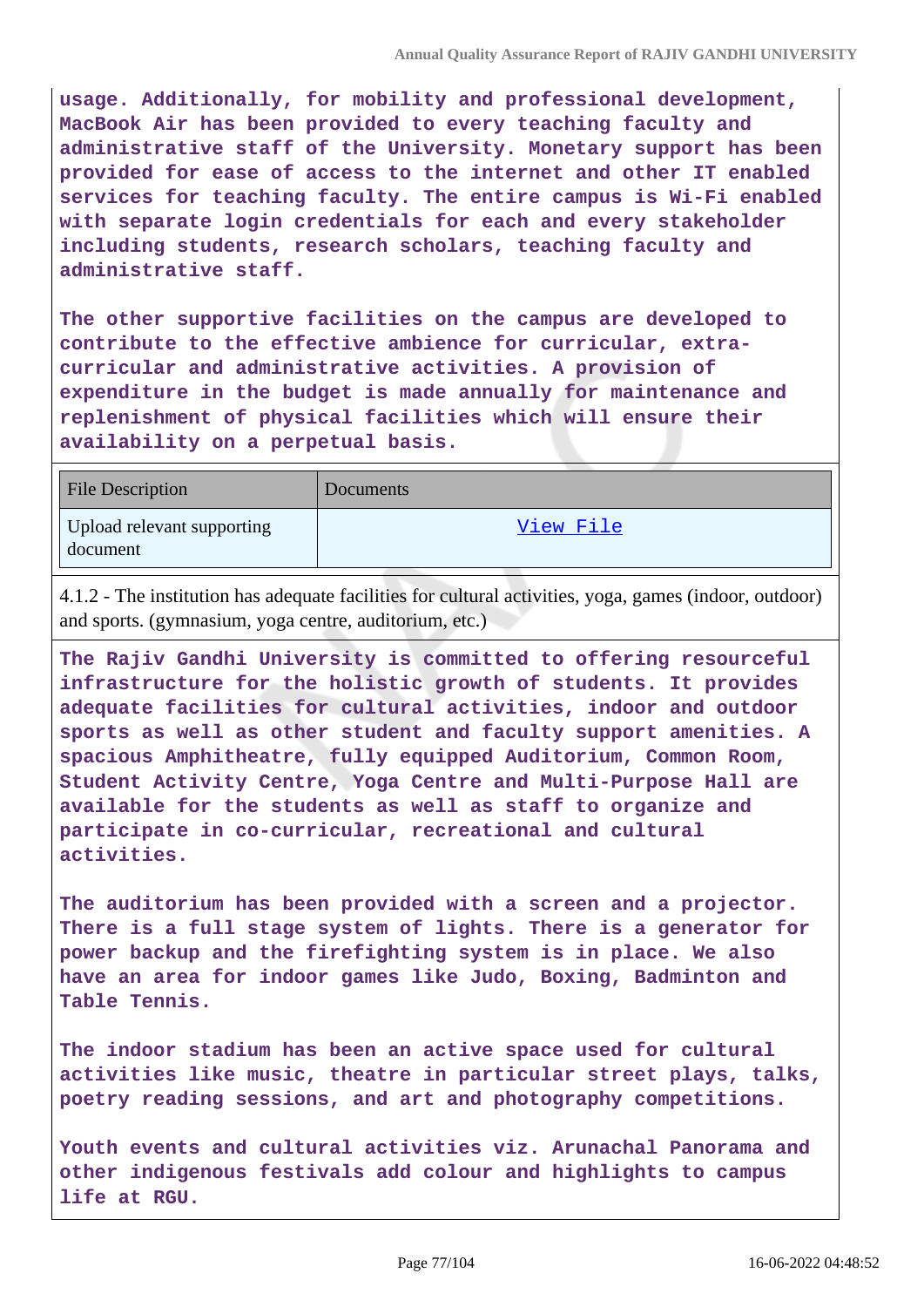| <b>File Description</b>                | Documents |
|----------------------------------------|-----------|
| Upload relevant supporting<br>document | View File |

4.1.3 - Availability of general campus facilities and overall ambience

**The University is located atop Rono Hills on a picturesque tableland of 302 acres overlookingtheriver Dikrong. The clean air, greenery, water facilities, women's technology park, NSS Park, and Solar Power Infrastructure add to the overall ambience of the green campus. It is 6.5 km away from the National Highway 52-A and 25 km away from Itanagar, the State capital. The campus is linked with the National Highway bytheDikrong bridge. The teaching and research programmes of the University are designed with a view to playing a positive role in the socio-economic and cultural development of the State.**

**Common Wi-Fi, 24x7 electricity, clean drinking water, public transport facility run by the university, health centre, playground, children's park, centralised library, canteen, and commercial complex are few of the prominent resources of an evolving campus at RGU. Additionally, the Day Care Centre facility is also available on the campus to facilitate work ambience and enable an empowering ecosystem for the working women. For emergency response, there is a 24x7 ambulance facility under the supervision of a senior Medical Officer and support staff is available in the campus.**

| <b>File Description</b>                | <b>Documents</b> |
|----------------------------------------|------------------|
| Upload relevant supporting<br>document | View File        |

## **4.1.4 - Total expenditure excluding salary for infrastructure augmentation during the year (INR in Lakhs)**

#### **3175.85**

| <b>File Description</b>                | Documents |
|----------------------------------------|-----------|
| Upload the data template               | View File |
| Upload relevant supporting<br>document | View File |

### **4.2 - Library as a Learning Resource**

4.2.1 - Library is automated using Integrated Library Management System (ILMS) and has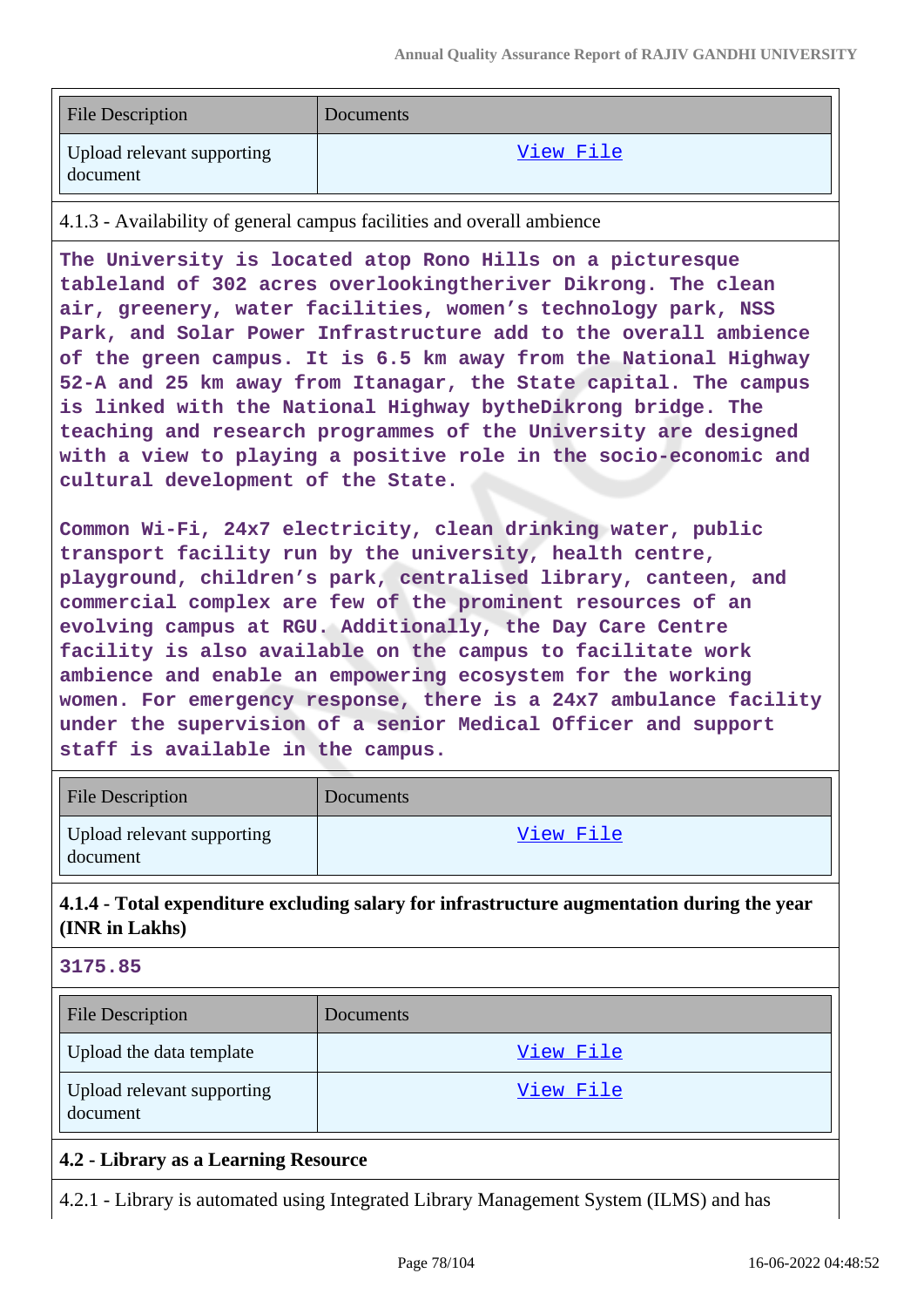digitisation facility

**Integrated Library Management System (ILMS)** 

**RGU Library got automated in the year 1997 with the LybSys software. Koha version 18.05.11.000 has been adopted in 2014; it supports various fields in the library management system. The library management software that we are using has most of the features that would be expected including, a simple clear interface for librarians and members (patrons), a catalogue facility, customizable search, circulation and borrower management, serials system, etc.**

**Integrated RFID with KOHA** 

**The Central library is the hub of all academic activities providing access to knowledge and information to the University community. Its two-storage building has spacious reading halls and a compact stack area. Presently the Library holds 64,400 numbers of books and subscribes to various national and international journals. The library also provides access to the different online journals under various consortiums from which more than 10,000 e-journals; full-text articles may be browsed and downloaded. The Library also subscribes 17 daily newspapers and 10 reputed magazines. There are more than 350 Ph.D. thesis and 300 dissertations displayed in the separate sections for consultation. The Library is using open source library management software KOHA and implemented RIFD technology for its smooth functioning of circulation operations and theft detection. It is also integrated with the KIOSK facility for ease of access to Library services. The Central Library serves its users from 9.00 A.M. to 7.00 P.M. on all working days.**

| File Description                                                                                                                                                                                | Documents        |                              |  |  |  |
|-------------------------------------------------------------------------------------------------------------------------------------------------------------------------------------------------|------------------|------------------------------|--|--|--|
| Upload relevant supporting<br>document                                                                                                                                                          | No File Uploaded |                              |  |  |  |
| 4.2.2 - Institution has subscription for e-<br>Library resources Library has regular<br>subscription for the following: $e$ – journals e-<br>books e-ShodhSindhu Shodhganga<br><b>Databases</b> |                  | A. Any 4 or all of the above |  |  |  |
| <b>File Description</b>                                                                                                                                                                         | Documents        |                              |  |  |  |

| File Description                       | Documents |
|----------------------------------------|-----------|
| Upload relevant supporting<br>document | View File |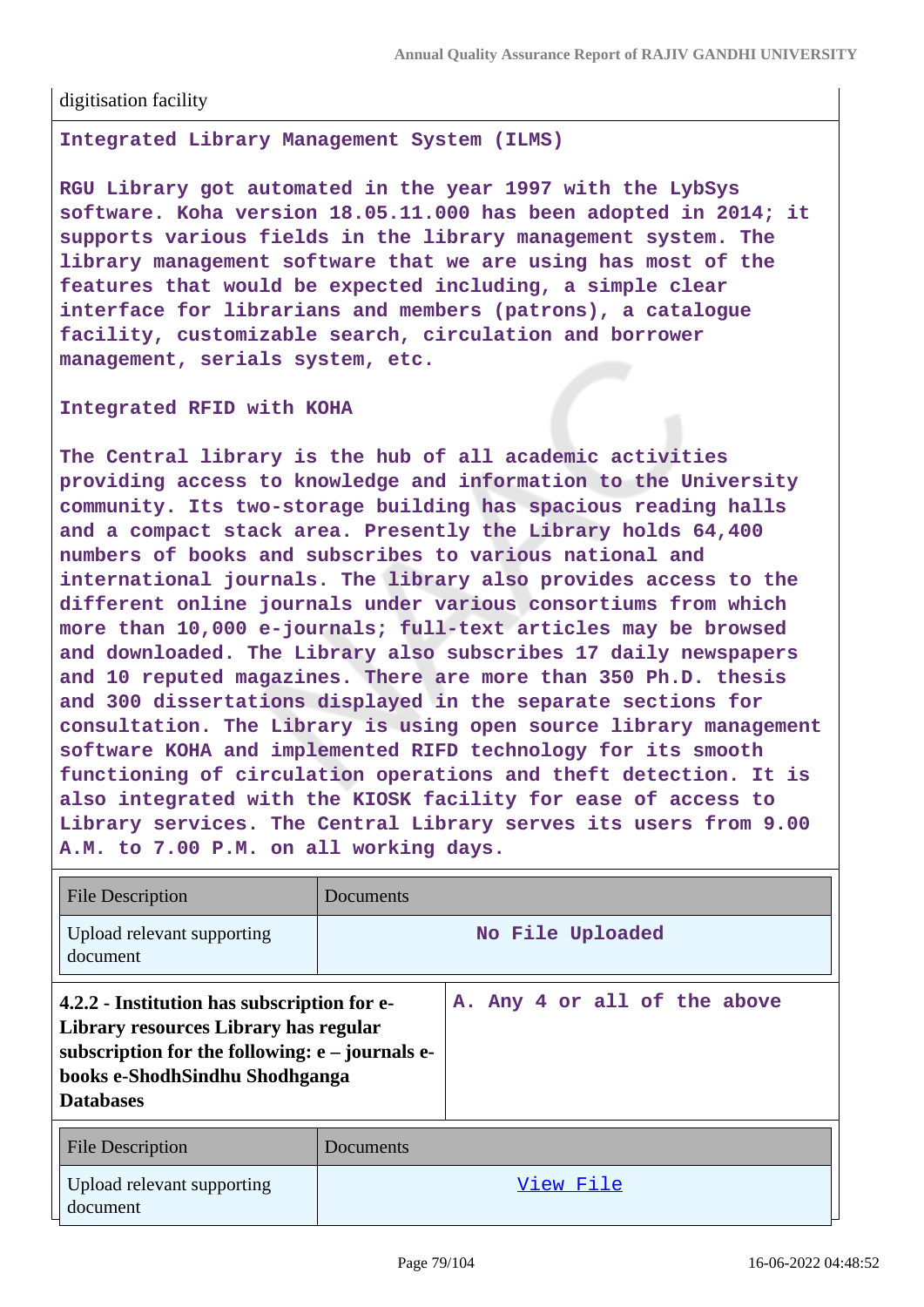# **4.2.3 - Annual expenditure for purchase of books/ e-books and subscription to journals/ejournals during the year (INR in Lakhs)**

#### **776.13**

| <b>File Description</b>                | Documents |
|----------------------------------------|-----------|
| Upload the data template               | View File |
| Upload relevant supporting<br>document | View File |

## **4.2.4 - Number of usage of library by teachers and students per day (foot falls and login data for online access)**

#### **5008**

| <b>File Description</b>                | Documents |
|----------------------------------------|-----------|
| Upload relevant supporting<br>document | View File |

### **4.3 - IT Infrastructure**

**4.3.1 - Number of classrooms and seminar halls with ICT - enabled facilities such as LCD, smart board, Wi-Fi/LAN, audio video recording facilities during the year**

**92**

| <b>File Description</b>                | <b>Documents</b> |
|----------------------------------------|------------------|
| Upload the data template               | View File        |
| Upload relevant supporting<br>document | View File        |

4.3.2 - Institution has an IT policy, makes appropriate budgetary provision and updates its IT facilities including Wi-Fi facility

**Rajiv Gandhi University has a transparent IT policy in place for every stakeholder to see and provide their inputs. The budgetary provisions in place are audited and in consonance with Rajiv Gandhi University Act, 2007. University keeps updating its Wi-Fi and IT-enabled services for all the stakeholders from time to time. The latest incorporation of smart classrooms and studios are our highlights in this regard. Rajiv Gandhi University (RGU) provides IT resources to support the educational, instructional, research, and administrative activities of the University and to enhance the efficiency and productivity of the employees. These resources are meant as tools to access and process information**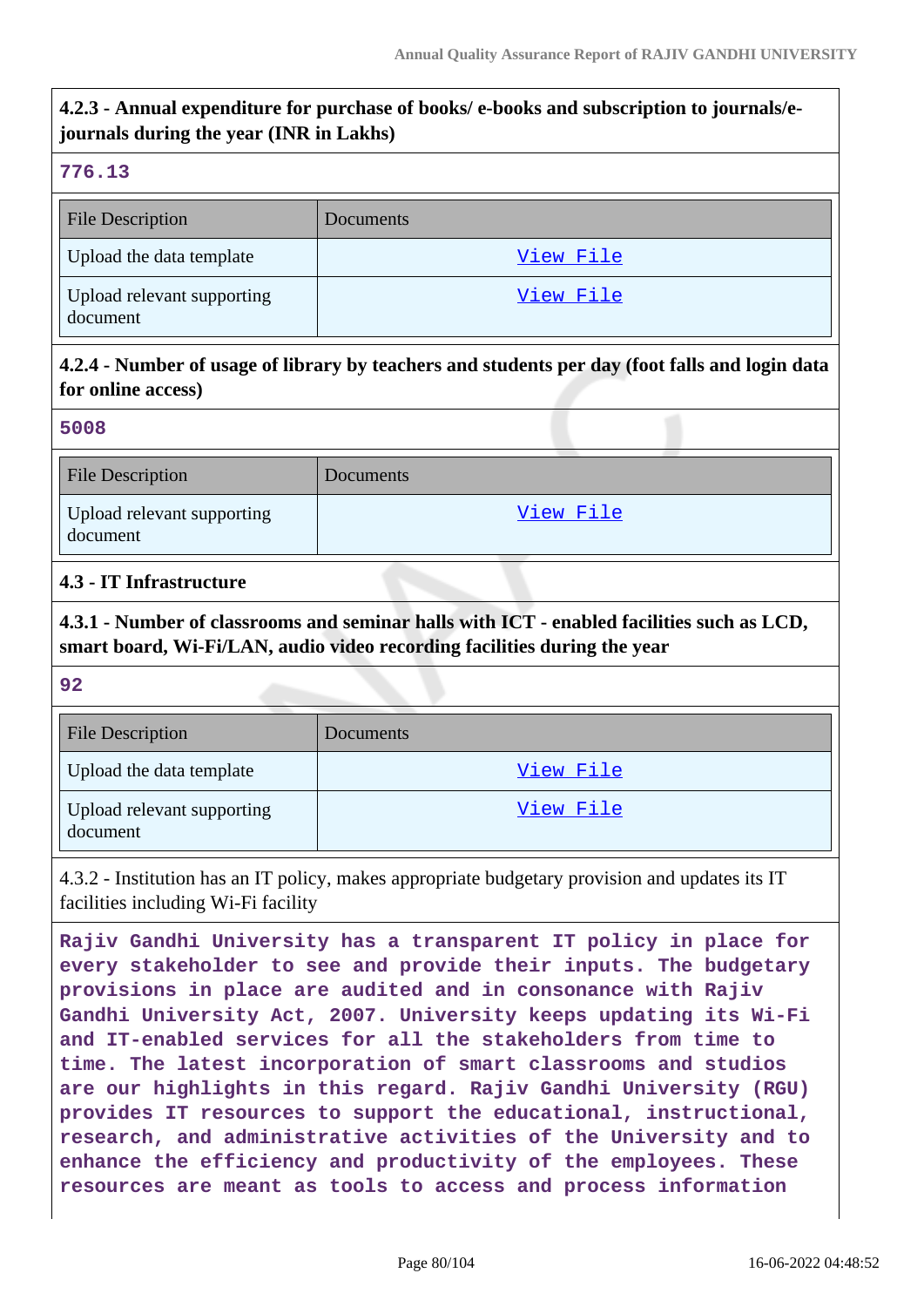**related to their areas of work. These resources help them to remain well informed and carry out their functions in an efficient and effective manner. The university is bound by its End User License Agreement (EULA), respecting certain third party resources; a user is expected to comply with all such agreements when using such resources. RGU maintains two independent networks, i.e. Internet and Intranet. Both the networks do not have any physical connection/devices between them. End point compliance is implemented on both the networks to prevent unauthorized access to data.**

| <b>File Description</b>                | Documents |
|----------------------------------------|-----------|
| Upload relevant supporting<br>document | View File |

## **4.3.3 - Student - Computer ratio during the year**

| Number of students                                                                                                                                                                                         |           | Number of Computers available to students for<br>academic purposes |
|------------------------------------------------------------------------------------------------------------------------------------------------------------------------------------------------------------|-----------|--------------------------------------------------------------------|
| 2962                                                                                                                                                                                                       |           | 674                                                                |
| 4.3.4 - Available bandwidth of internet<br>connection in the Institution (Leased line)                                                                                                                     |           | 500 MBPS - 1 GBPS<br>$\bullet$                                     |
| <b>File Description</b>                                                                                                                                                                                    | Documents |                                                                    |
| Upload relevant supporting<br>document                                                                                                                                                                     | View File |                                                                    |
| 4.3.5 - Institution has the following Facilities<br>for e-content development Media centre<br><b>Audio visual centre Lecture Capturing</b><br>System (LCS) Mixing equipment's and<br>softwares for editing |           | A. All of the above                                                |

| <b>File Description</b>                | Documents |
|----------------------------------------|-----------|
| Upload relevant supporting<br>document | View File |
| Upload the data template               | View File |

### **4.4 - Maintenance of Campus Infrastructure**

**4.4.1 - Total expenditure incurred on maintenance of physical facilities and academic support facilities excluding salary component during the year**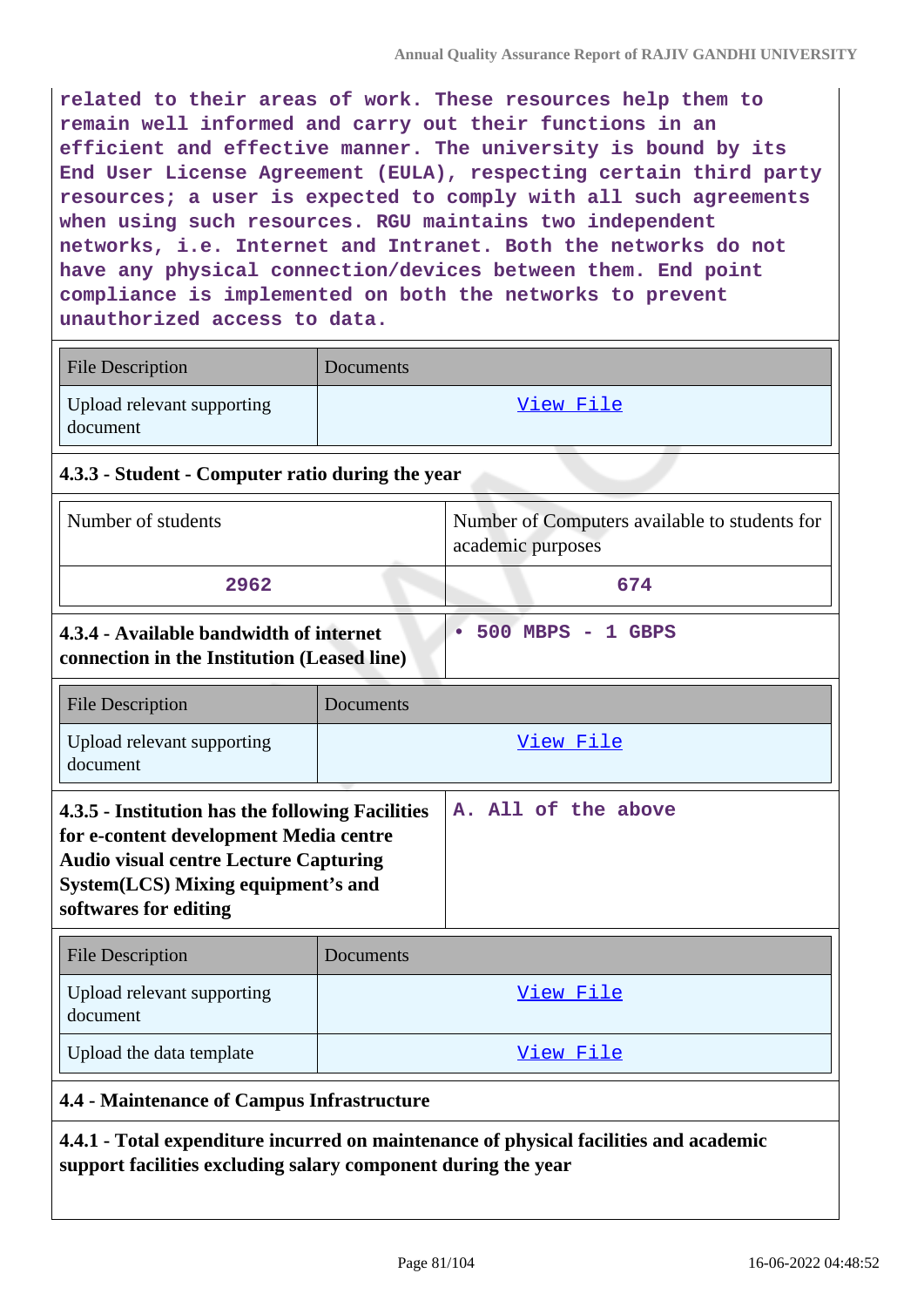| 9<br>O. |
|---------|
|---------|

| <b>File Description</b>                | Documents |
|----------------------------------------|-----------|
| Upload the data template               | View File |
| Upload relevant supporting<br>document | View File |

4.4.2 - There are established systems and procedures for maintaining and utilizing physical, academic and support facilities - laboratory, library, sports complex, computers, classrooms etc.

**RGU ensures regular maintenance and upkeep of all infrastructural facilities. IT machines and software are continuously upgraded. RGU has a separate Teaching Block with ICT enabled, wellfunctioning and maintained classrooms and tutorial rooms. Servicing of Class Projectors' Lenses and Filters is conducted periodically. A team of workers is responsible for keeping the university premises clean. RGU has a Psychology Lab with Psychometric tools, maintained by a Lab Attendant. The precision of the Lab instruments is frequently checked internally with external help taken whenever required. All inventory kept in the Lab is maintained at the department level. A Library Committee meets periodically to discuss improvement/update of facilities provided by the library. The Gymnasium and Open Gymnasium, both established in 2017, have a Fitness Trainer and a Gymnasium Attendant who ensure that the equipment is in perfect working condition. The Football Ground in RGU is maintained by a team of dedicated gardeners and a groundsman. The canteen promotes consumption of steamed food over fried food and less usage of spices. Adequate steps like substitution of plastic plates with stainless steel plates, selling items packed in non-plastic material, discouraging single-use plastic, etc. are being taken with the aim of making the Canteen plastic-free. RGU has a power generator, serviced annually by Vidyut Engineers. To conserve water, a rainwater harvesting system has been developed on the campus.**

| <b>File Description</b>                | Documents        |  |
|----------------------------------------|------------------|--|
| Upload relevant supporting<br>document | No File Uploaded |  |
| STUDENT SUPPORT AND PROGRESSION        |                  |  |
| 5.1 - Student Support                  |                  |  |

**5.1.1 - Total number of students benefited by scholarships and free ships provided by the**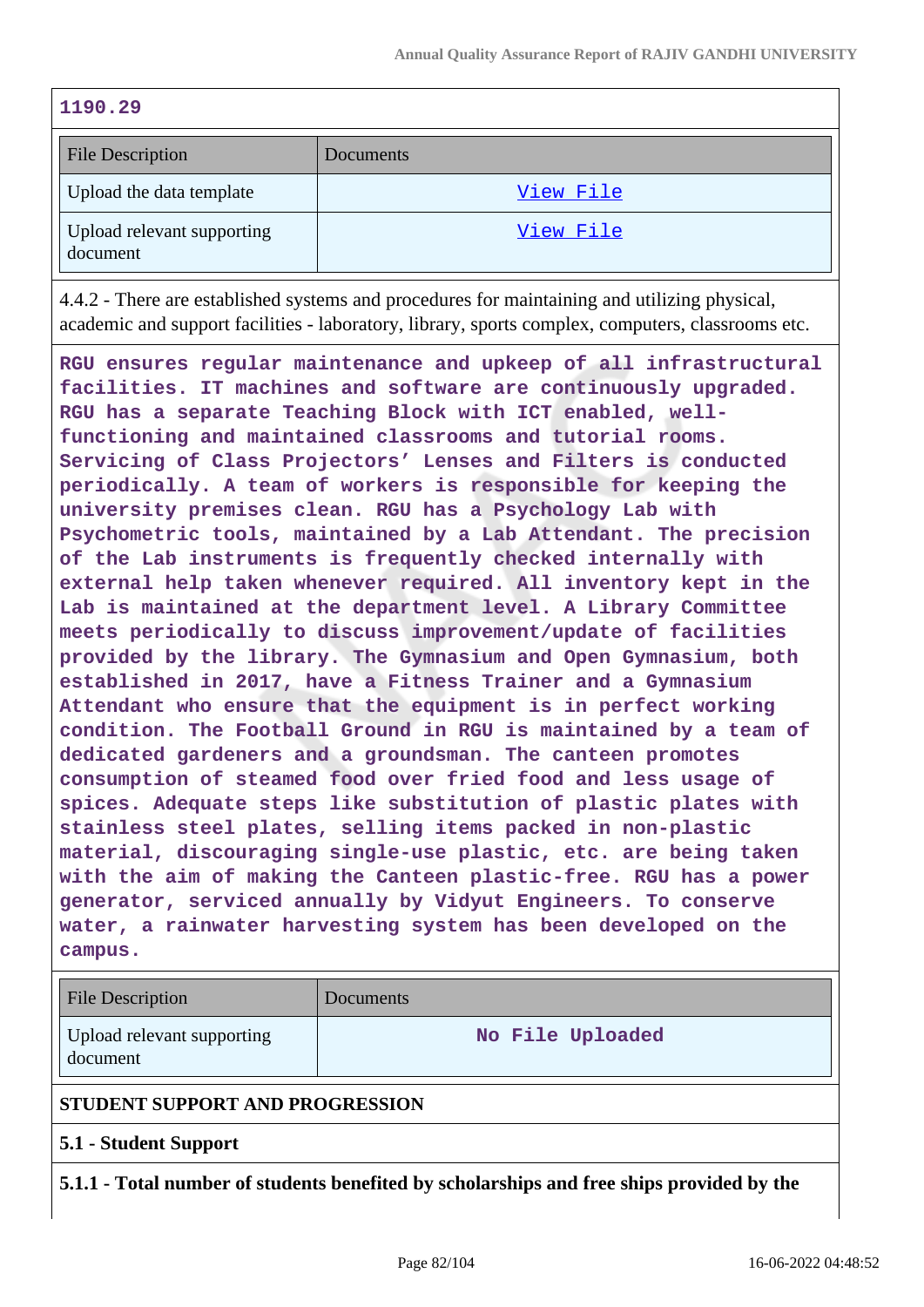**institution, Government and non-government agencies (NGOs) during the year (other than the students receiving scholarships under the government schemes for reserved categories)**

## **2663**

| <b>File Description</b>                | <b>Documents</b> |
|----------------------------------------|------------------|
| Upload the data template               | View File        |
| Upload relevant supporting<br>document | No File Uploaded |

# **5.1.2 - Total number of students benefited by career counselling and guidance for competitive examinations offered by the Institution during the year**

**1254**

| <b>File Description</b>                                                                                                                                                                                                                                                                                                                                                                                                                      | Documents          |  |
|----------------------------------------------------------------------------------------------------------------------------------------------------------------------------------------------------------------------------------------------------------------------------------------------------------------------------------------------------------------------------------------------------------------------------------------------|--------------------|--|
| Upload the data template                                                                                                                                                                                                                                                                                                                                                                                                                     | View File          |  |
| Upload relevant supporting<br>document                                                                                                                                                                                                                                                                                                                                                                                                       | No File Uploaded   |  |
| A. All of the above<br>5.1.3 - Following Capacity development and<br>skills enhancement initiatives are taken by<br>the institution Soft skills Language and<br>communication skills Life skills (Yoga,<br>physical fitness, health and hygiene)<br><b>Awareness of trends in technology</b>                                                                                                                                                 |                    |  |
| <b>File Description</b>                                                                                                                                                                                                                                                                                                                                                                                                                      | Documents          |  |
| Upload the data template                                                                                                                                                                                                                                                                                                                                                                                                                     | View File          |  |
| Upload relevant supporting<br>document                                                                                                                                                                                                                                                                                                                                                                                                       | View File          |  |
| 5.1.4 - The Institution adopts the following<br>for redressal of student grievances including<br>sexual harassment and ragging cases<br><b>Implementation of guidelines of</b><br>statutory/regulatory bodies Organisation<br>wide awareness and undertakings on policies<br>with zero tolerance Mechanisms for<br>submission of online/offline students'<br>grievances Timely redressal of the grievances<br>through appropriate committees | • All of the above |  |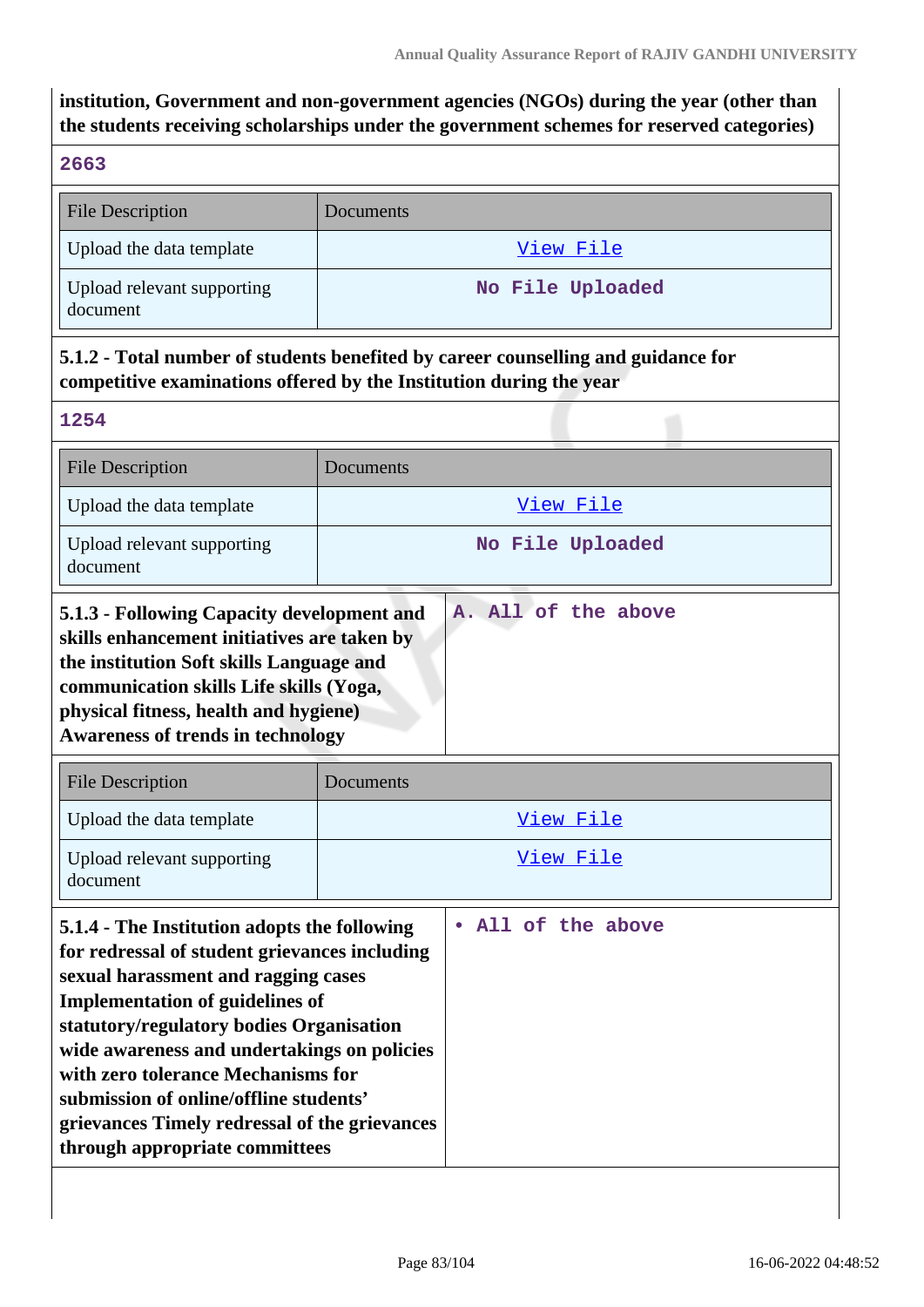| <b>File Description</b>                | Documents |
|----------------------------------------|-----------|
| Upload relevant supporting<br>document | View File |

### **5.2 - Student Progression**

**5.2.1 - Number of students qualifying in state/ national/ international level examinations during the year (eg:NET/SLET/GATE/GMAT/CAT/ GRE/TOEFL/Civil Services/State government examinations)**

**5.2.1.1 - Number of students who qualified in state/ national/ international examinations (e.g.: IIT-JAM/NET/SET/JRF/ GATE /GMAT /CAT/ GRE/ TOEFL/Civil Services/State government examinations) during the year**

#### **35**

| <b>File Description</b>                | Documents |
|----------------------------------------|-----------|
| Upload the data template               | View File |
| Upload relevant supporting<br>document | View File |

## **5.2.2 - Total number of placement of outgoing students during the year**

#### **256**

| <b>File Description</b>                | Documents |
|----------------------------------------|-----------|
| Upload the data template               | View File |
| Upload relevant supporting<br>document | View File |

## **5.2.3 - Number of recently graduated students who have progressed to higher education (previous graduating batch) during the year**

### **106**

| <b>File Description</b>                | Documents |
|----------------------------------------|-----------|
| Upload the data template               | View File |
| Upload relevant supporting<br>document | View File |

### **5.3 - Student Participation and Activities**

**5.3.1 - Number of awards/medals won by students for outstanding performance in sports/cultural activities at inter -university/state/national/international events (award for a team event should be counted as one) during the year**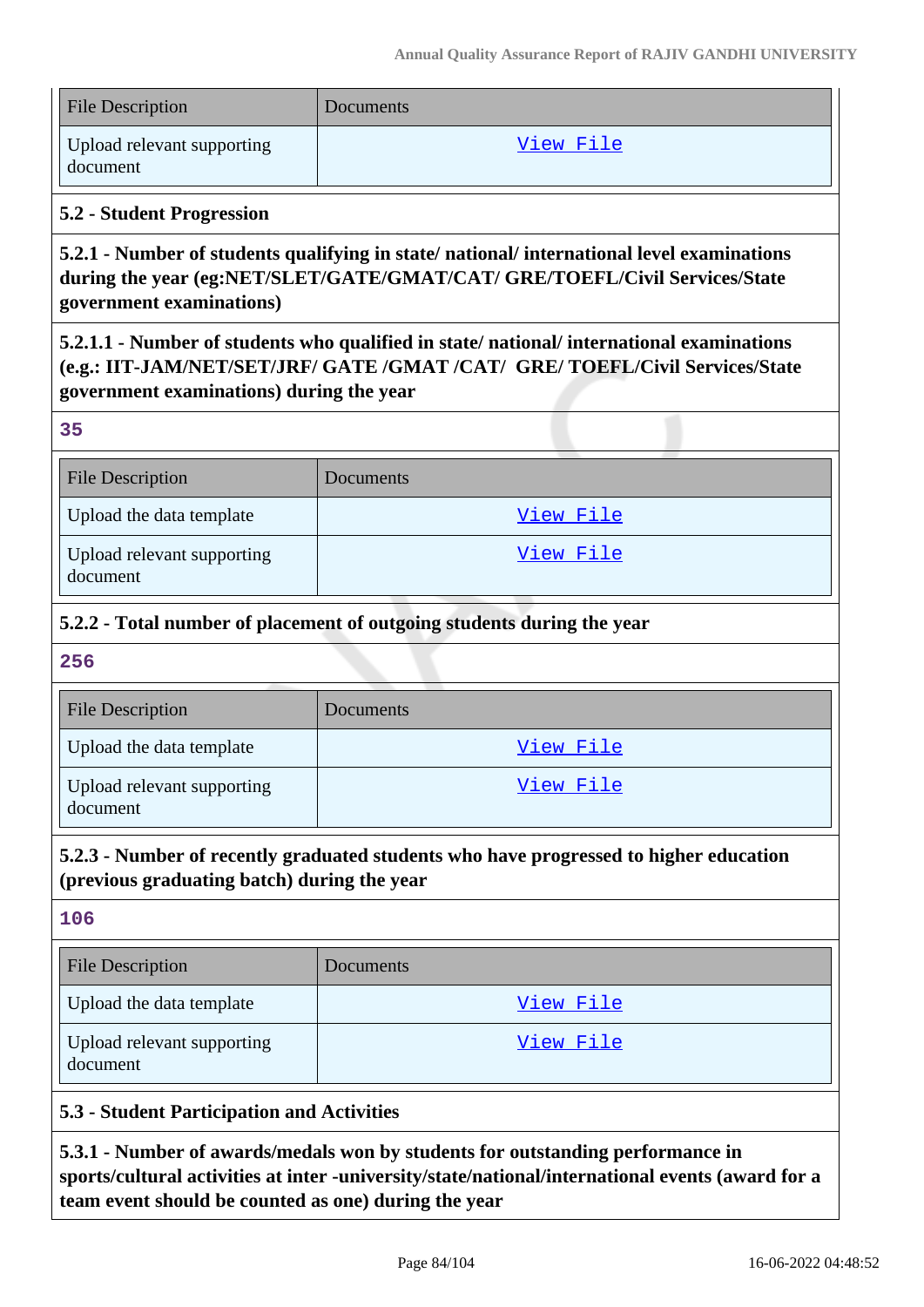| $\mathbf 0$                            |                  |
|----------------------------------------|------------------|
| <b>File Description</b>                | <b>Documents</b> |
| Upload the data template               | View File        |
| Upload relevant supporting<br>document | No File Uploaded |

5.3.2 - Presence of Student Council and its activities for institutional development and student welfare

**The University has an active Student Union that plays an integral and important role in the institutional development and student welfare. It provides a representative structure that brings a unique perspective and opinions on ways to bridge the gap between the administration and the students. The University Students' Union, comprises students from all the departments and serves as a representative organization for the University's student community. The students elect the officials of the students' union-President, Vice-President, Secretary, Joint Secretary, and Treasurer-through a well-established electoral procedure. The Students' Union actively plans, conducts, and supports numerous extra-curricular activities. The Student Union contribute significantly to the hostel review committee, anti-ragging cell, gender sensitization programmes, and disciplinary committees. The University often hosts various annual events, such as UNIFEST, Youth Festival and Arunachal Panorama, in whichtheStudent Union have a significant role in organizing the events.The students are active participants in various academic and administrative committees. The university hostels have committees consisting of student members who are either elected or nominated by the resident students of the respective hostel. In consultation with the warden, the committee actively participates in the routine functioning/organization of all activities of the hostel.**

| <b>File Description</b>                | Documents        |
|----------------------------------------|------------------|
| Upload relevant supporting<br>document | No File Uploaded |

## **5.3.3 - Number of sports and cultural events / competitions organised by the institution during the year**

**2**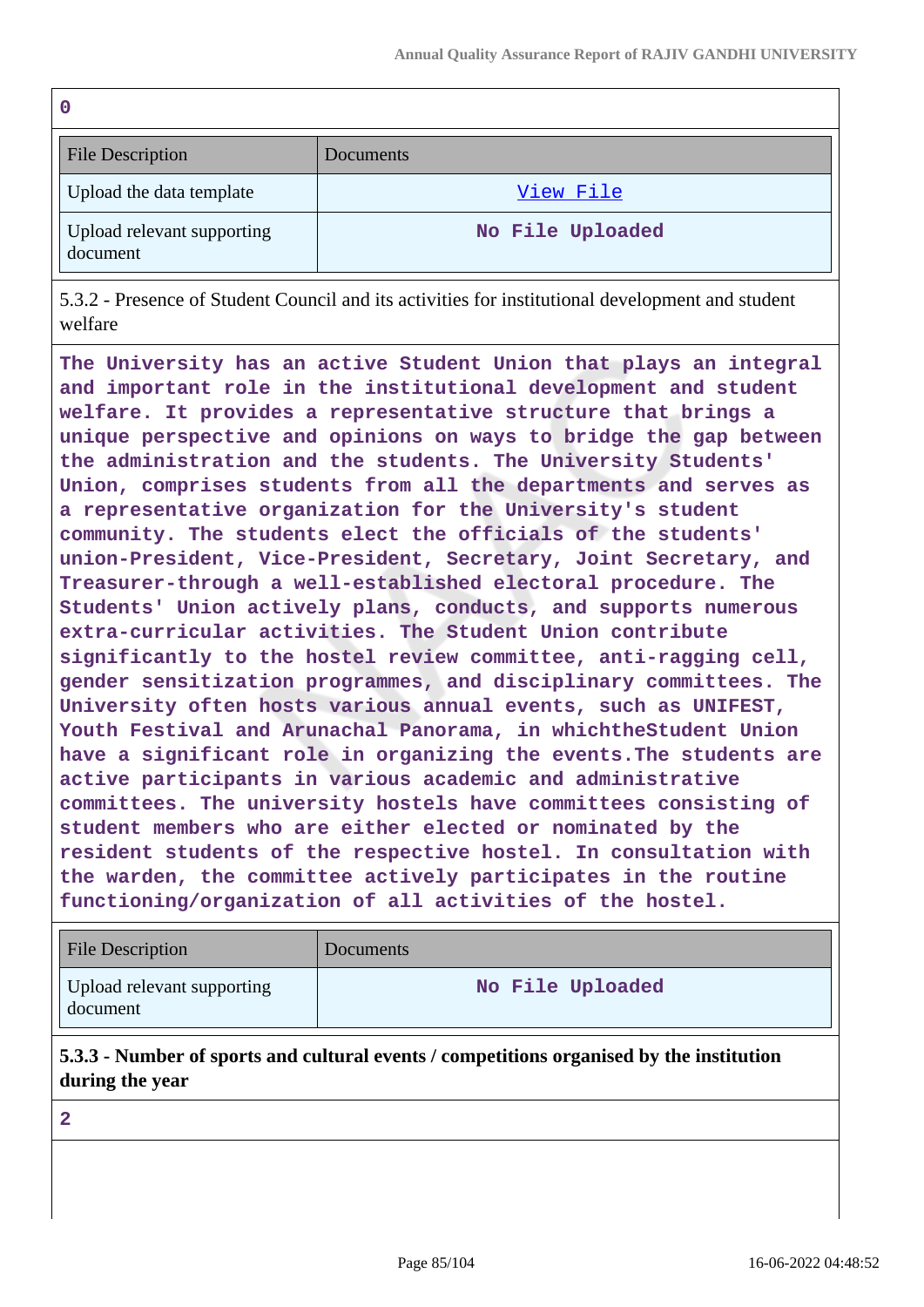| <b>File Description</b>                | Documents |
|----------------------------------------|-----------|
| Upload the data template               | View File |
| Upload relevant supporting<br>document | View File |

### **5.4 - Alumni Engagement**

5.4.1 - The Alumni Association/Chapters (registered and functional)contributes significantly to the development of the institution through financial and other support services during the year

**Alumni Association, the single point of contact between Alumni and the University, offers our alumni a host of services that helps them keep in touch with their batch mates and also keep them updated on campus happenings. It strives to bridge the gap between Rajiv Gandhi University and its esteemed alumni community. The Rajiv Gandhi University Alumni Association (RGUAA) is a dedicated department formed to create a strong network of University Alumni by steering activities throughout the year, through continuous engagement with the various governing bodies and encouraging Alumni to share knowledge on areas which are shaping or will shape the University in future. The University also formally conducts Alumni meets year on year. The cell maintains an extensive database of alumni which helps in addressing and organising reunions. At present RGUAA has 500 registered members. However, the alumni association is working to prepare the database of its all alumni, department-wise, with their contact details. After that, the associations will initiate a drive for fundraising from its alumni. During the last year, several meetings of the RGUAA Executive Body were held. RGUAA invites its successful alumni to deliver lectures and share their success stories on a regular basis. In the recent past, three webinars have been arranged in this direction.**

| <b>File Description</b>                                       | Documents |            |
|---------------------------------------------------------------|-----------|------------|
| Upload relevant supporting<br>document                        |           | View File  |
| 5.4.2 - Alumni contribution during the year<br>(INR in Lakhs) |           | E. <1Lakhs |
| <b>File Description</b>                                       | Documents |            |
| Upload relevant supporting<br>document                        |           | View File  |
|                                                               |           |            |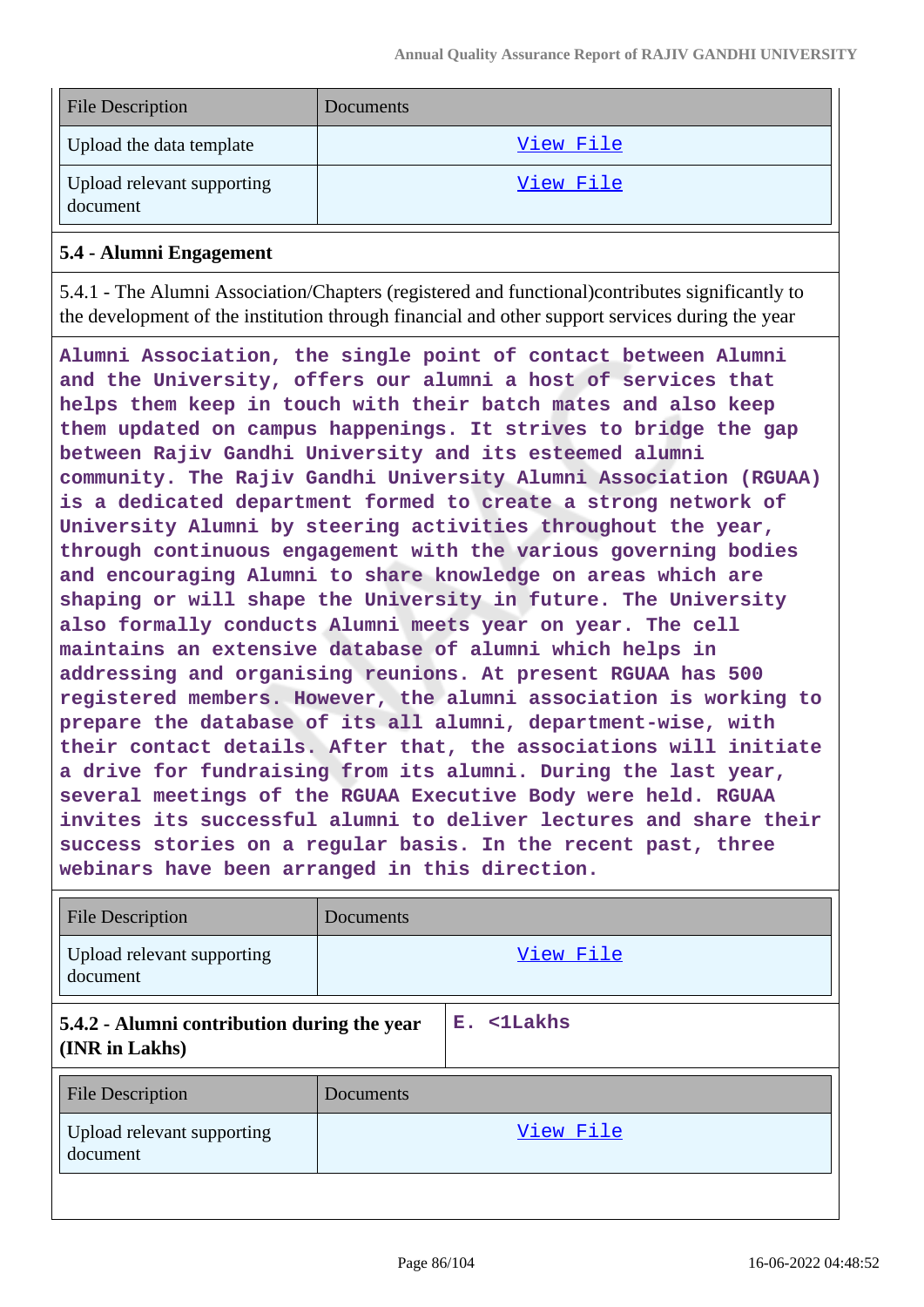### **GOVERNANCE, LEADERSHIP AND MANAGEMENT**

### **6.1 - Institutional Vision and Leadership**

6.1.1 - The institution has a clearly stated vision and mission which are reflected in its academic and administrative governance

**The foundation stone of the Rajiv Gandhi University (Erstwhile Arunachal University) was laid on 4th February 1984 at Rono Hills, where the present campus is located. The University got academic recognition under section 2(f) from the University Grants Commission on 28th March, 1985 and started functioning from 1st April, 1985. It got financial recognition under section 12- B of the UGC on 25th March, 1994. The University was converted into a Central University with effect from 9th April 2007 as per notification of Ministry of Education (erstwhile Human Resource Development), Government of India. The University offers diploma, Under Graduate, Post-Graduate, M.Phil. and Ph.D. programmes. Rajiv Gandhi University is currently offering 90 academic programmes through 38 Departments and Institutes under 12 Deans of Faculties. We also have 45 affiliated colleges. The University also offers 13 programmes (7 MA, 2 BA, 2 Diploma and 2 Certificate) through its Institute of Open and Distance learning mode.**

#### **VISION**

**Rajiv Gandhi University is driven by the vision to become an institute of excellence in teaching and research at the global level.**

#### **MISSION**

**We strive towards the creation of quality human capital through the dissemination of knowledge and networking with national and international institutions so that the University becomes a preferred academic destination for scholars and researchers.**

**The University strives to realize its vision and mission by:**

- **1. Learner Centric Ecosystem**
- **2. Skills Oriented Education**
- **3. Promoting Research and Innovation**
- **4. Documentation and validation of indigenous knowledge in sync with its rich biodiversity**
- **5. Locating avenues for bioprospecting**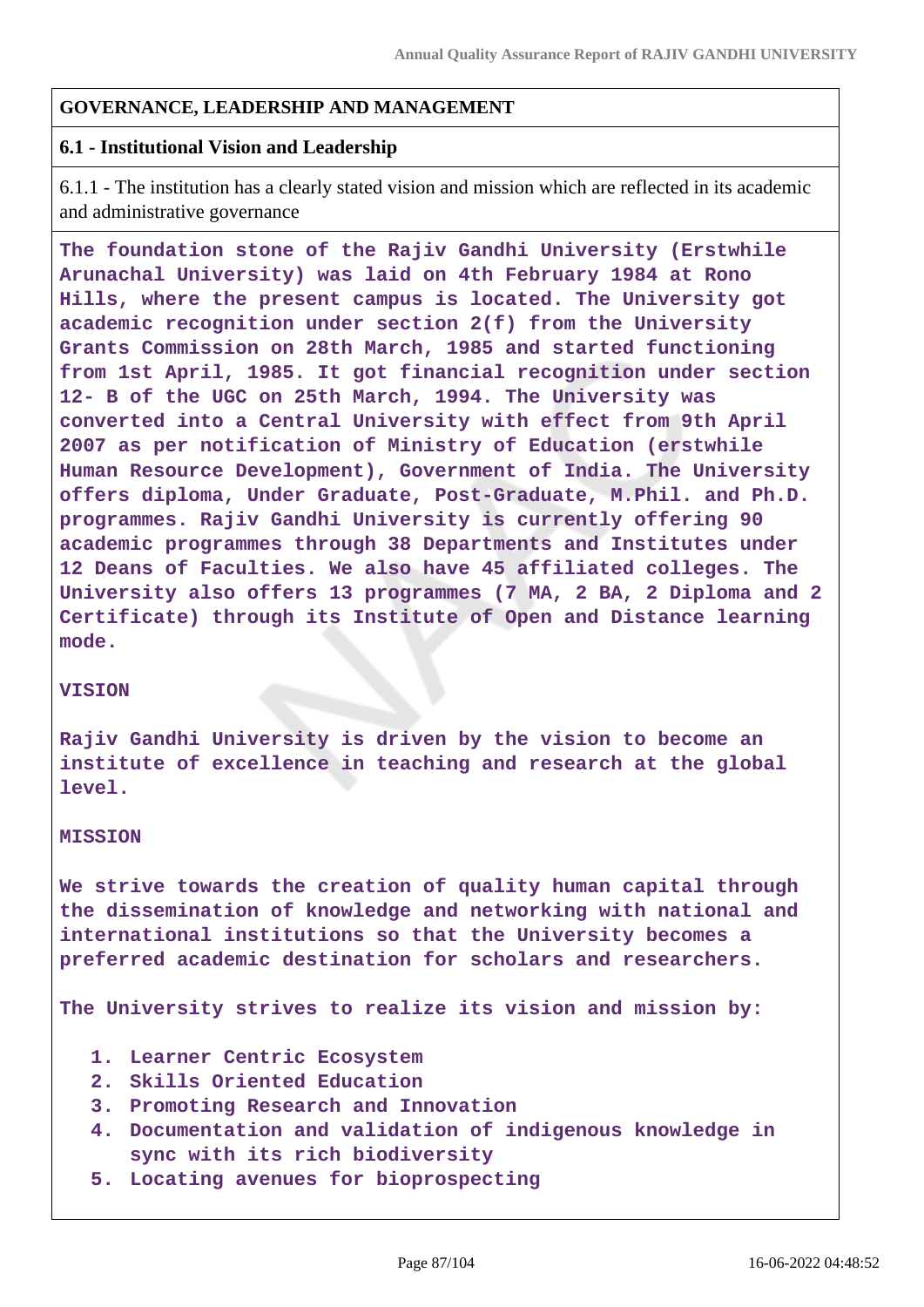| <b>File Description</b>                | Documents |
|----------------------------------------|-----------|
| Upload relevant supporting<br>document | View File |

6.1.2 - The effective leadership is reflected in various institutional practices such as decentralization and participative management

**The university practices decentralization and participative management not only in its execution processes but also in policy matters, as feasible. At the execution level, autonomy is practised at two levels, i.e., in academic activities, and in administrative activities. For academic activities, the university teaching departments are given sufficient autonomy to make important decisions at the departmental level, thereby smoothening the functioning of departments. Even for the affiliated colleges and institutions, decentralization and participative management are practised as key decisions are taken at the Board of Studies constituted for different faculties.**

**The functioning of various teaching departments is also based on decentralization and participative management, as the majority of the operational decision making is delegated to various programmes in-charges and important decisions are taken through various cells, committees and bodies. At the administrative level also, the university practices decentralization and participative management, be it financial administration or otherwise. The heads of teaching departments and Assistant/Deputy Registrars of various sections have been given financial powers up to prescribed limits so as to smoothen the day-to-day working of the university.**

**Further, beyond those levels, the financial decisions are taken at the university registrar and Vice-Chancellor level on the recommendations of central level committees viz: Central Purchase Committee. Extending it further, the financial proposals are taken to the Executive Council of the university for exceptional permissions, thereby creating a pyramid reflecting a true picture of decentralization and participative management in the university.**

| <b>File Description</b>                | Documents |
|----------------------------------------|-----------|
| Upload relevant supporting<br>document | View File |
|                                        |           |

### **6.2 - Strategy Development and Deployment**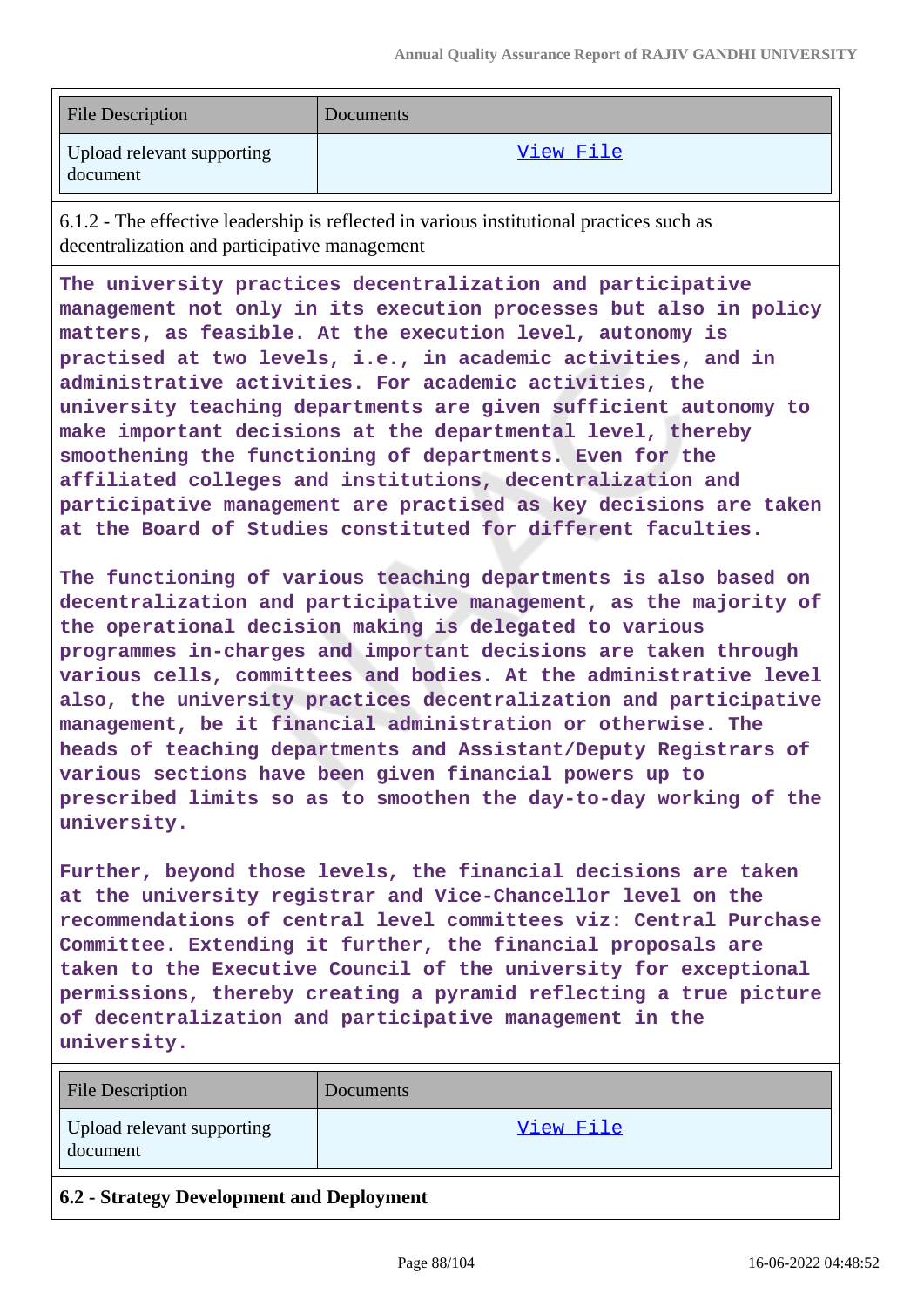### 6.2.1 - The institutional Strategic plan is effectively deployed

**The Strategic Plan of the university has been drafted keeping in view the comprehensive approach to the long term development. It encompasses in itself various dimensions of growth including Academic Excellence, Research and Innovation. Collaborations with local people, Capacity Building, Self-Reliance, Governance and Integration of each and every stakeholder, Infrastructure, Overall Development, Sustainability, etc. as envisioned in the mission and vision statements of the university. University has well-defined policies and guidelines towards key areas of operation viz. consultancy, e-waste management, IT policy, extension and outreach, research and students' progression, etc.**

**University in its continuous pursuit of excellence has a strategic plan in place to help it develop in a systematic, wellthought-out and phased manner. Specific highlights in this regard include the following:**

**1. Application for grants from government and non-government sources.**

**2. Extension of the available area through vertical expansion to accommodate more classrooms, laboratories, auditoria, staff-rooms etc.**

**3. Renovations to revive infrastructure.**

**4. Improvement of the Scope and Profile of the Teaching-Learning Experience through greater use of ICT and innovative means.**

**5. Introduction of new subjects at the under-graduate and postgraduate levels.**

**6. Achievement of national and international recognition in the form of grants and awards.**

**7. Partnering with Research institutes and industries.**

**8. Mobilization of funds and projects through the alumnae and other stakeholders.**

| <b>File Description</b>                | Documents |
|----------------------------------------|-----------|
| Upload relevant supporting<br>document | View File |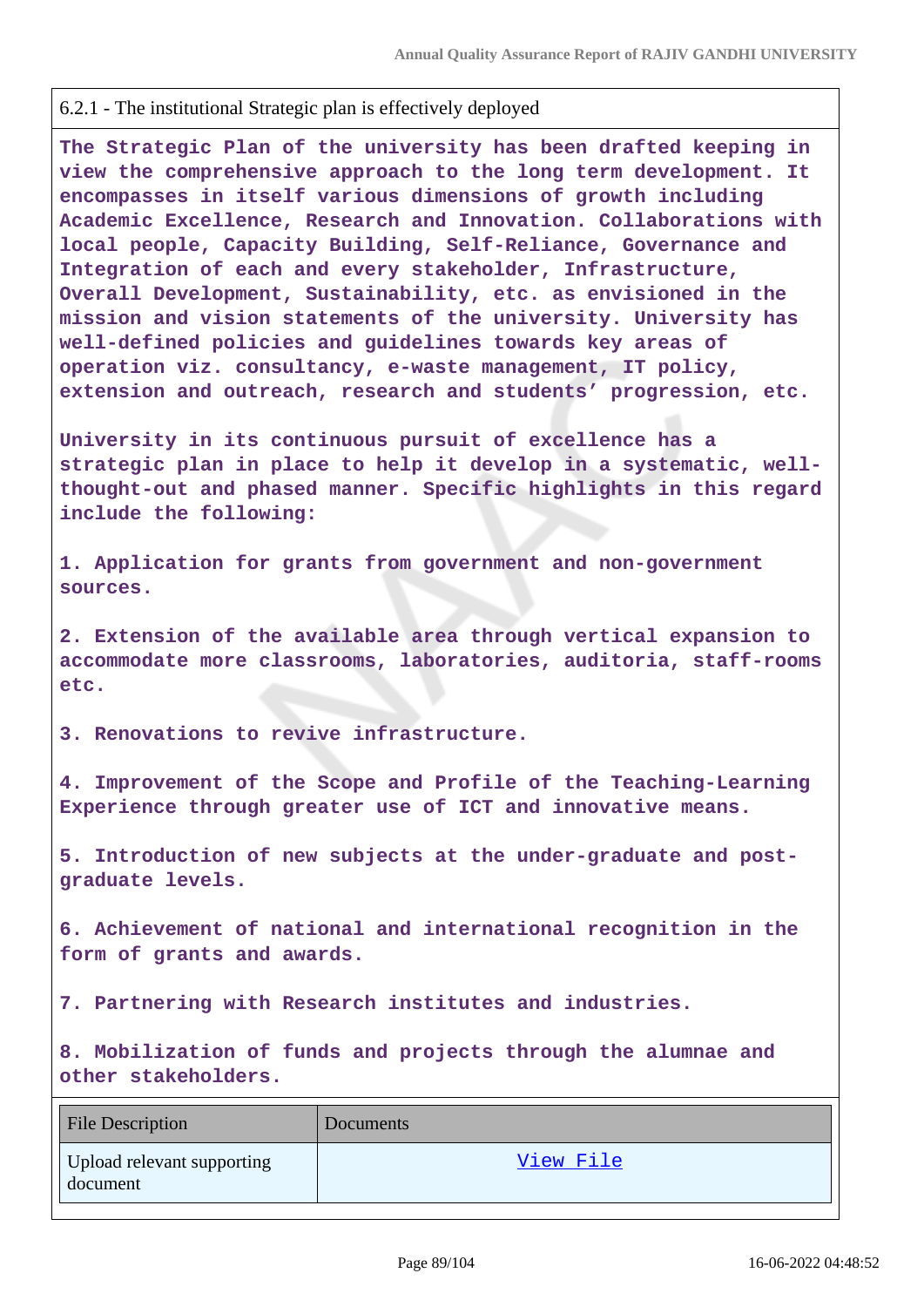6.2.2 - The functioning of the institutional bodies is effective and efficient as visible from policies, administrative setup, appointment and service rules, procedures, etc.

**The Hon'ble Governor of the State is the Chief Rector of the University. The Vice-Chancellor is Chief Administrative and Academic Officer of the University. The Registrar, Controller of Examination and Finance Officer of the University assist the Vice-Chancellor in administrative, examination and financial matters. The University functions as per Act, Statutes, Ordinances and Regulations drafted and updated from time to time. The University has duly constituted bodies - Executive Council, Academic Council, Boards of Studies, Finance and other committees for decisions on major academic, administrative and financial matters.**

**Meetings of the Executive Council, Academic Council, Finance Committee and other committees are held regularly. Heads of the Departments chair the Departmental Committee meetings and all major decisions are taken there. The Boards of Studies of the subjects are responsible for the revision of the syllabi and course curricula. The departments enjoy academic autonomy to develop their own curriculum, and teaching schedule and conduct examinations as per Rajiv Gandhi University Act 2006 and its ordinance 2020. All the expenditures incurred by the University are duly audited. The University has set up several Task Groups and numerous Cells on various aspects concerning all the stakeholders. The University has taken initiative in formulating various policies to guide development in specific areas. It has formulated Green University Policy and Green Calendar, Values and Professional Ethics Policy, Research Policy and IT policy etc.**

| <b>File Description</b>                                                | Documents |
|------------------------------------------------------------------------|-----------|
| Upload relevant supporting<br>document                                 | View File |
| 6.2.3 - Institution Implements e-governance in its areas of operations |           |

| 6.2.3.1 - e-governance is implemented<br>covering following areas of operation                            | A. All of the above |
|-----------------------------------------------------------------------------------------------------------|---------------------|
| 1. Administration<br>2. Finance and Accounts<br><b>3. Student Admission and Support</b><br>4. Examination |                     |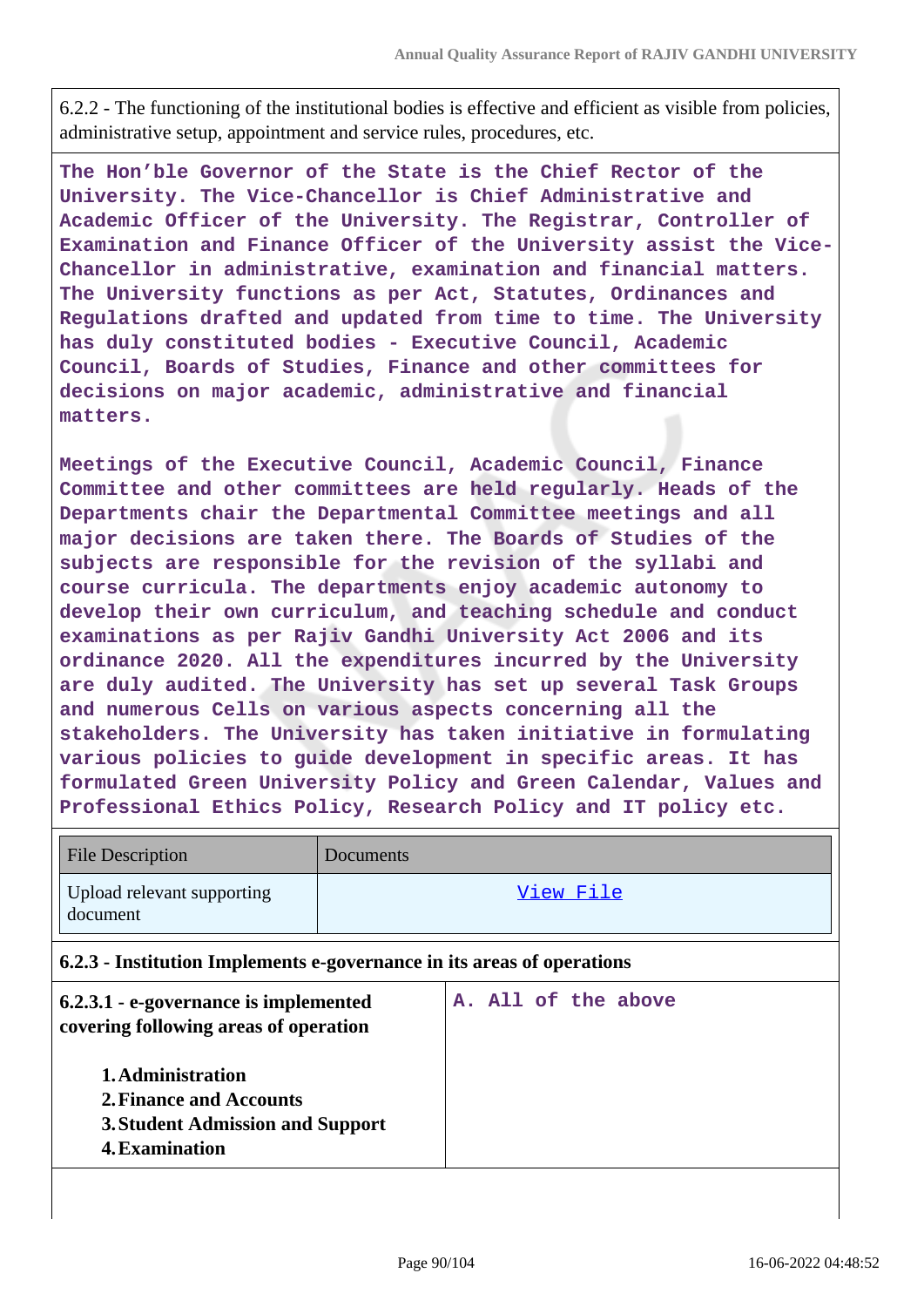| <b>File Description</b>                | <b>Documents</b> |
|----------------------------------------|------------------|
| Upload the data template               | View File        |
| Upload relevant supporting<br>document | View File        |

### **6.3 - Faculty Empowerment Strategies**

6.3.1 - The institution has a performance appraisal system, promotional avenues and effective welfare measures for teaching and non-teaching staff

#### **Performance Appraisal System**

**Rajiv Gandhi University has a robust feedback system which incorporates the regular feedback of key stakeholders and beneficiaries including students and also the multi-faceted feedback is analysed and shared with respective departments for the betterment of the teaching-learning process and other services. Apart from students' feedback, the Annual Performance Appraisal Report of every employee with all the supporting documents and also duly endorsed by the controlling officer/Head of Department is kept in the personal file of every employee and is referred to for every official purpose related to the concerned teaching or non-teaching staff.**

**Promotional Avenues and Welfare Measures for Teaching and Non-Teaching Staff**

**Rajiv Gandhi University has an undeterred commitment to employees' promotions and welfare measures. University regularly invites applications under Career Advancement Scheme (CAS) for timely promotions and career advancements. Also, the university has an institutional policy toward the welfare of employees both teaching and non-teaching. There is a pro-active minority Cell, and also Anti Sexual Harassment Committee together with a Gender Champion Club among other bodies to protect and promote the rights and well-being of socially vulnerable sections. These cells regularly organise awareness-building programmes for key stakeholders apart from taking up remedial measures for issues reported. Health Centre, Pension, Gratuity, Medical and Educational reimbursements for the employees, as well as their dependents, are a few of the other existing welfare measures.**

| File Description                       | Documents |
|----------------------------------------|-----------|
| Upload relevant supporting<br>document | View File |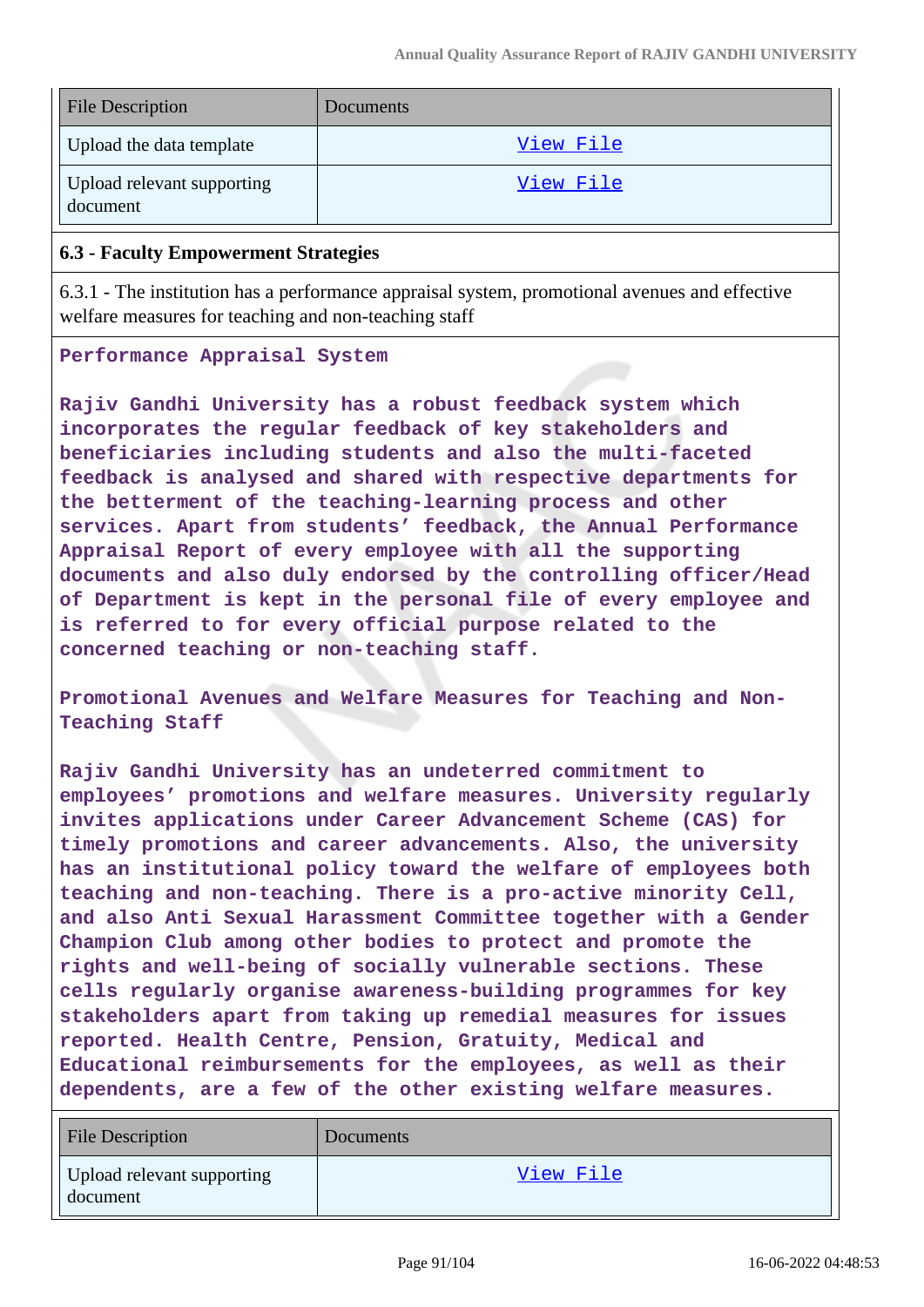# **6.3.2 - Total number of teachers provided with financial support to attend conferences / workshops and towards membership fee of professional bodies during the year**

| <b>File Description</b>                | Documents |
|----------------------------------------|-----------|
| Upload the data template               | View File |
| Upload relevant supporting<br>document | View File |

# **6.3.3 - Number of professional development / administrative training Programmes organized by the institution for teaching and non-teaching staff during the year**

**18** File Description Documents Upload the data template  $\overline{V}$   $\overline{V}$   $\overline{V}$   $\overline{V}$   $\overline{V}$   $\overline{V}$   $\overline{V}$   $\overline{V}$   $\overline{V}$   $\overline{V}$   $\overline{V}$   $\overline{V}$   $\overline{V}$   $\overline{V}$   $\overline{V}$   $\overline{V}$   $\overline{V}$   $\overline{V}$   $\overline{V}$   $\overline{V}$   $\overline{V}$   $\overline{V}$ Upload relevant supporting document [View File](https://assessmentonline.naac.gov.in/storage/app/public/aqar/16138/16138_400_879.pdf?1655378330)

**6.3.4 - Total number of teachers undergoing online/ face-to-face Faculty Development Programmes (FDP)during the year(Professional Development Programmes, Orientation / Induction Programmes Refresher Course, Short Term Course)**

**90**

| <b>File Description</b>                | Documents |
|----------------------------------------|-----------|
| Upload the data template               | View File |
| Upload relevant supporting<br>document | View File |

## **6.4 - Financial Management and Resource Mobilization**

6.4.1 - Institutional strategies for mobilisation of funds and the optimal utilisation of resources

**Rajiv Gandhi University being a central institution receives the majority of its fund and resources from Union Government channelled through UGC and the Ministry of Education (erstwhile MHRD). Funds have been received under General Development Assistance (GDA), Sports and Infrastructure Development. Also, apart from Union assistance, the state government of Arunachal Pradesh has also been supporting Rajiv Gandhi University in infrastructure development funded by DoNER under NLCPR scheme. Additionally, the Ministry of Social Justice and Empowerment, the Government of India has also been financially supporting Rajiv**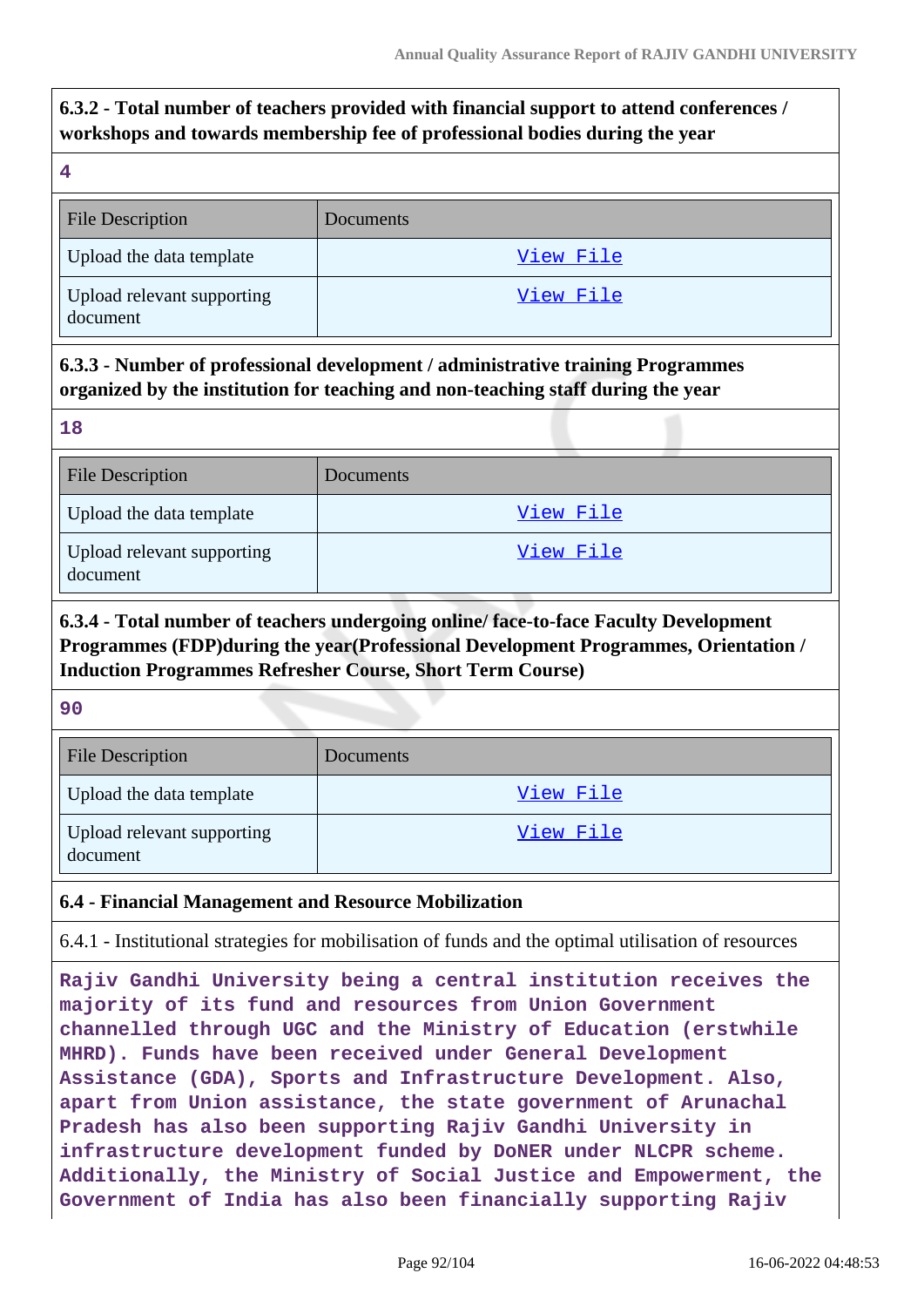**Gandhi University in the construction of Hostels and Infrastructure Development under Central Assistance. RGU observes complete transparency in its financial matters as our annual accounts are continuously updated on our website for public information. Additionally, the Comptroller and Auditor General of Office, Itanagar conducts the financial audits after which the financial statements are submitted to both the houses of Parliament of India for observation.**

| <b>File Description</b>                | <b>Documents</b> |
|----------------------------------------|------------------|
| Upload relevant supporting<br>document | View File        |

**6.4.2 - Funds / Grants received from government bodies during the year for development and maintenance of infrastructure (not covered under Criteria III and V) (INR in Lakhs)**

| <b>File Description</b>                | Documents |
|----------------------------------------|-----------|
| Upload the data template               | View File |
| Upload relevant supporting<br>document | View File |

# **6.4.3 - Funds / Grants received from non-government bodies, individuals,philanthropists during the year for development and maintenance of infrastructure (not covered under Criteria III and V)(INR in Lakhs)**

**0**

| <b>File Description</b>                | Documents        |
|----------------------------------------|------------------|
| Upload the data template               | No File Uploaded |
| Upload relevant supporting<br>document | No File Uploaded |

6.4.4 - Institution conducts internal and external financial audits regularly

**The financial affairs of the University are being audited by the Comptroller and Auditor General of India annually. The Balance Sheet, Income Expenditure Account and Receipts Payments Account of every year are audited by CAG under Sec 19(2) of the Comptroller and Auditor General's (Duties, Powers and Conditions of Service) Act, 1971 and provisions of the Rajiv Gandhi University Act, 2006. The Internal Audit of the University is carried out by the Internal Audit Officer of the University. The Audit Statement as issued by CAG every year is placed before both**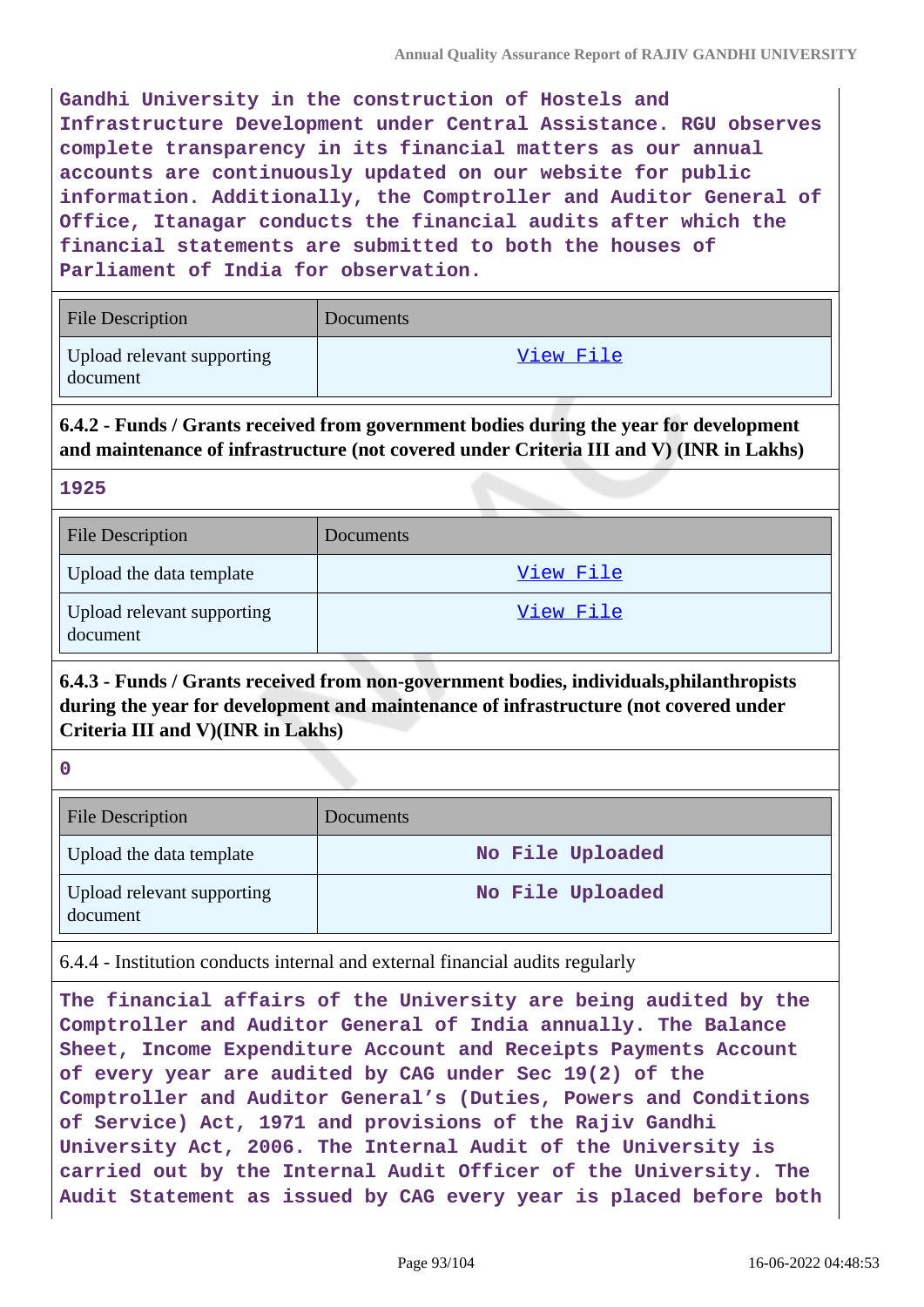**houses of Parliament of India. The Separate Audit Report contains, the comments of the Comptroller and Auditor General of India (CAG) on the accounting treatment with regard to their classification, conformity with the best accounting practices, accounting standards and disclosure norms, etc. Audit observations on financial transactions with regard to compliance with the Law, Rules and Regulations (Propriety and Regularity) and efficiency-cum-performance aspects, etc., if any, are reported through Inspection Reports/CAG's Audit Reports separately.**

| File Description                       | Documents |
|----------------------------------------|-----------|
| Upload relevant supporting<br>document | View File |

## **6.5 - Internal Quality Assurance System**

6.5.1 - Internal Quality Assurance Cell (IQAC) has contributed significantly for institutionalizing the quality assurance strategies and processes by constantly reviewing the teaching learning process, structures & methodologies of operations and learning outcomes at periodic intervals

**The IQAC at Rajiv Gandhi University is functional with Vice-Chancellor as the Chairman, eight senior faculty members, one administrative officer and three external experts. Since its inception, IQAC at RGU has been pro-actively engaged in the quality enhancement and capacity building of key stakeholders.**

**Two practices institutionalized as a result of IQAC initiatives include the following:**

- **1. Online Students Feedback and Action Taken Report after brainstorming from respective Departments as to how to improve efficiency and capacity of teachers towards better performance,**
- **2. Faculty recruitment is an issue which the IQAC had been taking up in right earnest. It had evolved suitable formats and mechanisms to implement the provisions of the UGC 2010 Regulations for the recruitment and promotion of teachers (CAS). It also facilitates the pre-screening of applications under CAS and Direct Recruitment prior to the Selection Committee stage. In view of a large number of applicants for entry-level Assistant Professor (Stage 1) in various departments, the IQAC has introduced quality assurance measures for shortlisting candidates on the basis of weightage and written tests (based on the Master's Syllabus of the concerned subject).**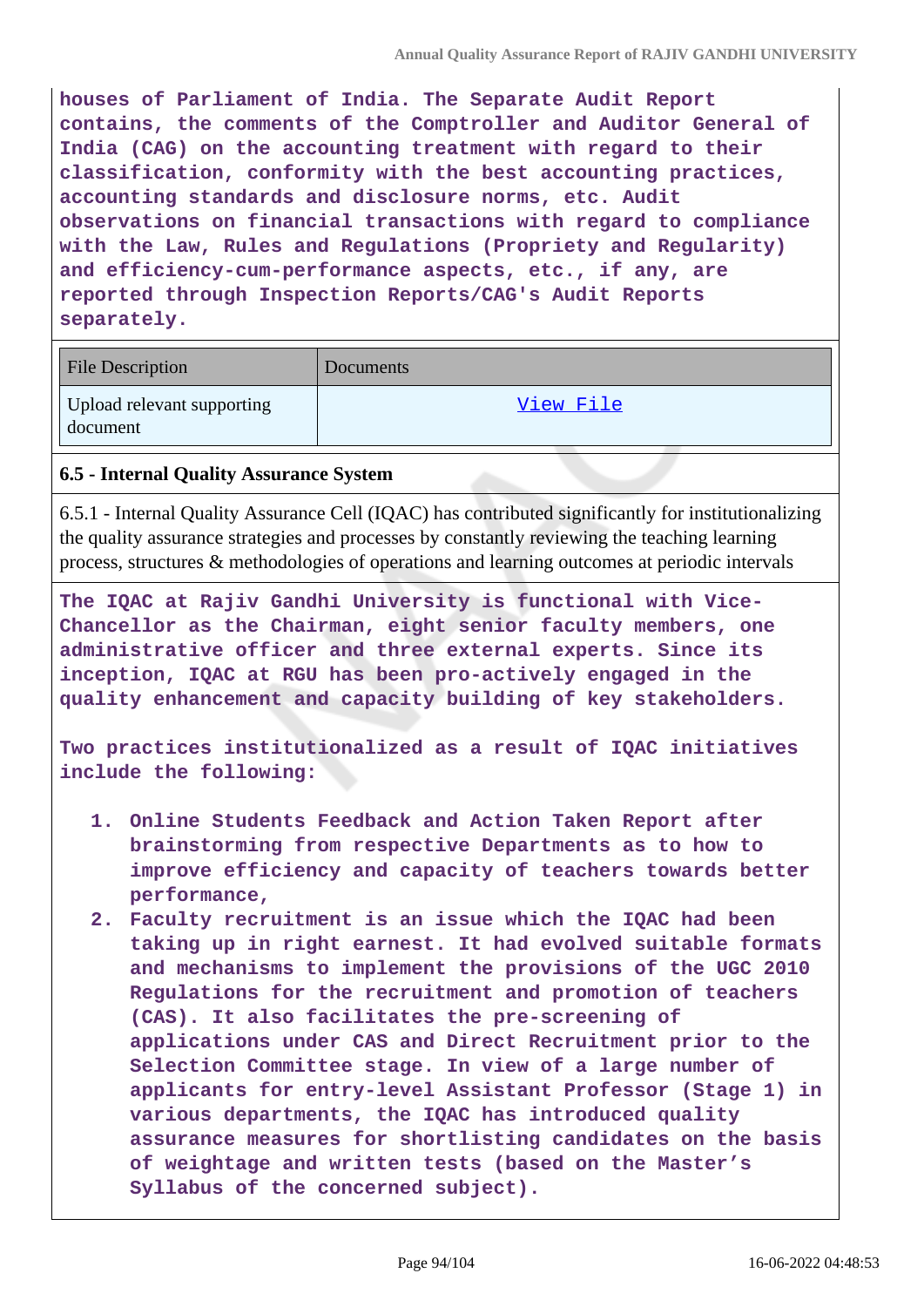| <b>File Description</b>                                                                                                                                                                                                                                                                                                                                                                                                                                                                                                  | Documents                                                  |  |  |
|--------------------------------------------------------------------------------------------------------------------------------------------------------------------------------------------------------------------------------------------------------------------------------------------------------------------------------------------------------------------------------------------------------------------------------------------------------------------------------------------------------------------------|------------------------------------------------------------|--|--|
| Upload relevant supporting<br>document                                                                                                                                                                                                                                                                                                                                                                                                                                                                                   | View File                                                  |  |  |
| 6.5.2 - Institution has adopted the following<br>for Quality assurance Academic<br><b>Administrative Audit (AAA) and follow up</b><br>action taken Confernces, Seminars,<br><b>Workshops on quality conducted</b><br><b>Collaborative quality initiatives with</b><br>other institution(s) Orientation programme<br>on quality issues for teachers and studens<br><b>Participation in NIRF Any other quality</b><br>audit recognized by state, national or<br>international agencies (ISO Certification,<br><b>NBA</b> ) | A. Any 5 or all of the above                               |  |  |
| <b>File Description</b>                                                                                                                                                                                                                                                                                                                                                                                                                                                                                                  | Documents                                                  |  |  |
| Upload the data template                                                                                                                                                                                                                                                                                                                                                                                                                                                                                                 | View File                                                  |  |  |
| Upload relevant supporting<br>documnent                                                                                                                                                                                                                                                                                                                                                                                                                                                                                  | View File                                                  |  |  |
| 6.5.3 - Incremental improvements made for the preceding during the year with regard to quality<br>(in case of first cycle) Post accreditation quality initiatives (second and subsequent cycles)<br>Rajiv Gandhi University has been consistently taking quality                                                                                                                                                                                                                                                         |                                                            |  |  |
| domains, a few of which include:                                                                                                                                                                                                                                                                                                                                                                                                                                                                                         | enhancement initiatives in the academic and administrative |  |  |
| 1. Post the 2nd cycle of accreditation the number of new<br>departments has increased from 19 to 38.<br>2. Creating a Research Environment for better growth of the<br>university.                                                                                                                                                                                                                                                                                                                                       |                                                            |  |  |
| 3. Regular updating of syllabi in sync with Choice Based<br>Credit System, learner-centric ecosystem through pro-active<br>Board of Post Graduate/Under Graduate Studies.                                                                                                                                                                                                                                                                                                                                                |                                                            |  |  |
| 4. Promotion and Institutionalization of Mentor-Mentee System.<br>5. Participation in flagship schemes of the union viz. Unnat<br>Bharat Abhiyan, Swachh Bharat Mission etc. together with<br>traditional initiatives of bridging the gap between campus<br>& community development viz. NSS, NCC etc.<br>6. Region-specific initiatives viz. Centre for Bio-Diversity,                                                                                                                                                  |                                                            |  |  |
| Centre for Youth Development and Leadership Studies as well<br>as a due emphasis on Tribal Studies through Arunachal                                                                                                                                                                                                                                                                                                                                                                                                     |                                                            |  |  |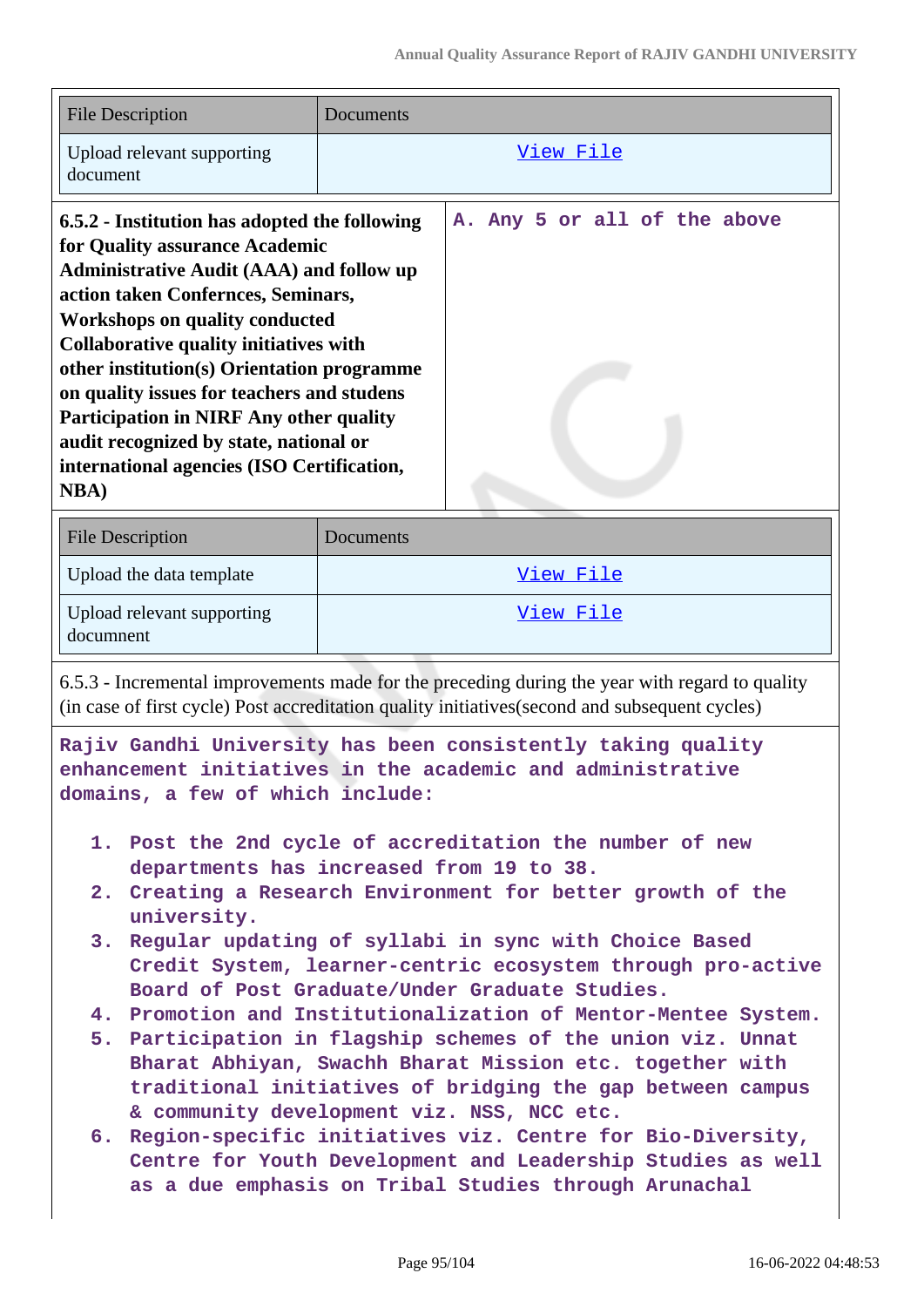**Institute of Tribal Studies have been a testimony of RGU's dedication towards thinking globally and acting locally.**

- **7. Infrastructural development is another aspect to which the IQAC has been paying attention. To make the RGU campus friendly for the specially-abled, access ramps have been constructed in select buildings.**
- **8. Initiatives have been taken by IQAC for introducing skillbased courses in colleges and the University for enhancing the employability of students. Towards this end, Memorandums of Understanding (MoUs) have been signed with the National Council of Rural Institutes, Hyderabad, Sulabh International, New Delhi and other organizations/institutions of repute.**

| <b>File Description</b>                | Documents        |
|----------------------------------------|------------------|
| Upload relevant supporting<br>document | No File Uploaded |

### **INSTITUTIONAL VALUES AND BEST PRACTICES**

#### **7.1 - Institutional Values and Social Responsibilities**

7.1.1 - Measures initiated by the Institution for the promotion of gender equity during the year

**The Rajiv Gandhi University has an inbuilt ecosystem of gender equity both at administrative and academic levels. Students at the university strive to achieve their full potential, regardless of gender. Women Technological Park of the university provides and extends support to female students developing soft skills and communication. Women Technological Park acts as a foundation for promoting and popularizing improved technologies in some of the activities where women are engaged to earn their livelihood. It is also a platform for technological information pool, documentation, and highlighting issues related to women's technical needs. In this park, the campus dwellers are trained in landscaping, vegetable gardening, beekeeping etc. Women's Studies & Research Centre, Anti Sexual Harassment Committee, Gender Champion Club etc. of the university conduct research, workshops and training programmes regularly for the growth and development of Women. The Rajiv Gandhi University's Day Care Centre is an effort to help working women. To ensure the safety of the female students and employees, both male and female security personnel are on duty around the clock at various locations on the campus. There are separate common rooms for female students in the academic departments. Sanitary napkin dispensers and incinerators are available for girls in some departments and hostels. The university always has a very good strength of girl students.**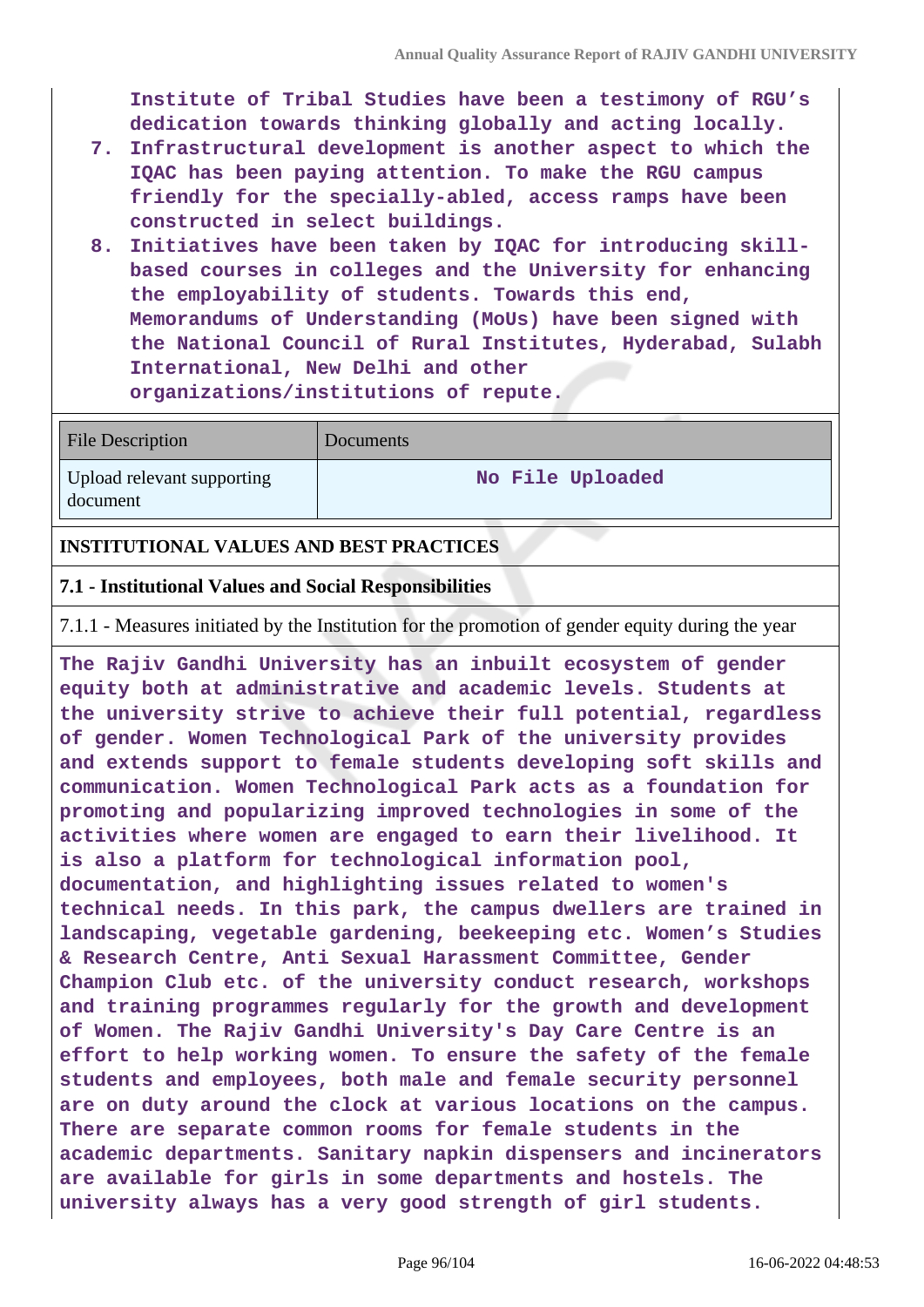### **Nearly 50 % of the students admitted in the last year are girls.**

| <b>File Description</b>                                                                                                                                                                                                            | Documents                              |  |
|------------------------------------------------------------------------------------------------------------------------------------------------------------------------------------------------------------------------------------|----------------------------------------|--|
| Upload relevant supporting<br>document                                                                                                                                                                                             | View File                              |  |
| Annual gender sensitization<br>action plan(s)                                                                                                                                                                                      | Nil                                    |  |
| Specific facilities provided for<br>women in terms of: a. Safety<br>and security b. Counseling c.<br>Common rooms d. Daycare<br>Centre e. Any other relevant<br>information                                                        | Nil                                    |  |
| 7.1.2 - The Institution has facilities for<br>alternate sources of energy and energy<br>conservation Solar energy<br>plant Wheeling to the Grid Sensor-based<br>energy conservation Use of LED bulbs/<br>power-efficient equipment | C. Any 2 of the above<br><b>Biogas</b> |  |
| <b>File Description</b>                                                                                                                                                                                                            | Documents                              |  |
| Upload relevant supporting<br>document                                                                                                                                                                                             | View File                              |  |

7.1.3 - Describe the facilities in the Institution for the management of the following types of degradable and non-degradable waste (within 200 words) Solid waste management Liquid waste management Biomedical waste management E-waste management Waste recycling system Hazardous chemicals and radioactive waste management

**Rajiv University is putting sincere and conscious efforts for maintaining and preserving a green campus with a low carbon footprint. The University takes strict measures to implement a plastic-free campus, including educating students about the dangers of using plastic bottles, cups, and glasses. Canteens are advised to avoid single use plastics, if there are any plastic wastes, they are disposed of in non-biodegradable waste bins. The garbage generated in the University is collected through the garbage collection bins, installed at different locations of the University. Garbage collection vehicle from third-party collects the garbage and deposits the same in the garbage disposal at Itanagar capital complex garbage disposal system. Cleanliness drives are organised as part of Swachhta campaigns to educate students about waste management and the difference between biodegradable and non-biodegradable wastes. In order to promote a**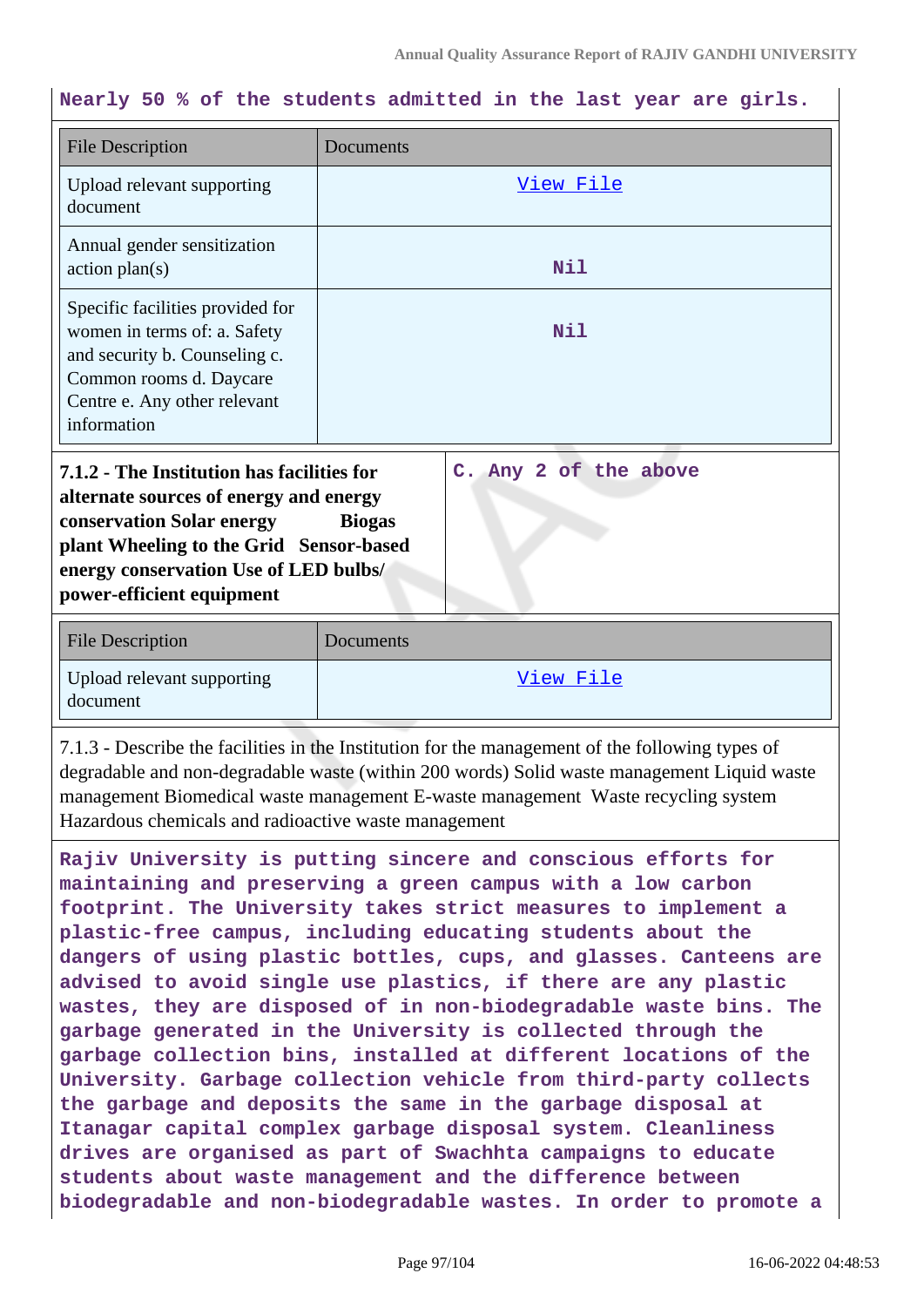**digital campus, the University tries to minimise the usage of paper at all levels. The University believes in standard liquid and e-waste management practices since it generates a very less quantity of liquid waste and e-waste. RGU has an E-Waste management policy. Wastewater from the kitchens of hostels, canteens, and guest houses is used to water gardens and vegetation on the university campus.**

| <b>File Description</b>                                                                                                                                                                                                                                                      | <b>Documents</b> |                              |           |  |  |  |
|------------------------------------------------------------------------------------------------------------------------------------------------------------------------------------------------------------------------------------------------------------------------------|------------------|------------------------------|-----------|--|--|--|
| Upload relevant supporting<br>document                                                                                                                                                                                                                                       | View File        |                              |           |  |  |  |
| 7.1.4 - Water conservation facilities available<br>in the Institution: Rain water harvesting<br><b>Bore well /Open well recharge Construction</b><br>of tanks and bunds Waste water recycling<br><b>Maintenance of water bodies and</b><br>distribution system in the campus |                  | A. Any 4 or all of the above |           |  |  |  |
| <b>File Description</b>                                                                                                                                                                                                                                                      | Documents        |                              |           |  |  |  |
| Upload relevant supporting<br>document                                                                                                                                                                                                                                       | View File        |                              |           |  |  |  |
| 7.1.5 - Green campus initiatives include                                                                                                                                                                                                                                     |                  |                              |           |  |  |  |
| 7.1.5.1 - The institutional initiatives for<br>greening the campus are as follows:<br>1. Restricted entry of automobiles<br>2. Use of bicycles/ Battery-powered<br>vehicles<br>3. Pedestrian-friendly pathways<br>4. Ban on use of plastic<br>5. Landscaping                 |                  | A. Any 4 or All of the above |           |  |  |  |
| <b>File Description</b>                                                                                                                                                                                                                                                      | Documents        |                              |           |  |  |  |
| Upload relevant supporting<br>document                                                                                                                                                                                                                                       |                  |                              | View File |  |  |  |
| 7.1.6 - Quality audits on environment and energy are regularly undertaken by the institution                                                                                                                                                                                 |                  |                              |           |  |  |  |

**7.1.6.1 - The institution's initiatives to preserve and improve the environment and harness energy are confirmed through the following:**

**C. Any 2 of the above**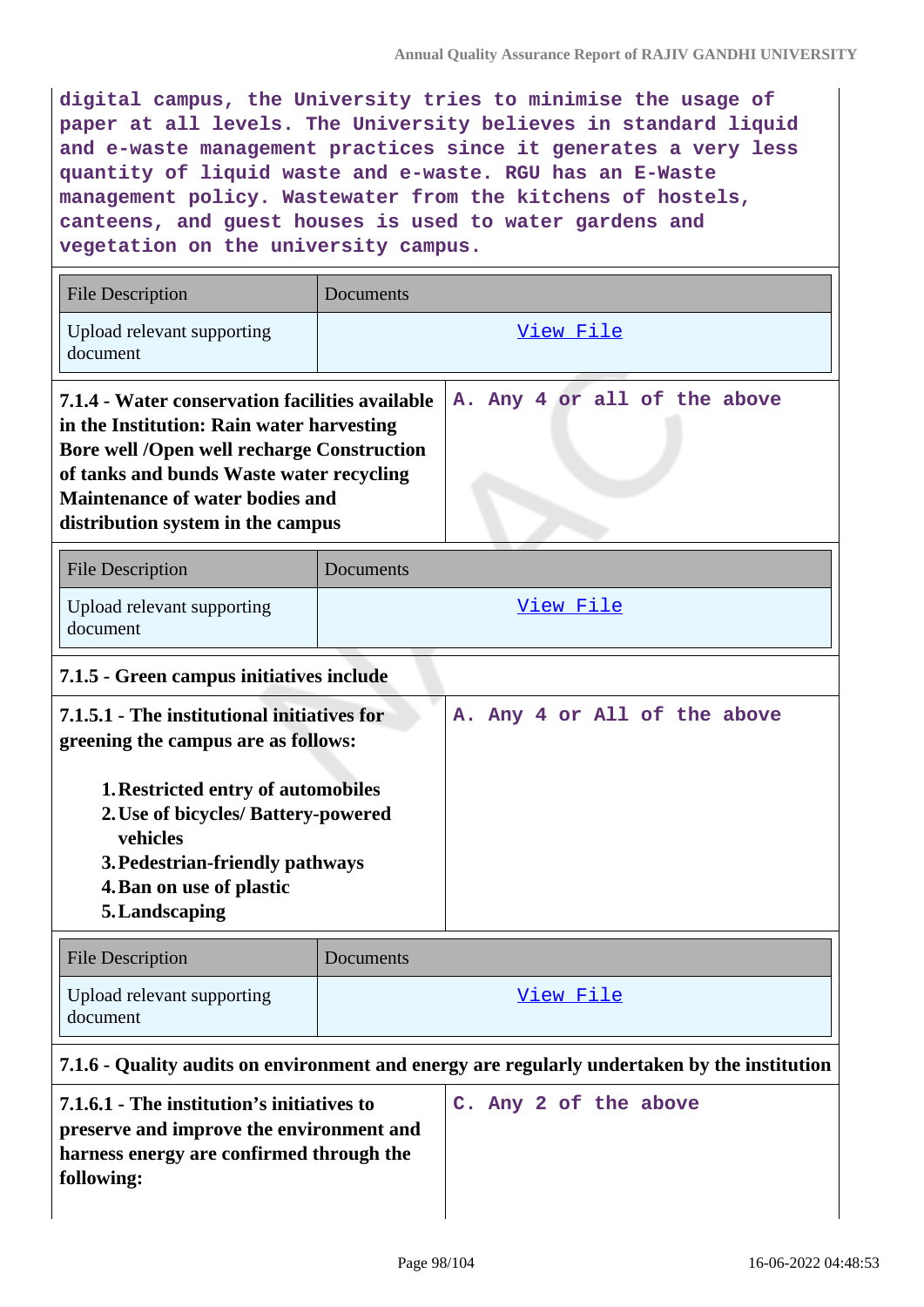| 1. Green audit<br>2. Energy audit<br><b>3. Environment audit</b><br>4. Clean and green campus<br>recognitions/awards<br>5. Beyond the campus environmental<br>promotional activities                                                                                                                                                                                                                                                                                                                                                                                       |           |                              |
|----------------------------------------------------------------------------------------------------------------------------------------------------------------------------------------------------------------------------------------------------------------------------------------------------------------------------------------------------------------------------------------------------------------------------------------------------------------------------------------------------------------------------------------------------------------------------|-----------|------------------------------|
| <b>File Description</b>                                                                                                                                                                                                                                                                                                                                                                                                                                                                                                                                                    | Documents |                              |
| Upload relevant supporting<br>document                                                                                                                                                                                                                                                                                                                                                                                                                                                                                                                                     |           | View File                    |
| 7.1.7 - The Institution has a disabled-friendly<br>and barrier-free environment Ramps/lifts for<br>easy access to classrooms and centres.<br><b>Disabled-friendly washrooms Signage</b><br>including tactile path lights, display boards<br>and signposts Assistive technology and<br>facilities for persons with disabilities:<br>accessible website, screen-reading<br>software, mechanized equipment, etc.<br>Provision for enquiry and information:<br>Human assistance, reader, scribe, soft copies<br>of reading materials, screen reading, etc.<br>File Description |           | A. Any 4 or all of the above |

| <b>File Description</b>                | Documents |
|----------------------------------------|-----------|
| Upload relevant supporting<br>document | View File |

7.1.8 - Describe the Institutional efforts/initiatives in providing an inclusive environment i.e. tolerance and harmony towards cultural, regional, linguistic, communal, socio-economic and other diversities (within a maximum of 200 words)

**As a part of our efforts in providing an inclusive environment, the University is actively participating in various activities pertaining to social, environmental, health and other relevant issues. The Community Development Cell has adopted five villages under Unnat Bharat Abhiyan where it is undertaking various measures for improving the livelihood status of the community of the adopted villages. Under the green initiative program, a nursery has been set up at Disi village wherein fruit saplings are being grown and distributed among the rural folks. The NSS unit has also adopted Tomru village and University Workers' Colony. The village school libraries are also being strengthened and established for minimizing the expenditure on books by the poor parents. Awareness programs on health & hygiene, Beti Bachao**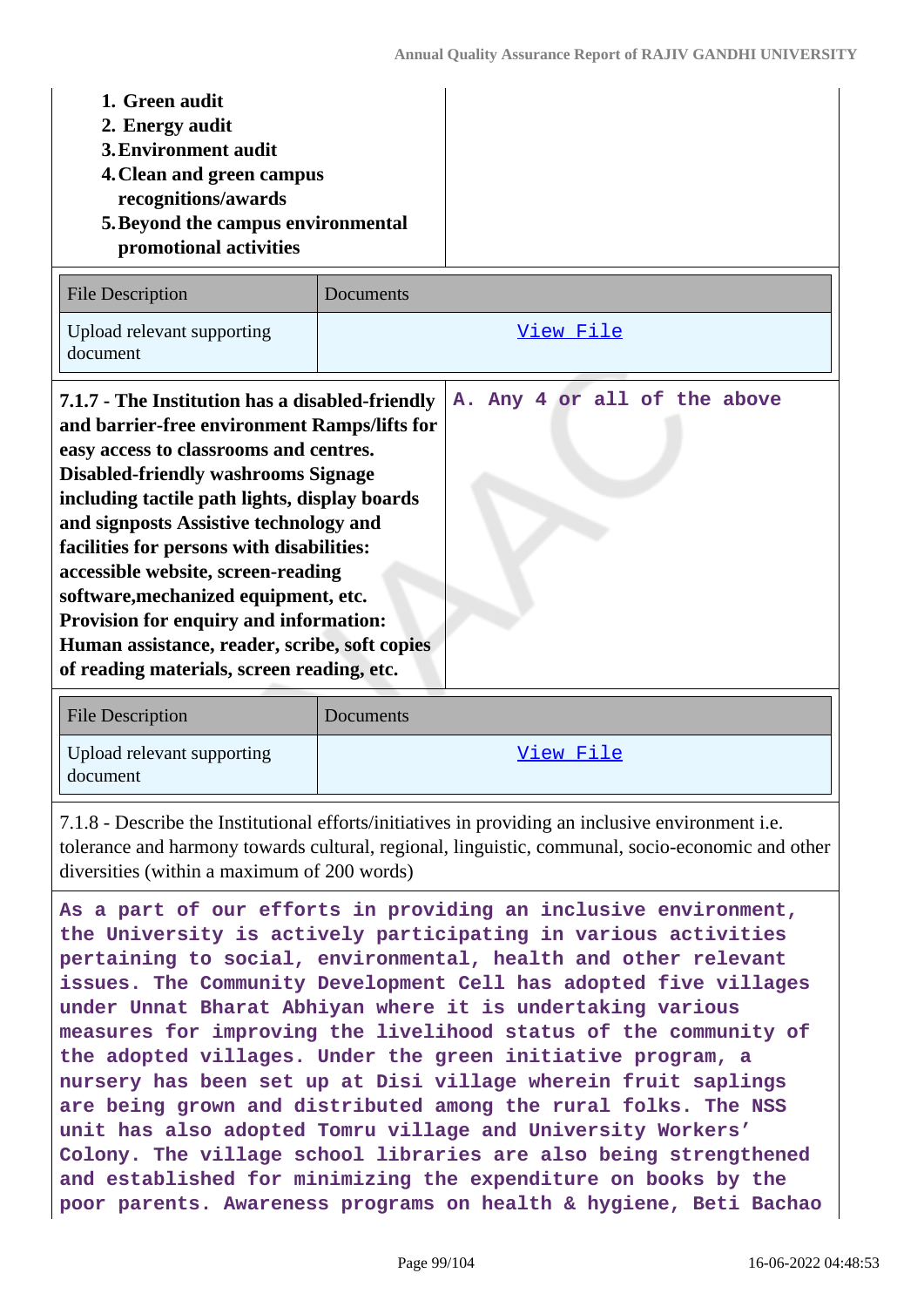**Beti Padoa (girl education), Vittiya Shaksharta Abhiyan (financial literacy) etc. are also organized. The students of RGU have been undertaking relief activities for the victims of natural calamities in the nearby areas. Drug awareness programmes are conducted in three districts of Arunachal Pradesh namely; Namsai, Lower Dibang Valley and Lohit among youth and school children. The university has also undertaken many programmes like webinars, awareness camps, mock drills etc. under 'Disaster Management' in collaboration with NDRF and NDMA. RGU hosts a biannual cultural programme called 'Arunachal Panoroma' among others to promote the state's indigenous culture. The university students and faculty members also take part in national events aimed at harmony, integrity and social fabric.**

| <b>File Description</b>                | Documents |
|----------------------------------------|-----------|
| Upload relevant supporting<br>document | View File |

7.1.9 - Sensitization of students and employees of the institution to constitutional obligations: values, rights, duties and responsibilities of citizens:

**To promote the concept and awareness of fundamental duties, the duty towards society and concern for the environment from early life, the nation needs a workforce that can train the young minds about these values. Rajiv Gandhi University is fulfilling this national obligation by preparing the trainers for these young minds through various value-added courses in its curriculum. University observes Constitution Day to inculcate an appreciative and critical understanding among key stakeholders especially younger generations about core values and guiding principles of the Indian Constitution. Various Departments viz. Social Work, National Security Studies, Political Science etc. organize lecture series and capacity building programmes on constitution day to create awareness among the students towards the Constitution of India, Values of Freedom Movement and their underlying philosophies. The University also provides joboriented certificate and diploma programmes on the campus to provide quality employability enhancement education to the unemployed youth at a lower cost. National Festivals and celebrations viz. Republic Day, Independence Day, Gandhi Jayanti, National Integration Day, Valor Day etc. are observed consistently to augment a sense of Pride and awareness towards our National Identity, Unity and Integrity. Additionally, Wall of Heroes is a celebrated venue in our campus which adds to the awareness and pride towards our soldiers who have made supreme sacrifices for the cause of nation.**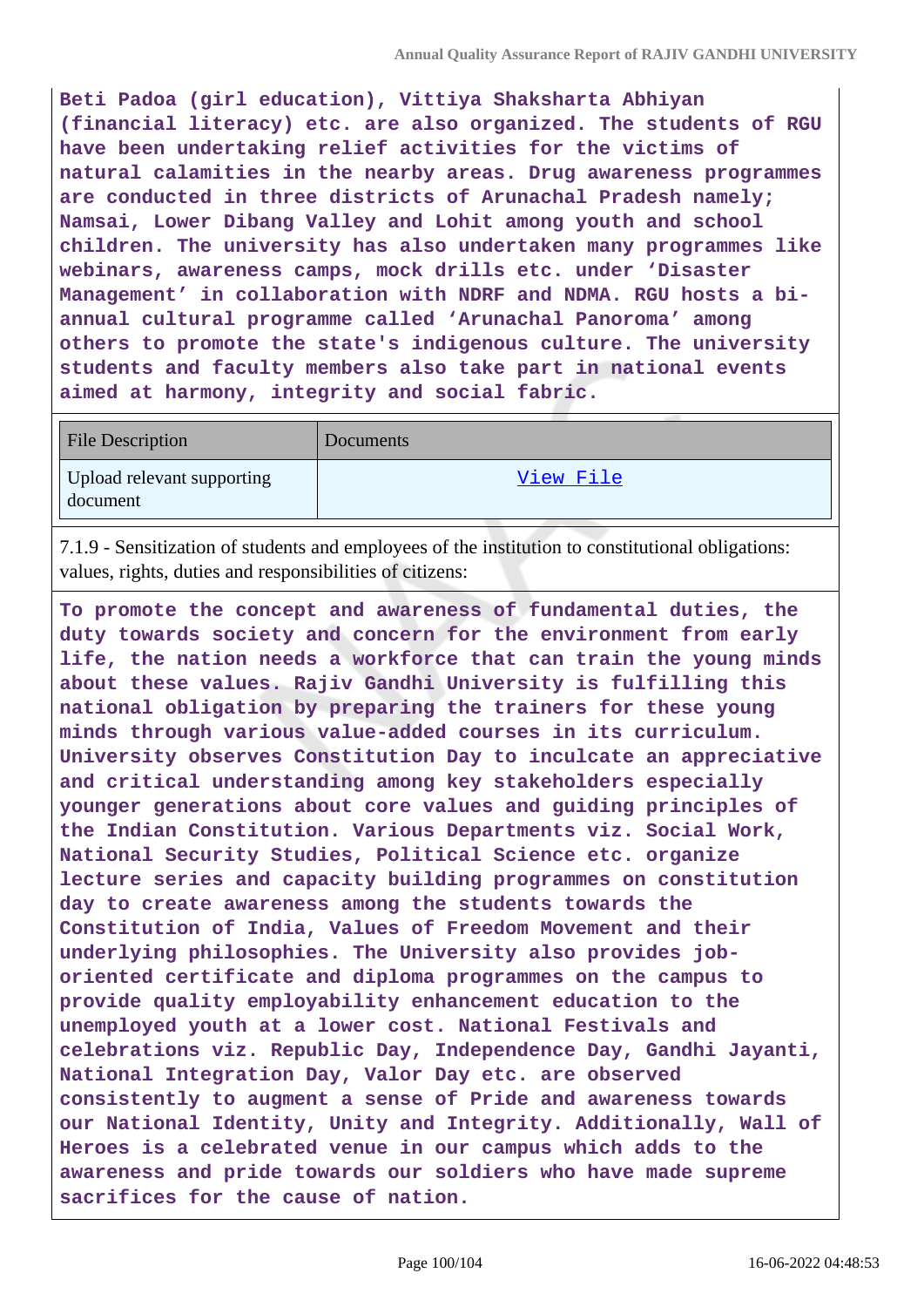| File Description                       | <b>Documents</b> |
|----------------------------------------|------------------|
| Upload relevant supporting<br>document | No File Uploaded |

7.1.11 - Institution celebrates / organizes national and international commemorative days, events and festivals

**The University organize all national festivals, including Independence Day, Republic Day, and the birth dates of Mahatma Gandhi, Sardar Vallabhbhai Patel, Dr. B. R. Ambedkar, Swami Vivekananda and Subhash Chandra Bose, among others. All faculty, staff, and students of the university attend these celebrations and participate in numerous events planned to commemorate the anniversary. Participatory activities, competitions and awareness programmes are organised for the same. Eminent speakers are invited to address these events to educate young minds about our forefathers' selfless sacrifices during the struggle for independence. Following these celebrations, many cultural programmes and community services such as Swatchc Bharat, blood donation, tree planting etc. are held under the auspices of the NSS, NCC, and other organisations, in which a sizable number of students participate. Students and faculty members of the institution also participate in a range of cultural activities. Students from various disciplines attend in large numbers and contribute significantly to the event's success. To foster civic responsibilities and promote social awareness among the students of the nearby schools, cultural and technical competitions are also organized. The university also commemorates International Yoga Day, World Environment Day, World Water Day, International Women's Day, and other international days to raise awareness to sensitize key stakeholders and raise awareness by inculcating an appreciative understanding among future generations.**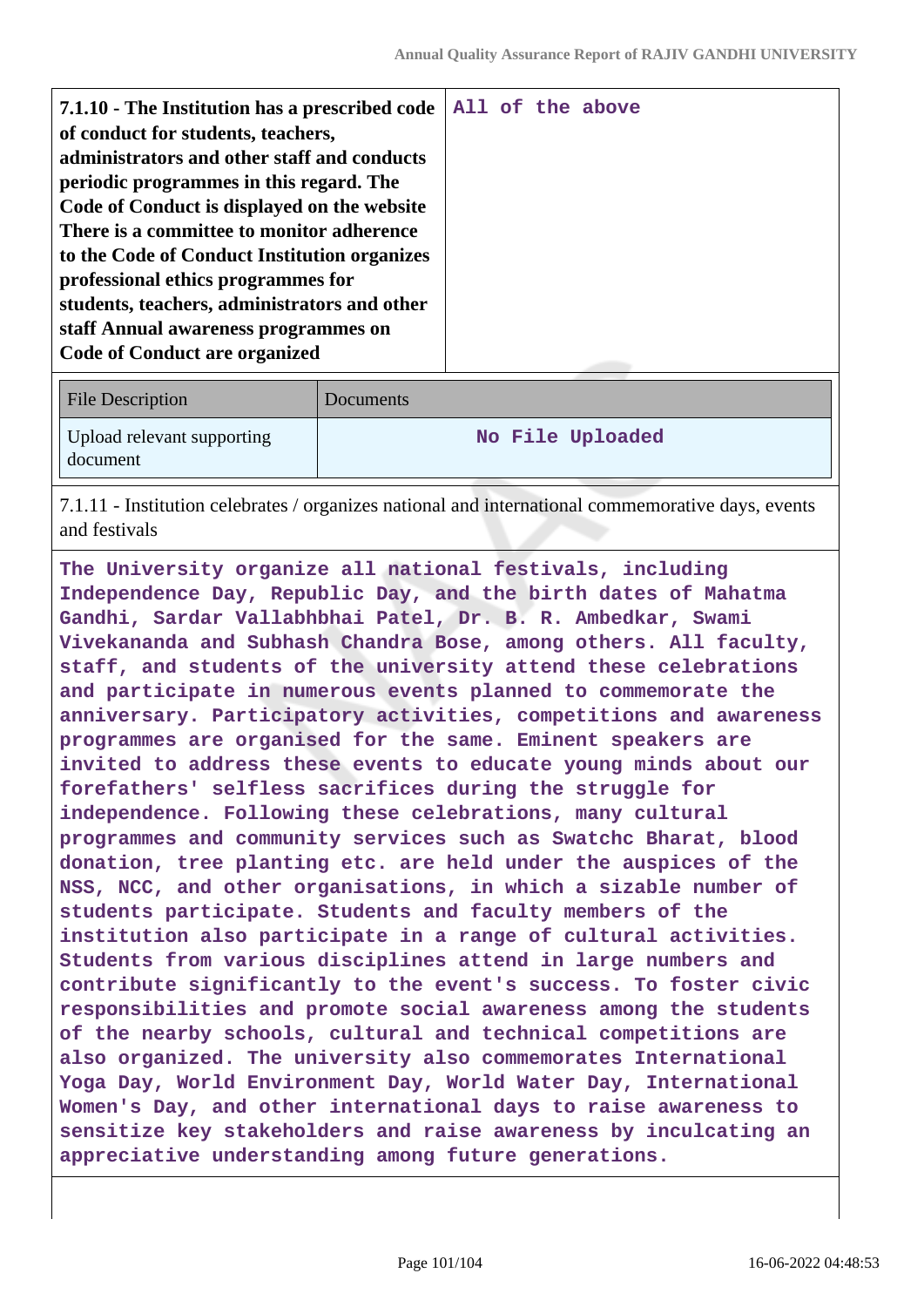| <b>File Description</b>                | Documents |
|----------------------------------------|-----------|
| Upload relevant supporting<br>document | View File |

### **7.2 - Best Practices**

7.2.1 - Describe one best practice successfully implemented by the Institution as per NAAC format provided in the Manual

**Title of the Initiative: Holistic development of students beyond the classroom**

**Objective: Holistic development through exposure to the volatile real-world environment and awareness about their socio-cultural responsibility.**

**The Practice: The University regularly hosts a variety of events such as Youth Festivals, Solidarity Sporting Events (VC Trophy), UNIFEST, University Panorama, Arunachal Panorama, Foundation Day. These events provide opportunities for students to participate and develop their leadership skills and creativity. A large number of students practise in the University's open gymnasium and boxing ring. For the overall development of students, the University undertakes extension and outreach initiatives as well as short-term training programmes. To support a comprehensive experience in teaching-learning and research, Rajiv Gandhi University has established a mentor/mentee counselling system. Mentoring is another significant University practise that is carried out in a methodical manner to guide students in academic problems as well as other wide aspects of their lives.**

**Evidence of Success: Rajiv Gandhi University is situated in Arunachal Pradesh, a tribal-dominated north-eastern Indian state that is underdeveloped. The active engagement of its alumni in different socio-cultural efforts for the upliftment and change of society is proof of the success of its initiatives.**

**Problems Encountered and Resources Required: Change in lifestyle of the students due to urbanization, individualization and globalization is a major challenge for the holistic development of the students.**

### **7.3 - Institutional Distinctiveness**

7.3.1 - Highlight the performance of the institution in an area distinct to its priority and thrust (within a maximum of 200 words)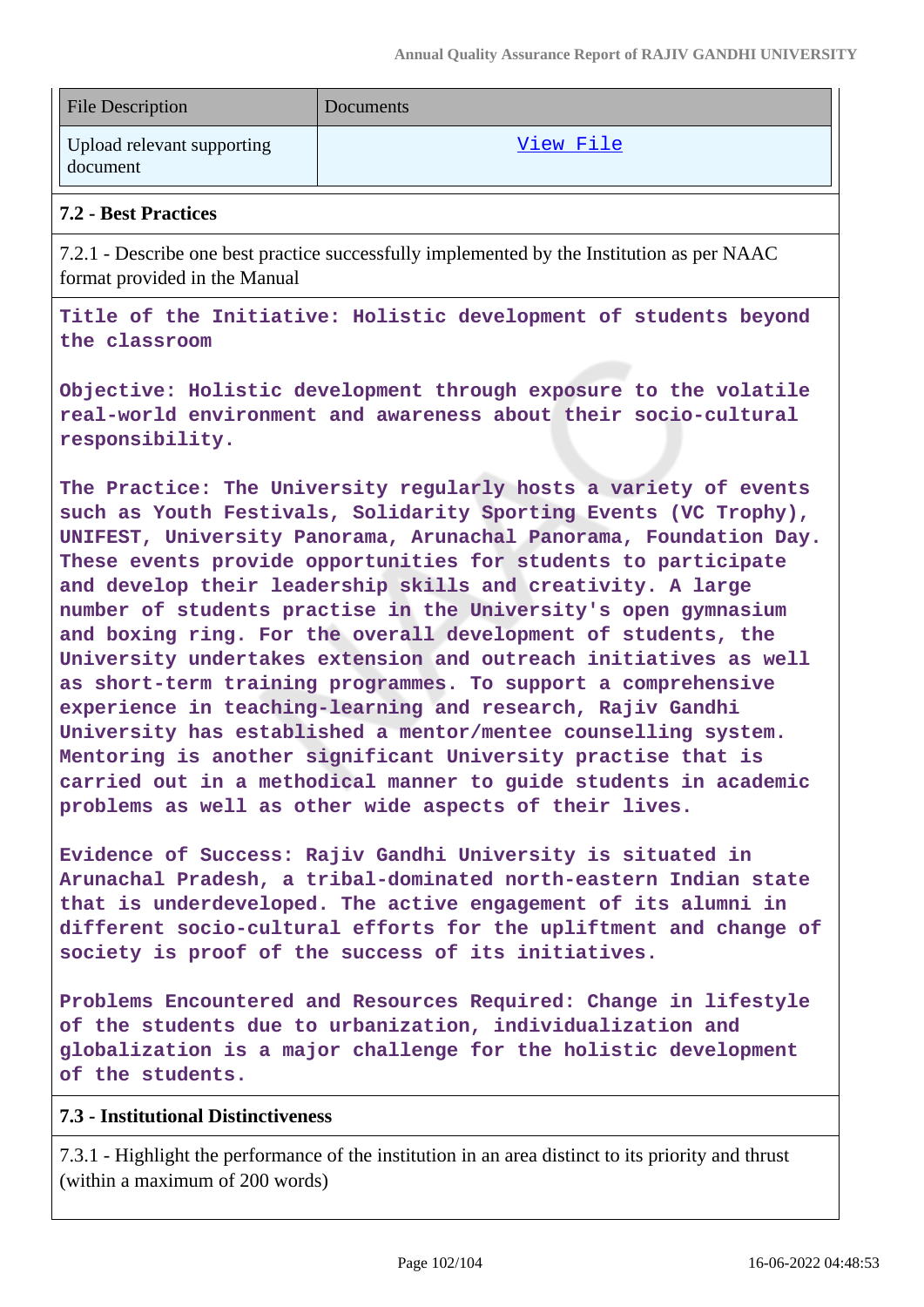**The University is located in Arunachal Pradesh, a state that is home to twenty-six major tribes and a handful of sub-tribes. Each tribe has its own culture, beliefs, and language. Rajiv Gandhi University is one of the few universities in India, which conducts multidisciplinary research on tribal cultural heritage. The University's Centre for Endangered Languages, which is sponsored by University Grant Commission, is conducting extensive research on endangered tribal languages. The Centre is focusing on field surveys, documentation, and research of critically endangered languages of the state. It is also looking into these 'oral traditions' in their socio-cultural contexts. The University is an academic partner of the Department of Social Justice, Government of Arunachal Pradesh, in developing a Cultural Policy Document for the state to protect and promote the state's indigenous people. The University is also involved with the Central and State government agencies in various sensitive projects like Social Impact Analysis of Hydro Projects in Arunachal Pradesh, Analysis of Knowledge, Attitude and Practices of Citizens in Arunachal Pradesh, Socio-cultural Profile and Intangible Cultural Heritage of Monpas of Tawang etc. The University holds the distinction of preparing the First Human Development Report for the State of Arunachal Pradesh. The University has undertaken numerous joint studies with national and international Institutes/Universities on Tribal tradition, history, transitions, language etc. Thus, these distinctive engagements of the University are a few of its envisioned priority areas.**

#### 7.3.2 - Plan of action for the next academic year

**Academic Development: In our endeavours to continuously update and better serve the learners, University has taken conscious efforts toward implementing the salient provisions of NEP 2020 in its curriculum across disciplines. Capacity building of dropouts, through vocational training programmes, is among our priorities for the next academic year.**

**Infrastructure Augmentation: Subject to our remote and hazardprone location, RGU has been particularly watchful and vigilant towards infrastructure development over the years. University looks forward to further augmenting classrooms, smart labs, audiovisual centres, library resources, lecture recording systems and also indoor stadiums with a view to learner-centric infrastructure development.**

**NAAC Preparedness: RGU has undertaken Academic and Administrative**